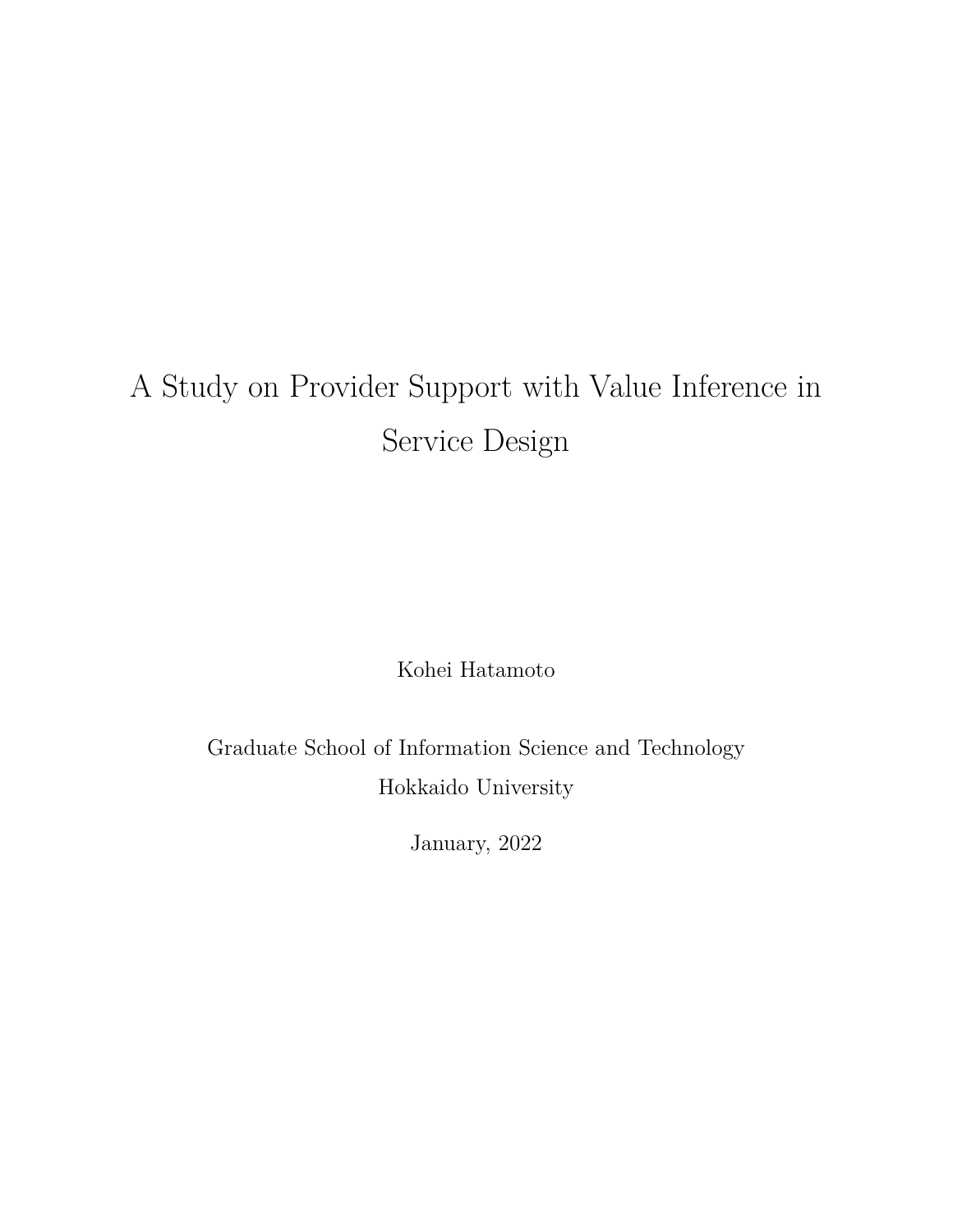# **Contents**

| $\mathbf 1$  |                                | Introduction                                    |                |  |  |  |  |  |
|--------------|--------------------------------|-------------------------------------------------|----------------|--|--|--|--|--|
|              | 1.1                            |                                                 | $\overline{7}$ |  |  |  |  |  |
|              | 1.2                            |                                                 | 9              |  |  |  |  |  |
|              | 1.3                            |                                                 | 10             |  |  |  |  |  |
| $\mathbf{2}$ | <b>Literature Review</b><br>11 |                                                 |                |  |  |  |  |  |
|              | 2.1                            |                                                 | 11             |  |  |  |  |  |
|              | 2.2                            |                                                 | 13             |  |  |  |  |  |
|              |                                | 2.2.1                                           | 13             |  |  |  |  |  |
|              |                                | 2.2.2                                           | 17             |  |  |  |  |  |
|              | 2.3                            |                                                 | 17             |  |  |  |  |  |
|              |                                | 2.3.1                                           | 18             |  |  |  |  |  |
|              |                                | 2.3.2                                           | 19             |  |  |  |  |  |
|              | 2.4                            |                                                 | 19             |  |  |  |  |  |
| 3            |                                | Value Estimation Using Hierarchical Bayes Model | 21             |  |  |  |  |  |
|              | 3.1                            |                                                 | 21             |  |  |  |  |  |
|              | 3.2                            |                                                 | 24             |  |  |  |  |  |
|              |                                | 3.2.1                                           | 24             |  |  |  |  |  |
|              |                                | 3.2.2                                           | 25             |  |  |  |  |  |
|              | 3.3                            | Comparison with Other Domain Data               | 27             |  |  |  |  |  |
|              | 3.4                            |                                                 | 29             |  |  |  |  |  |
|              |                                | 3.4.1                                           | 29             |  |  |  |  |  |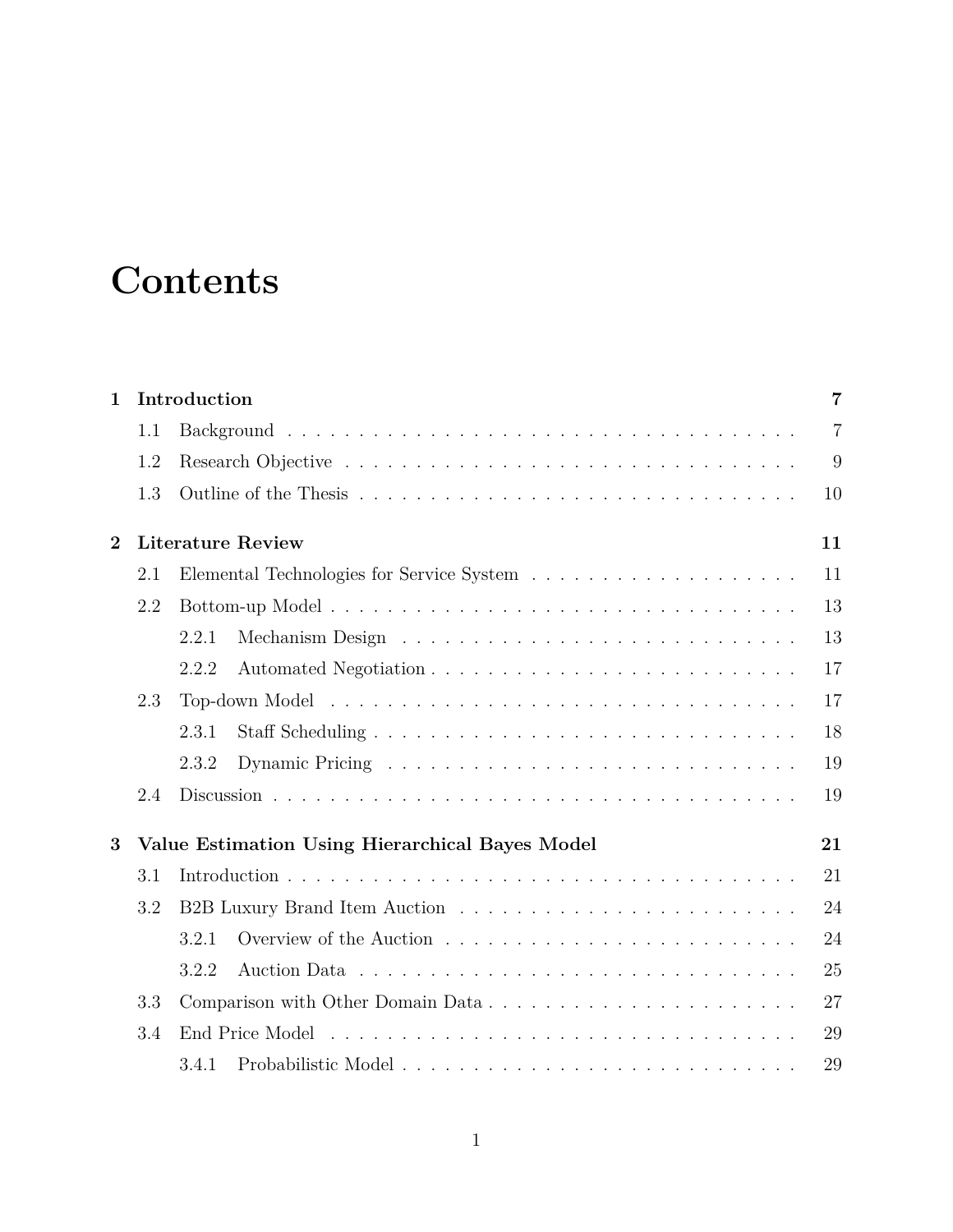|          |     | Parameter Inference entering the service of the parameter Inference entering the service of the service of the<br>3.4.2 | 32 |
|----------|-----|-------------------------------------------------------------------------------------------------------------------------|----|
|          | 3.5 |                                                                                                                         | 33 |
|          |     | 3.5.1                                                                                                                   | 33 |
|          |     | 3.5.2                                                                                                                   | 35 |
|          | 3.6 |                                                                                                                         | 43 |
| 4        |     | Analysis of Information Presentation Timing                                                                             | 46 |
|          | 4.1 |                                                                                                                         | 46 |
|          | 4.2 |                                                                                                                         | 48 |
|          | 4.3 |                                                                                                                         | 49 |
|          |     | End Price Metrics<br>4.3.1                                                                                              | 51 |
|          |     | 4.3.2                                                                                                                   | 52 |
|          | 4.4 | Relationship Between End Price and Bidding Process                                                                      | 53 |
|          |     | 4.4.1                                                                                                                   | 53 |
|          |     | 4.4.2                                                                                                                   | 55 |
|          | 4.5 |                                                                                                                         | 57 |
|          | 4.6 |                                                                                                                         | 58 |
| $\bf{5}$ |     | Development of Efficient Information Presentation Method                                                                | 60 |
|          | 5.1 |                                                                                                                         | 60 |
|          | 5.2 |                                                                                                                         | 63 |
|          |     | 5.2.1                                                                                                                   | 65 |
|          |     | 5.2.2                                                                                                                   | 71 |
|          |     | 5.2.3                                                                                                                   | 73 |
|          | 5.3 |                                                                                                                         | 74 |
|          |     | 5.3.1                                                                                                                   | 75 |
|          |     | 5.3.2                                                                                                                   | 76 |
|          | 5.4 |                                                                                                                         | 77 |
|          |     | 5.4.1                                                                                                                   | 77 |
|          |     | 5.4.2                                                                                                                   | 79 |
|          | 5.5 |                                                                                                                         | 83 |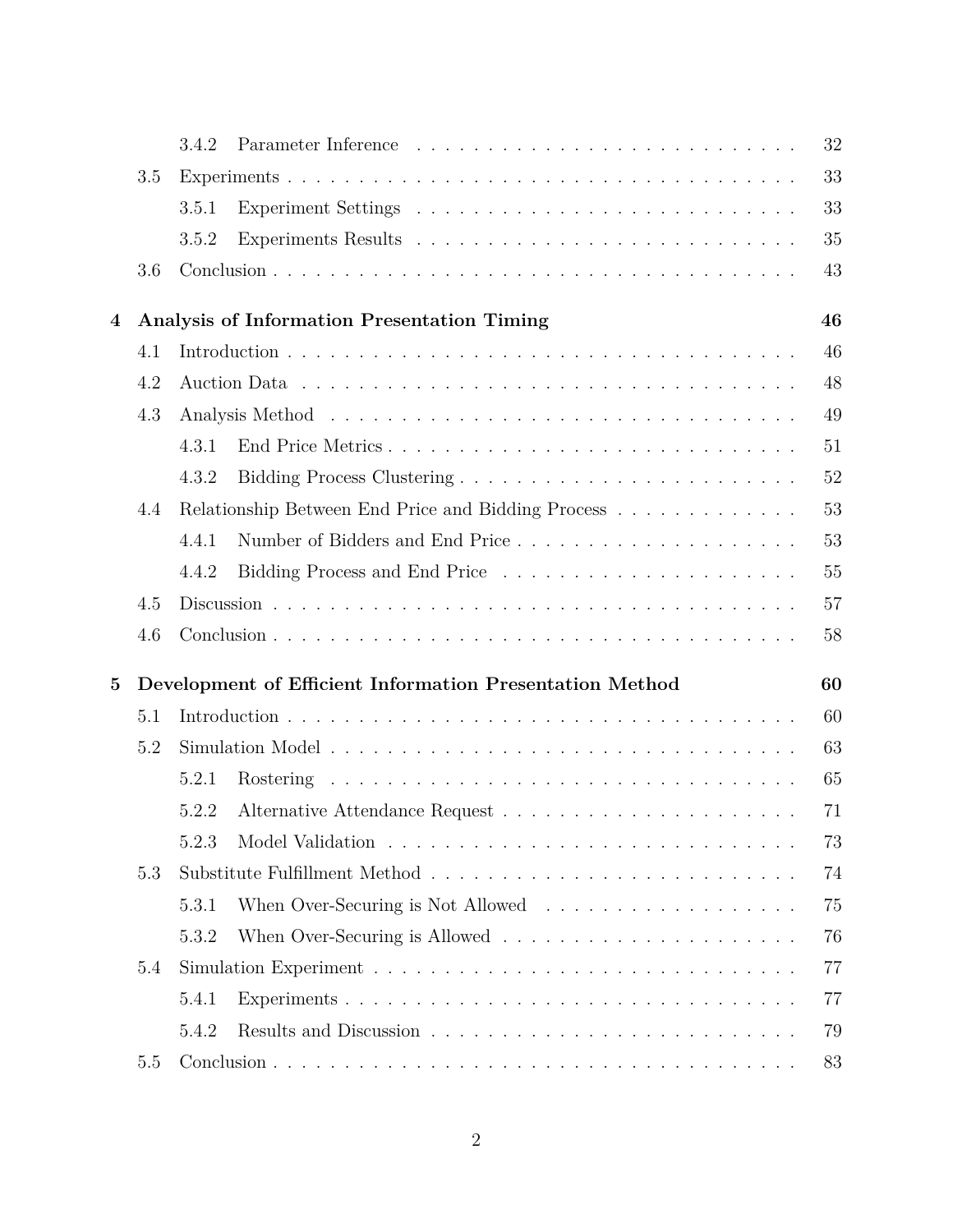### **6 Conclusion 85**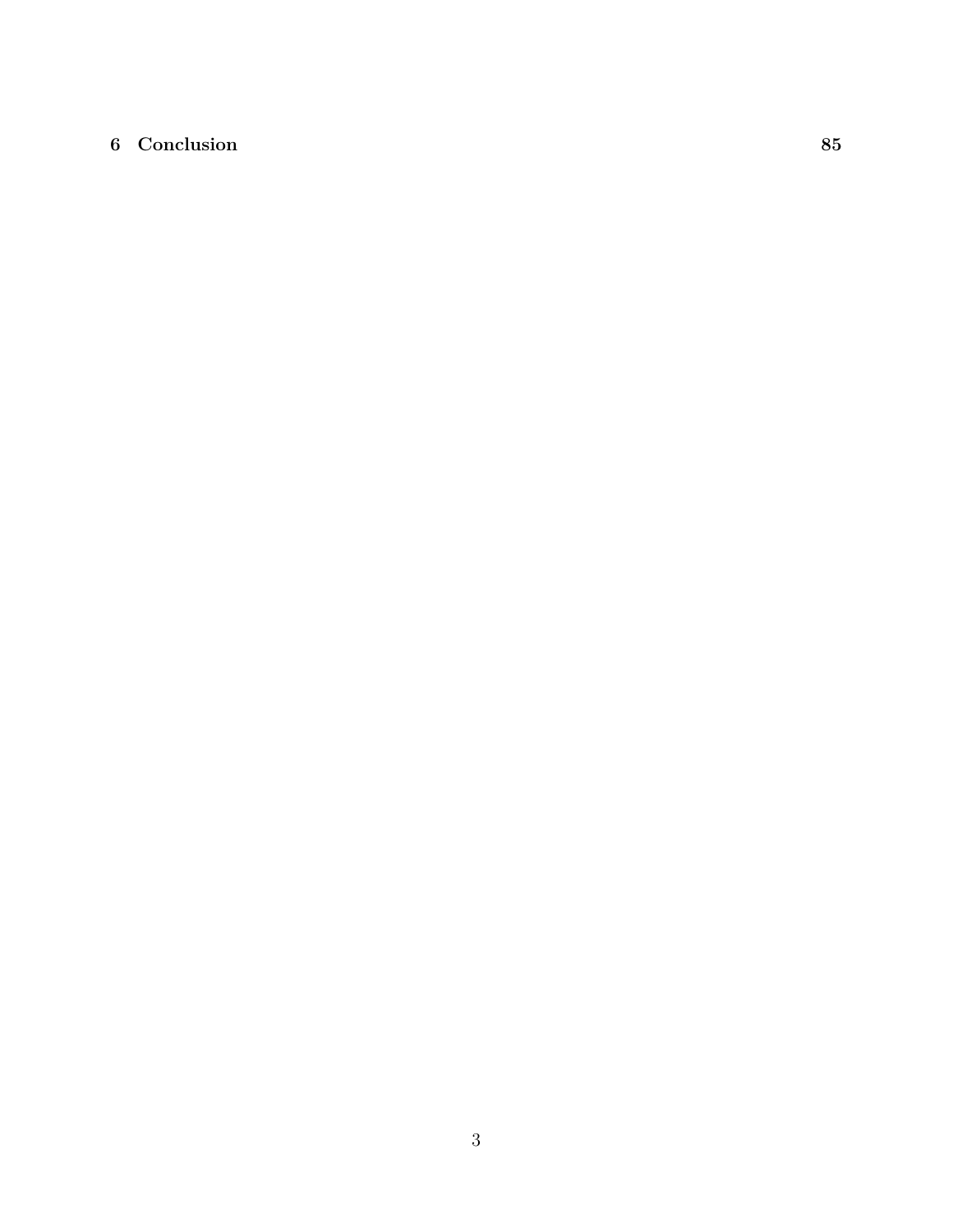# **List of Figures**

| 2.1     | Overview of the classification of service system technologies $\dots \dots \dots$                      | 12     |
|---------|--------------------------------------------------------------------------------------------------------|--------|
| 3.1     | Structure of the B2B luxury brand item auction $\ldots \ldots \ldots \ldots \ldots$                    | 25     |
| 3.2     | Coefficient of variations for each Rolex watch model                                                   | 31     |
| 3.3     | Estimated end prices distribution and actual data histogram when the number                            |        |
|         | of data is large $\ldots \ldots \ldots \ldots \ldots \ldots \ldots \ldots \ldots \ldots \ldots \ldots$ | 44     |
| $3.4\,$ | Estimated end prices distribution and actual data histogram when the number                            |        |
|         | of data is small $\ldots \ldots \ldots \ldots \ldots \ldots \ldots \ldots \ldots \ldots \ldots \ldots$ | 45     |
| 4.1     | Distribution of the number of products bid on by participants $\ldots \ldots$                          | 49     |
| 4.2     | End price histogram in B2B luxury items auction $\ldots \ldots \ldots \ldots \ldots$                   | 50     |
| 4.3     |                                                                                                        | 51     |
| 4.4     | Price metric and number of bidders in watch category                                                   | 54     |
| 4.5     | Price metric and number of bidders in jewelry category                                                 | $54\,$ |
| 4.6     |                                                                                                        | 56     |
| 4.7     |                                                                                                        | 56     |
| 4.8     | <i>k</i> -shape results for jewelry category $\ldots \ldots \ldots \ldots \ldots \ldots \ldots \ldots$ | 57     |
| 5.1     | Work regarding a shift schedule $\ldots \ldots \ldots \ldots \ldots \ldots \ldots \ldots$              | 61     |
| $5.2\,$ | Flow of rostering and substitute fulfillment in simulation environment $\ldots$ .                      | 64     |
| 5.3     | Average number of requests disallowing excess staffing                                                 | 80     |
| 5.4     | Maximum number of requests disallowing excess staffing $\dots \dots \dots$                             | 80     |
| $5.5\,$ | Minimum number of requests disallowing excess staffing $\dots \dots \dots \dots$                       | 81     |
| $5.6\,$ |                                                                                                        | $82\,$ |
| 5.7     | Average number of requests when allowing excess staffing $\dots \dots \dots$                           | $82\,$ |
|         |                                                                                                        |        |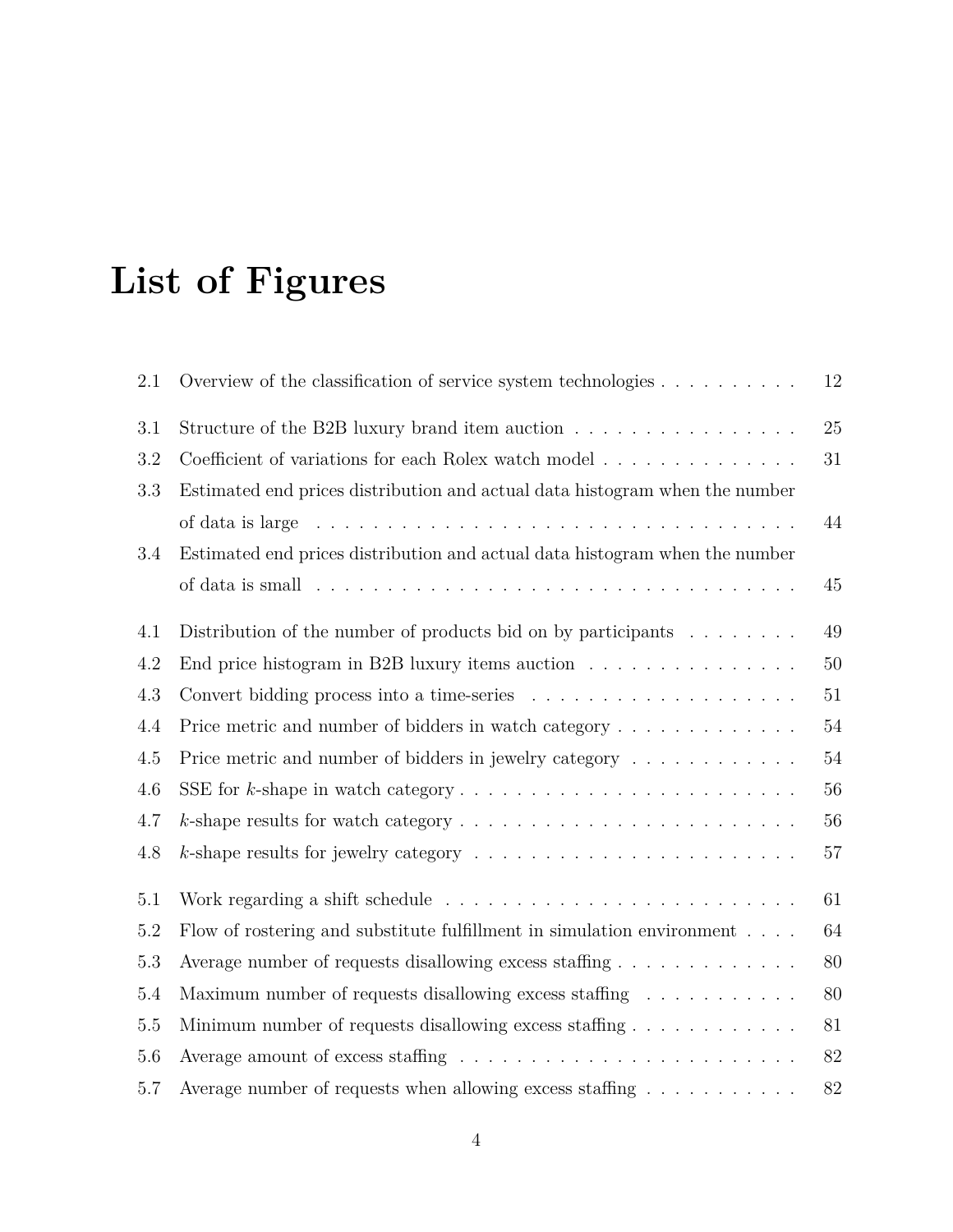5.8 Relationship between average number of request and excess staffing  $(i=5)$  . 83  $\,$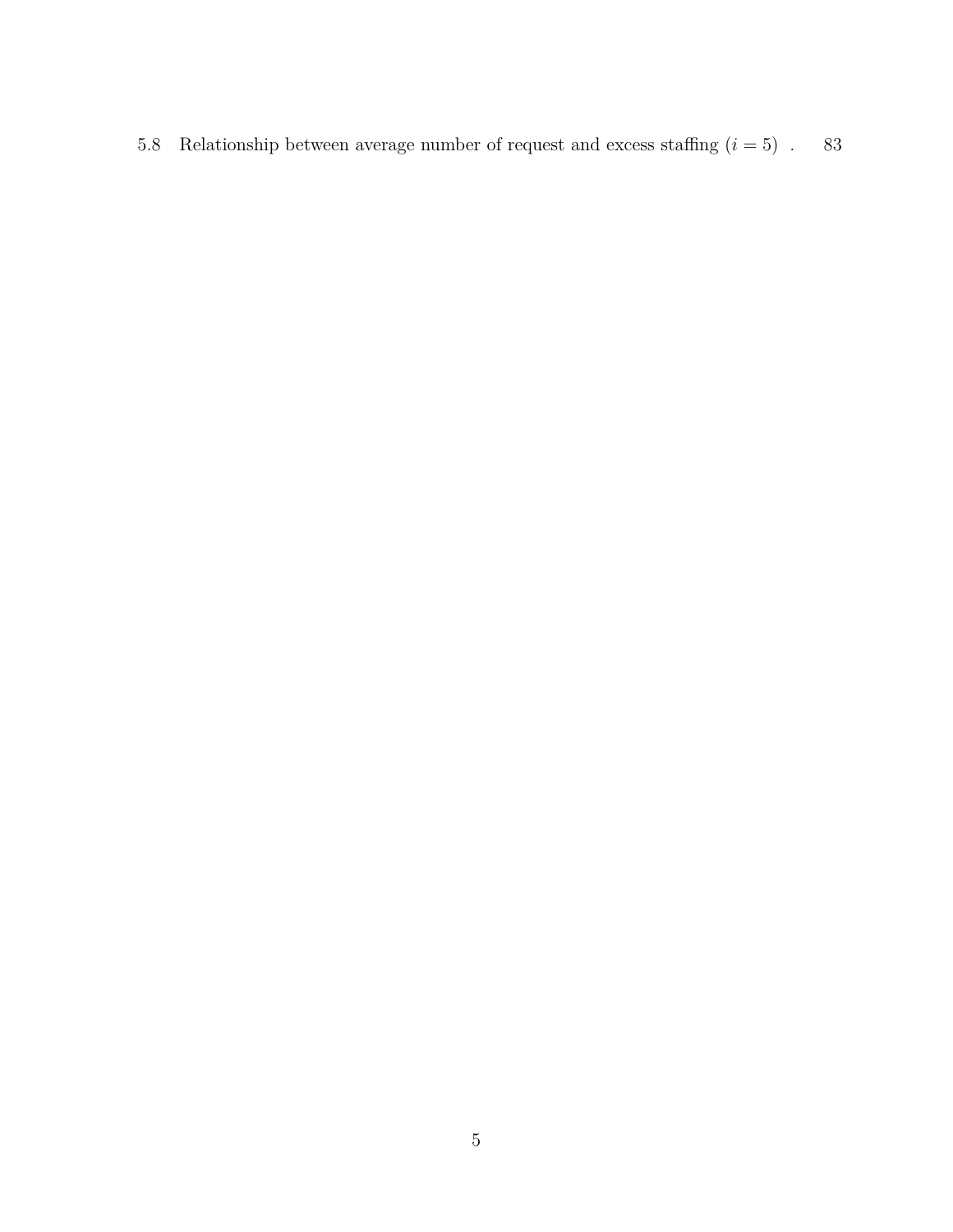# **List of Tables**

| 3.1     | Types of item ranks and their definitions $\ldots \ldots \ldots \ldots \ldots \ldots \ldots$ | 27     |
|---------|----------------------------------------------------------------------------------------------|--------|
| 3.2     |                                                                                              | 28     |
| 3.3     | Price estimation domains other than auctions $\ldots \ldots \ldots \ldots \ldots$            | 29     |
| 3.4     |                                                                                              | 37     |
| 3.5     |                                                                                              | 37     |
| 3.6     | Log posterior predictive density of each model $\dots \dots \dots \dots \dots \dots$         | 38     |
| 3.7     |                                                                                              | $38\,$ |
| 3.8     | MAPE for each period used for parameter estimation                                           | 42     |
| 4.1     | Percentage of bidders who bid on over 50 items                                               | 50     |
| 4.2     | Number of items classified according to the number of bidders $\dots \dots$                  | 55     |
| 4.3     |                                                                                              | 57     |
| 4.4     | Median degree of increase in the end price $R_{\text{increase}}$ where the number of         |        |
|         |                                                                                              | $58\,$ |
| 5.1     |                                                                                              | 65     |
| 5.2     | Symbols for each time period $\dots \dots \dots \dots \dots \dots \dots \dots \dots \dots$   | 66     |
| $5.3\,$ | Example description of shift schedule with symbols for each time period                      | 66     |
| 5.4     |                                                                                              | 67     |
| 5.5     | Pattern of time period when workers request for attendance $\dots \dots \dots$               | 68     |
| 5.6     |                                                                                              | 68     |
| 5.7     | Rate of patten of attendance days in pattern of time period $\ldots \ldots \ldots$           | 69     |
| 5.8     | Variation width in acceptance probability $\dots \dots \dots \dots \dots \dots \dots$        | 72     |
| 5.9     |                                                                                              | 78     |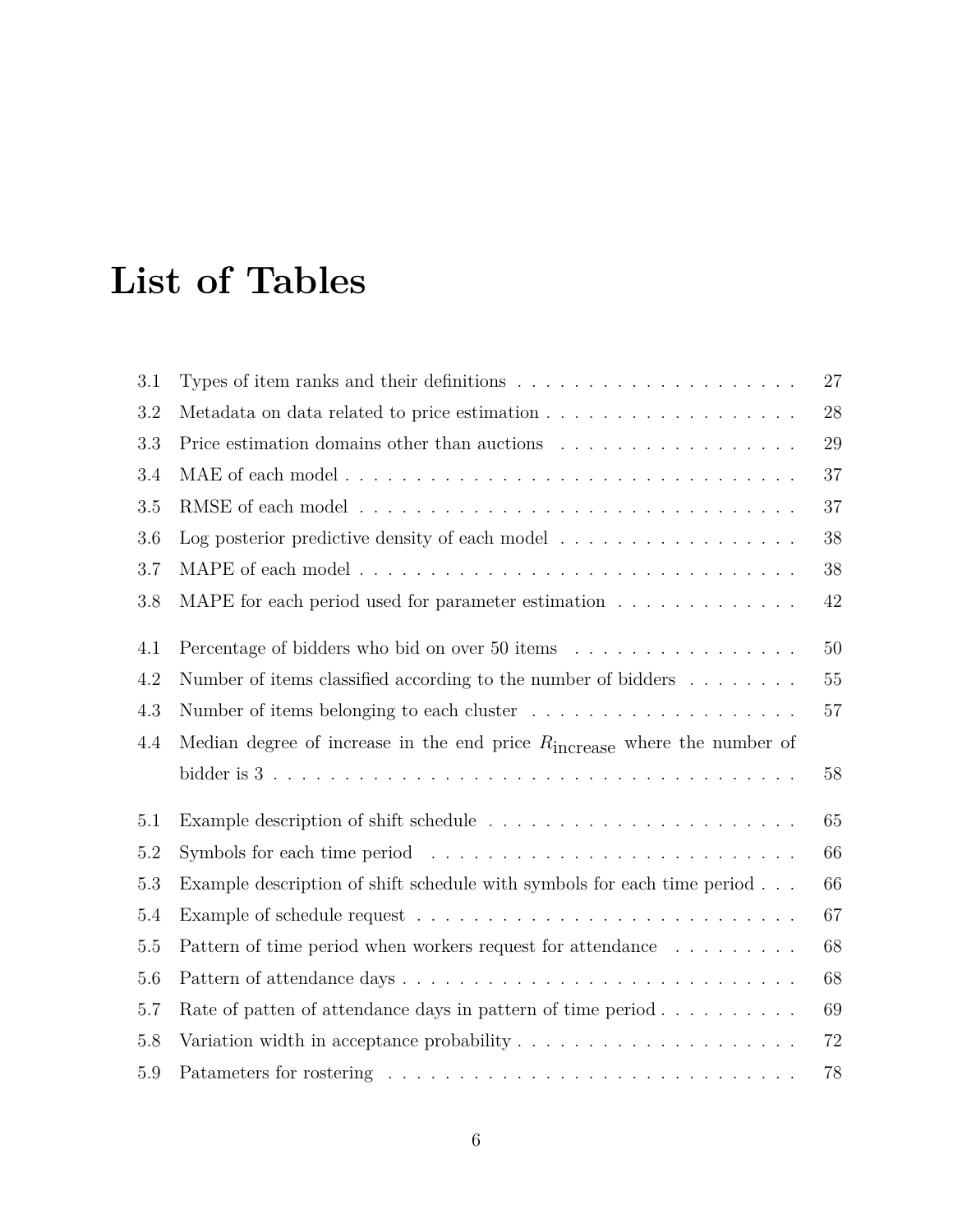## **Chapter 1**

## **Introduction**

## **1.1 Background**

With the development of the information society, various services are provided through systems, and large numbers of data are accumulated, mainly by companies. Vargo and Lusch [VL04] defined service as "the application of specialized competences (knowledge and skills) through deeds, processes, and performances for the benefit of another entity or the entity itself." Following Vargo and Lusch's proposal, IBM took the lead in establishing the field of service science, which attempts to treat services with a scientific methodology [MSKS06]. A service can be viewed as the creation of value by two or more entities. A service system enables the actual operation of a service. Several definitions of service systems have been proposed [WWZ<sup>+</sup>14], and no consensus has been reached in the field. In recent years, the scale of service systems has been increasing. This thesis treats a service system as a system allowing a service provider to provide acceptable results to both the provider itself and to the receiver, considering the receiver's value as the service results. While the definition of value is open to much consideration [Ama21], value in services can be categorized into three types [UTF08, TNU08]: provided value, which can be specified in advance; adaptive value, in which value fluctuates due to environmental influences; and co-creation value, in which the values of the provider and the recipient are correlated. Among these, this thesis deals with the service of adaptive value. The value of the service outcome in this thesis can be expressed as utility, which is a numerical expression of satisfaction for providers and receivers.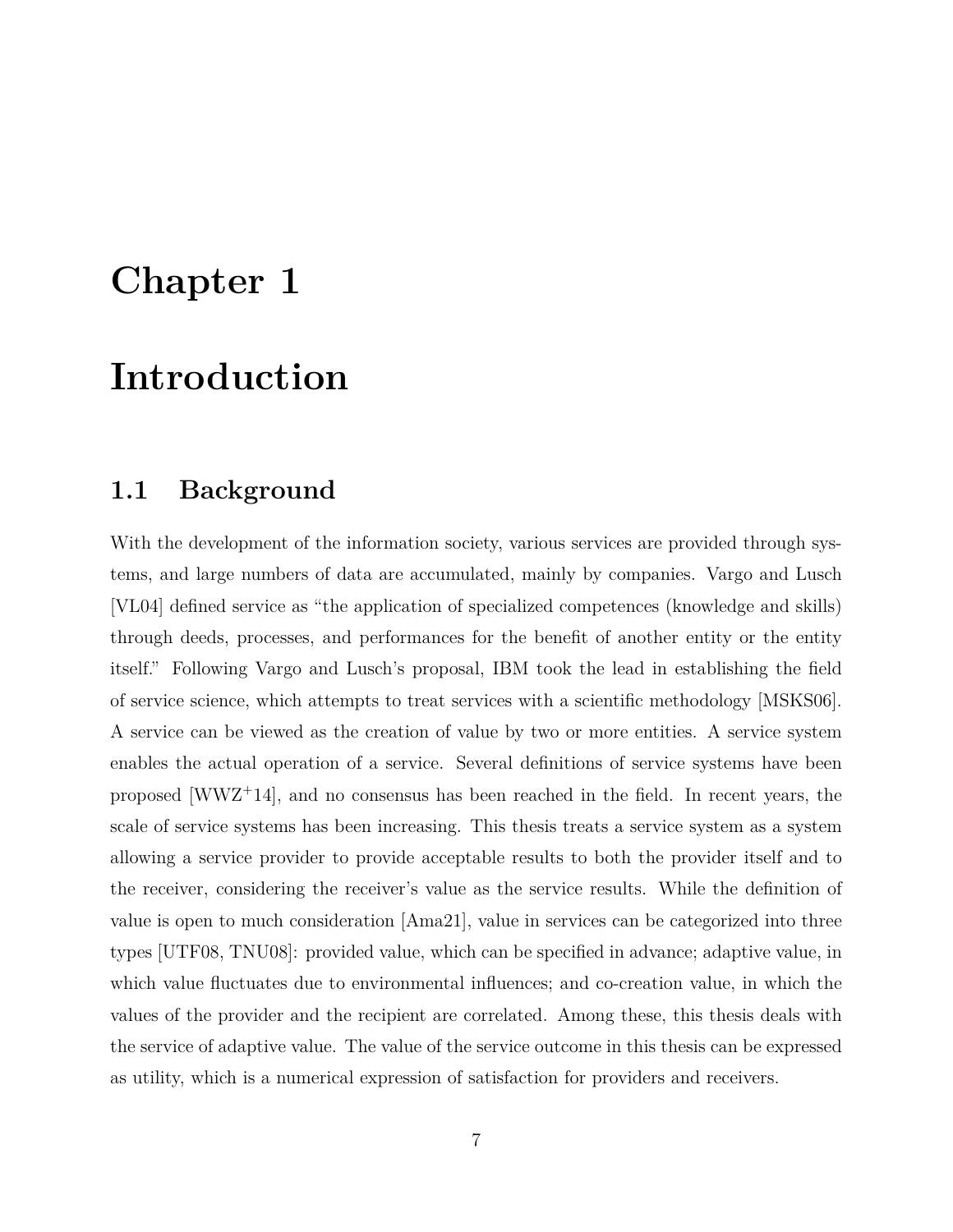In Japan, service engineering has been proposed as one of the service science fields, which considers services scientifically from a broad perspective, and examines engineering approaches to services. Service engineering deals with engineering approaches to understanding, designing, producing, and developing services [SHW<sup>+</sup>05]. Unlike the management approach in service science, the main focus is on implementing or improving services that work in reality. This thesis deals with improving real-world services, which is the research objective of service engineering, especially with the solution of problems in the elemental technologies used to design existing service systems.

Well-known elemental technologies for service system design are based on mechanism design theory, such as auctions, and mathematical optimization, such as scheduling. These technologies are based on the assumption that service receivers understand the value of the results obtained and act rationally. However, owing to the bounded rationality [Sim47] caused by the restriction of human cognitive ability and the limitation of service design in terms of convenience, it is difficult to grasp the value of the results achieved by the service. Owing to this difficulty, it is currently difficult for service providers to provide the desired results guaranteed by the elemental technologies of the service system.

Providers are one of the important entities involved in the service system. Providers ask the service receivers directly about the values and summarize them, or they set up a place for value exchange and promote smooth negotiations among service receivers. In this thesis, we call the former case a top-down model and the latter case a bottom-up model. Either model is used depending on various assumptions of the service system. The top-down model is preferred when there is a solid need to satisfy constraints such as scheduling. The bottom-up model is preferred when the receivers participating in service systems cannot be specified in advance. In either case, the provider can observe the entire process in service systems. Therefore, the way in which the provider interacts with the receiver is important for a smooth service system.

In recent years, with the popularity of *big data*, data has been accumulated under all types of situations. Data on service systems is also accumulated. In such a situation in which data is continuously generated, a data-driven approach is essential. Although datadriven approaches have received more attention, elemental technologies for service systems have not fully exploited data. As one of the reasons for this, data on service systems is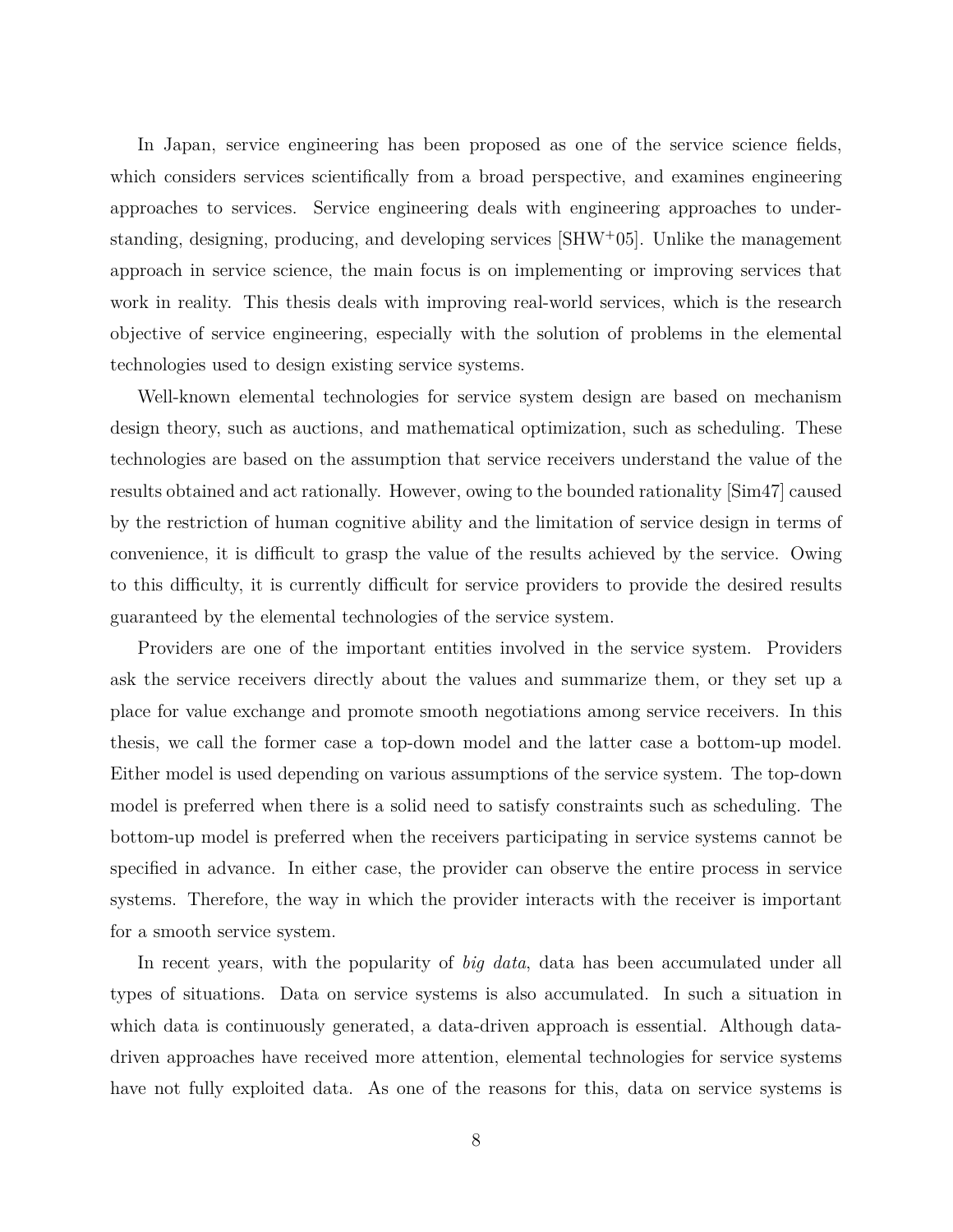inefficient. In service systems, only information regarding the expressed evaluation values can be obtained. In addition, it is problematic that receivers rarely know their accurate values. In this thesis, we propose a new method that can be used to estimate the value of the service results.

## **1.2 Research Objective**

This research aims to solve the difficulty for providers and receivers to grasp the value of service results in service design using conventional service system elemental technologies. The value of service outcome in this research refers to how the service has improved the benefits of the provider and receiver. There are various instances of value, such as price and preference order. The difficulty in grasping the value is mainly due to the receiver's cognitive ability in the bottom-up case and the provider's high cost of grasping the value in the top-down case. By eliminating the difficulty of understanding the value, both the service provider and the receiver will obtain a higher service value than before.

In this study, we emphasize the provider, which has not been considered in conventional service system elemental technologies, to organize the structure of the problem. Providers are essential because they can interact with all entities involved in the service. Based on the role of the provider in the service and the theoretical and empirical perspectives of the research objectives, this thesis organizes the elemental technologies of the service system into four areas. Among these areas, this thesis focuses on top-down and bottom-up empirical techniques. This thesis shows that the value-grasping problem in the service can be solved by presenting the value information estimated by the provider.

For value estimation, the challenges are data inefficiency and value variation in service systems. In the service system, only the value data expressed by the receiver can be obtained, so it is impossible to obtain the value information of all the entities involved in the service. In addition, even if all the conditions are the same, changes in the values of service receivers are inevitable, so from the provider's point of view, values appear to be changing stochastically. In order to deal with these two difficulties, this thesis uses a hierarchical Bayesian model for value estimation. This thesis shows that the hierarchical model can deal with a small amount of data in the service. The Bayesian estimation can be used to understand the value in the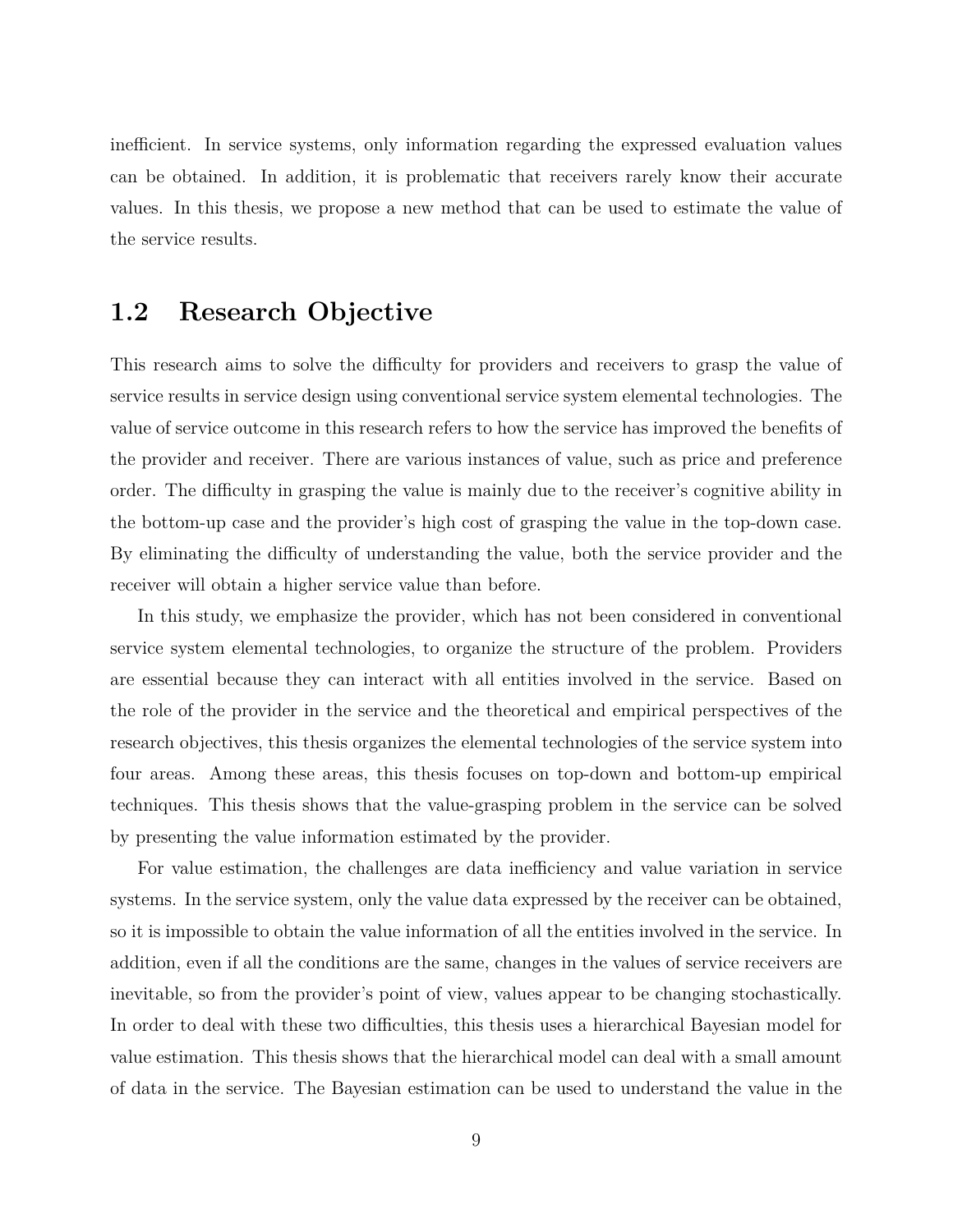service, which is a quantity with variability.

For information presentation, this thesis deals with the timing of the presentation and efficient presentation methods. Considering the application in actual services, the provider needs to present the information to increase the value the most. This thesis develops a method to analyze at what point in the auction period the presentation of information increases the end price. Auction is a suitable service system for analyzing presentation timing because of its relatively long session. In addition, an efficient presentation method is essential when there is a time constraint. Since the constraint on due dates is relatively strict in work scheduling, we develop an efficient presentation method for work scheduling. In this case, it is necessary not to broadcast the information. Broadcast is not suitable for this studies' purpose, which reduces the burden of understanding value because it presents the information even to the targets who do not need it.

## **1.3 Outline of the Thesis**

The structure of this thesis is as follows. Chapter 2 categorizes the elemental technologies of conventional service systems in terms of top-down/bottom-up and theoretical/empirical axes and clarifies the position of this thesis. Chapter 3 describes a value estimation algorithm for provider support in service systems, using B2B luxury brand item auction as a real-world example. Chapter 4 analyzes the timing of information presentation using estimated values in online B2B luxury brand item auctions. Chapter 5 describes a simulation of alternative attendance request as an information presentation environment and develops the information presentation method on the simulation. Chapter 6 summarizes this thesis. Chapter 3 is based on study [HYYK21b], chapter 4 is based on study [HYYK21a], and chapter 5 is based on study [HYYK19].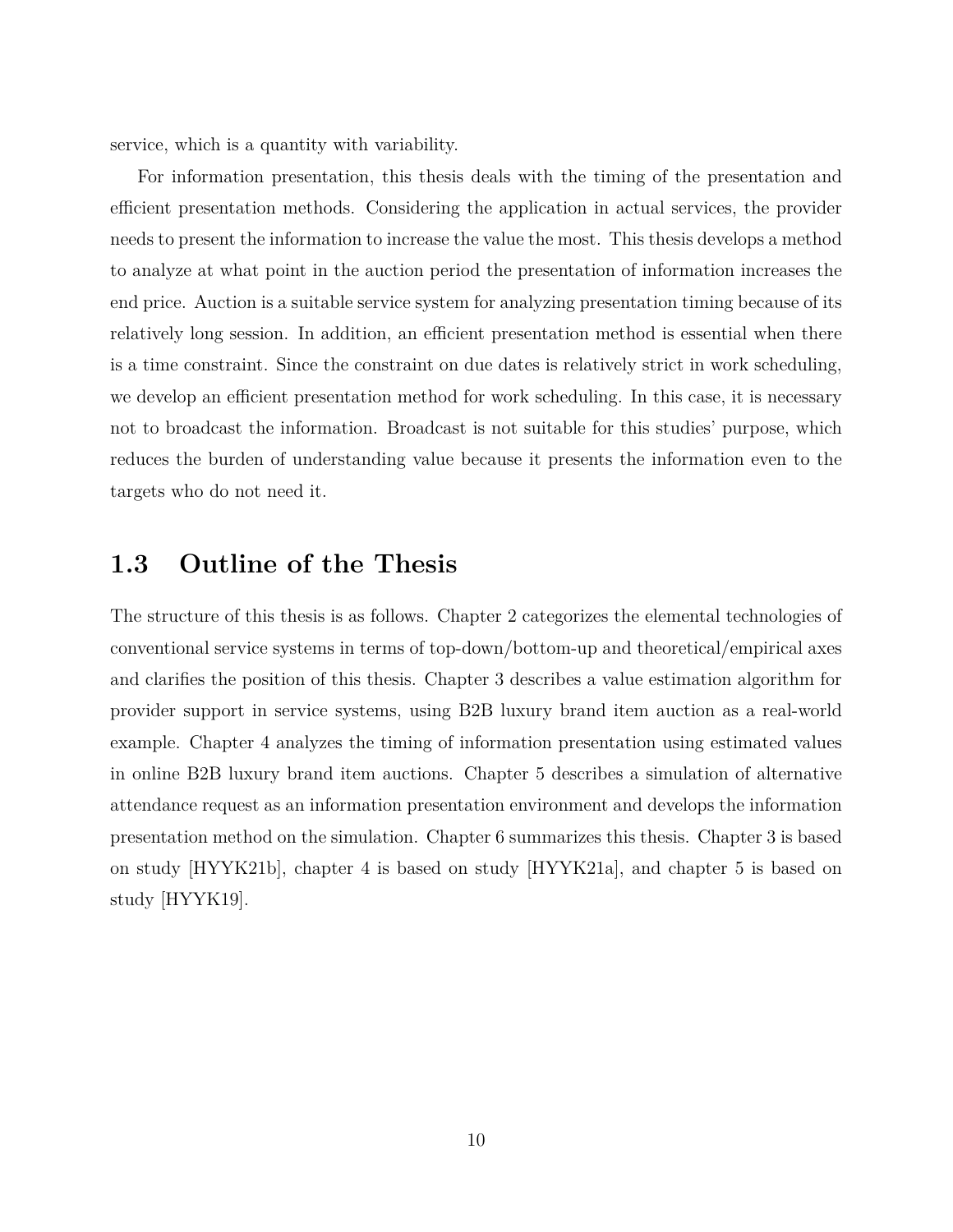## **Chapter 2**

## **Literature Review**

## **2.1 Elemental Technologies for Service System**

The service systems targeted in this research are mainly systems that coordinate people's interests in situations where resources are limited. In the design of service systems, techniques such as mechanism design, game theory, and mathematical optimization are used. The elemental technologies in such a system can be classified into two models based on the transfer of the value information between the service provider and the receiver. Figure 2.1 shows the conceptual diagram of these models.

A bottom-up model is a technology in which there is a flow of the value information from the receiver to the provider. Service receivers exchange the value information with each other, and the provider receives the results of the coordination of the value information among the receivers. In bottom-up technologies, the provider sets the rules the receivers exchange value information. Receivers exchange value information according to rules. Such technologies include mechanism design and the sharing economy.

A group of technologies with a flow of value information from the provider to the receiver, in which the service provider obtains the receiver's value information through direct exchange and determines the service result, is called a top-down model. In top-down technology, there are various ways in which the providers interact with the receivers, including dynamic pricing, which is indirectly through prices, and work scheduling, which is directly ascertaining and optimizing.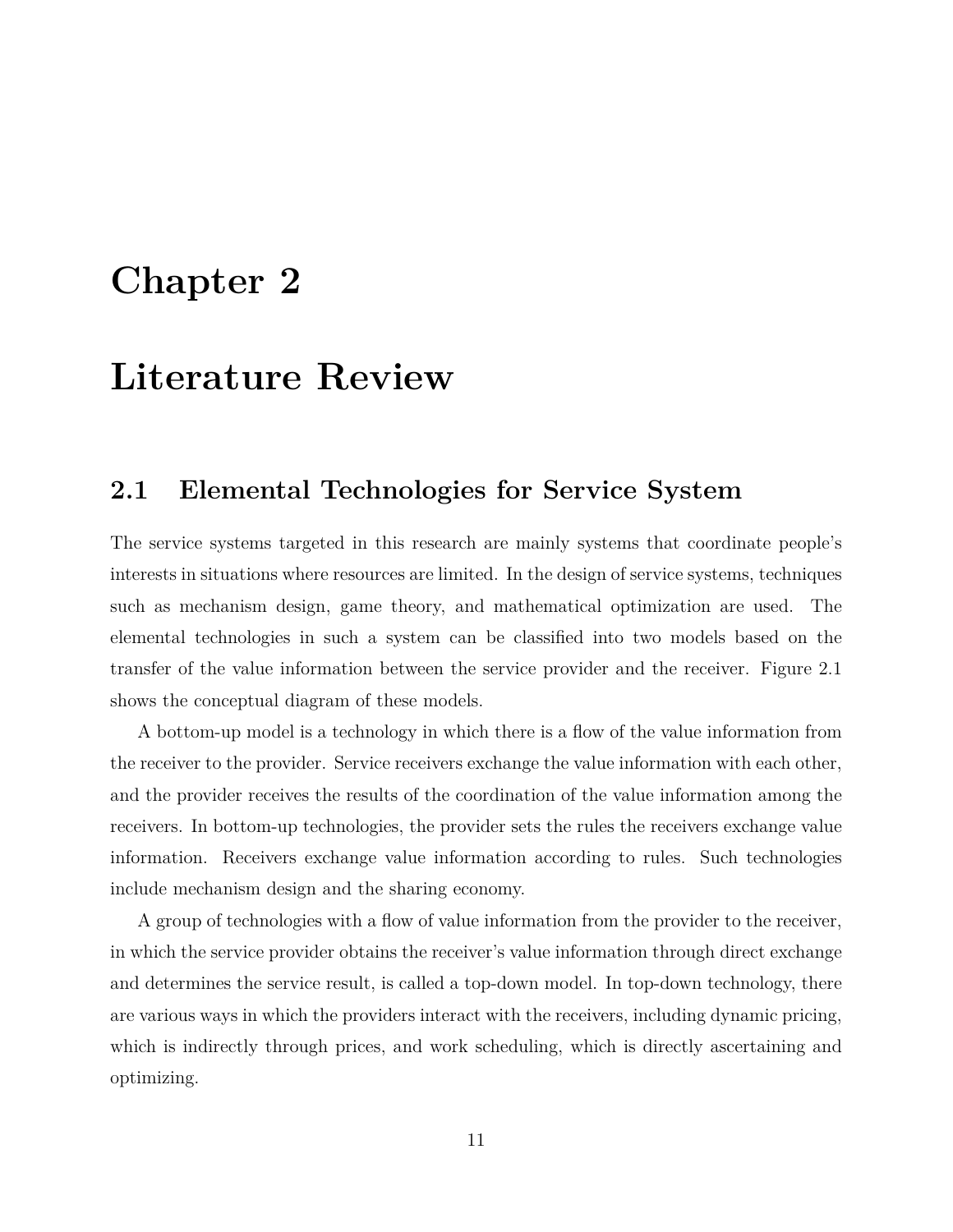

Figure 2.1: Overview of the classification of service system technologies

These two groups of technologies can also be classified according to whether their research objectives are theoretical or empirical. In theoretical studies, equilibrium and optimal solutions are analyzed under the assumption that the provider and the receiver are rational and thoroughly understand the value of the service outcome. In the aforementioned elemental technologies of the service systems, mechanism design and mathematical programming are theoretical research areas. Empirical research examines how to apply the results of these theoretical studies to reality. Empirical techniques include the design of mechanisms for real-world auctions and matching systems and the formulation of real-world problems, such as work scheduling, to be solved by mathematical programming. This research addresses the difficulty of understanding the value in the service systems using empirical technologies.

The structure of this chapter is as follows. Section 2.2 outlines the state of research on elemental technologies for bottom-up models, focusing on mechanism design and automated negotiation. Section 2.3 focuses on the elemental technologies of the top-down model, namely, work scheduling and dynamic pricing. Section 2.4 summarizes the problems of the elemental technologies of service systems and specifies the areas to be addressed in this research.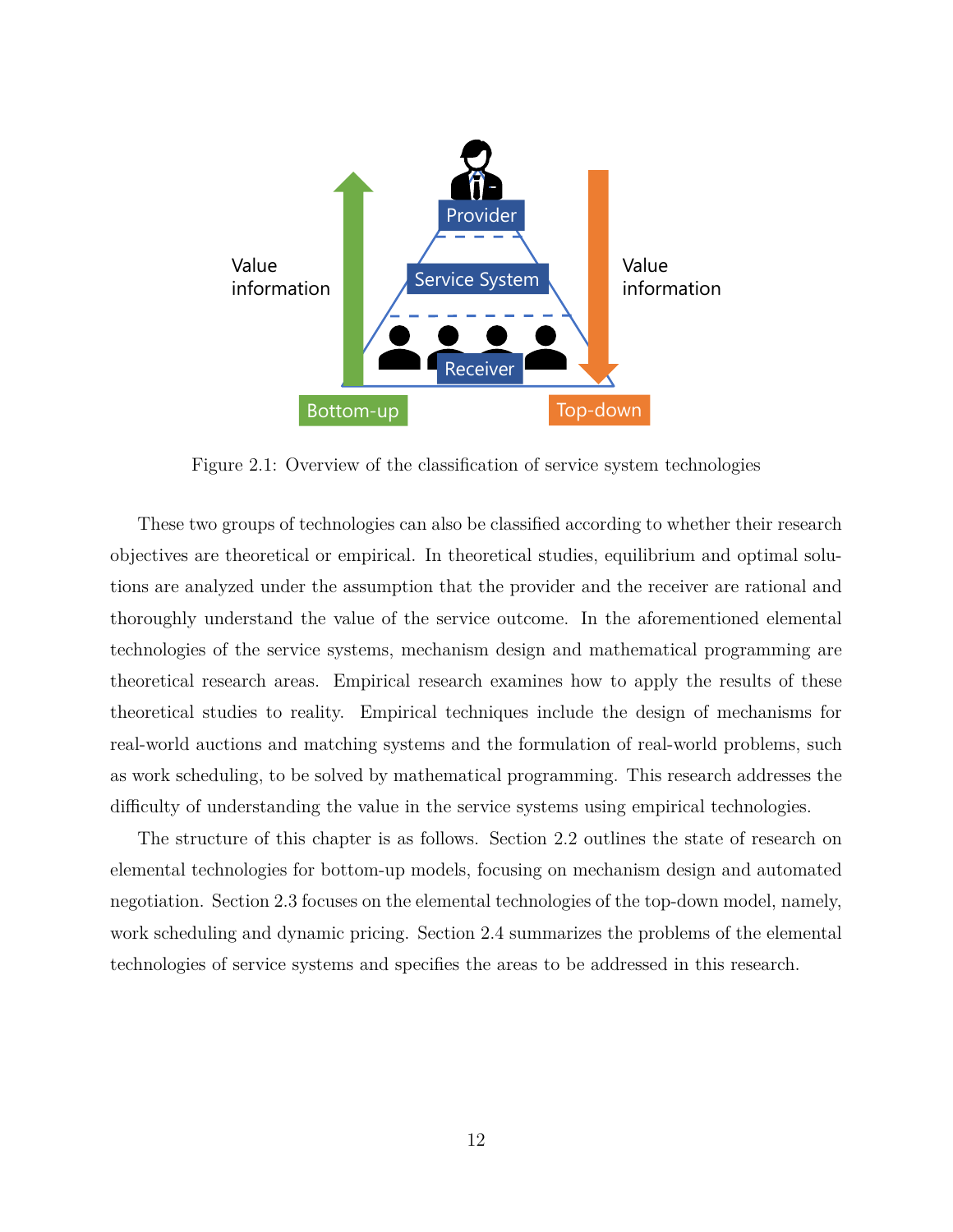## **2.2 Bottom-up Model**

#### **2.2.1 Mechanism Design**

The bottom-up service system technologies are based mainly on the theoretical background of a mechanism design. A mechanism design is an academic discipline in which mechanisms are developed to maximize social utility when various people act according to their values. The main application areas are auctions and matching. With auctions, the auctioneer asks participants to declare the valuation of their goods and determine the allocation and price of goods to maximize the social surplus. By contrast, with matching, the participants are asked to express their preferences for possible options while ignoring price, and the combination of participants and options is sought without a price consideration. In the mechanism design theory, separate theories have been developed for each application area, such as auctions and matching, although they share the same background. In the following, we outline the theoretical research conducted on auctions, matching, and other representative research areas, followed by an overview of applied research.

#### **Auction**

An important theoretical result regarding auctions is the revenue equivalence principle presented by Vickery [Vic61]. This principle shows that four forms of single-commodity auctions, i.e., English auction, Dutch auction, first-price sealed-bid auction, and second-price sealedbid auction, are equivalent in terms of total revenue under the assumptions of independence and private value. In the English auction, bidders bid on items, and the participant with the highest bid wins the auction. In the Dutch auction, the auctioneer decreases the price, and the first bidder to declare a bid wins the auction. The other two auction mechanisms are auctions where the bidding price is not disclosed, and the highest bidder wins both auctions. In the first-price auction, the successful bidder pays the highest bid price, and in the secondprice auction, the second-highest bid price. This revenue equivalence principle was shown by Riley and Samuelson [RS81], and Myerson [Mye81] to hold more for general auctions. The historical background of these is detailed in the textbook [Ste07]. However, such property often does not occur in reality.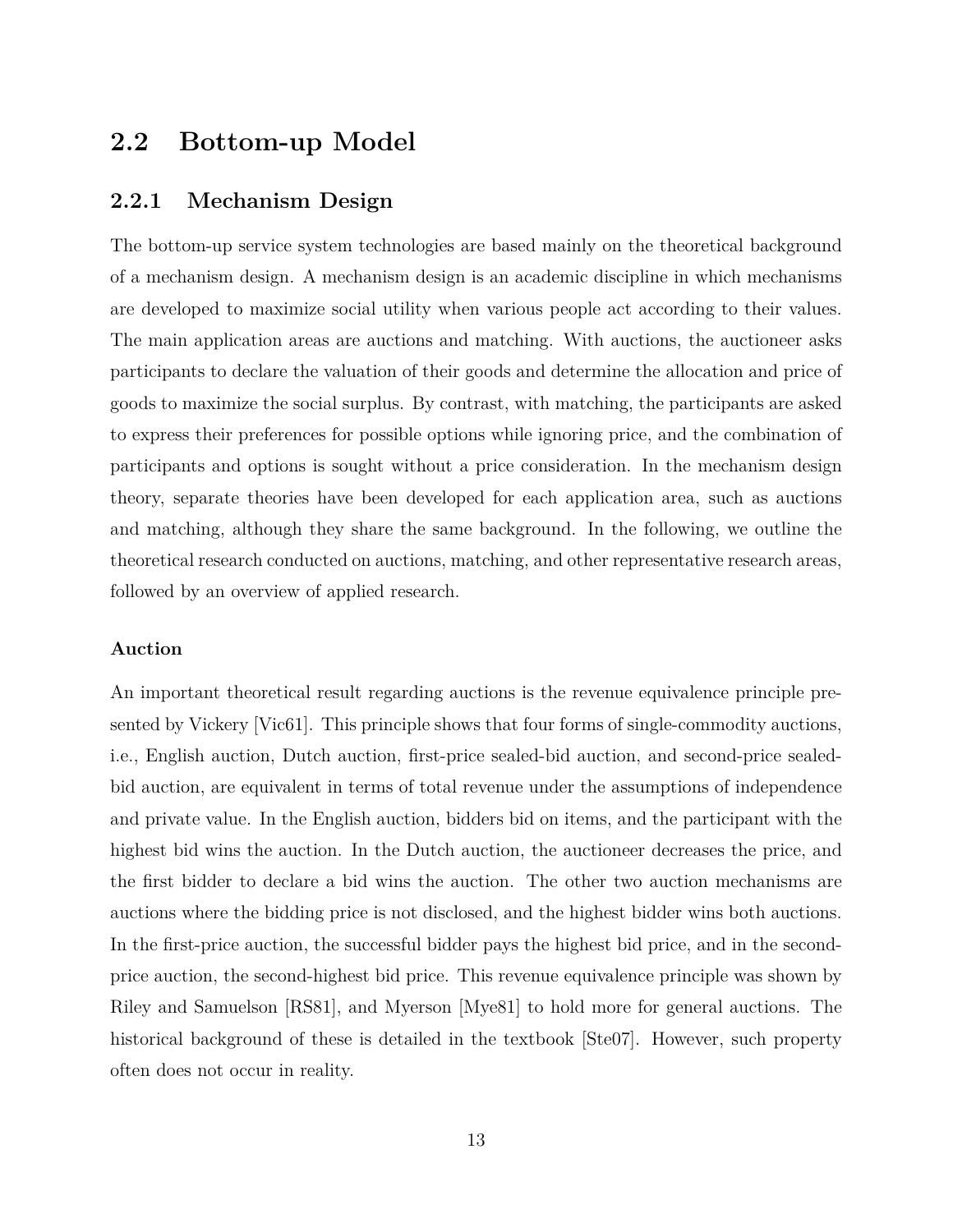In reality, most auctioneers want to conduct auctions for multiple items, not just a single item. There have been many theoretical studies on auctions for multiple items. One important example is the VCG auction, which is an acronym for Vickery [Vic61], Clarke [Cla71], and Groves [Gro73]. VCG auction is a combinatorial auction in which bids are placed on bundles of items and are the only ones in which honest bidding is the dominant strategy. Although this auction has excellent theoretical properties, it is not used in practice. There are several reasons for this, the most common being the complex payment rules in VCG, which are challenging to understand. Simultaneous multiple-round auctions are applied in spectrum auctions [Cra97], and a generalized second-price auction (GSP) is used in advertising auctions [EOS07] for practicality. Various other theoretical properties of auctions have also been identified, and textbooks [Kri09, Mil04] describe these properties in detail.

The recent development of the Internet has led to the emergence of online auctions. In particular, eBay is one of the largest auction sites, and owing to the increased availability of data, various empirical studies have been conducted from the early 2000s to the present. In the following, we will discuss some of the representative examples.

Most auction data used in the previous study was collected from eBay because of their ease of use. Bidding strategies specific to online auctions have been studied. According to a survey [HS10], there are three distinctive strategies in eBay auctions. Roth and Ockenfels [RO02] described a sniping strategy, which is bidding just before the end of an auction to avoid a bidding war or informing other bidders, as a well-known bidding strategy characteristic of online auctions. Other bidding strategies include proxy bidding and incremental bidding [Wil00, OR06]. In proxy bidding, bidders use eBay's automatic bidding system, and in incremental bidding, bids are placed within a minimum incremental range. Bidding a large amount at the beginning of the auction and then using a proxy bid is called squatting [EH09]. These bidding strategies are not unique to eBay and have also been observed in other auction sites as well as in Taobao, an auction site in China [CL13].

In recent years, one of the most popular research areas using auction data has been automated mechanism design. Conitzer and Sandholm [CS02] proposed an automated mechanism design. Auction mechanisms using deep learning have been designed [DFN<sup>+</sup>19, FNP18]. Research  $[LYZ+21]$  showed that a data-driven automated mechanism design is effective when the number of auctions conducted is extremely large, such as in advertising auctions. It is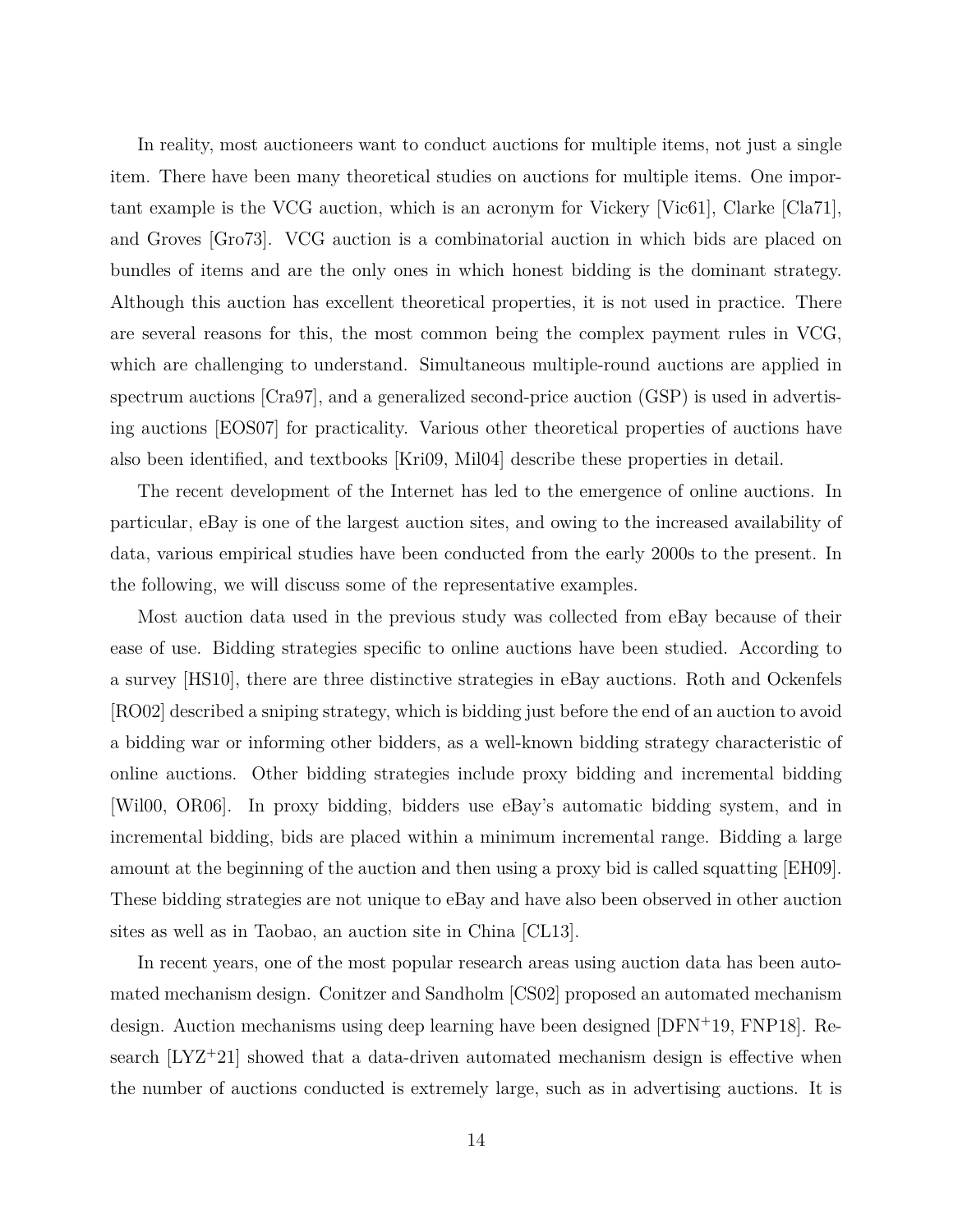difficult to collect sufficient data for automated mechanism design for commodity auctions such as luxury brand item auctions, which are the subjects of this research.

Many studies have focused on the strategies of the sellers, with the most popular research area being the setting of the reserve price (starting price). Various studies have analyzed the effect of reserve prices [LBPR07, CNR16] on the optimal reserve price [YWD06]. The research [CpLY18] analyzed the listing strategies of sellers on eBay.

The bidding process, one of the critical features related to auction results, has also been studied. Studies have shown that a functional data analysis can capture the bidding process [ZGL11], as well as the proposed features for this process [BGGJ04]. Clustering was conducted using bidder paths, which are a bid time series composed of bid point data [BGGJ04].

Some research has focused on decision support in auctions for general consumers. In [GW06], a system is proposed that collects the winning bids of products from multiple Internet auction sites and suggests recommended bids and starting prices based on statistics such as median prices. In [vPv08], a study is conducted on developing the recommended price within this system using a price prediction. In this study, a decision tree-based method based on product descriptions for four products listed on eBay achieved better accuracy than predictions based on averages.

In addition, one of the ways to deal with a large number of items in B2B auctions, which we deal with in this research, is item recommendation. Because auctions are different from everyday purchases, it has been challenging to apply recommendation algorithms to them; however, recent research has addressed recommendation in auction  $[RJSH20]$ .

There are also ongoing efforts focusing on price estimation. In one of the earliest studies [BH03], the authors conducted a Bayesian estimation of the bid distribution for auctions of U.S. coins that are frequently traded on eBay. Subsequent studies have focused on the end price. Studies on the estimation of end prices in auctions can be divided into two categories: static estimation, which uses information only before the start of the auction, and dynamic estimation, which uses bid information during the auction. In static estimation of end prices, the study [GS04] showed that estimation problem is formulated as regression and classification problem. However, this study was limited to a single item listed on eBay. In addition, [Gha05] showed that the results could be applied to auction price insurance.

By contrast, the studies [DJS10, WJS08] described methods for dynamically forecasting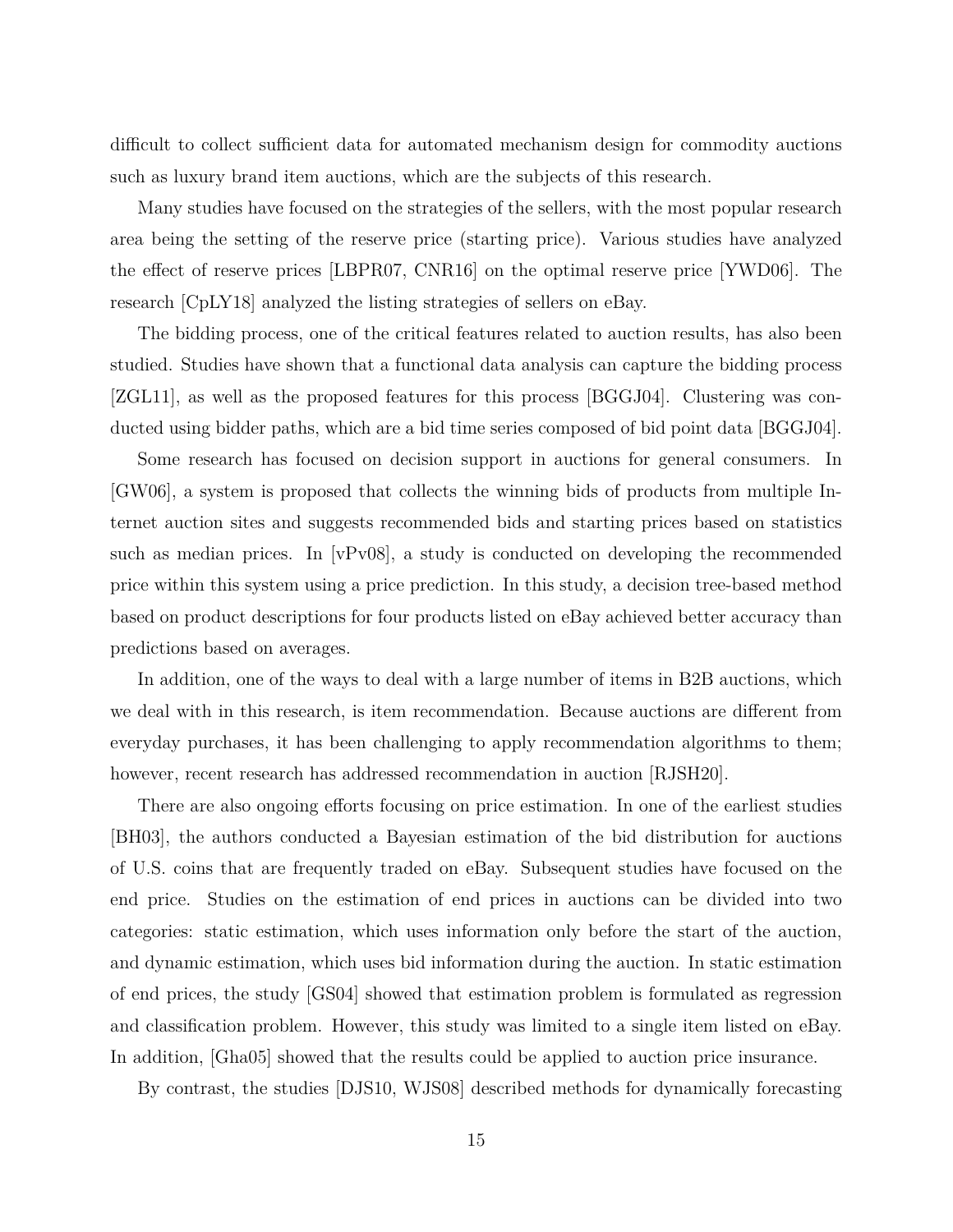the end price that also uses information during the auction. Other studies included an estimation using *K*-nearest-neighbors [ZJS10], and a study focusing on changes in bidding trends during auctions [CL17] was conducted. Unlike eBay, where we deal with real products, in domains where large amounts of data are collected, such as advertising auctions, a deep learning approach [WYC18] was applied.

#### **Matching**

One of the most important results on matching theory is the deferred acceptance (DA) algorithm [GS62]. The DA algorithm is for finding matches in which no one would prefer any other combination for a one-to-one assignment with mutual preferences. The DA algorithm has been applied to resident assignments. See the paper by Roth [Rot08] for the historical background. At present, the DA algorithm has not been applied at a large scale in comparison to auctions.

The TTC algorithm [SS74] is also a well-known theoretical achievement. The TTC algorithm was developed for dealing with more realistic situations in which some people already hold certain goods, and others do not [AS99]. One such application is the matching for a kidney transplant.

In recent years, research on online matching has been conducted as a more applied field. Online matching deals with allocation methods when the matching entity appears dynamically. This type of problem is widespread in real-world systems. An example of an application is ridesharing. In ridesharing, people who want to travel in a car appear dynamically. Research was conducted on the modeling of matching environments based on the reusability of drivers as offline entities in ridesharing services [DSSX21]. In taxi dispatch platforms, which are similar to ridesharing services, an allocation method that considers the preferences of both drivers and users was proposed [ZXS<sup>+</sup>19]. Crowdsourcing is another typical application area. In spatial crowdsourcing, where a user with a mobile device physically moves to the task execution location and executes the task in the real world, an allocation method that considers the user's preferences was developed  $[ZXL+19]$ . In addition, in crowdsourcing, not only users but also tasks may appear dynamically. An allocation method that considers the dynamic appearance of both has also been proposed [DSSX18].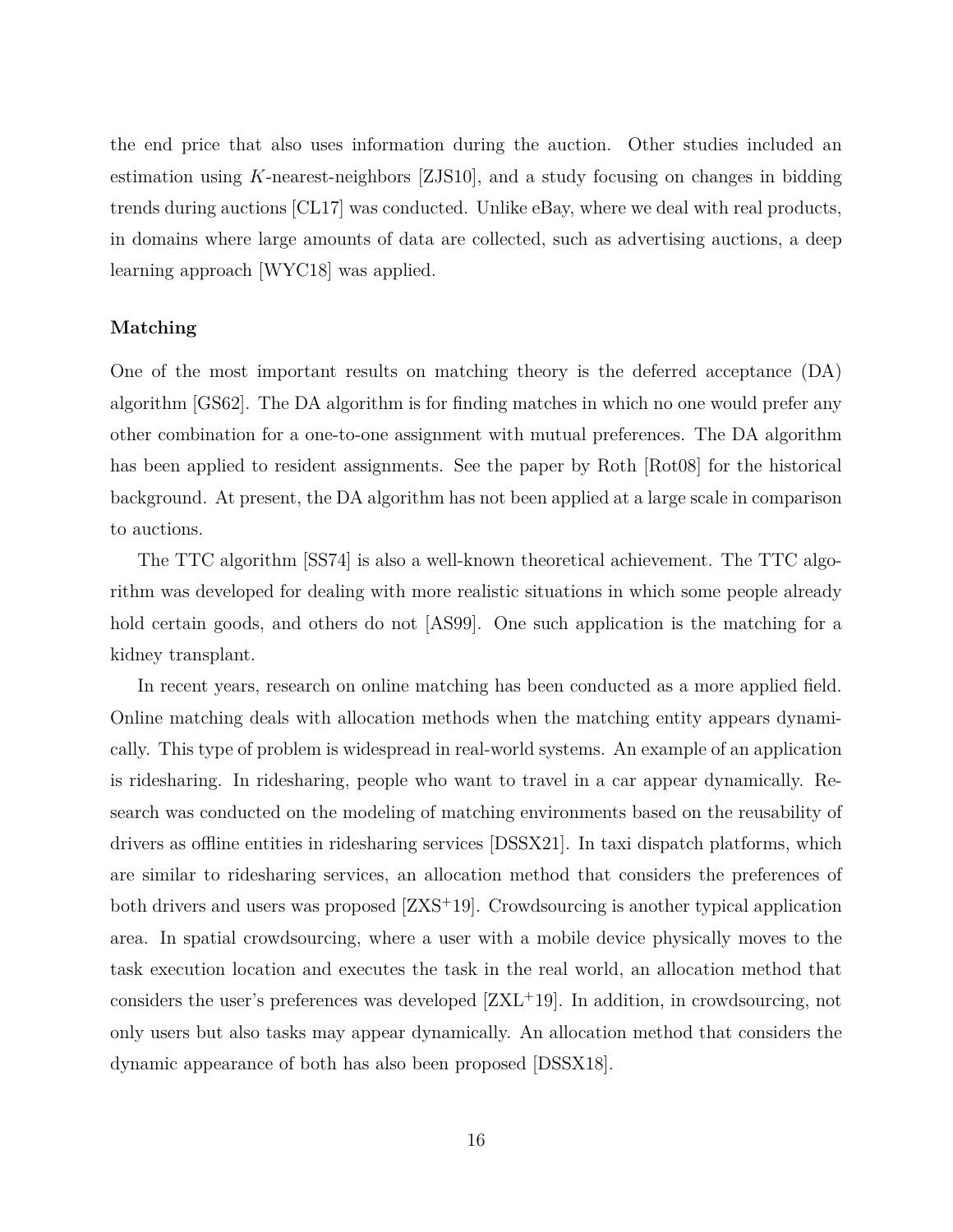### **2.2.2 Automated Negotiation**

The technology of automatic negotiation, in which agents negotiate on behalf of humans and automatically find a compromise point based on the values of the agents involved in the negotiation, has also been actively developed. In studies on game theory, negotiation strategies and equilibrium behavior were analyzed under somewhat simplified circumstances  $[JFL^+01]$ . In this field, a competition called ANAC  $[BHJ^+12]$  has been held to test the performance of automated negotiation agents in a simulation environment. It is expected to be applied to traffic management systems as a social system, and various studies in this area have been conducted. At present, the main focus is on studying future social systems, and few technologies have been put to practical use.

## **2.3 Top-down Model**

Scheduling and dynamic pricing are typical top-down service system technologies, with mathematical optimization and supply-demand theory as the theoretical background. In mathematical optimization, optimization algorithms, such as combinatorial optimization and linear programming, are the focus of theoretical research. Against the background of theoretical research on an optimization methodology, applied research has been conducted to formulate and solve real-world problems as optimization problems. The operations research field overlaps with this application area to a large extent and includes technologies other than those supporting service systems, such as route planning. The main application of operations research for service systems is in the area of work scheduling. Because work scheduling is the core of supporting business in all situations, such as airplane personnel, hospitals, and part-time work, it is of high social importance in service systems. Dynamic pricing is a method for finding the optimal price that balances supply and demand, based on the theory of supply and demand in economics. The seller acts as a provider. Dynamic pricing is well suited to the recent development of e-commerce and has been applied in various ways. In the following, we explain the related technologies, focusing on the scheduling technology treated in this thesis.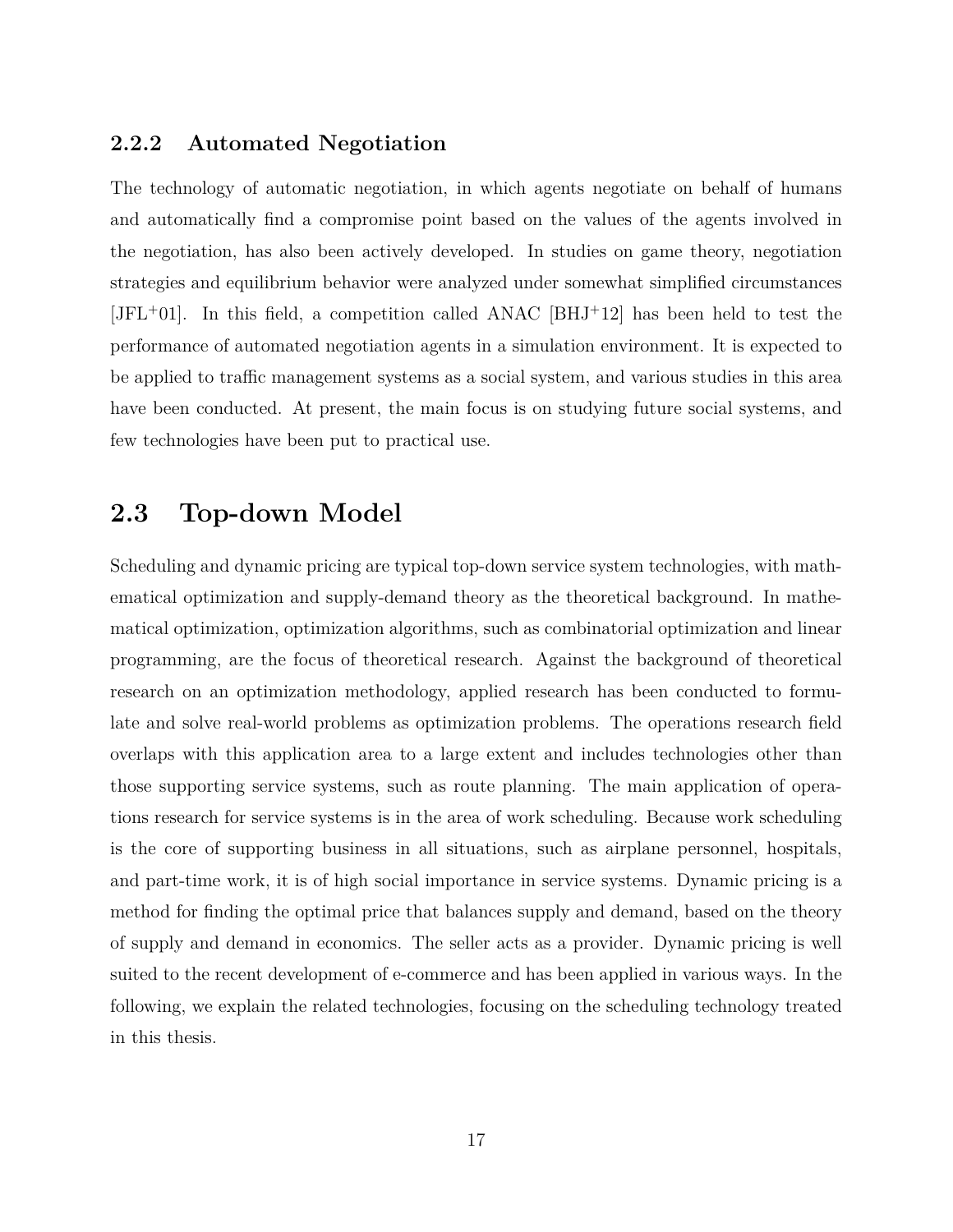#### **2.3.1 Staff Scheduling**

Research on personnel scheduling has been conducted for several decades [VBD<sup>+</sup>13, EJKS04]. The target area of scheduling research is a wide variety of industrial applications, such as the scheduling of transportation crews and the allocation of employees in call centers and retail stores [EJKS04]. Nurse scheduling, which determines the shifts of nurses in hospitals, is a typical application of staff scheduling, and many studies have been conducted in this area [BDBV04]. Nurse scheduling involves creating a shift schedule that satisfies many conditions, such as the work preferences of nurses and the number of nurses required in a ward.

Personnel scheduling is often formulated as an integer programming problem. The research on the method can be divided into two categories: those that seek an exact solution and those that seek a fast approximate solution. In the past, it was difficult to obtain exact solutions for problems of realistic scale, but recent advances in computers and algorithms have made it possible to use general-purpose solvers such as CPLEX and Gurobi to obtain exact solutions in the time required by the application. For complex cases with many constraints, such as nurse scheduling, many studies have been conducted using metaheuristics to solve the problem in real-time [AD04, Dow98]. The issue of shift assignment to parttime workers requires consideration of employee preferences, and several studies have been conducted recently [XLSTF18].

Personnel scheduling includes rescheduling, which deals with sudden changes from absenteeism after shifts have been decided. In rescheduling, a shift schedule that has become unworkable owing to absenteeism is revised into a feasible shift schedule while maintaining as much as possible the previously determined employee allocation. In a real workplace, the sudden absence of an employee owing to a sudden illness or family reason is a common occurrence. Rescheduling to cope with such situations has been dealt with in scheduling studies and has attracted significant attention in recent years [CMTS13]. The rescheduling problem is relatively new and was formulated by Moz and Pato [MP03]. There are various rescheduling methods, such as rescheduling when there is no spare personnel [MP07] or reassigning available personnel in response to absenteeism [BP05]. Even in recent years, many papers have been published to solve the problem [WSB19, BDcH16, MK14].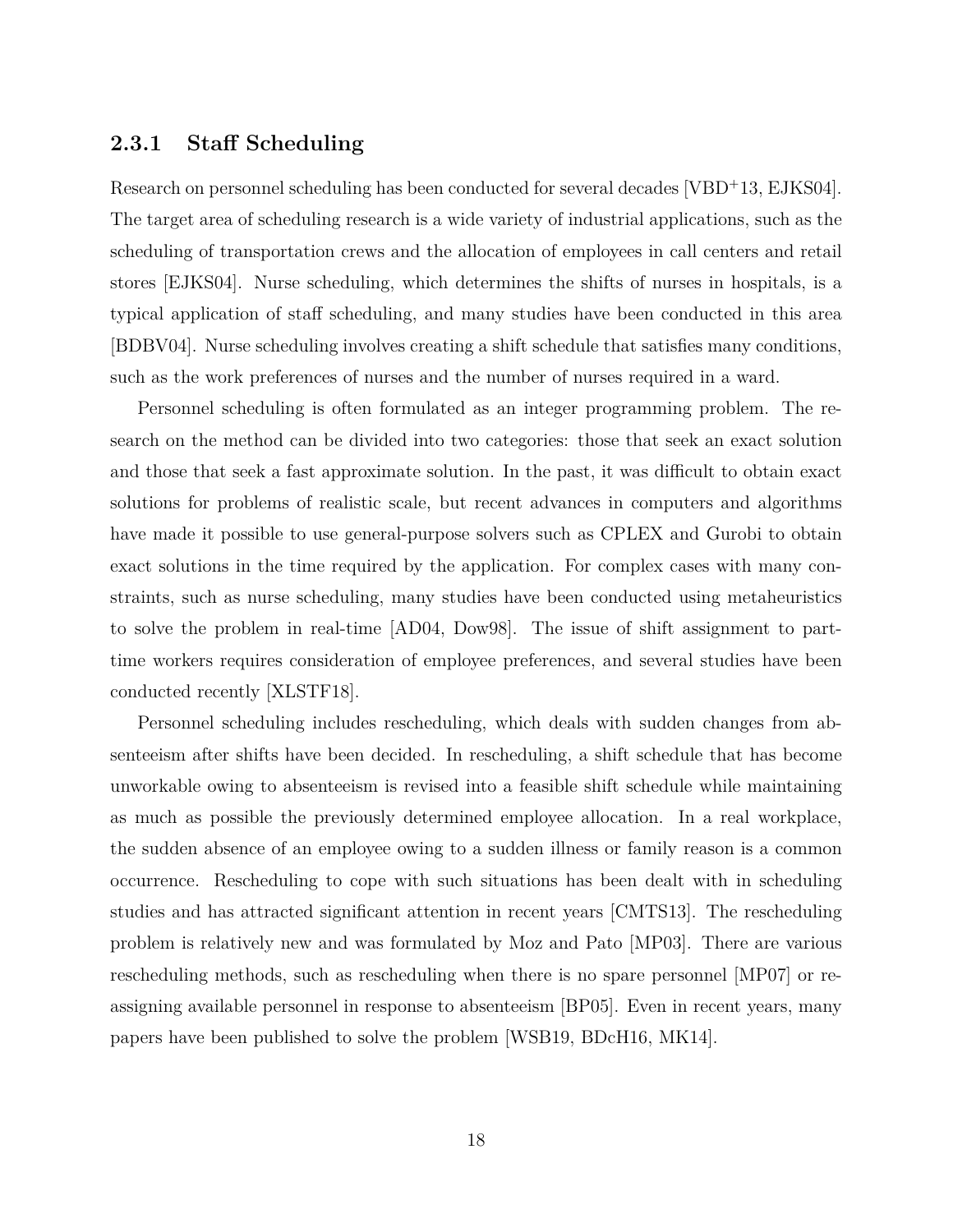#### **2.3.2 Dynamic Pricing**

Dynamic pricing, in which a seller discovers the price at which profits are maximized by changing the price of a product to match demand, is an application area that has recently received increasing attention. One area where dynamic pricing is already widely used is selling airline tickets and hotel rooms. In recent years, dynamic pricing has been used in the context of accommodation pricing in Airbnb [YQC<sup>+</sup>18], and ancillary pricing in the airline industry [SKO<sup>+</sup>19], where features vary from product to product, using deep learning approaches to estimate demand functions.

## **2.4 Discussion**

All of the theoretical studies mentioned in the previous sections assume that the service provider or service receiver understands the value of the results and tries to obtain results that take into account the value of each user. For example, in an auction, participants, who are the receivers in the service, bid on a product after recognizing its value to them. In scheduling, the provider, i.e., the planner, aggregates the values of the receivers to create a schedule. Empirical studies have inherited the assumptions of such theories. For the desired behavior of each method, the receiver in the bottom-up case and the provider in the top-down case must understand the value of the outcome.

In reality, there are many cases in which receivers and providers do not or cannot grasp the value of the results. There are two possible causes for difficulties in grasping a value: one is caused by the receivers, and the other is owing to service system constraints. The receivers cannot grasp the value of the result because the receiver's cognitive ability is limited. In economics, this cognitive limit is called bounded rationality [Sim47]. A specific cause of bounded rationality is the time constraint of having to make a decision within a limited period of time. Even if the ideal result is obtained, the time cost for the provider to inquire about the value when there are many users is high. In such a case, the results obtained in reality are considered to be Pareto dominated by the ideal results of each method.

In this thesis, the difficulty in understanding the value that occurs regardless of the top-down or bottom-up model described above is resolved through a value estimation and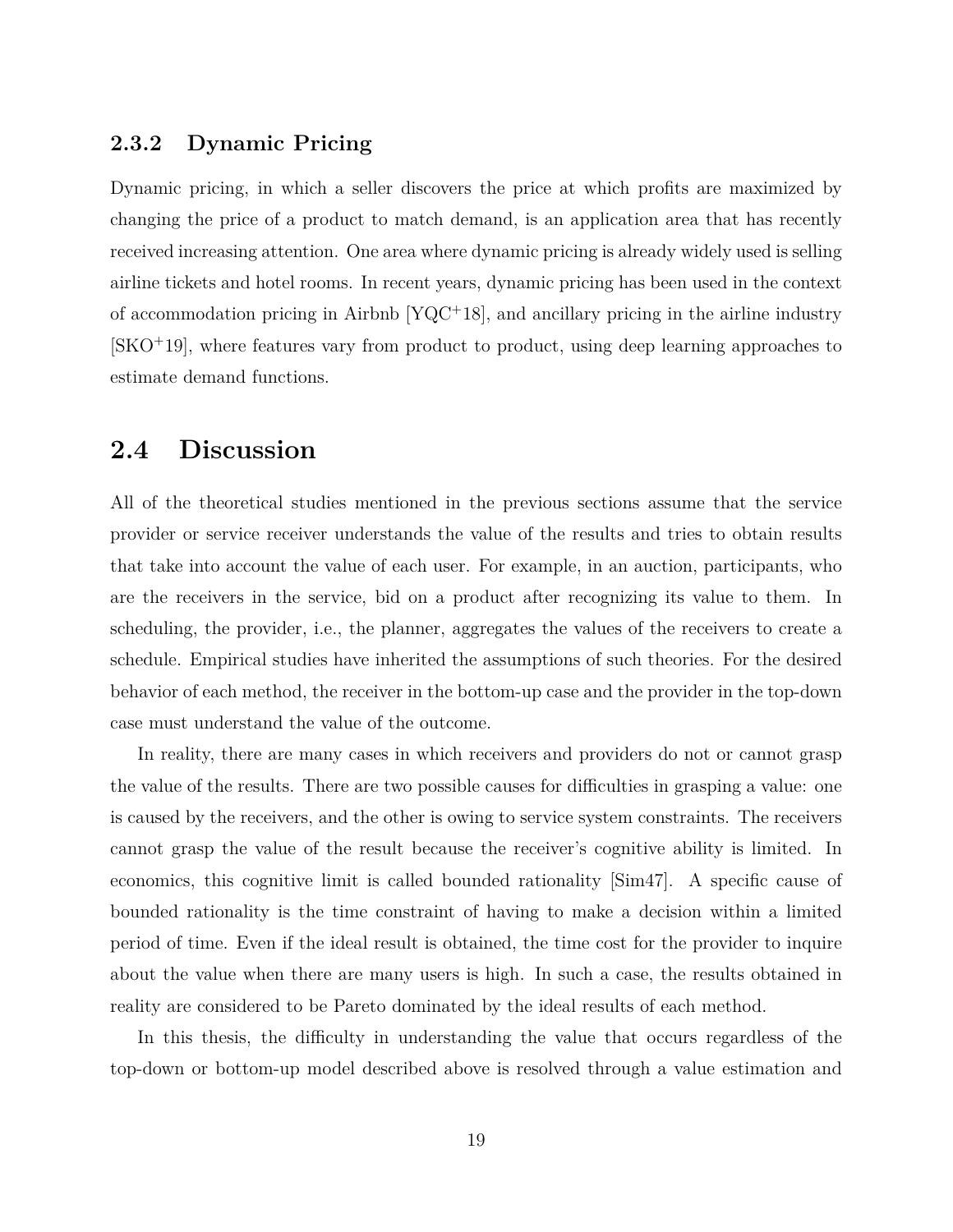the presentation of information. The desired results required by the service system can be obtained more easily. The main contribution of this thesis is supporting a more realistic operation of existing methods rather than developing new mechanisms or scheduling methods. This study treats providers, who have not been explicitly shown thus far in elemental technologies, as the subjects of real-world services and provides support for them, which has yet to be applied.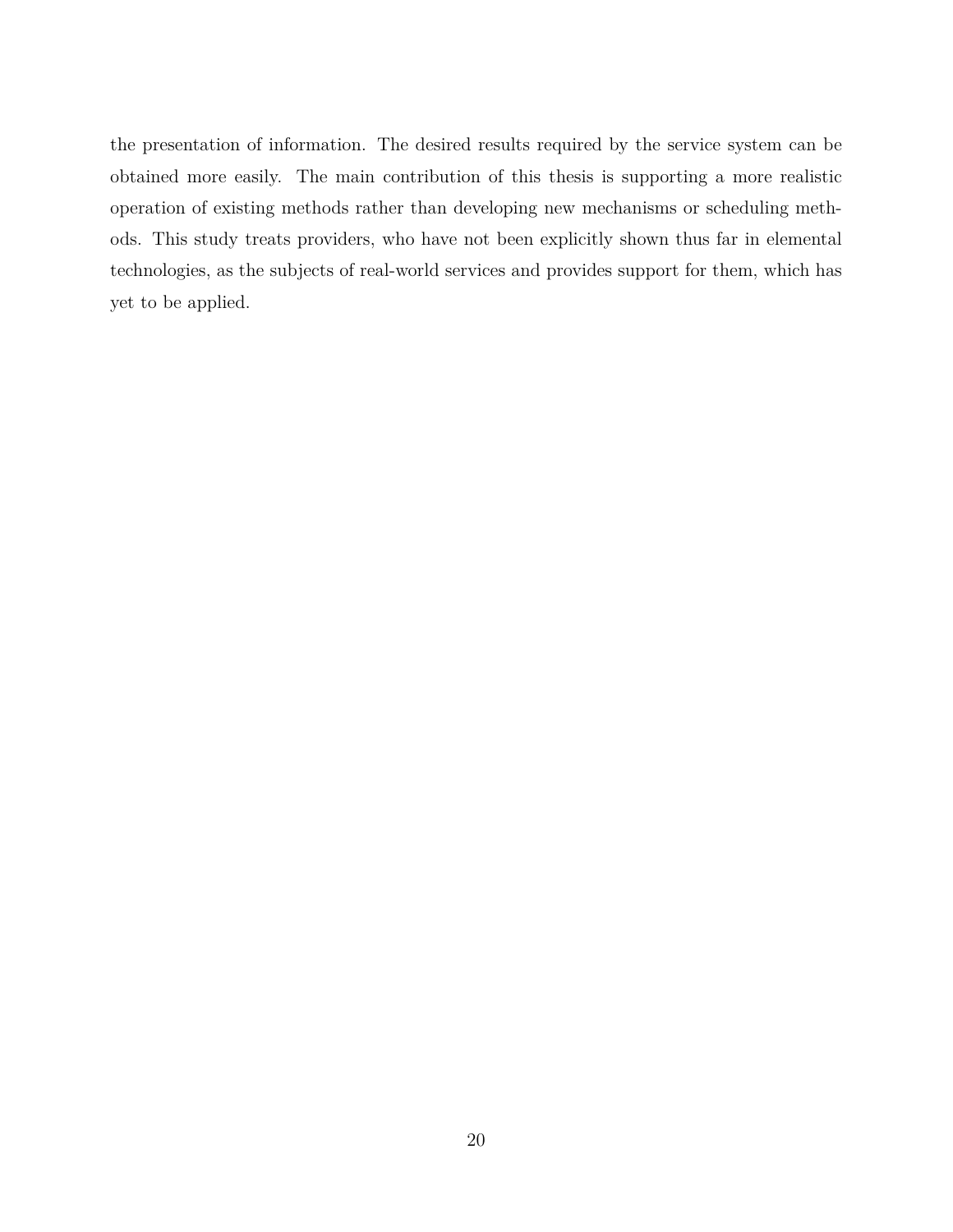## **Chapter 3**

# **Value Estimation Using Hierarchical Bayes Model**

## **3.1 Introduction**

Auction is one of the most powerful service systems for trading items. The auction is an effective service system for determining the prices and allocations of items when their values are unknown. Auction is well known for its use in trading art and used automobiles. As represented by the Internet auction platforms, eBay and Yahoo!, auction is also actively used for transactions between individuals.

In recent years, the scale of auctions has expanded, and there are many cases in which different auctions are held simultaneously for large numbers of items. Notable examples of such auctions include wholesale business-to-business (B2B) auctions. In wholesale auctions, the host company is the only seller and trades items with participating companies. The participating companies in the wholesale auction select the items to be handled as their own items from the items on display and place bids. In a wholesale environment, there are many items on display, and the participating companies have to decide which items to bid on from a large number of items. When deciding on whether to place a bid, or when choosing the bidding price, it is necessary to consider multiple factors such as the market price, the valuation of other companies, and the sales channels of the company itself. For this reason, the burden on participating companies is likely to increase as the number of items increases.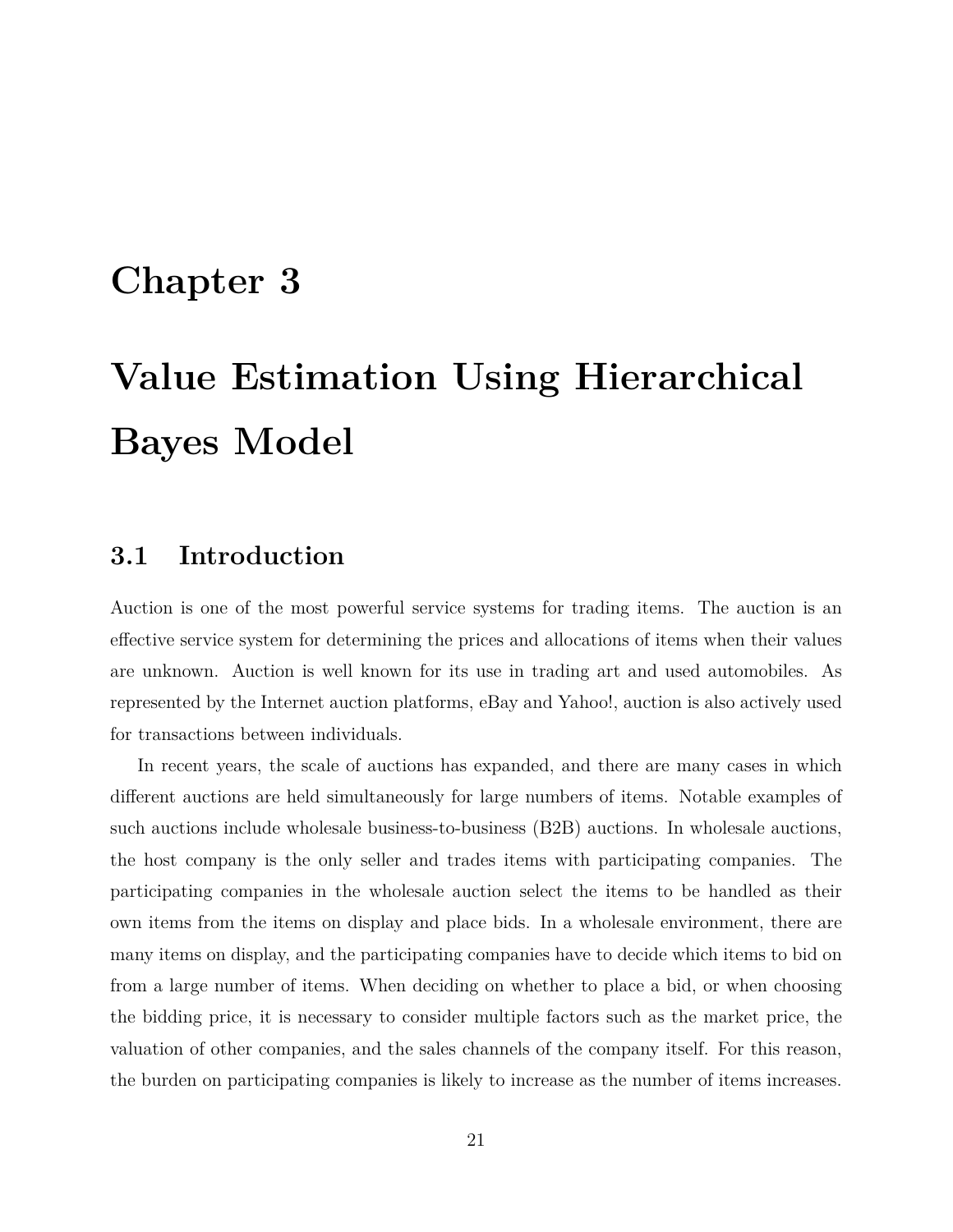The time required to make bidding decisions for all items handled in a single auction is considered to be proportional to the number of items. Therefore, it is difficult for bidders to make bidding decisions for all items.

Decision-making regarding the bidding becomes problematic when there is no uniformity in the attribute information of the items handled. An example of such an auction is a B2B luxury brand item auction, which is a wholesale auction of used luxury brand items. Used items come in a wide variety of types, and identical items are rarely sold in large quantities. Even if an item is identical in terms of the model number, it is unlikely to be completely identical when attribute information such as dirt, scratches, and the presence or absence of accessories are considered. In general, in B2B luxury brand item auctions, skilled staff with expert knowledge of luxury brand items make bidding decisions. Thus auction-based price determination works effectively at present. However, it is difficult for newcomer companies to participate in the auctions because it is difficult for them to evaluate the items without experts. In the case of existing participants, the number of staff members is limited, and thus they may not be able to respond to an increase in the number of auctioned items and make appropriate bidding decisions. Such a situation leads to a decrease in the number of companies participating in the auction and a halt in the expansion of the auction scale, which is undesirable from a sales standpoint.

An increase in decision-making costs owing to the increase in the number of auctioned items also occurs for the organizers of B2B luxury brand item auctions. As the only auctioneer, the organizer needs to set the reserve price, i.e., the minimum bid price, after understanding the value of many different items. The end price is currently estimated manually, and the time cost of accurately estimating the end price for all items increases in proportion to the number of items. As the number of items increases, the accuracy of the estimations decreases, and there may be cases in which auctioneers do not realize that some items have lost the opportunity to be sold at a higher price.

These problems occur regardless of the auction mechanism employed and hinder a stable auction operation. Both problems are caused by the fact that the values of the auctioned items are known only implicitly by skilled experts. It is therefore necessary to inform participants of the values of auctioned items to support the auction operations and allow participating companies and organizers to understand the values. In most conventional studies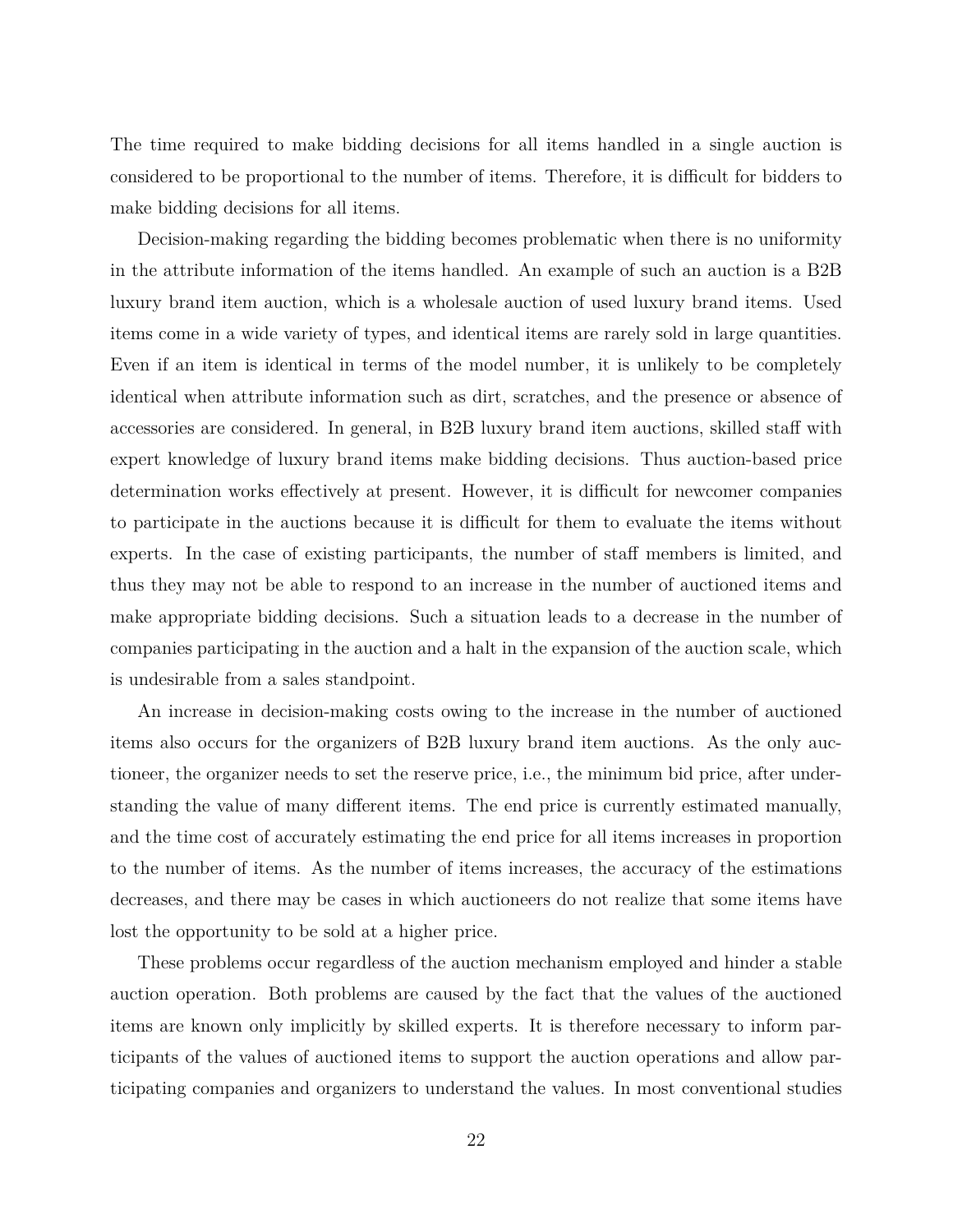on such understanding, the value is estimated as a point. However, given the characteristics of an auction, which often deals with items whose values are not uniquely determined owing to differences among buyers, point estimates alone are insufficient to provide information for auctions-related decision-making, such as determining the reserve prices.

This chapter estimates the distribution of the end price, which is considered to reflect the value. Estimation of the value is an elemental technology used in supporting auction decisions. The subject of this chapter is a B2B luxury brand item auction, which is a wholesale auction of used luxury brand items. The items handled in this auction are brandname watches, brand-name bags, and jewelry. These items have characteristics making it difficult to collect data for completely identical items. Compared to the items handled in other B2B auctions, used brand-name goods have less attribute information that can be used as the source of features for a value estimation. For example, in the case of used automobiles, functions such as the presence or absence of a car navigation system and the drive system can be used as features, whereas for used luxury brand items, only a comprehensive evaluation index of scratches and stains can be obtained. Therefore, it is challenging to estimate the end price for used luxury brand items.

This chapter addresses the problem by modeling the distribution of end prices using a hierarchical Bayesian model. Although hierarchical Bayesian models have rarely been applied to the estimation of auction prices, they are among the most powerful methods for handling uncertain prices. This chapter describes the effectiveness of the hierarchical Bayesian model in estimating the distribution of end prices.

In addition, this chapter demonstrates that the end price distribution model proposed in this study can be used to provide bidding support to participants, which is often the target of previous studies, as well as decision support to auctioneers, which has few precedents. A conventional distribution estimation was applied in an auction for a structural analysis. There are few examples in which a price distribution estimation has been evaluated in terms of applications such as a decision support. In a practical auction mechanism, it is important to consider the fact that multiple items are handled. In such a mechanism, the basic firstprice auction and the second-price auction, which do not consider the handling of multiple items, are used. It is therefore important to mitigate the high decision-making costs when the number of items increases by providing bidding support and operational support. In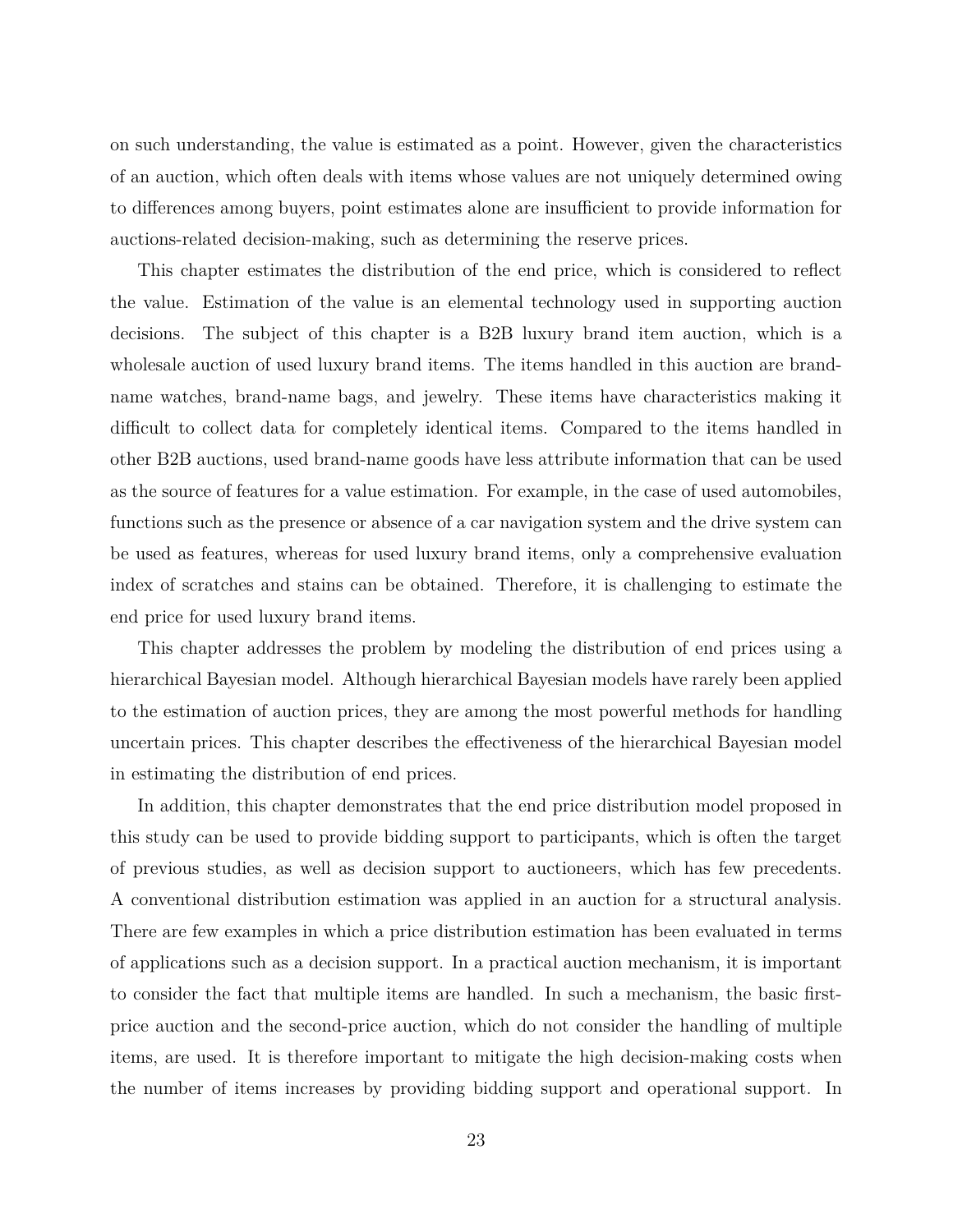decision support, it is significant to treat the end price as a distribution because the items handled in auctions have uncertainty regarding the value considered by buyers.

The structure of this chapter is as follows. Section 3.2 gives an overview of the B2B luxury brand item auction covered in this chapter and the data to be used. Section 3.3 discusses the comparison of features of data from B2B luxury brand item auctions and data from other domains where price estimation is performed. Section 3.4 describes a probabilistic model for estimating the end price. Section 3.5 describes the analysis of the effectiveness of the proposed model and the comparison experiments with conventional machine learning methods, and Section 3.6 summarizes this chapter.

## **3.2 B2B Luxury Brand Item Auction**

This section provides an overview of the B2B luxury brand item auctions covered by the research described in this chapter. In addition, this section explains the data to which the end price estimation is applied.

### **3.2.1 Overview of the Auction**

In this chapter, B2B luxury brand item auctions are auctions for wholesale used luxury brand items. The auctioneer companies list items they have purchased from consumers, and most of the items in the auction are listed by the auctioneer companies. By contrast, all participating firms are bidders. The participants are mainly companies that organize similar auctions, and antique dealers that sell brand-name items to consumers. They are believed to decide the bidding items and prices by considering their inventories and sales channels, and sometimes listing the items they buy to other auctions. Figure 3.1 shows the structure of the B2B luxury brand item auction described above. The value of the listed items depends on the mutual relationship among consumers, participating antique dealers, and the auctioneer company. In addition, it is difficult for non-experts with limited knowledge of commodities to make bidding decisions owing to the nature of this auction, which rarely includes completely identical items.

The auctioneer decides the items to be sold each month and notifies the participating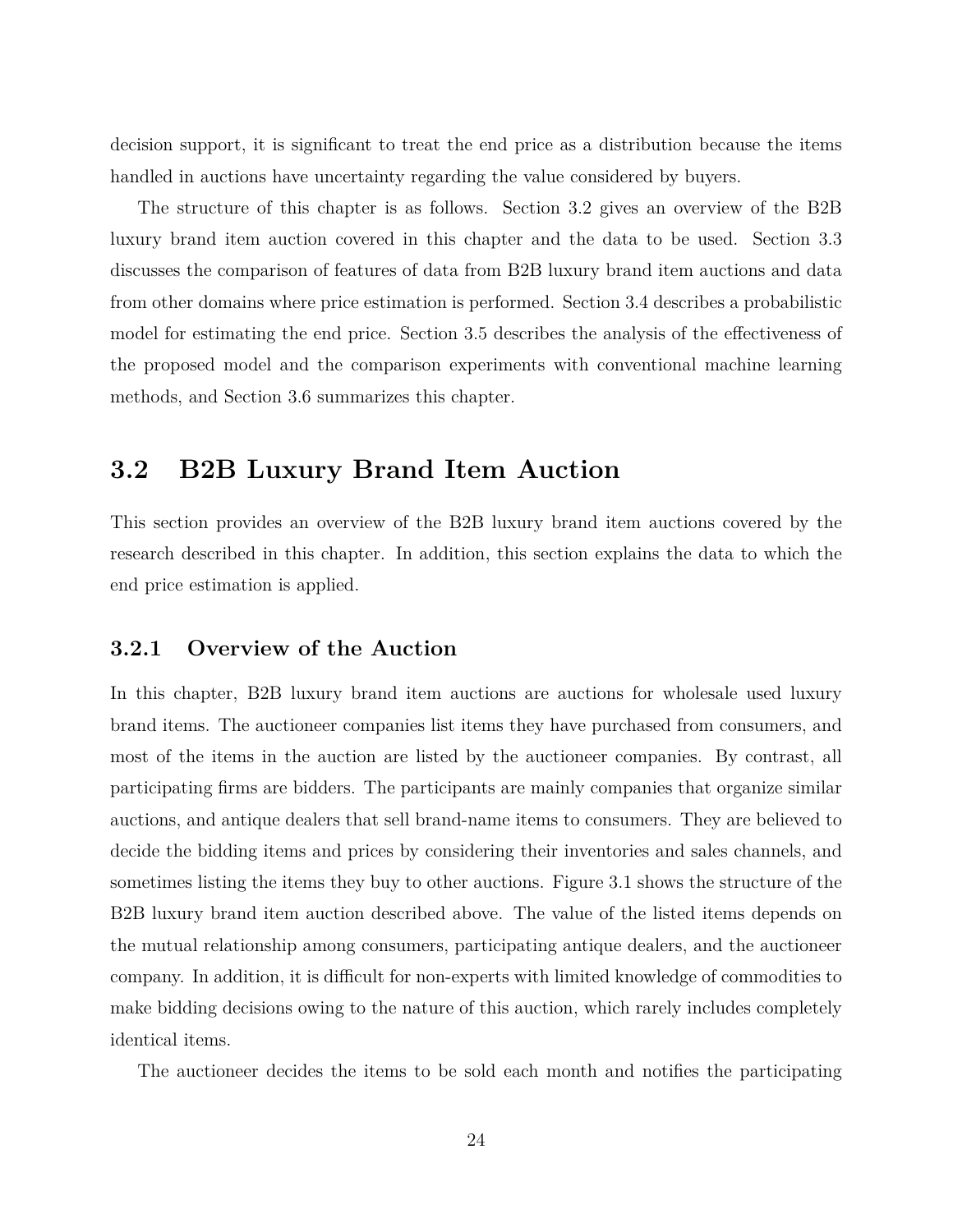

Figure 3.1: Structure of the B2B luxury brand item auction

companies of these items several days before the auction starts. The auctioneer in this chapter uses English auctions, in which bidders declare the bidding price for each item. The auction is conducted face-to-face, and the bidder's information, including the company name and the bidding price, is open to all participating companies. Because the auctioneer conducts the auction sequentially for each item, bidders cannot bid on multiple items simultaneously. Although some auctions are conducted through the Internet, this chapter treats them the same as face-to-face auctions owing to their small volume.

#### **3.2.2 Auction Data**

This chapter describes the development and evaluation of a method for estimating the distribution of end prices based on historical data of successful auctions of B2B luxury brand items. This study uses auction history data, which contains information regarding the attributes and prices of items sold in auctions held from August 2018 to July 2019. The items have three main categories, i.e., watches, brand bags, and jewelry. This chapter estimates the end price distribution of Rolex watches, which have relatively high transaction volumes.

The distribution of end prices in B2B luxury brand item auctions has two characteristics. One is the stability of the distribution. In general, the distribution of end prices varies greatly depending on the number of participating firms and changes in the breakdown of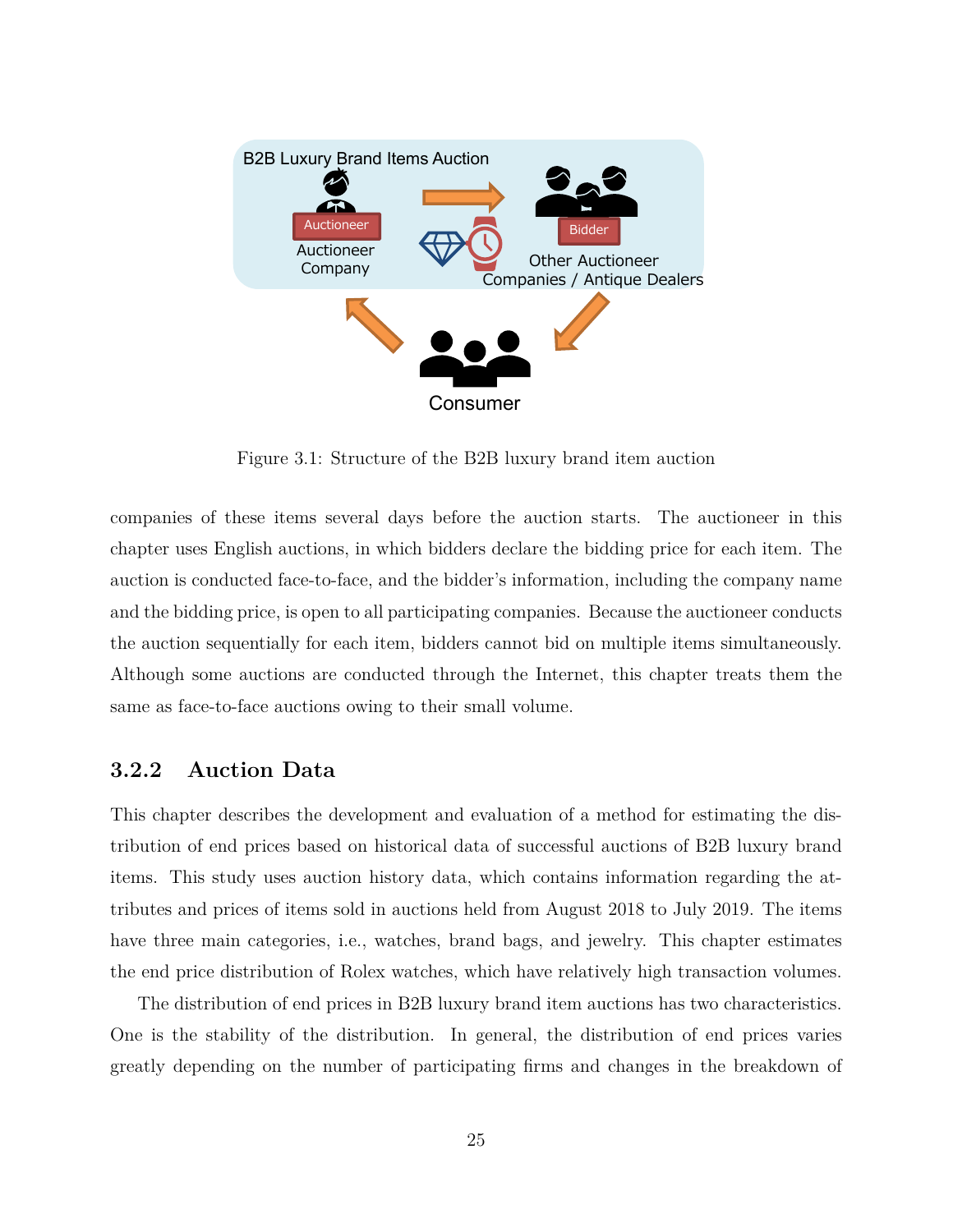participating firms. However, in the B2B luxury brand item auctions that are the subject of this study, there is little change in the breakdown of participating firms each month, and thus, the fluctuations in the distribution are small. This slight change makes it possible to estimate the distribution of end prices from historical data.

Another characteristic is the difference in the evaluation of items among companies. Items handled in B2B luxury brand item auctions are sold to consumers by the winning bidders after being sold to them. The end price will vary due to the uncertainty of the market value, such as the value fluctuating over time and differences in sales channels, transportation, and storage costs among the participating companies. Both uncertainties vary from the average price. The end price distribution can be modeled as a normal distribution.

The item information contained in the data includes various information, such as the material and the serial number assigned to each item. This chapter uses the model number, guarantee status, and item rank as variables in model building, which are generally available for watches including Rolex watches. The model number identifies the watch. Because the model number determines the price range of the watch, it has the most significant impact on the end price among the other variables. There are three types of guarantee status: nonexistent, domestic authorized, and parallel import. The presence or absence of a warranty card has a substantial effect on the price. By contrast, the difference between genuine items sold in Japan and parallel imports is considered small, and thus this chapter treats it collectively as the presence or absence of a guarantee. The item rank is a value that indicates the quality of the item according to the degree of damage and use and is determined by a specialized appraiser before the item is put up for auction. The lowest rank is C, and the highest is N. There are eight ranks shown in Table 3.1. The higher the rank, the higher the end price tends to be.

The price information available in the auction data is the end price and the estimated end price determined by a professional appraiser. The auction data do not include the bidding prices of each participating company. The estimated end price is set at the time of inspection before the auction by the appraisers. The estimated end price is determined by considering the rank of the item and the existence of a warranty, as well as differences in engraving depending on the time of manufacture, the condition, and past end prices. Consequently, it is unlikely that the estimated end price will differ significantly from the end price. In the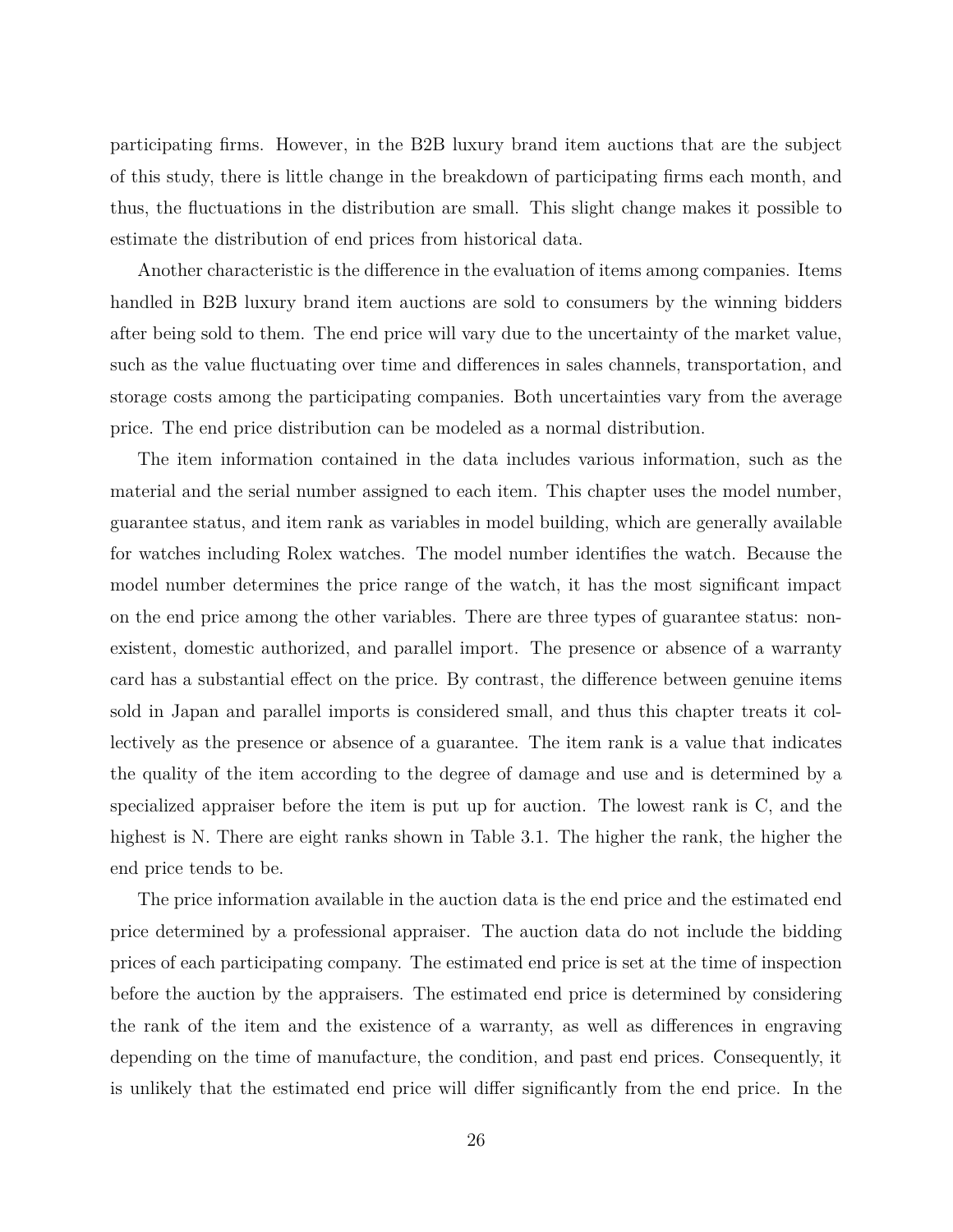|           | Item rank Definition                     |  |  |  |  |
|-----------|------------------------------------------|--|--|--|--|
| N         | Items that appear to be unused           |  |  |  |  |
|           | and in perfect condition with            |  |  |  |  |
|           | price tags and protective stickers       |  |  |  |  |
|           | attached                                 |  |  |  |  |
| S         | Items in excellent condition with        |  |  |  |  |
|           | no signs of wear or use.                 |  |  |  |  |
| SА        | Items that show signs of having          |  |  |  |  |
|           | been used a few times but are            |  |  |  |  |
|           | in good condition, comparable to         |  |  |  |  |
|           | new items.                               |  |  |  |  |
| A         | Items in good condition with             |  |  |  |  |
|           | some signs of use                        |  |  |  |  |
| AB        | Items with inconspicuous stains          |  |  |  |  |
|           | or minor scratches                       |  |  |  |  |
| B         | that show scratches<br>Items<br>$\alpha$ |  |  |  |  |
|           | stains from use.                         |  |  |  |  |
| BC        | Items whose appearance is af-            |  |  |  |  |
|           | fected by scratches or stains.           |  |  |  |  |
| $\bigcap$ | Items that cannot be used as de-         |  |  |  |  |
|           | signed                                   |  |  |  |  |

Table 3.1: Types of item ranks and their definitions

estimation methods described in the following sections, the deviation between the estimated end price and the end price itself is used as a criterion for evaluating the estimation accuracy.

## **3.3 Comparison with Other Domain Data**

 $\overline{a}$ 

Item price estimation is an issue that is not limited to B2B luxury brand item auctions. This section compares the target data with data from other domains in which a price estimation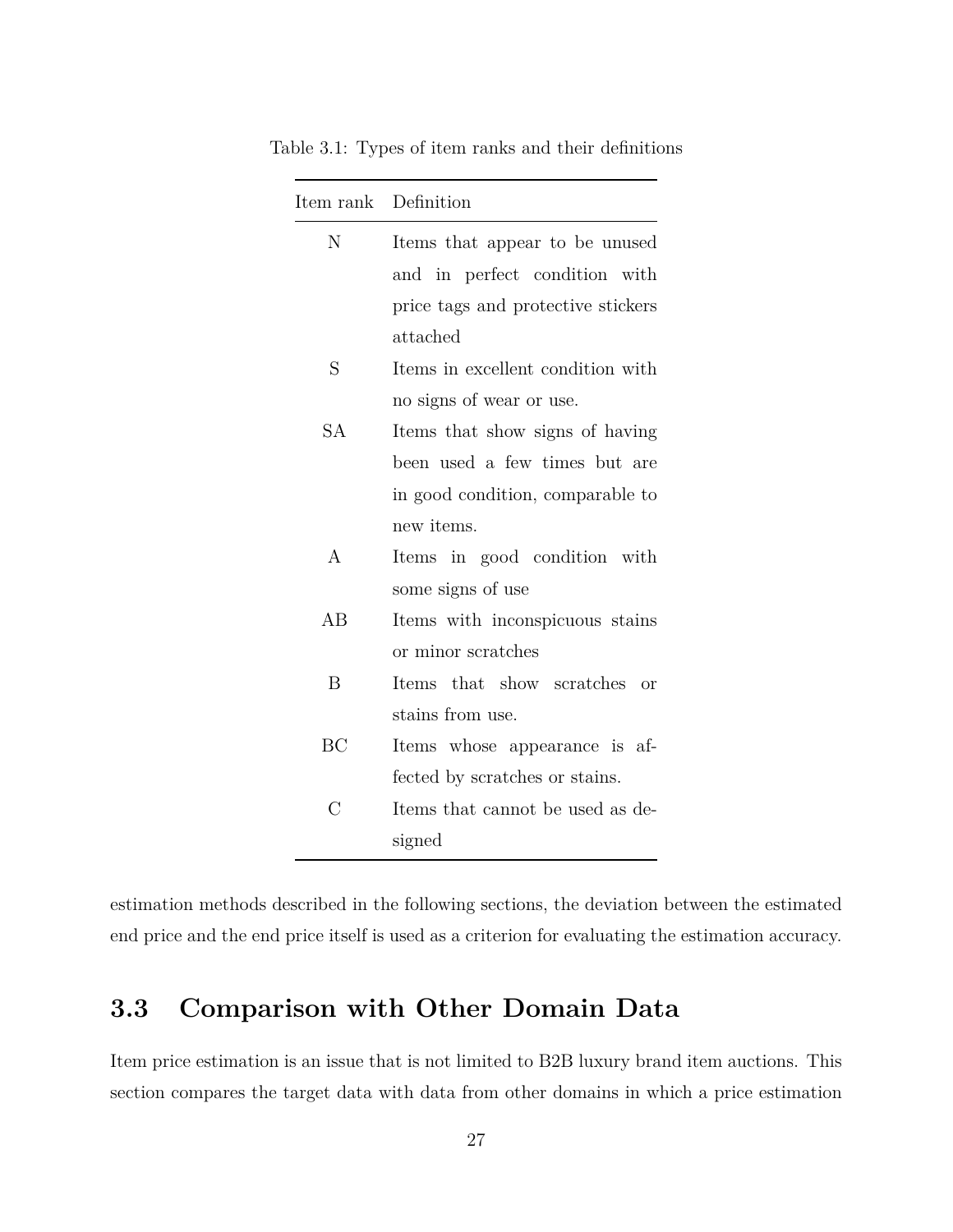| Data                   | Term Sold items           |       | Users User features Item features |     |
|------------------------|---------------------------|-------|-----------------------------------|-----|
| B2B luxury brand items | a year thousands hundreds |       | $\mathbf{I}$                      |     |
| eBay                   | 626                       | 3.388 | $\mathbf{2}$                      |     |
| Used cars five years   | 269,104                   | 3.220 | 7,750                             | 572 |

Table 3.2: Metadata on data related to price estimation

is conducted to clarify the characteristics of B2B luxury brand item auctions.

Conventional auction studies have dealt with general consumer online auctions such as eBay and used car auctions. A study on recommending bid items on eBay and in used car auctions [RJSH20] estimates the end price, and eBay and used cars are domains in which price estimation has been applied. Table 3.2 shows the metadata of the B2B luxury brand item auctions discussed in this chapter and the eBay and used-car auctions addressed in the previous study [RJSH20]. The table includes the numbers of items and features, which are the main comparison targets and the number of users, indicating the scale of the auction. The eBay items in the target data are identified as Cartier wristwatches, Palm Pilot M515 PDAs, and Xbox game consoles, and there are more than 100 items in each category. However, to exclude the effect of price fluctuations in B2B luxury items in auction data, we were forced to use only data on the most recent few months for estimation. As a result, the number of data used to estimate a single watch model was smaller than 100. This lack of data indicates that it is necessary to use the data more efficiently than in the case of eBay when items handled in B2B luxury brand item auctions are the subject of an end price estimation.

Although the number of items handled in used car auctions is more significant than that of B2B luxury brand items, many features such as mileage, which are standardized regardless of the vehicle model, are available for cars. In B2B luxury brand item auctions, it is challenging to prepare features that can be used for a price estimation because the attribute information for each model number is different. Price estimation using machine learning methods with a large number of features is unrealistic.

In summary, B2B luxury brand item auctions are characterized by the need to estimate prices for a large number of items with small numbers of available features and data per model number.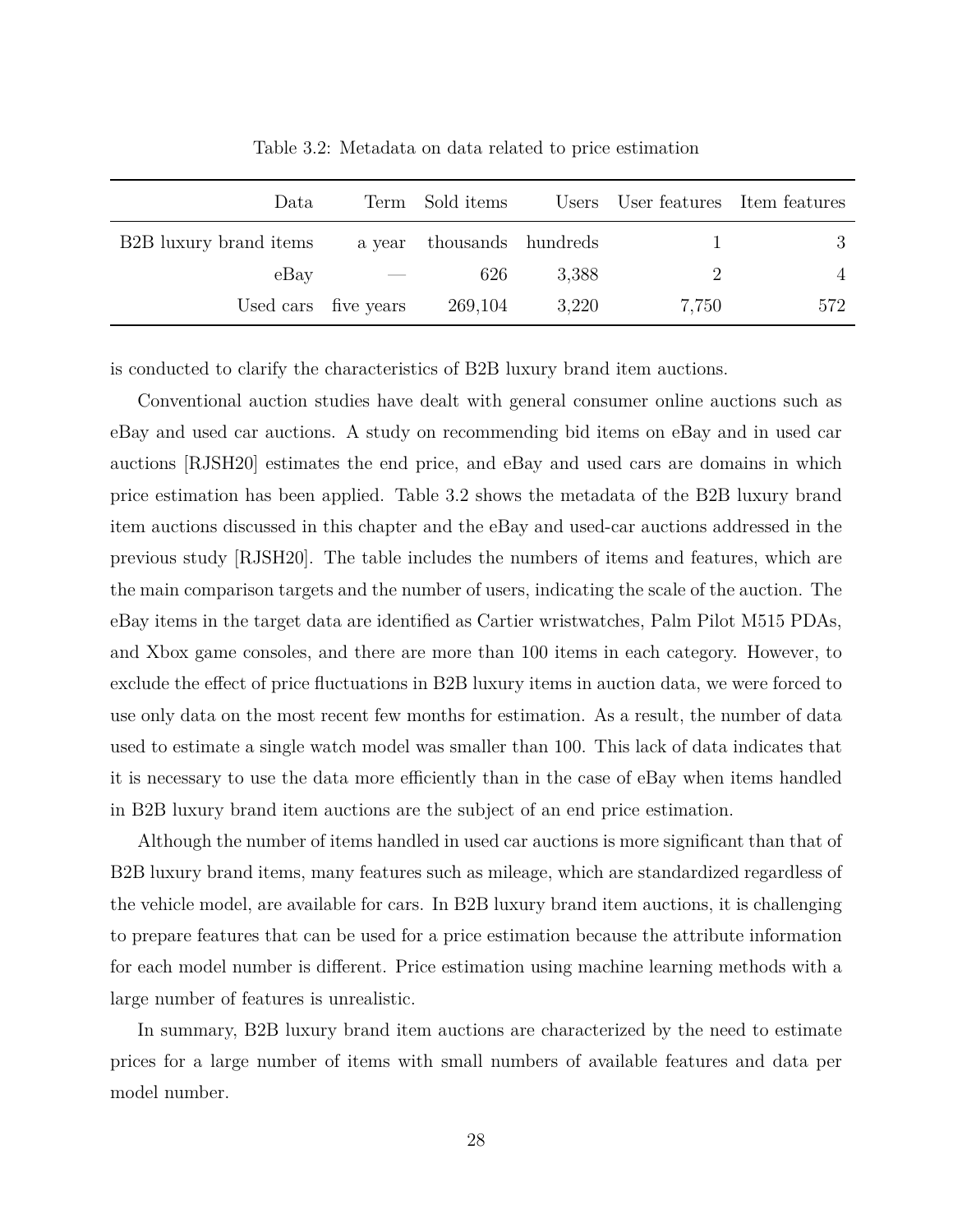| Domain                  |                         |               | Term Items Item features |
|-------------------------|-------------------------|---------------|--------------------------|
|                         | Airbnb a month $15,716$ |               | 16                       |
| Used fashion e-commerce |                         | a year 36,923 | 10                       |

Table 3.3: Price estimation domains other than auctions

Examples of price estimation in domains other than auctions include real estate [GGG<sup>+</sup>18] and used fashion e-commerce [NMG19]. Table 3.3 compares the properties of the data covered in these studies and the auction data covered in this chapter. The real estate data are the price information data of Airbnb in Canada, which was the subject of [GGG<sup>+</sup>18]. Real estate is a highly unique domain in the sense that no two houses are identical. However, there are many similar features available for all houses, such as area and location, which can explain the prices in a hedonic price model. In this chapter, the distribution is estimated instead of applying a point estimation under a situation in which fewer features are available.

### **3.4 End Price Model**

This section describes the design of a probabilistic model for the end price and calculates the predictive distribution of the end price based on a Bayesian inference. In the following, outlines of the probability model and the inference method are described.

#### **3.4.1 Probabilistic Model**

The value of a Rolex watch fluctuates depending on exchange rates, quantity in the market, and popularity. Although the price fluctuation is continuous in most cases, a significant price increase may occur when there is an external influence, such as the suspension of watch production. In light of these characteristics, limiting the data used to estimate the near term rather than the entire past history is appropriate. In this study, based on the policy of using the most recent period for a parameter estimation, four models with different numbers of parameters were designed as the end price distribution model: a linear model, a reference number hierarchical model, an individual standard deviation model, and an item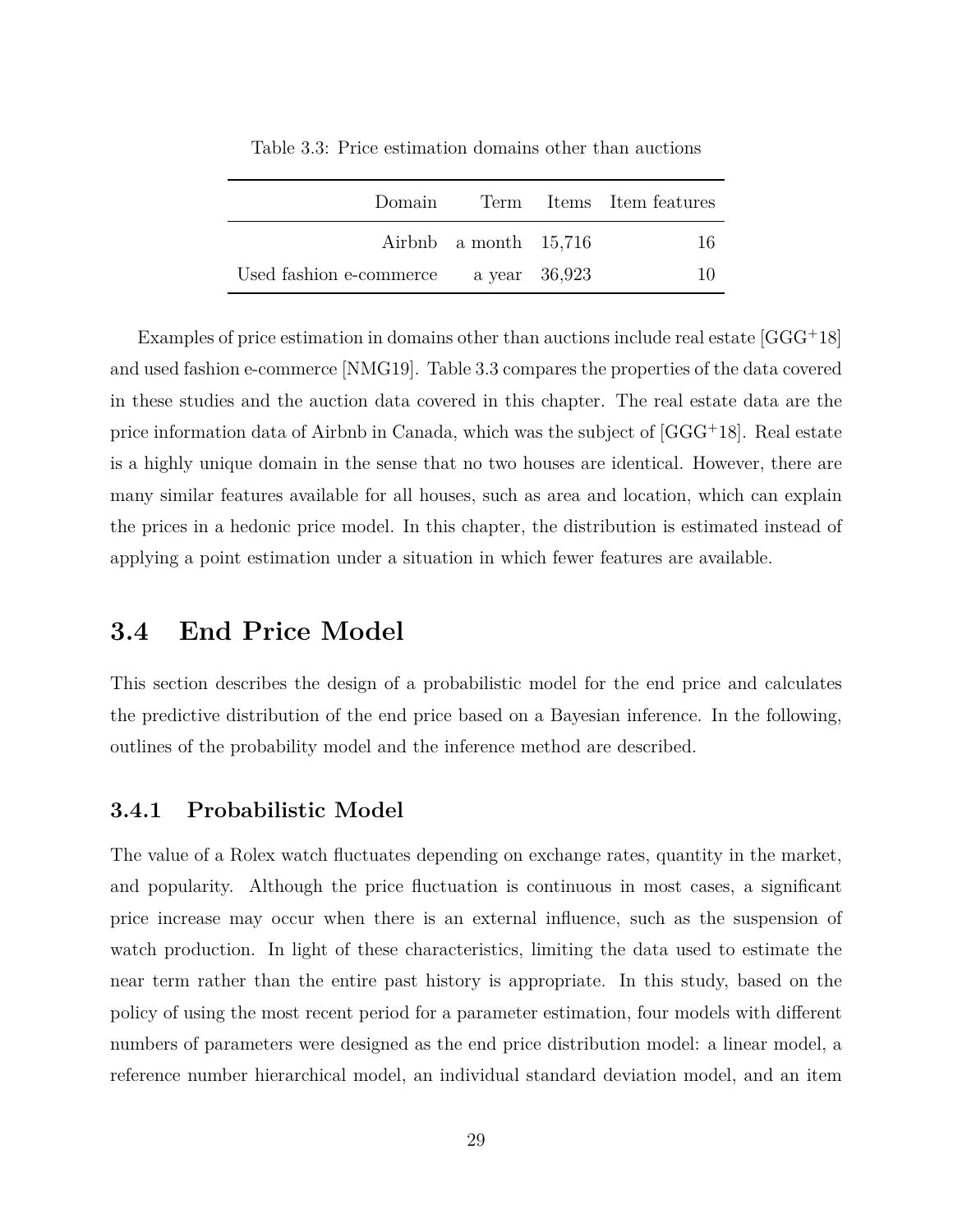rank coefficient model. The linear model is the basic model, and the other models were improved in the following order: stratification of coefficients by model number, introduction of standard deviation by model number, and introduction of the item rank. Therefore, the item rank coefficient model is a full model. The following subsections describe each model in detail.

#### **Linear Model**

First, this thesis explains the linear model, which is the basis of the proposed model. This research assumes that the end price is normally distributed based on the properties of the end price described in Section 3.2.2. In addition, the preliminary data analysis confirmed the effect of the presence of a warranty on the end price. The end price *s<sup>i</sup>* of a Rolex watch with model number *i*, when taking these factors into account, is expressed through the following equation.

$$
s_i \sim N(base_i + eg, \sigma_s) \tag{3.1}
$$

where  $base_i$  is the coefficient representing the underlying price of model number  $i$  in the linear model, *e* is the coefficient of the effect of the warranty on the end price, *g* is a binary variable representing the presence or absence of the warranty, and  $\sigma_s$  is the standard deviation common to all watches. In addition, *base<sup>i</sup>* and *e* are all uniformly distributed as uninformative prior distributions.

#### **Reference Number Hierarchical Model**

The model described in the previous section does not consider the relationship among reference numbers, making it difficult to estimate the distribution of end prices for watch models with a small number of data. To solve this problem, we add prior distributions of reference numbers. The following equation expresses the model.

$$
s_i \sim N(\alpha_i + \beta_i g, \sigma_s) \tag{3.2}
$$

Here,  $\alpha_i$  is the coefficient that expresses the basic price for each watch model, and  $\beta_i$  is the coefficient of influence of the warranty on the end price.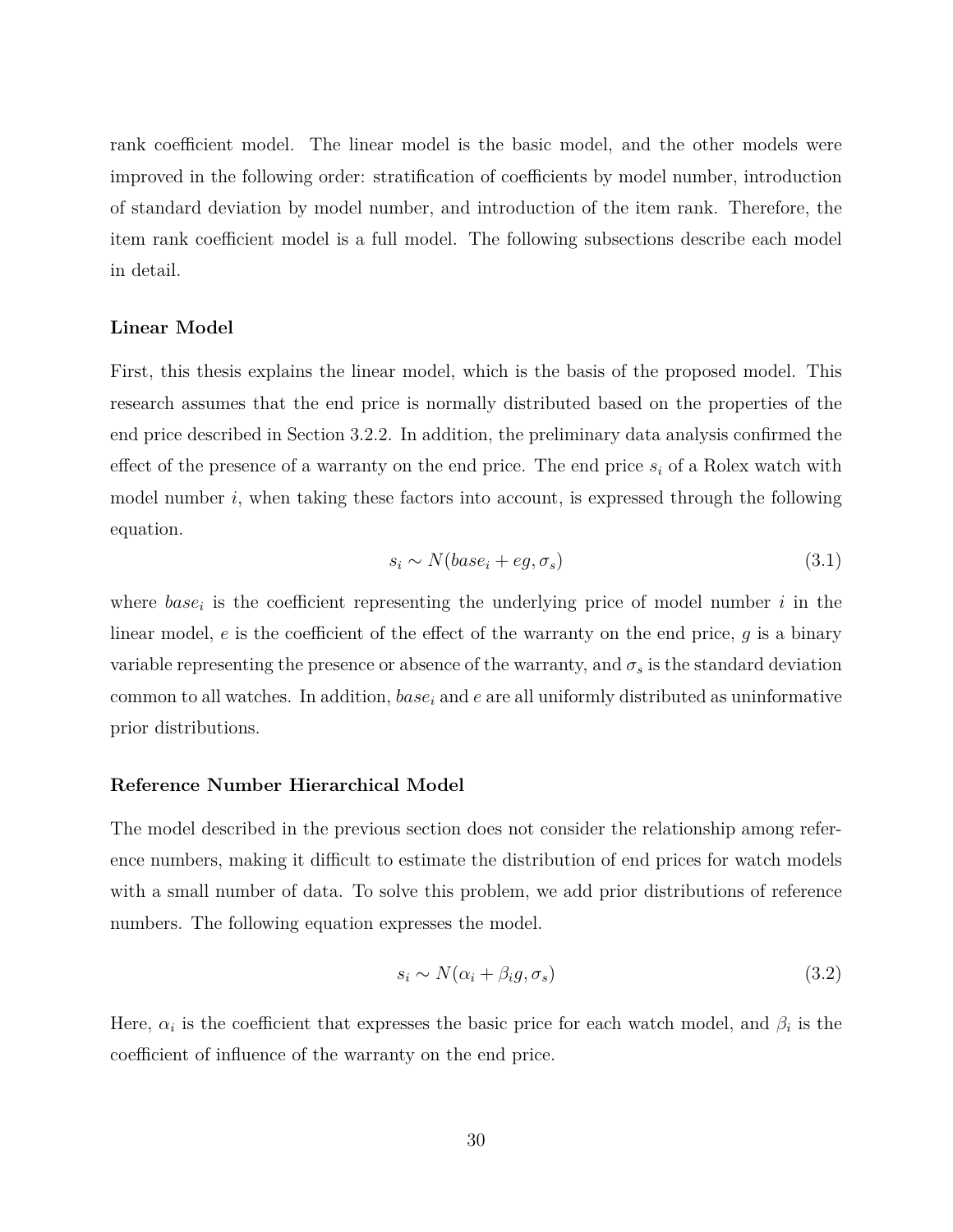

Figure 3.2: Coefficient of variations for each Rolex watch model

Because  $\alpha_i$  and  $\beta_i$  are similar among the reference numbers, we construct a hierarchical model as a random variable according to the following equations:

$$
\alpha_i \sim N(\mu_\alpha, \sigma_\alpha),\tag{3.3}
$$

$$
\beta_i \sim N(\mu_\beta, \sigma_\beta). \tag{3.4}
$$

A uniform distribution is used as the uninformative prior for  $\mu_{\alpha}$ ,  $\sigma_{\alpha}$ ,  $\mu_{\beta}$ , and  $\sigma_{\beta}$ .

#### **Individual Standard Deviation Model**

The model in equation 3.2 assumes that the distribution of end prices has the same standard deviation for all model numbers. Figure 3.2 shows the coefficient of variation of the end price of Rolex watches for a 3-month period for each model number. For confidentiality, the average end price is not shown. The figure does not include items that are judged to deviate significantly from the average bid price owing to their rarity. The value of the coefficient of variation varies according to the average end price. It is therefore appropriate to set the standard deviation  $\sigma_s$  in equation 3.2 for each watch model number. This setting adjusts the distribution variance for each watch model, resulting in a better fit of the data. In this case, the following equation expresses the model:

$$
s_i \sim N(\alpha_i + \beta_i g, \sigma_{s_i})
$$
\n
$$
(3.5)
$$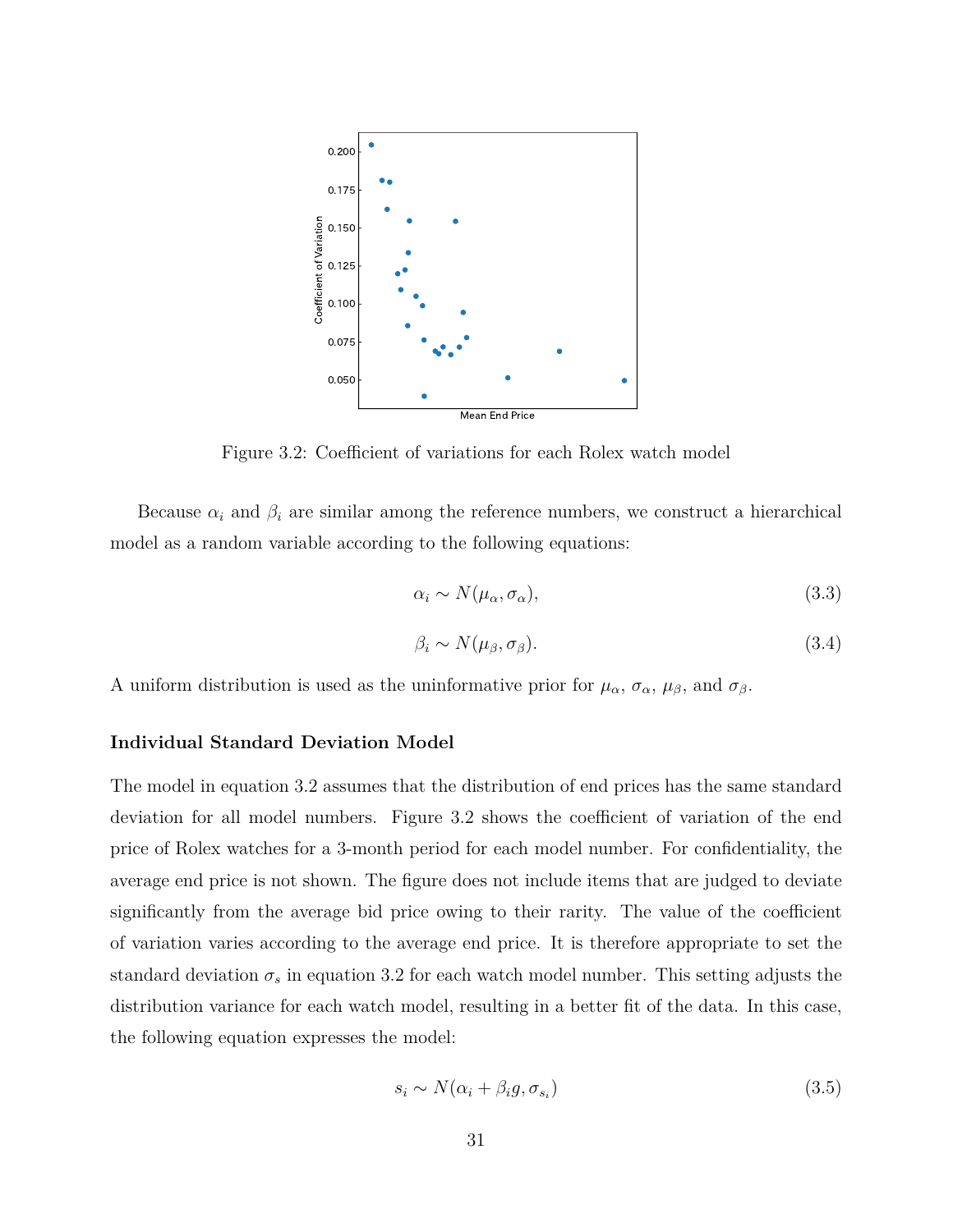For the prior distribution of  $\sigma_{s_i}$ , this research sets a half-*t* distribution with 4 degrees of freedom as the weak information prior distribution. The scale parameter of the half-*t* distribution was determined to be 100,000, which is the most significant standard deviation estimated from Figure 3.2.

#### **Item Rank Coefficient Model**

The model described in the previous section incorporates information on the item rank. The item rank is an indicator of the degree of use of an item, and the higher the rank and the closer the item is to a new item, the higher the end price will be. However, the effect is not necessarily equally distributed among the various ranks. Therefore, the effect on the price of each rank is modeled as a separate parameter. For a more straightforward interpretation, the effect is expressed as a product of equation 3.5 prices. Unlike the reference number, the parameter is the same for all items because it is considered an indicator commonly recognized among antique dealers. The following equation represents the final model.

$$
s_i \sim N\left( (1 + \gamma_k)(\alpha_i + \beta_i g), \sigma_{s_i} \right) \tag{3.6}
$$

Because  $\gamma_k$  is a variable that serves as a coefficient changing the price of an item of rank  $k$ , a uniform distribution of [0, 5] is set as the prior distribution. In this chapter, rank C and BC items are treated as the same rank because of their low frequency of occurrence. The value of the coefficient for the lowest rank is fixed at zero such that the parameters are uniquely determined.

#### **3.4.2 Parameter Inference**

The parameter distribution of the model is obtained through a Bayesian estimation using historical bidding data. Because it is difficult to compute the posterior distribution of the final model analytically, this study uses Markov chain Monte Carlo (MCMC) methods, a general term for algorithms that generate random numbers according to a specific probability distribution. The value of the random output number is determined by a Markov chain transition from an appropriate initial value to a random number according to a given probability distribution. When applying this method to a Bayesian estimation, this research uses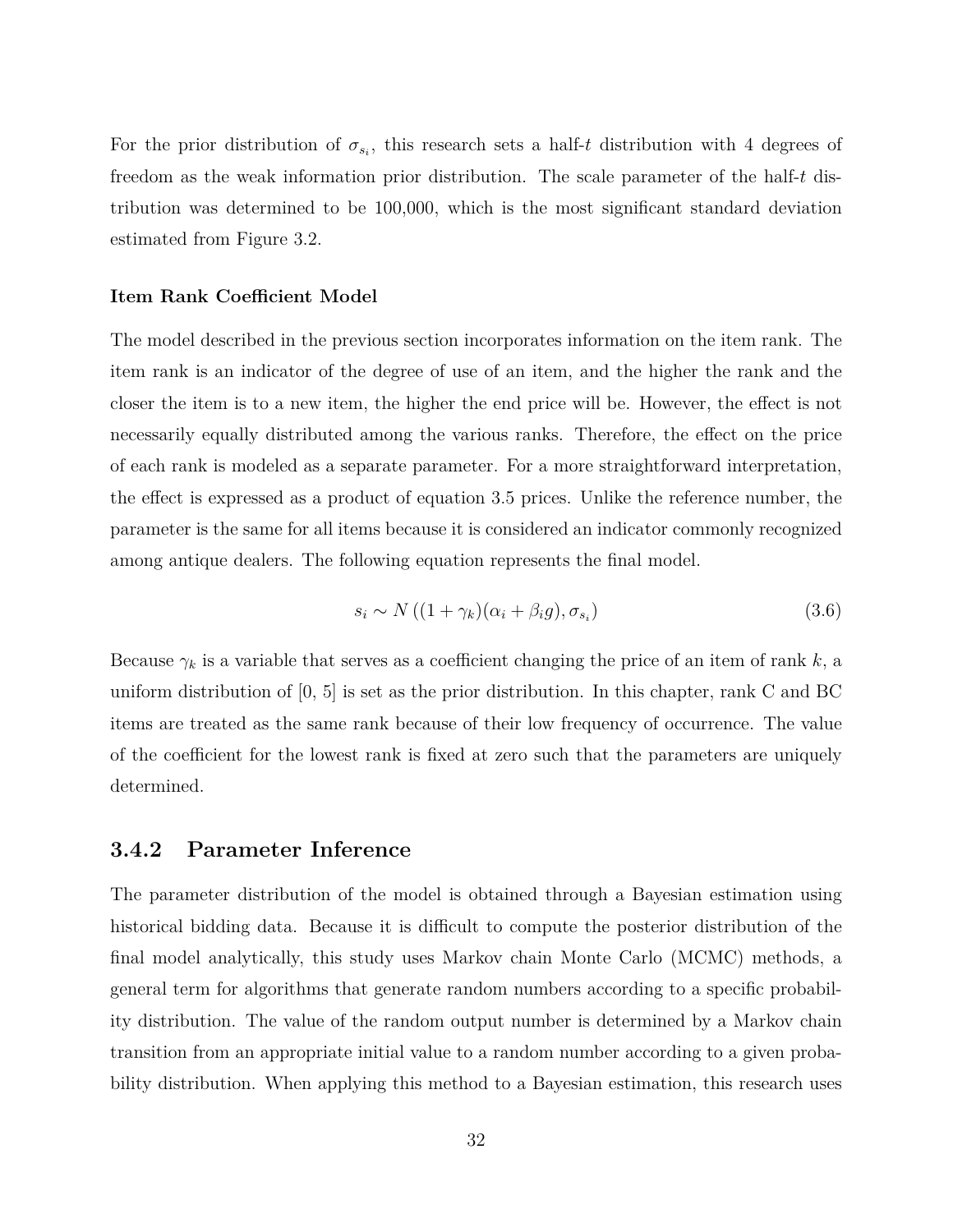the fact that the posterior distribution is proportional to the product of the likelihood and the prior distribution. Random numbers with a higher value of the product are output with higher frequency. This study uses the MCMC sampler Stan, which employs NUTS [HG14] as its sampling algorithm. Bayesian estimation using an MCMC method has been used extensively in fields that often include uncertainty in observations, such as item response theory in psychology [PJ99], which estimates the abilities from the test results, and an estimation of biological populations in ecology [Wik03].

As mentioned earlier, the end price is a quantity that can fluctuate slowly over time. To cope with this, when estimating the end price for decision support in an auction, we apply a parameter estimation based on the data of the last few months prior to the estimation and estimate the end price distribution based on the parameters obtained.

## **3.5 Experiments**

This section describes an experiment conducted to check the validity of the probability model proposed in this chapter and the appropriate data period for an estimation.

#### **3.5.1 Experiment Settings**

To verify the effectiveness of the item rank coefficient model as a probabilistic model representing the end price in B2B luxury brand item auctions, we evaluate the model accuracy through a cross-validation along with a time series. Because items with many listings are highly important for decision support in B2B auctions, we will focus on Rolex watches with more than 100 listings per year. Using such data, we can confirm whether the proposed model is effective when the number of items is sufficient for a parameter estimation.

The accuracy of the estimation by the appraiser is used for comparison with the accuracy of the human estimate. The mean absolute error (MAE), root mean squared error (RMSE), and mean absolute percentage error (MAPE) are used as the accuracy evaluation indices. The equations defining each of these factors are shown below.

$$
MAE = \frac{1}{n} \sum_{j} |s_j - s_j^{pred}|,\tag{3.7}
$$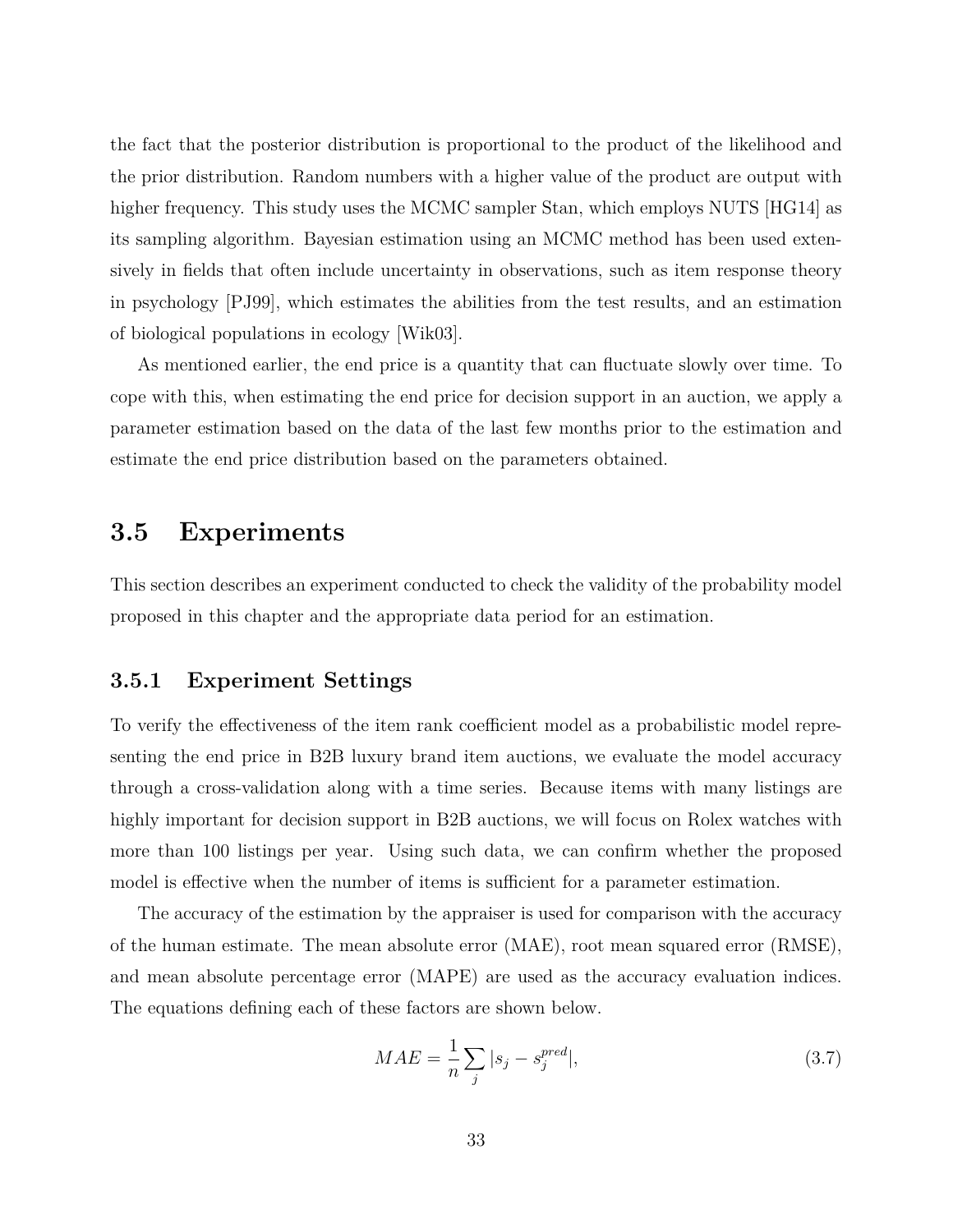$$
RMSE = \sqrt{\frac{1}{n} \sum_{j} (s_j - s_j^{pred})^2},\tag{3.8}
$$

$$
MAPE = \frac{100}{n} \sum_{j} \frac{|s_j - s_j^{pred}|}{s_j},
$$
\n(3.9)

where  $s_j$  is the end price for the *j*th watch in the data,  $s_j^{pred}$ *j* is the predicted end price for that watch, and *n* is the number of samples. For the MAE and RMSE, where the unit is Japanese Yen, the absolute value of the error can be evaluated, and the error is likely to be more significant in watches from among higher-priced watch models. The RMSE is more sensitive to outliers than the MAE and tends to have more significant errors when outliers occur. Comparing this error between models will reveal whether there is a difference in the estimation accuracy depending on the price of the reference number. By contrast, MAPE calculates the error as the percentage of deviations from the actual value, which allows us to evaluate the accuracy independent of the price. We use MAPE to evaluate the effect of different prices for different models of Rolex watches.

When estimating the end price for new data using a probability model, the expected value of the estimated distribution of end prices is regarded as the representative value of the distribution. The mean of the MCMC samples is used as an approximation of the expected value. Stan is used in the Python interface, Pystan.

In addition, to confirm the superiority of the stochastic model over the baseline machine learning methods, we employ random forests and multilayer perceptrons as the baseline machine learning methods and compare the expected values of end prices obtained through these methods with the results obtained by the proposed stochastic model. This chapter reports the average accuracy of the random forest and the multilayer perceptron, which were trained by changing the random seed ten times, using a grid search and Optuna  $[ASY^+19]$ , respectively.

Because estimated distributions are used for decision support in B2B luxury brand item auctions, we evaluate the accuracy of the distribution estimation. There is no humanestimated reference value for the end price distribution, and it is not output by the baseline machine learning method. The results are compared only among the proposed models. The log posterior predictive density of the data to be estimated, expressed through the following equation, is calculated for each model, and the model with the more significant value is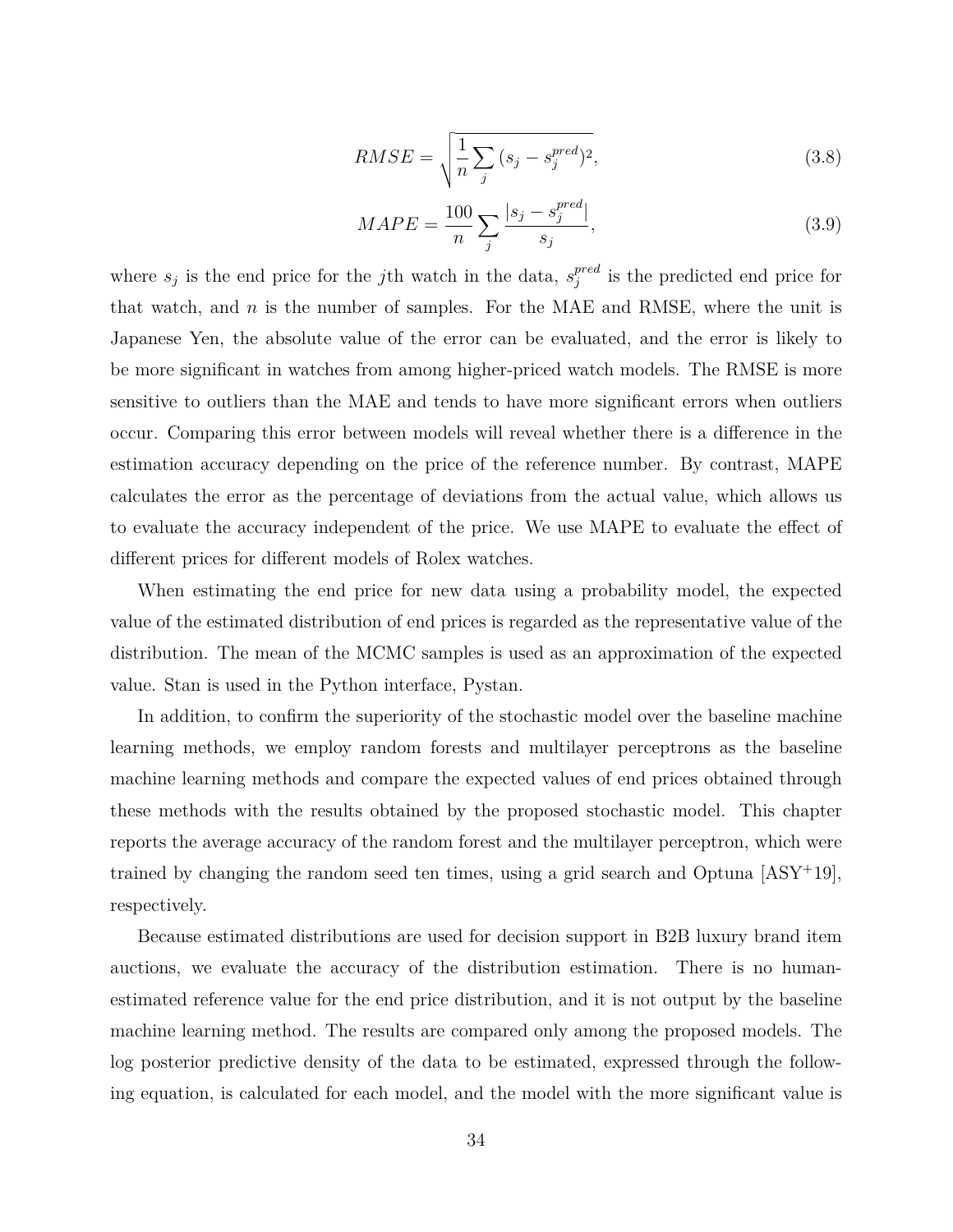considered to have a higher estimation accuracy.

$$
\log p(s^{test}|input^{test}, input^{train}, s^{train}) \tag{3.10}
$$

This value is calculated according to the method shown in Chapter 27.1 of the Stan User's Guide [Sta19].

A cross-validation is used as the evaluation method, and maintains a time-series relationship for all data. The specific procedure is to divide the B2B auction data into monthly parts and repeat the parameter estimation and accuracy evaluation using all monthly data as the target of the accuracy evaluation. The data period used for the accuracy evaluation was 1 month, and the data used for the parameter estimation was the past several months. In the experiment conducted to confirm the effectiveness of the probability model, the period used for the parameter estimation was fixed at 3 months.

In the parameter estimation used in Stan, the number of iterations reached 3000, and 4 chains were applied. The default values were set for the other parameters.

The period of data used for parameter estimation varies from 1 to 7 months in 1-month units, and the difference in estimation accuracy when the same month data are used for evaluation is discussed.

#### **3.5.2 Experiments Results**

#### **Probablistic Models**

Tables 3.4, 3.5, 3.6, and 3.7 show the values of the evaluation indices for each probability model. Bold values in each table indicate the best value for each model, excluding the estimation of the appraiser. The Rhat criterion, which is an index used to judge the convergence of the parameters in an MCMC method, is less than 1.1 for all models. Under this criterion, all models converged.

Comparing the linear model with the reference number hierarchical model, the MAE and RMSE for all months except March, when the number of data is small, are lower than those of the linear model, as shown in Tables 3.4 and 3.5, indicating that the introduction of the hierarchical model improves the estimation accuracy. This improvement shows that the assumption of the hierarchical model indicating that the price of a product is approximately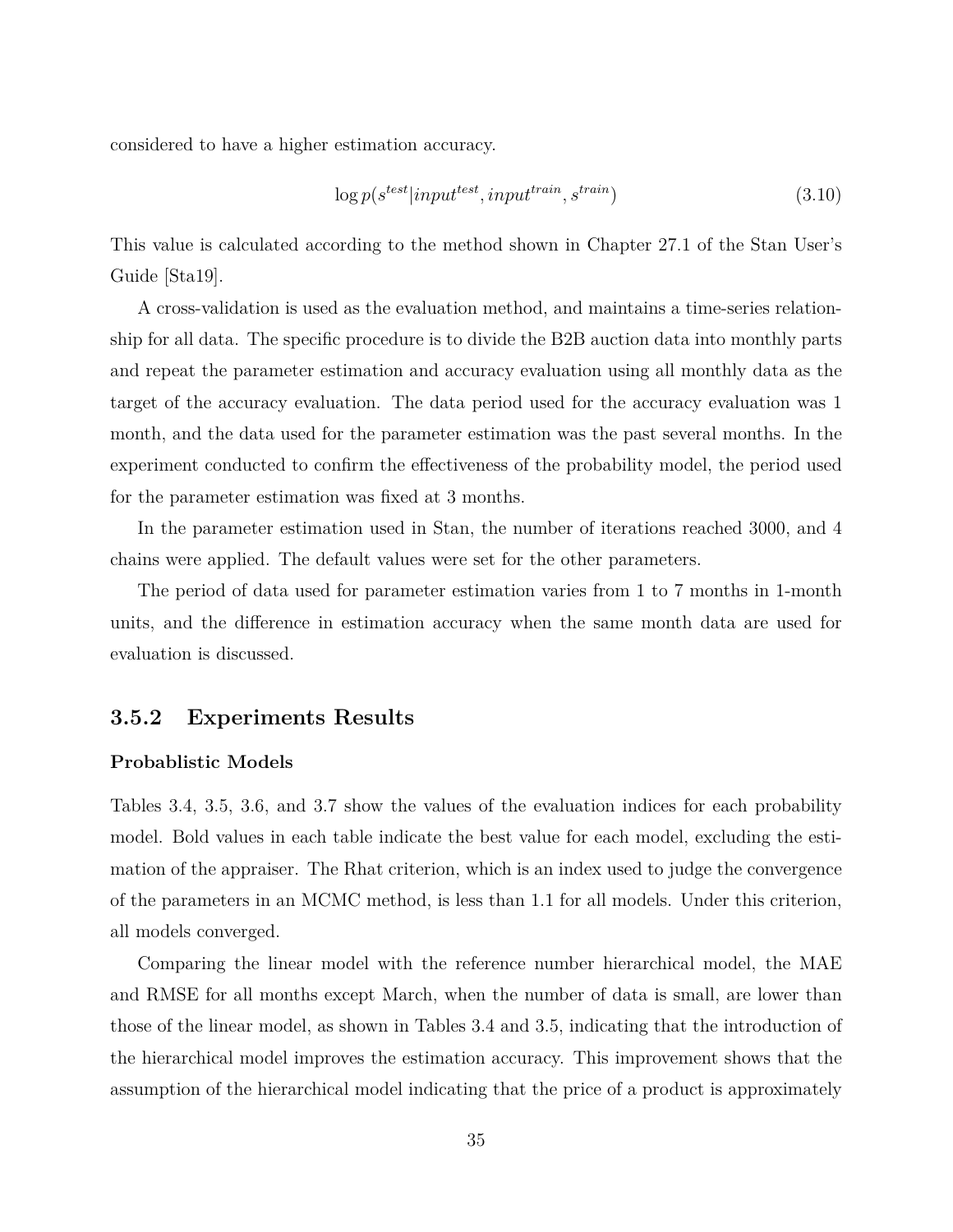determined for each reference number and that they are normally distributed is valid.

In the case of the individual standard deviation model, when the standard deviation for each reference number is introduced, the RMSE and MAE tend not to change significantly from the reference number hierarchical model. By contrast, the logarithmic probability densities shown in Table 3.6 are more significant, indicating an improvement in the fit of the distribution to the data.

Furthermore, in the item rank coefficient model that introduced the item ranks, the MAE and RMSE values improved during many months in comparison to the individual standard deviation model. Although there were some cases of larger errors, the degree was small. This indicates that the introduction of the product rank contributes to an improved estimation accuracy throughout the year.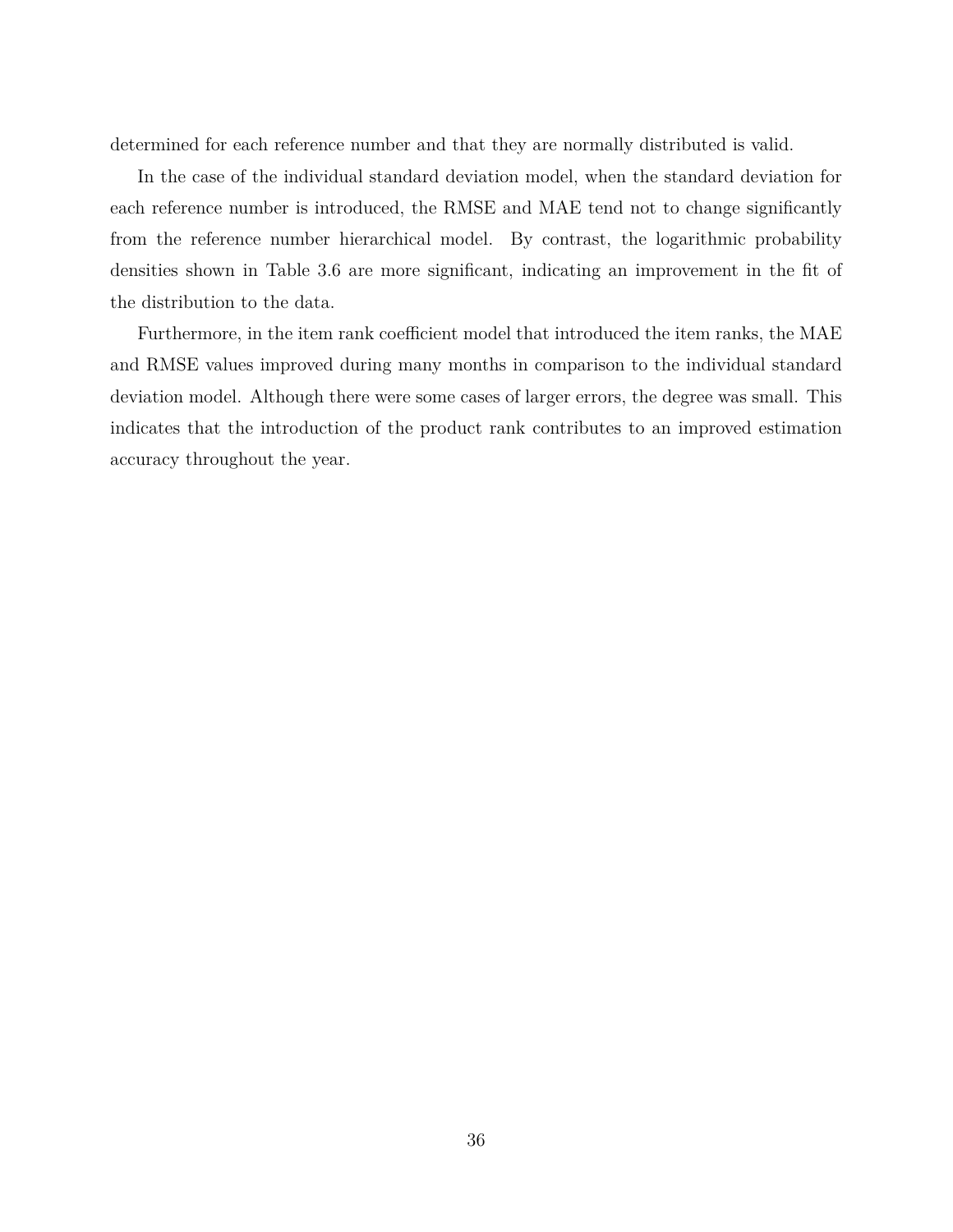| Estimation term | Linear model | al model<br>Reference number<br>hierarchic | Individual standard<br>deviation model | coefficient model<br>Item rank | Random forest | MLP          | Specialist |
|-----------------|--------------|--------------------------------------------|----------------------------------------|--------------------------------|---------------|--------------|------------|
| 2018/11         | 42,356.0     | 40,813.6                                   | 41,132.8                               | 38,419.1                       | 41,948.7      | 40,306.1     | 31,090.9   |
| $2018/12$       | 46,017.3     | 44,100.4                                   | 43,900.4                               | 42,753.9                       | 43,529.9      | 45,422.8     | 34,115.9   |
| 2019/01         | 48,578.0     | 45,821.7                                   | 47,094.5                               | 46,009.1                       | 44,807.9      | 49,303.0     | 36,598.4   |
| $2019/02$       | 42,323.4     | 39,552.5                                   | 40,140.1                               | 36,528.1                       | 36,013.8      | 38,091.3     | 29,753.4   |
| $2019/03$       | 40,148.9     | 39,691.5                                   | 39,451.7                               | 39,916.9                       | 46,977.1      | 40,043.0     | 41,588.2   |
| $2019/04$       | 71,881.0     | 70,325.1                                   | 70,553.9                               | 70,143.2                       | 69,678.8      | 69,046.7     | 59,408.3   |
| 2019/05         | 70,387.8     | 68,867.9                                   | 68,766.0                               | 67,619.9                       | 69,036.3      | 68,311.1     | 55,538.6   |
| 2019/06         | 53,514.4     | 49,216.0                                   | 50,474.5                               | 48,973.5                       | 49,623.2      | 52,186.6     | 39,036.1   |
| 2019/07         | 50,089.5     | 47,268.5                                   | 47,202.4                               | 48,263.4                       | 49,256.9      | 49,828.4     | 40,259.4   |
|                 |              |                                            |                                        |                                |               |              |            |
| Estimation term | Linear model | Reference number                           | Individual standard                    | Item rank                      | Random forest | $\text{MLP}$ | Specialist |
|                 |              | al model<br>hierarchic                     | deviation model                        | coefficient model              |               |              |            |
| 2018/11         | 63,781.6     | 61,650.6                                   | 62,935.2                               | 56,040.0                       | 75,260.2      | 59,434.2     | 42,680.1   |
| $2018/12$       | 96,815.7     | 95,626.0                                   | 95,230.9                               | 93,751.4                       | 96,067.1      | 95,548.8     | 50,797.4   |
| 2019/01         | 66,931.5     | 62,924.4                                   | 64,399.3                               | 62,899.2                       | 62,335.2      | 67,227.3     | 50,420.8   |
| $2019/02$       | 57,013.1     | 52,530.3                                   | 53,059.7                               | 50,553.9                       | 48,842.4      | 52,783.4     | 40,092.7   |
| 2019/03         | 55,413.1     | 56,184.2                                   | 56,318.4                               | 54,698.9                       | 81,780.9      | 56,654.1     | 55,541.5   |
| 2019/04         | 121,091.4    | 119,026.5                                  | 119,596.8                              | 119,480.9                      | 119,357.7     | 118,819.8    | 88,684.2   |
| 2019/05         | 127,172.0    | 123,536.3                                  | 124,339.5                              | 121,241.7                      | 125,688.5     | 122,548.6    | 85,035.8   |
| 2019/06         | 96,821.2     | 92,817.4                                   | 94,732.1                               | 94,018.8                       | 94,757.2      | 95,935.8     | 64,355.1   |

2019/07 71,197.4 69,380.4 **68,524.0** 70,048.5 75,066.0 72,256.8 58,011.5

68,524.0

 $69,380.4$ 

 $71,\!197.4$ 

 $2019/07$ 

 $58,\!011.5$ 

 $72,256.8$ 

 $75,066.0$ 

70,048.5

Table 3.4: MAE of each model Table 3.4: MAE of each model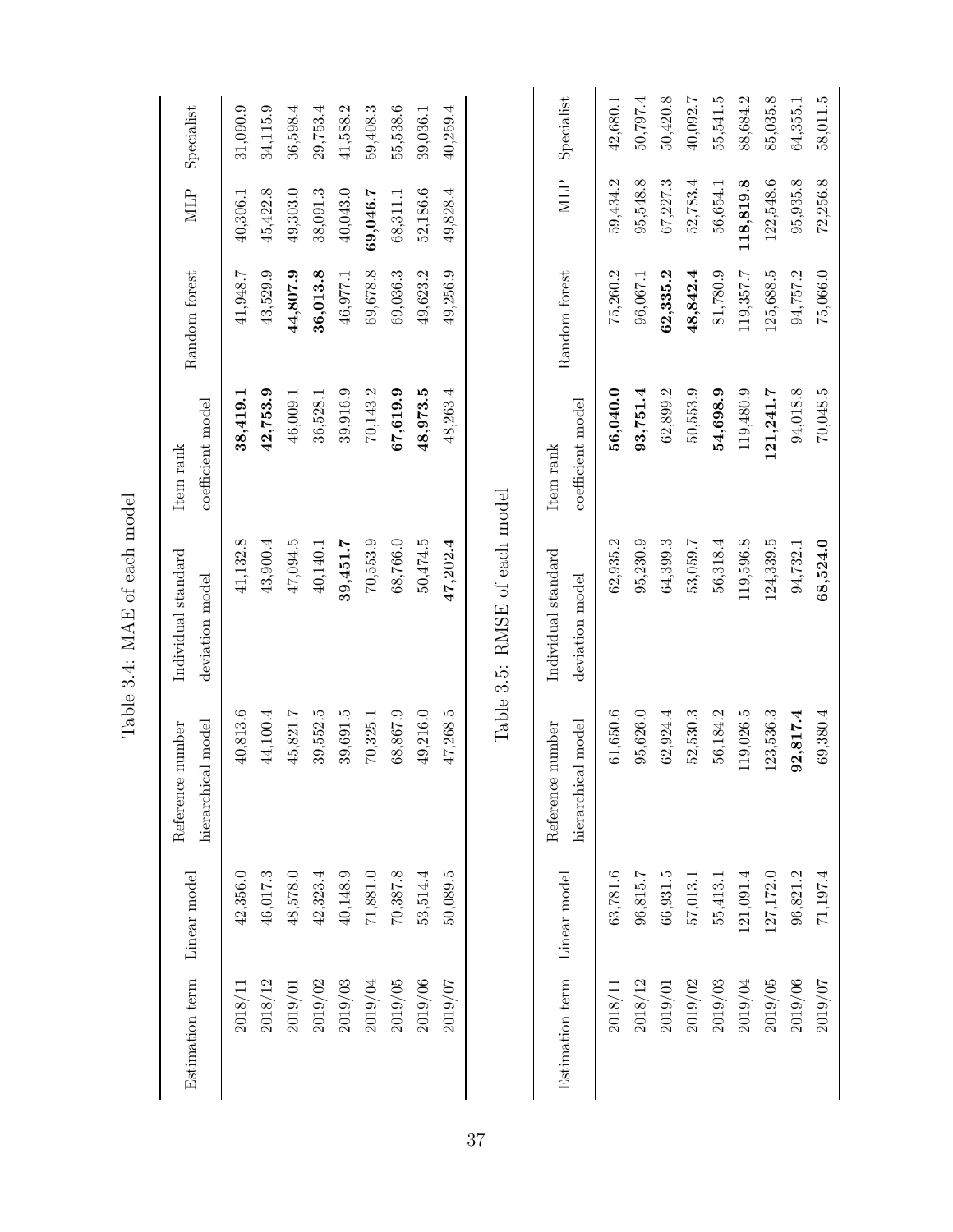|           | Estimation term Linear model | hierarchical model<br>Reference number | Individual standard<br>deviation model | coefficient model<br>Item rank |
|-----------|------------------------------|----------------------------------------|----------------------------------------|--------------------------------|
| 2018/11   | $-4,009.9$                   | $-4,001.6$                             | $-3,812.3$                             | $-3,794.3$                     |
| 2018/12   | $-4,072.9$                   | $-4,049.6$                             | $-3,925.1$                             | 3,900.1                        |
| $2019/01$ | 4,800.4                      | $-4,781.2$                             | 4,594.5                                | $-4,573.4$                     |
| $2019/02$ | $-5,567.0$                   | $-5,544.3$                             | $-5,397.1$                             | 5,356.8                        |
| 2019/03   | 1,054.5                      | $-1,050.6$                             | $-1,031.8$                             | 1,025.6                        |
| 2019/04   | $-6,206.4$                   | $-6, 161.7$                            | $-6,024.0$                             | 5,994.4                        |
| 2019/05   | $-5,214.4$                   | $-5,196.0$                             | $-5,034.3$                             | 5,017.4                        |
| 2019/06   | $-5,636.3$                   | 5,624.6                                | 5,393.8                                | 5,346.6                        |
| 2019/07   | 4,069.2                      | 4,045.2                                | $-3,888.0$                             | 3,860.8                        |

| I<br>$+$ code $-$<br>ׇ֚֘<br>֠<br>)<br>İ  |
|------------------------------------------|
| $2 - 1 - 1 = 0$<br>į<br>I<br>۱<br>ä<br>١ |
| $\frac{1}{2}$<br>i<br>١<br>ı             |
| てんこう こうこうしょう うち                          |
| j<br>i<br>ł                              |
| $\frac{1}{2}$                            |
| )<br>}<br>ĺ                              |

| Estimation term Linear model |       | Reference number   | Individual standard | $\mbox{Item rank}$ | Random forest MLP Specialist |      |          |
|------------------------------|-------|--------------------|---------------------|--------------------|------------------------------|------|----------|
|                              |       | hierarchical model | deviation model     | coefficient model  |                              |      |          |
| 2018/11                      | 0.00  | 8.54               | 8.56                | 8.22               | $8.50\,$                     | 8.54 | 6.56     |
| 2018/12                      | 8.27  | 7.86               | $7.80\,$            | 7.59               | 7.85                         | 8.20 | 6.91     |
| 2019/01                      | 9.31  | $8.71\,$           | 8.88                | 8.70               | 8.70                         | 9.39 | $7.05\,$ |
| 2019/02                      | 9.15  | $\phantom{0}8.50$  | $\phantom{0}8.64$   | $8.02\,$           | 7.89                         | 8.28 | 6.44     |
| $2019/03$                    | 6.91  | $7.12\,$           | 6.99                | $\,6.96$           | 8.64                         | 7.17 | $7.17\,$ |
| 2019/04                      | 10.52 | $10.05\,$          | 10.04               | 9.82               | 0.90                         | 9.83 | 9.44     |
| 2019/05                      | 9.42  | 8.89               | $8.79\,$            | 8.43               | 8.86                         | 8.91 | 7.89     |
| 2019/06                      | 8.98  | 8.06               | $8.15\,$            | 1.71               | 8.05                         | 257  | 7.05     |
| 2019/07                      | 10.25 | 9.34               | 9.38                | 9.30               | 9.39                         | 9.84 | 7.46     |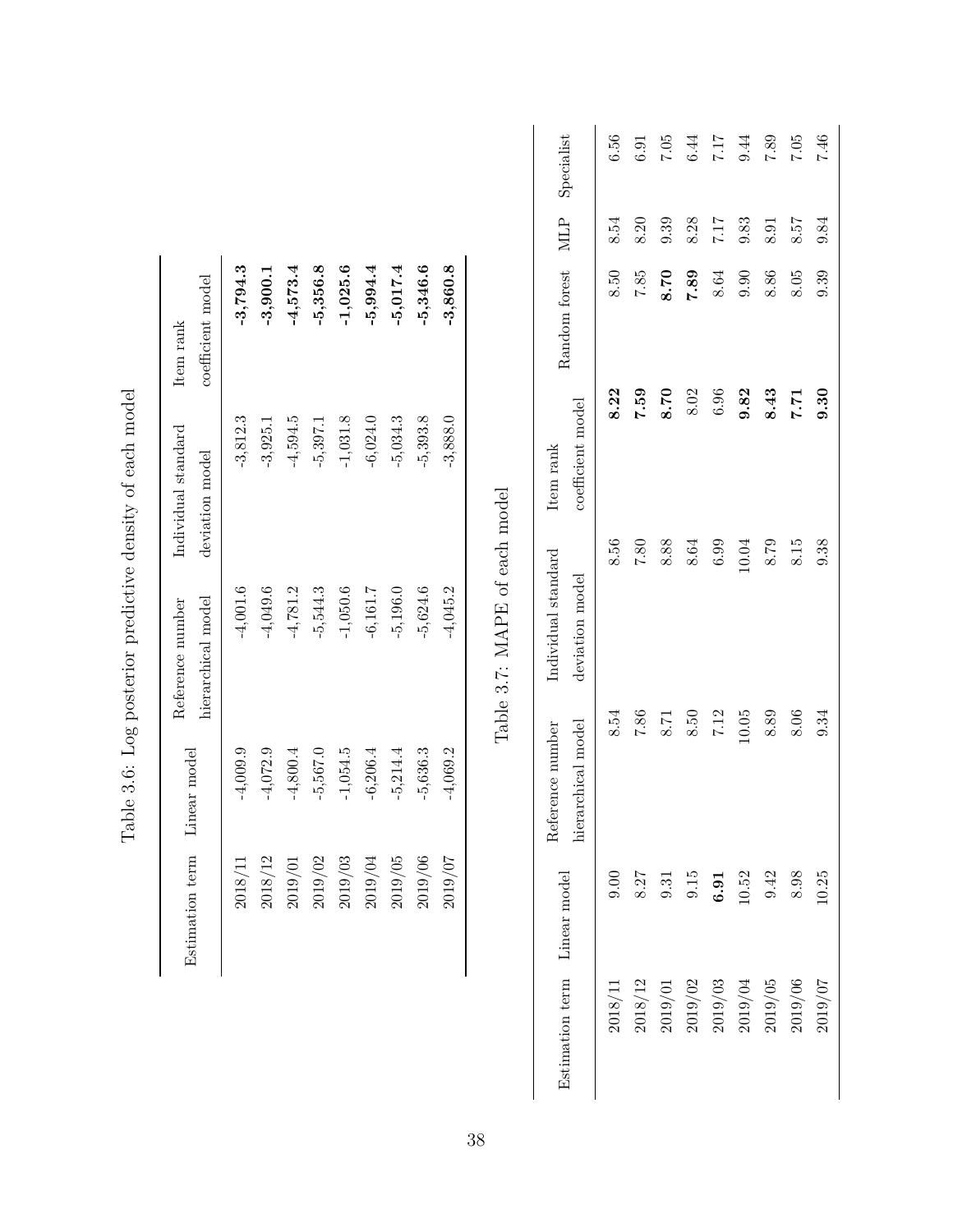In comparison with the MAE and RMSE indices, which tend to show significant errors for high-priced watches, the MAPE index has a more negligible effect of scale on the error. Table 3.7 shows that the item rank coefficient model achieves the highest accuracy for the MAPE indicator, except for the case in which the data for March are used for the evaluation. This indicates that the item rank coefficient model may have more minor errors for items with small end prices, and more significant errors for products with large end prices, than the reference number hierarchical model and individual standard deviation model. When using the estimation results, it is more important to achieve a good accuracy within the price range where the frequency of occurrence is high than to have a high accuracy for a few expensive watch models. Therefore, it is desirable to use the item rank coefficient model that has been confirmed to achieve the highest accuracy for MAPE. In addition, the item rank coefficient model has a more stable performance than the other proposed models regardless of the month.

The item rank coefficient model has the same or better accuracy when compared with the baseline machine learning method. Unlike the baseline model, the proposed model is a probabilistic model and does not require a parameter search. It also has an advantage in that it can output a probability distribution that represents the uncertainty of the value in the auctions.

Comparing the expected value of the distribution of end prices estimated by the probabilistic model with the accuracy of the end prices estimated by the appraiser, the appraiser's estimated end prices have smaller MAE, RMSE, and MAPE values in most cases. This is because the detailed information used by the appraiser to estimate the price of an item is not used in the probabilistic model. For example, it is known that a small number of wristwatches with a particular pattern on the dial are sold at a much higher price than the ordinary same watch model. Because such information is described uniquely for each watch model and appears infrequently, it is not easy to express it using the same variables for all products.

The difference in accuracy between the results estimated using the item rank coefficient model and the price estimated by the appraiser is at most 1.84%. This percentage indicates that the end prices estimated by the proposed probability model for the products within a price range of several hundred thousand yen to several million yen are several thousand yen to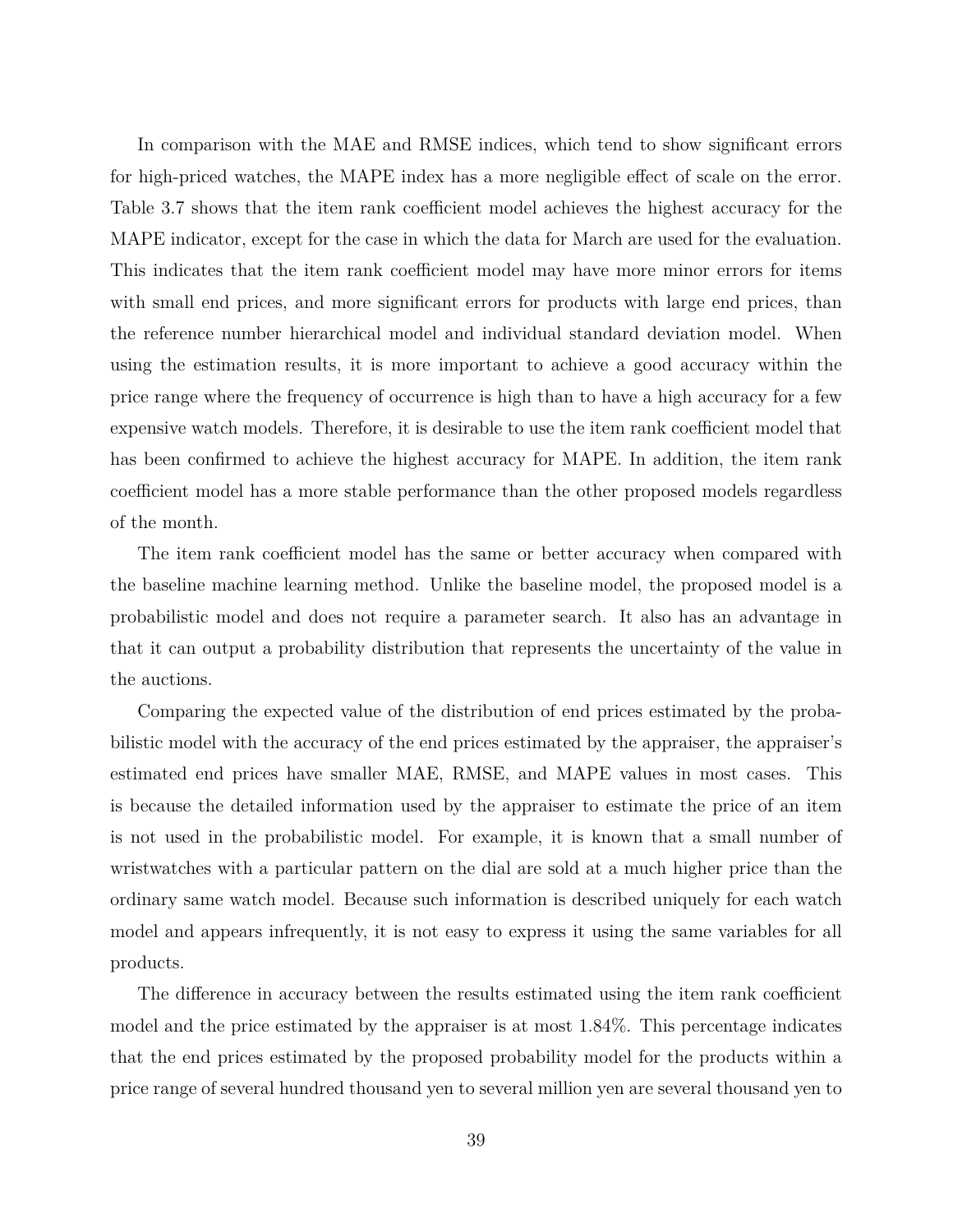several tens of thousands of yen different from the prices estimated by the appraiser. In B2B luxury brand item auctions, it is empirically known that a reserve price discounted from the price at which the product is expected to be sold makes the bidders bid on the item, and some price differences are within the acceptable range during the current operation. Although not the subject of this study, in B2B online luxury brand item auctions, the minimum bid price is set at approximately 5% of the current bid price for items ranging from several hundred thousand yen to several million yen. Here, 1.84% is a smaller price difference than this value. Auction practitioners have commented that the accuracy of the item rank coefficient model in estimating the end price of a product is sufficient in this regard. Therefore, the proposed probability model is sufficiently effective. In summary, the proposed method achieves a good performance in supporting the organizing and participating companies by applying a value estimation in B2B luxury brand item auctions.

#### **Term for Parameter Estimation**

Table 3.8 shows the MAPE of the item rank coefficient model, which performed well in a previous experiment when the data used for the parameter estimation varied from 1 month to 7 months. An N/A listed the table indicates that there is no data to be used for the parameter estimation. When the period applied for the parameter estimation is 1 month and April 2019 is the period to be estimated, the parameters with an Rhat of greater than 1.1 exist owing to the small number of data in March 2019, and thus MCMC were considered to not have converged.

Table 3.8 shows that minimum errors often occur when using the 4 or 5 months immediately preceding the period to be evaluated for the parameter estimation or when using only data from the most recent month. This result suggests that it is necessary to change the period used for a parameter estimation according to the change in time-series regarding the value of a Rolex. Specifically, if there is little change in the average price of a Rolex, it is sufficient to use data for the most recent 5 months, whereas if there is a sharp change, it is appropriate to use only the data for the most recent 1-month period. However, when data from only the most recent month are used, the estimation accuracy is unstable because the results may not converge owing to insufficient data, or the error may be higher than 10%. Based on the above discussion, a period of approximately 4 to 5 months, which provides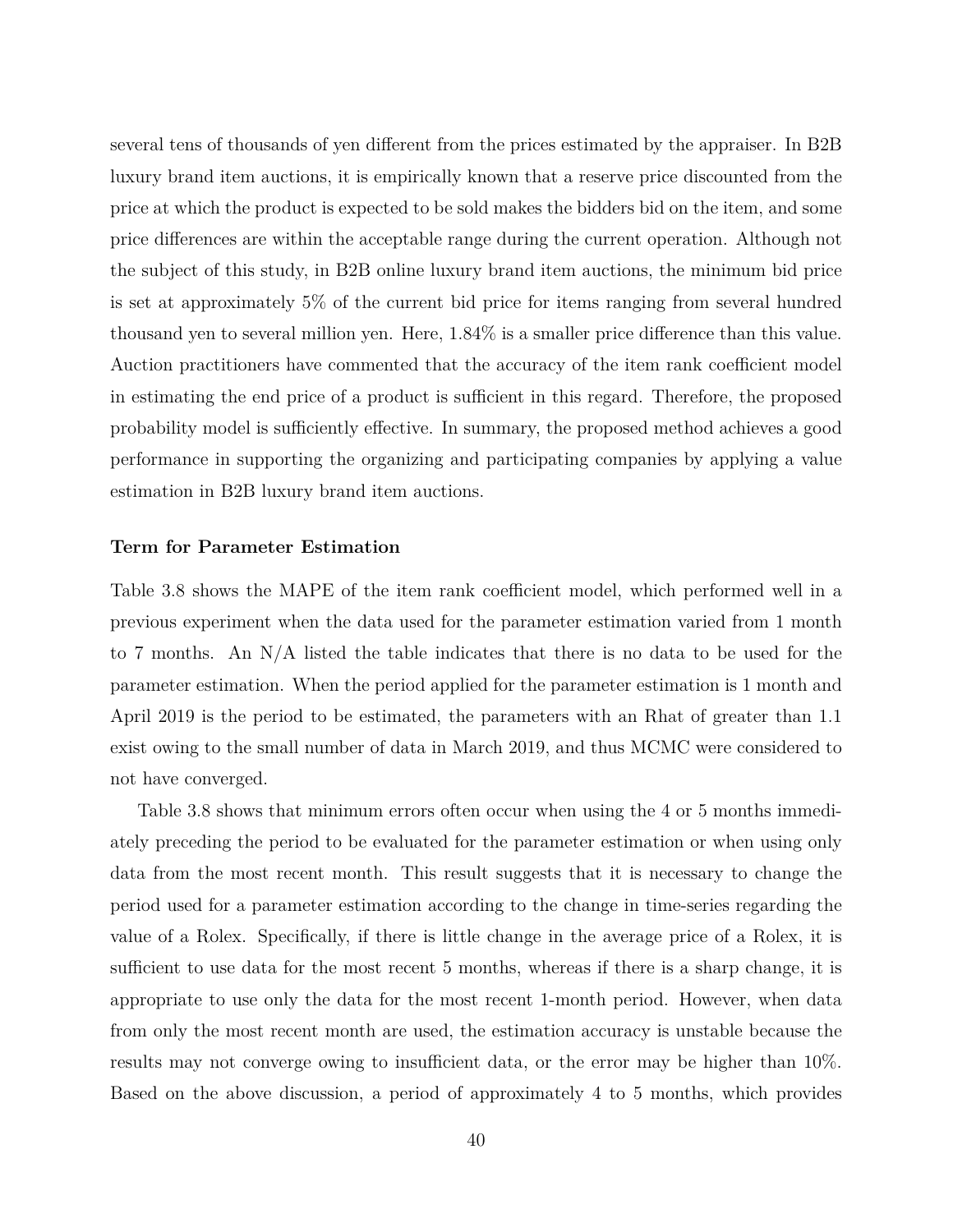a stable estimation accuracy, is suitable for applying this estimation method to real-world problems.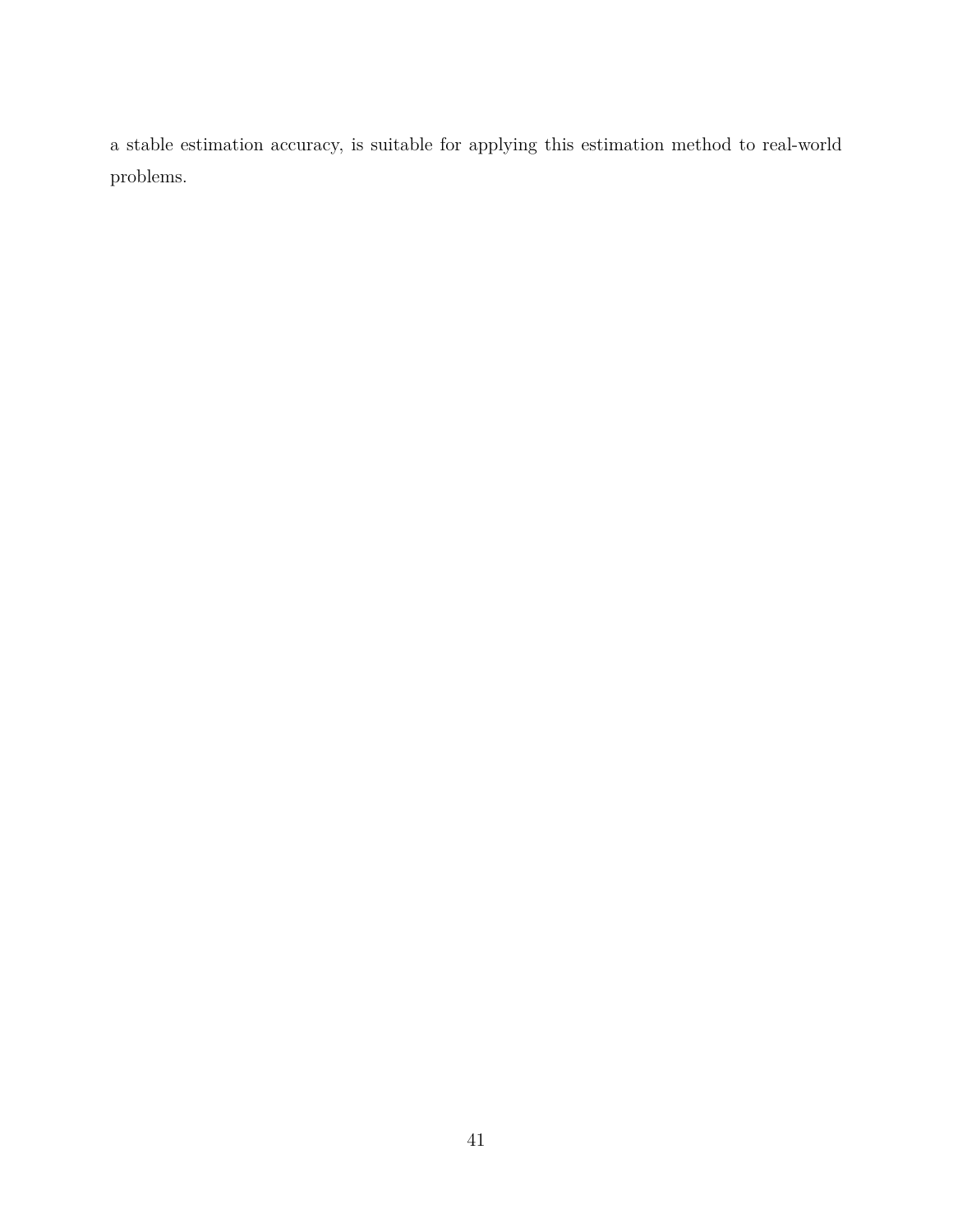|                                       | 7 months              |                                      |                | $\begin{array}{c} 4 \\ 2 \\ 1 \\ 2 \\ 3 \\ 4 \\ 4 \\ 5 \\ 6 \\ 7.03 \\ 7.03 \\ 7.03 \\ 7.03 \\ 7.03 \\ 7.03 \\ 7.03 \\ 7.03 \\ 7.03 \\ 7.03 \\ 7.03 \\ 7.03 \\ 7.03 \\ 7.03 \\ 7.03 \\ 7.03 \\ 7.03 \\ 7.03 \\ 7.03 \\ 7.03 \\ 7.03 \\ 7.03 \\ 7.03 \\ 7.03 \\ 7.03 \\ 7.03 \\ 7.03 \\ 7.03 \\ 7.03 \\ 7.03 \\ 7.03 \\$ |             |             |               | $\hphantom{0}\hphantom{0}9.15$ | 9.44        | 7.48         | 13.7        |
|---------------------------------------|-----------------------|--------------------------------------|----------------|-------------------------------------------------------------------------------------------------------------------------------------------------------------------------------------------------------------------------------------------------------------------------------------------------------------------------|-------------|-------------|---------------|--------------------------------|-------------|--------------|-------------|
|                                       | 6 months              |                                      |                | $\begin{array}{c}\n 4 \\ \times \\ 2 \\ \times \\ 2 \\ \end{array}$                                                                                                                                                                                                                                                     |             | 7.54        | 6.56          | $\phantom{0}8.90$              | 9.22        | 7.29         | 7.87        |
|                                       | $5$ months            | $\ensuremath{\mathrm{N}/\mathrm{A}}$ | $\rm N/A$      | N/A                                                                                                                                                                                                                                                                                                                     | 7.51        | 7.45        | 6.47          | 8.79                           | 9.20        | 7.11         | 7.86        |
| Data periods for parameter estimation |                       |                                      | $N/A$<br>$N/A$ | 8.04                                                                                                                                                                                                                                                                                                                    | 7.77        | 7.87        | 6.63          | 9.03                           | 0.30        | 6.95         | 0.09        |
|                                       | $3$ months $4$ months | N/A                                  | 8.22           | 7.59                                                                                                                                                                                                                                                                                                                    | 8.70        | 8.02        | 6.96          | 9.82                           | 8.43        | <b>17.71</b> | 0.30        |
|                                       | 2 months              | 7.38                                 | <b>7.71</b>    | 7.38                                                                                                                                                                                                                                                                                                                    | 9.16        | 8.18        | 7.26          | 19.6                           | 7.31        | 82.2         | 79.6        |
|                                       | $1$ month             | 7.31                                 | 8.11           | 7.24                                                                                                                                                                                                                                                                                                                    | 10.10       | 6.73        | 7.03          | Not Converged                  | 7.30        | 8.23         | 8.88        |
|                                       |                       | 8/10<br>201                          | $8/11$<br>201  | $8/12$<br>201                                                                                                                                                                                                                                                                                                           | 9/01<br>201 | 9/02<br>201 | 9/03<br>201   | 9/04<br>201                    | 9/05<br>201 | 9/06<br>201  | 20/6<br>201 |
|                                       |                       |                                      |                |                                                                                                                                                                                                                                                                                                                         |             |             | Target Period |                                |             |              |             |

| l                                                    |
|------------------------------------------------------|
|                                                      |
| - בתרומת המתוחת המתוחת המתוחת המתוחת המתוחת המדוקה ה |
|                                                      |
|                                                      |
|                                                      |
| ı                                                    |
| <br> <br> }                                          |
| ;<br>)<br>                                           |
| $\ddot{\phantom{0}}$                                 |
| - 1<br>- 1<br>- 1<br>- 1                             |
| ິ<br>ດ<br>)<br>)                                     |
|                                                      |
| į                                                    |
| $\frac{1}{2}$                                        |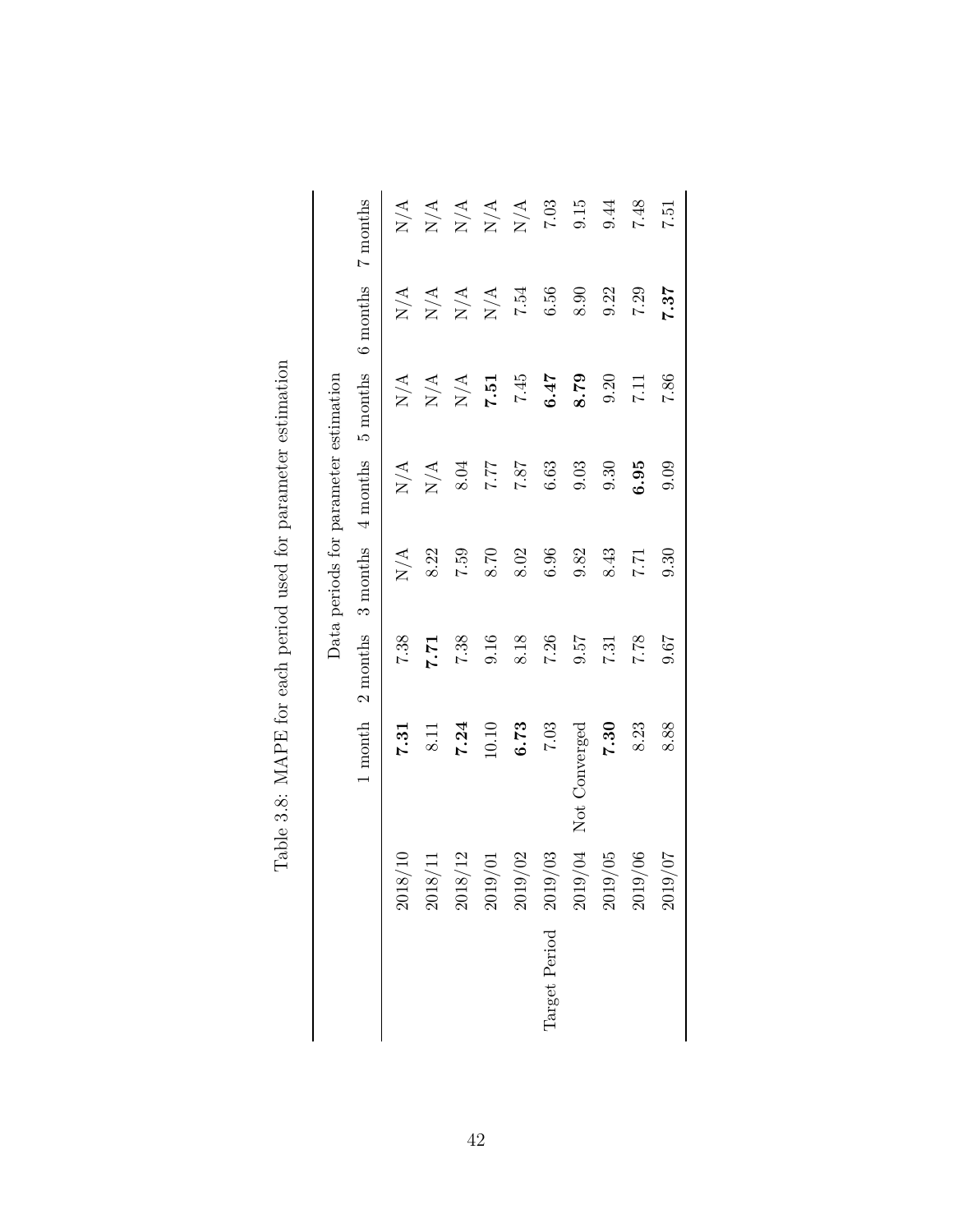#### **Comparison of estimated and actual distributions**

To check whether the estimated distribution captures the actual data distribution, in this section, the histogram of the actual data is compared with the end price distribution of the item rank coefficient model that was judged to fit the data best from the log probability density. Because the distribution is determined by the item rank, guarantee status, and reference number, the histogram shows the data where these attributes are entirely consistent. For spatial reasons, it is impossible to show all of the data, and thus only two cases are shown: one with a large number of data and one with a small number of data.

First, Figure 3.3 shows a histogram comparing data on a watch with a particular reference number in February 2019 with the actual data having the highest relevance. The estimated distribution of the parameters was estimated using data from November 2018 to January 2019. The graph of the estimated distribution shows the kernel density estimation for the MCMC samples obtained. To facilitate a comparison with the shape of the distribution, the height of the vertical axis is the class with the most significant frequency. The class range is 16,571 yen, which is the value obtained by dividing the difference between the maximum and minimum values of the MCMC sample by 20. Figure 3.3 shows that an estimated distribution similar to the actual data distribution has been obtained. In many cases, the data are located within the range of high probability distribution, which means that the estimated bid price distribution is appropriate for the actual data.

Next, Figure 3.4 shows a histogram of the end prices for June 2019, for which we have a small number of data, and the distribution of end prices estimated using data for the 3 months from March to May 2019. The class range of the histogram is 43,814 yen. Even in this case, the data are often located near the mean of the distribution. In addition, for one data, the price is much higher than the average. There are a few cases in which the prices deviate significantly from the average for a particular reason.

## **3.6 Conclusion**

This chapter estimated the value of service results in a service system. We used a hierarchical Bayesian model to estimate the distribution of end prices for Rolex watches in B2B luxury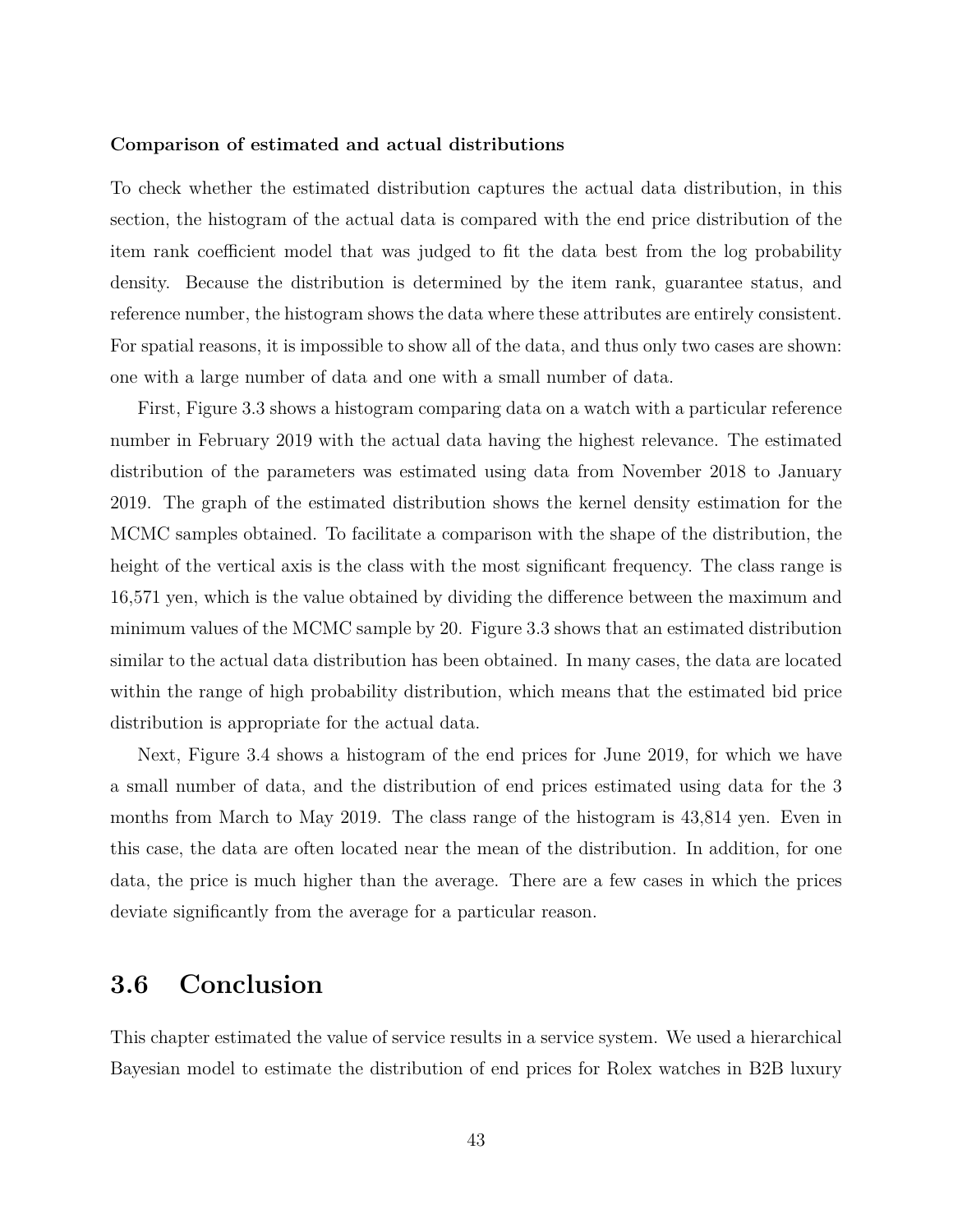

Figure 3.3: Estimated end prices distribution and actual data histogram when the number of data is large

brand item auctions. The accuracy of the proposed model is comparable to that of expert estimates, and the distribution of the prices fits the real data. The accuracy achieved is sufficient to support various types of auctions. Although the number of available features was limited in this chapter, it is expected that a more accurate estimation than that of experts can be achieved by improving the data infrastructure. The features used to estimate the distribution of end prices can be used for watches other than Rolex models and brand bags that can be identified based on their reference numbers, and thus the proposed method can be applied to these cases as well. The proposed method can be applied to watches, bags, and jewelry, which are two of the three main categories in B2B luxury brand item auctions. This method cannot be applied to jewelry because it is difficult to identify jewelry based on its reference number.

In this chapter, we made it possible to automatically indicate the range of possible prices for items without human intervention. This will ease the problem of difficulty in grasping the value of large auctions and lead to a smoother operation.

The framework for value estimation in auctions proposed in this chapter can be applied to service systems other than auctions. The techniques in this chapter enable the estimation of the value of outcomes in service systems of adaptive value characterized by scarce data and variable values.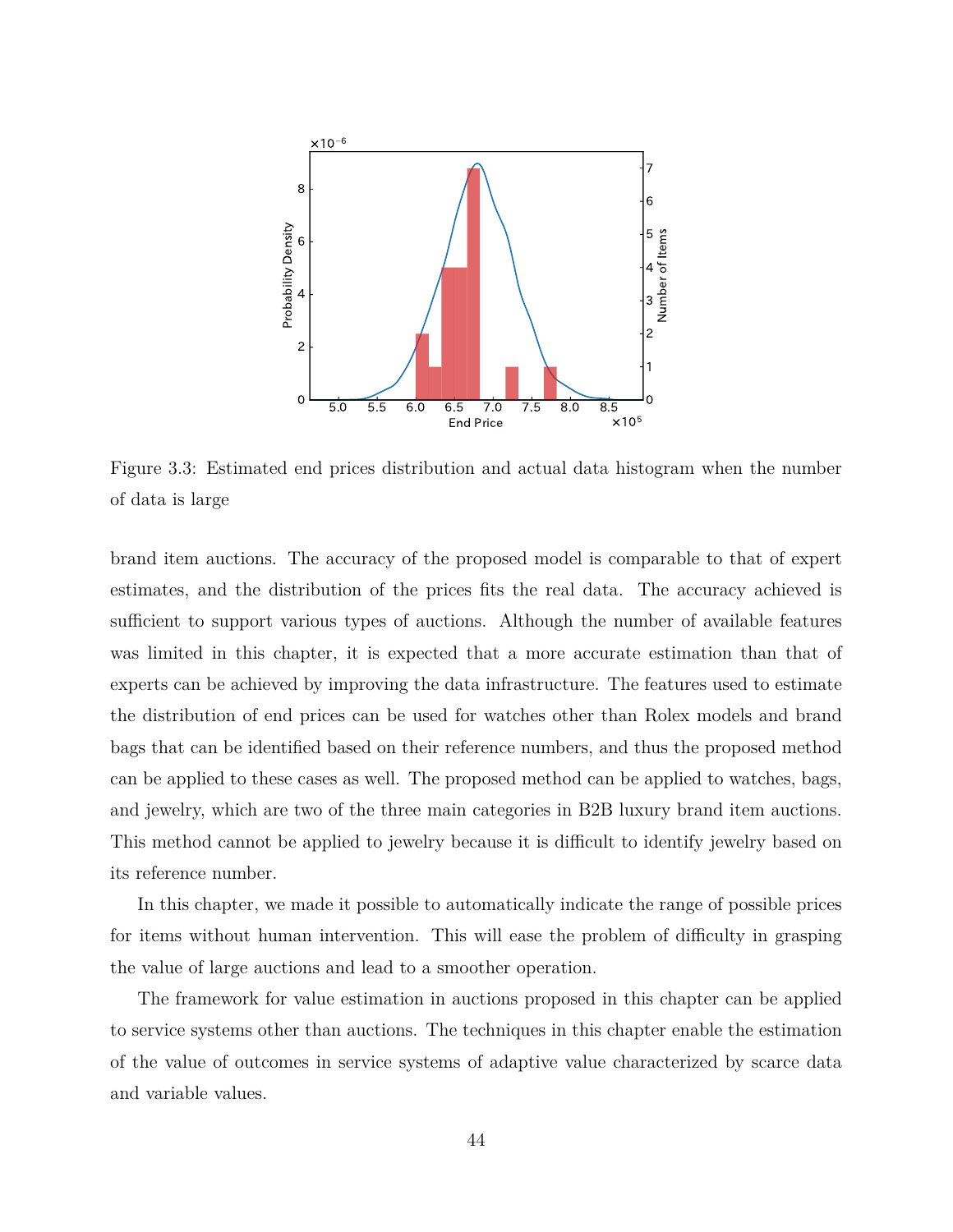

Figure 3.4: Estimated end prices distribution and actual data histogram when the number of data is small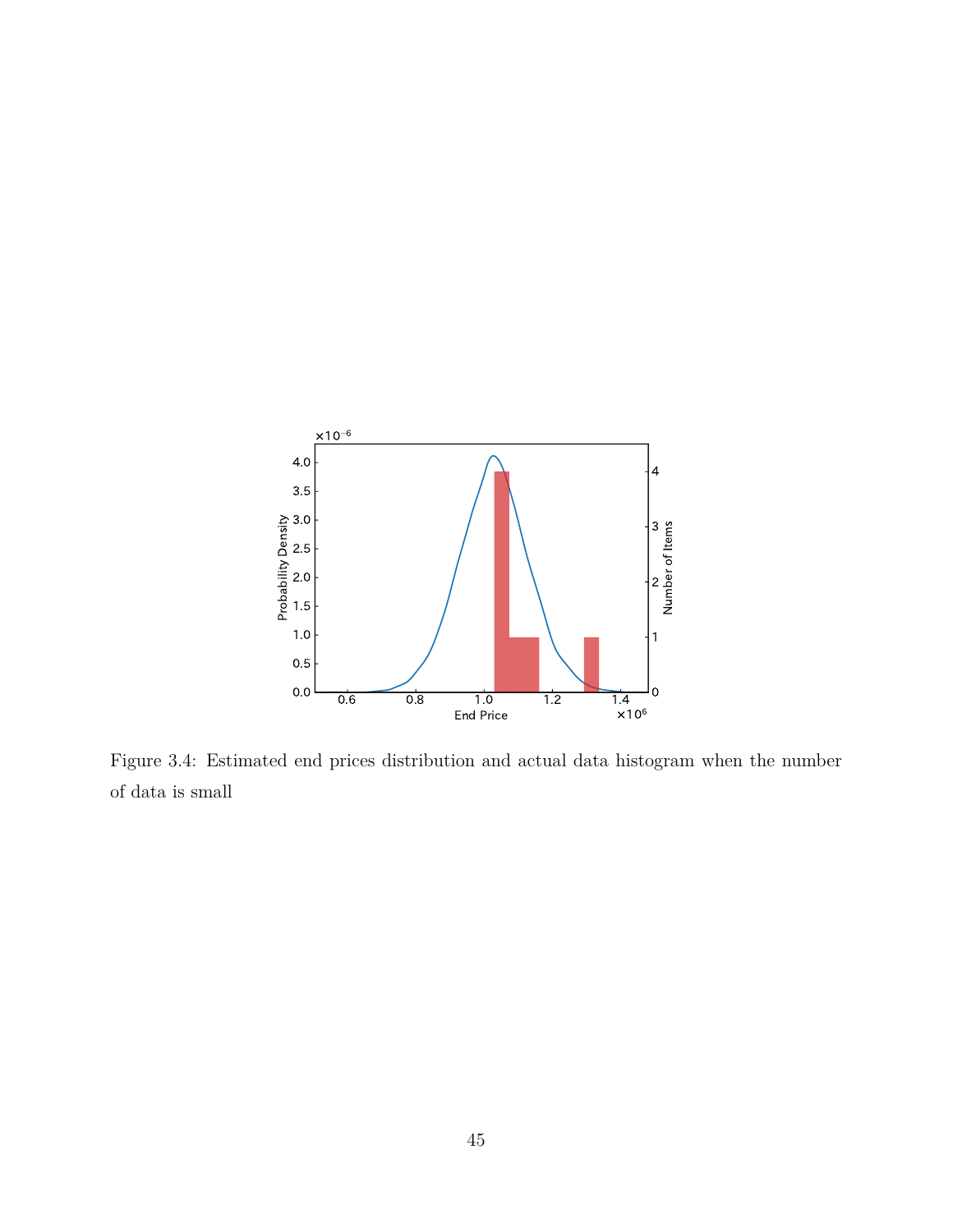# **Chapter 4**

# **Analysis of Information Presentation Timing**

## **4.1 Introduction**

The auction service system described in the previous chapter is now held online as well. Over the past two decades, eBay has grown into an enormous platform for online C2C transactions; however, in recent years, B2B auctions, traditionally held face-to-face, have also been held online. Because of which an increasing number of people can participate in auctions.

Many studies have tried to understand the process and outcome of auctions. The results of many outstanding theoretical studies clarified the nature of single item auctions, such as the revenue equivalence principle [Vic61, RS81, Mye81] under the assumption of individual rationality. There have also been a considerable number of analyzes on real-world online auctions. Due to the dramatic development of eBay since 1995, many researchers have used eBay, which primarily deals with C2C transactions data, to study real-world auctions [HS10]. In eBay, bidders can bid on one or a few items at the same time; therefore, the change in the bidding price of one auction has little impact on other auctions. Furthermore, statistical analysis is straightforward when the data to be analyzed are for the same items. For these reasons, most conventional auction analyzes have been conducted on the same item auctions.

However, in B2B online auctions, bidders often bid on more than fifty items. In many B2B online auctions, items to be listed are categorized, for example, as used cars and brand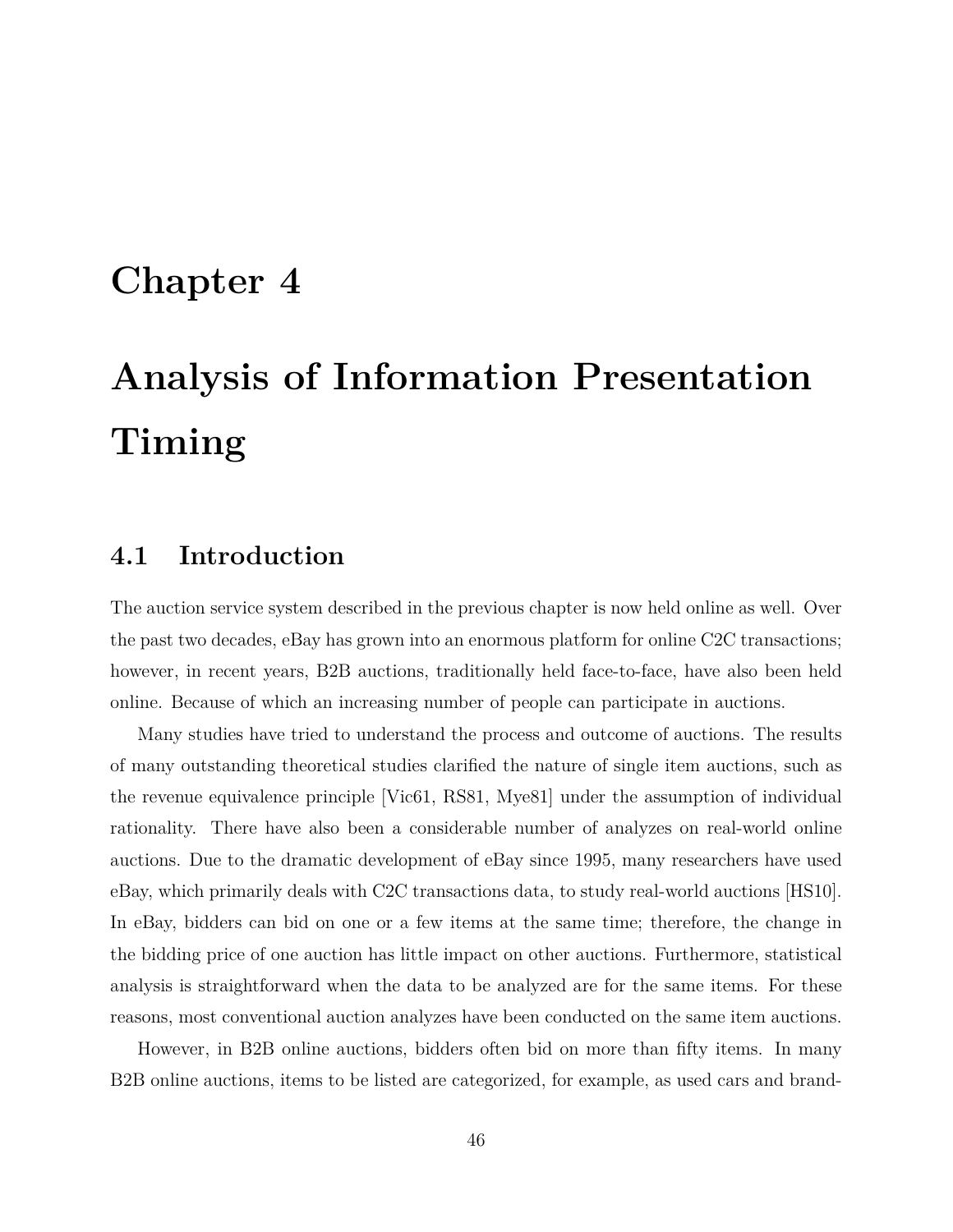name products. Bidders in the auctions select items based on their budgets and the number of items to buy. Excessive bids often lead to budget overruns, and insufficient bids lead to stock shortages; therefore, bidders bid in consideration of expected auction results. Another characteristic is that the number of sellers is small compared with the number of bidders. In B2B auctions, the host company may be the largest seller. In this case, changing the listings of the item set may significantly change the results of the entire auction. Therefore, it is necessary to understand the relationship between the listings and auction results for a smooth operation. To understand the characteristics of B2B auctions, an analysis of the listings and their bidding processes, which are price transitions during the auctions, is required. Although there are differences between B2B and C2C auctions, research on B2B auctions is few due to the inaccessibility of data.

Because of the differences in the behavior described above, the current method of holding online auctions, which uses the same auction rules for C2C as for B2B, is not likely to achieve effective allocation. This chapter assumes that this is because bidders only recognize part of the products' value and bidding status. Presenting item information for bidders can mitigate this problem. Therefore, the main focus of this chapter is to confirm whether the hypothesis is valid and when the information presentation timing should be.

This chapter analyzes the bidding behavior and end price of B2B luxury brand item auctions handling such as luxury watches or jewelry using real-world data. In general, it is difficult to measure high and low bidding prices because the value of the items handled in the auctions varies among bidders. This chapter proposes a high-low bid price metric based on the bid prices expected by experts and uses this index to clarify the relationship between the number of bidders and the end price. The same analysis was performed for two product categories with different characteristics, namely watches and jewelry. The characteristics of the number of bidders and the increase in the end price were compared between the categories.

This chapter also analyzed the bidding process, which has been the focus of previous studies. In B2B auctions, the number of bidders and prices for each product vary significantly owing to the many products listed. This paper proposes a clustering method for the bidding process, which can handle B2B auctions with an extensive price range and clarify the types of bidder behaviors in B2B auctions. Our clustering method combines existing methods but is generally applicable when the data points are disjoint and the vast difference in values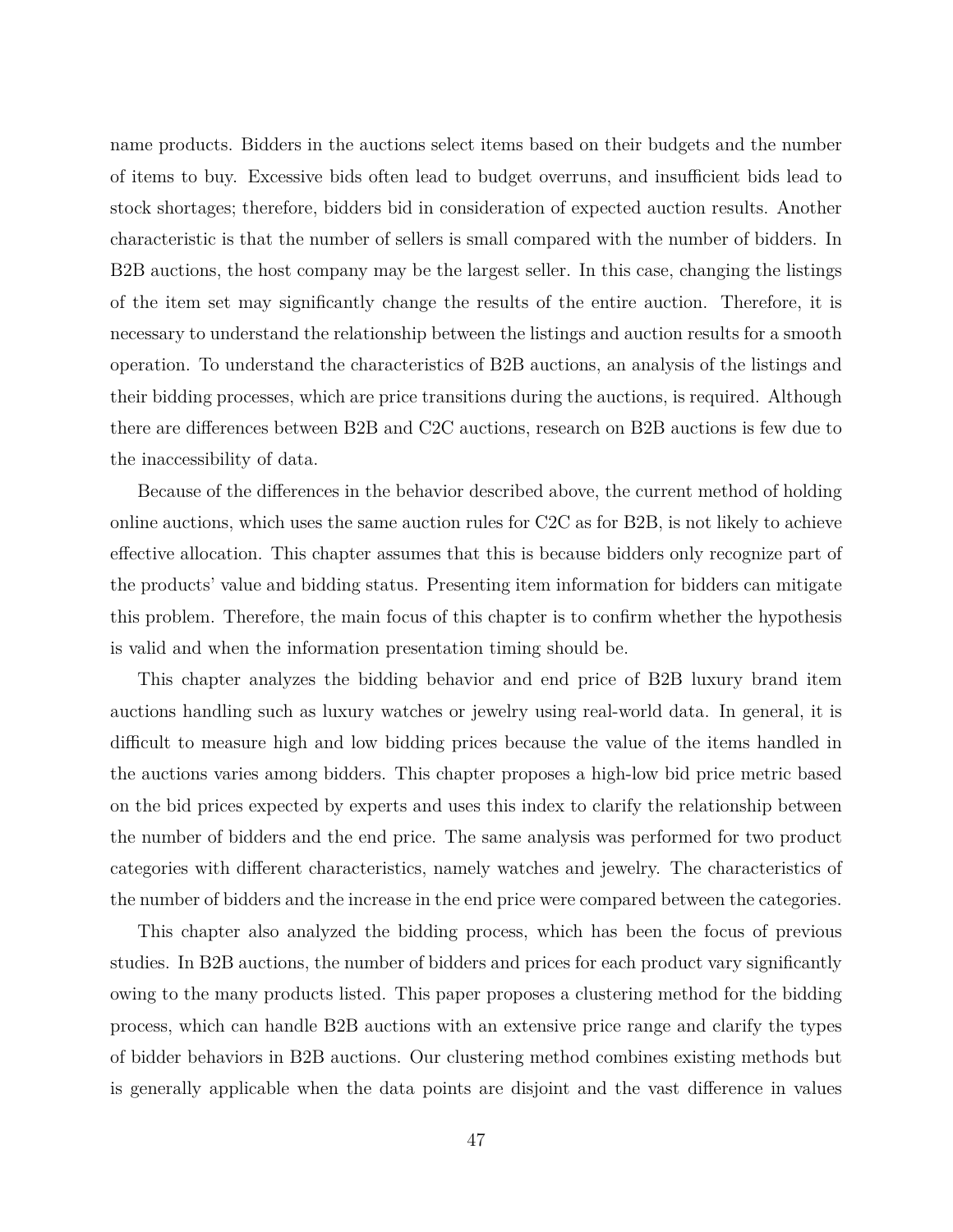per process. This chapter also clarifies the relationship between the bidding process of the extracted clusters and the degree of increase in the end price. This chapter compared the clustering results of the two categories mentioned above and propose a guideline for B2B auction management with less opportunity loss, as suggested by the analysis results.

The rest of this chapter is organized as follows: Section 4.2 explains the rules and characteristics of B2B auctions, which are the focus of this chapter, and Section 4.3 describes the analysis methods, such as the metrics that show high- or low- end prices and the clustering method of the bidding process. Section 4.4 discusses the analysis results, and Section 4.5 discusses ways to improve auction management. Section 4.6 concludes this chapter.

## **4.2 Auction Data**

This study used the bidding history data of B2B luxury brand item auctions held by Valuence Japan Inc. from October 2020 to June 2021. Auctions are held online once or twice a month, with the main items auctioned being luxury brand goods, such as watches, jewelry, and brand bags. The duration of each auction term is 6 or 7 days, depending on the item category. The auction is conducted in the form of a second-price auction with proxy bidding, similar to eBay, and bidders bid on thousands of items in the same term. Bids are displayed as the second-highest bid plus the minimum bid range. Proxy bidding is a bidding system that automatically increases the bid when the highest bid is updated, provided that the bid does not exceed the amount entered. The end price is equal to the second-highest price displayed on the website in addition to the minimum bid. The bidding history data used in this study include changes in the displayed bids, including proxy bids. The participants in the auction are antique dealers, who retail and reauction the purchased items. Since each participant has a different sales channel and customer type, the same item may be valued differently by different participants. By contrast, since there is a market price for the product, the value is not entirely private, as in auctions selling antiques and art. This paper analyzes the items listed by Valuence Japan Inc., which accounts for most of the data. Data that appear to have been recorded in error, such as anomalous bidding process, were excluded.

In C2C auctions, bidders select a specific product to bid on and rarely bid on multiple products simultaneously. Due to the wholesale nature of B2B auctions, bidders select and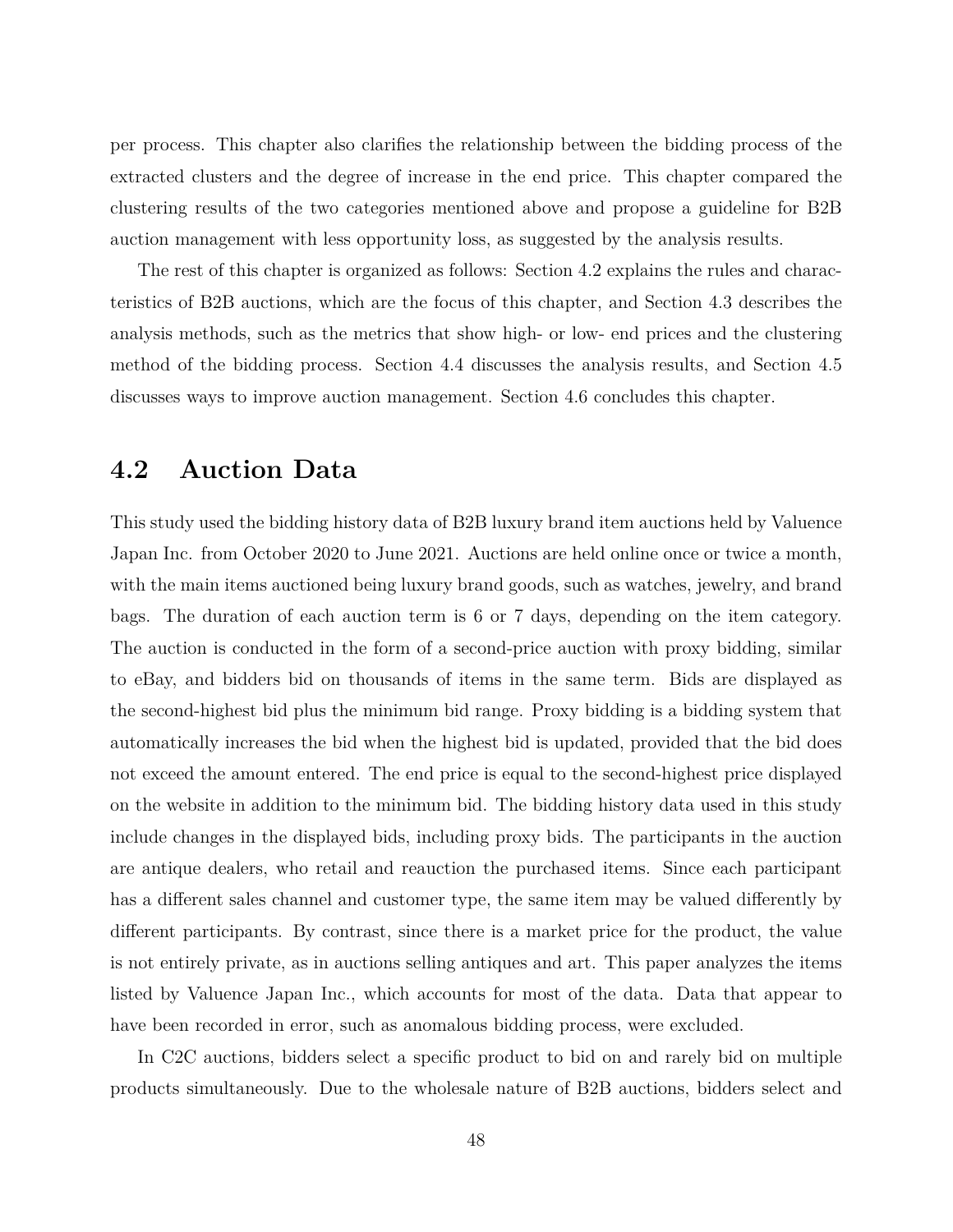![](_page_49_Figure_0.jpeg)

Figure 4.1: Distribution of the number of products bid on by participants

bid on multiple products from a large number of products within their budget. Figure 4.1 shows the distribution of the number of items bid on by bidders for a group of products in an auction held in the same term. There are not only bidders that bid on one or a few items but also those that bid on many items. The percentages of bidders who bid on more than 50 items are shown in Table 4.1. Although the number of products on display affects the percentage, approximately 40% of the bidders bid on more than 50 products. These results indicate that many products can be targeted in B2B auctions.

Another feature of B2B auctions is the wide range of item prices for a bidder. In C2C auctions, bidders search for the items they want and bid on a few selected items; therefore, the need to deal with products in different price ranges does not arise during the analysis. By contrast, in B2B auctions, bidders can bid on all products, implying that it is necessary to analyze items with different prices. Figure 4.2 shows the end price histogram of a B2B luxury brand item auction , with a class width of 500,000 Japanese yen. The prices of items range from 500,000 Japanese yen to over 5 million Japanese yen.

## **4.3 Analysis Method**

In this section, we discuss a method for calculating the high and low metrics for bid prices and a clustering method for the bidding process, to analyze B2B auction data.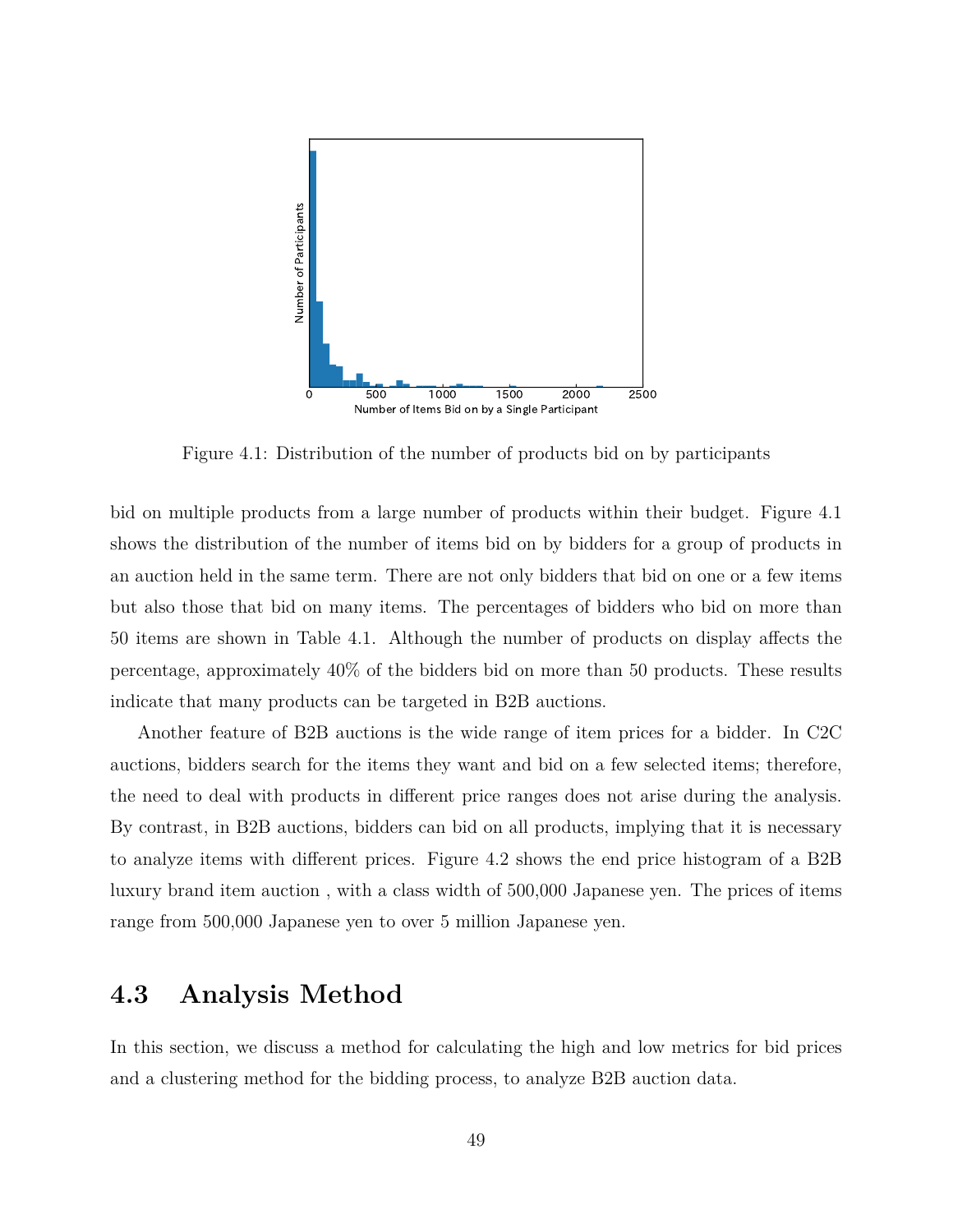| Term             | Percentage |
|------------------|------------|
| $2020/10$ term 1 | 50.7       |
| $2020/10$ term 2 | 39.4       |
| $2020/11$ term 1 | 40.8       |
| $2020/11$ term 2 | 41.9       |
| $2020/12$ term 1 | 42.9       |
| $2020/12$ term 2 | 34.7       |
| 2021/01          | 51.2       |
| $2021/02$ term 1 | 30.0       |
| $2021/02$ term 2 | 35.2       |
| 2021/03          | 41.1       |
| $2021/04$ term 1 | 41.1       |
| $2021/04$ term 2 | 40.7       |
| $2021/05$ term 1 | 32.0       |
| $2021/05$ term 2 | 32.1       |
| 2021/06          | 33.9       |

Table 4.1: Percentage of bidders who bid on over 50 items

![](_page_50_Figure_2.jpeg)

Figure 4.2: End price histogram in B2B luxury items auction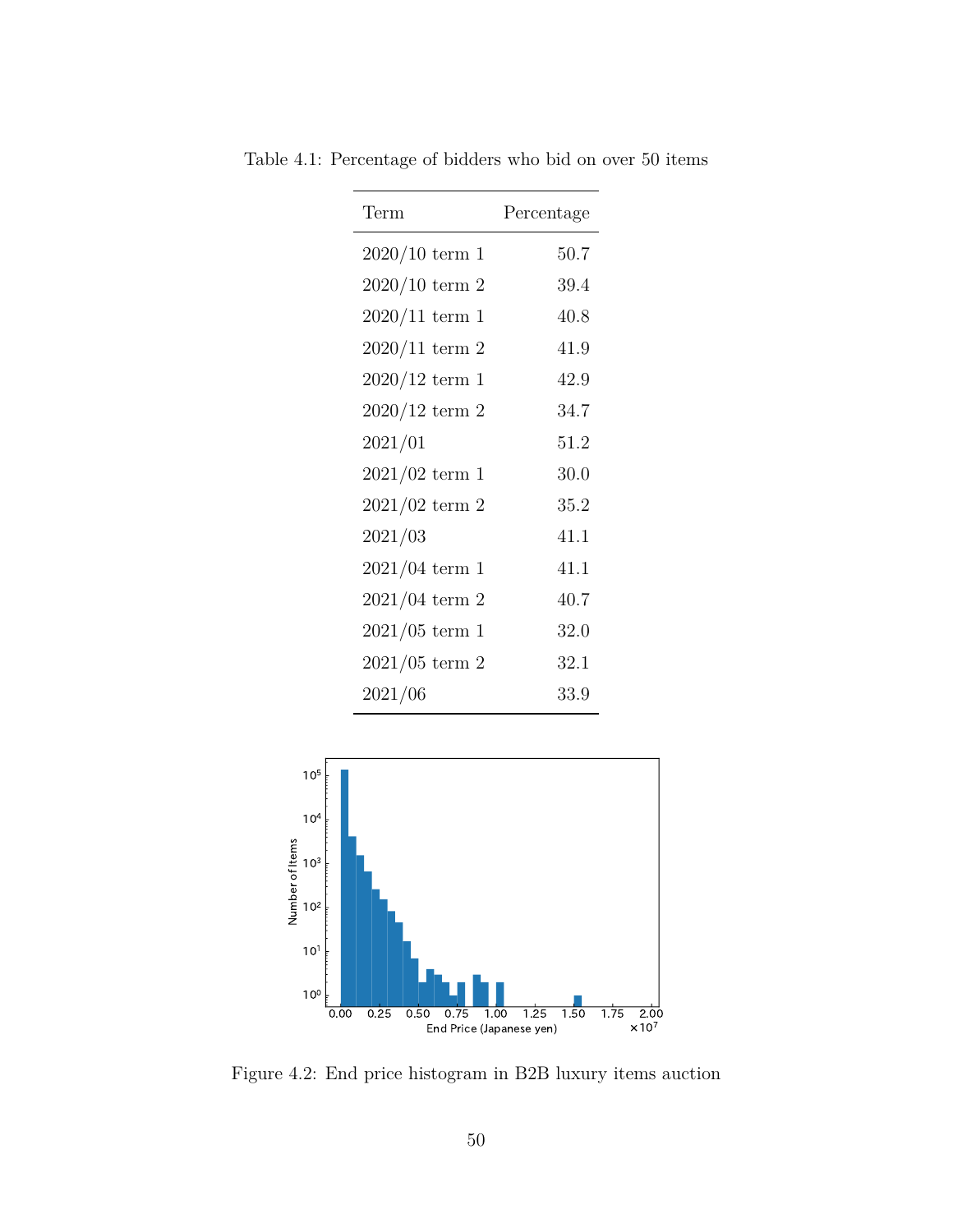![](_page_51_Figure_0.jpeg)

Figure 4.3: Convert bidding process into a time-series

## **4.3.1 End Price Metrics**

The auction has a role in determining the price. When selling items with a market price, such as luxury brand items, sellers expect the end price *P rice*ex in the auction to rise above the market price. Therefore, to manage auctions more efficiently, it may be helpful to analyze the extent to which the end prices of the auctioned items are compared to the market price. In general, it is not easy to measure the degree of price increase in auctions. In this study, we used a professional appraiser's estimated end price as a criterion for high and low end prices. This price is assigned to a product by the auctioneer of the target auction, which sets the expected end price. The appraiser estimates the end price by considering the market price, past sales history, and the item's condition. This value was also used to set the starting price. The degree of increase in the end price  $R_{\text{increase}}$  using  $Price_{\text{ex}}$  is defined as follows:

$$
R_{\text{increase}} = \frac{Price_{\text{end}}}{Price_{\text{ex}}} - 1,\tag{4.1}
$$

where,  $Price_{end}$  is the end price as a result of the auction. If this indicator is negative, it means that the bidder won at a price lower than the expected price, and if it is positive, it means that the bidder won at a price higher than the expected price.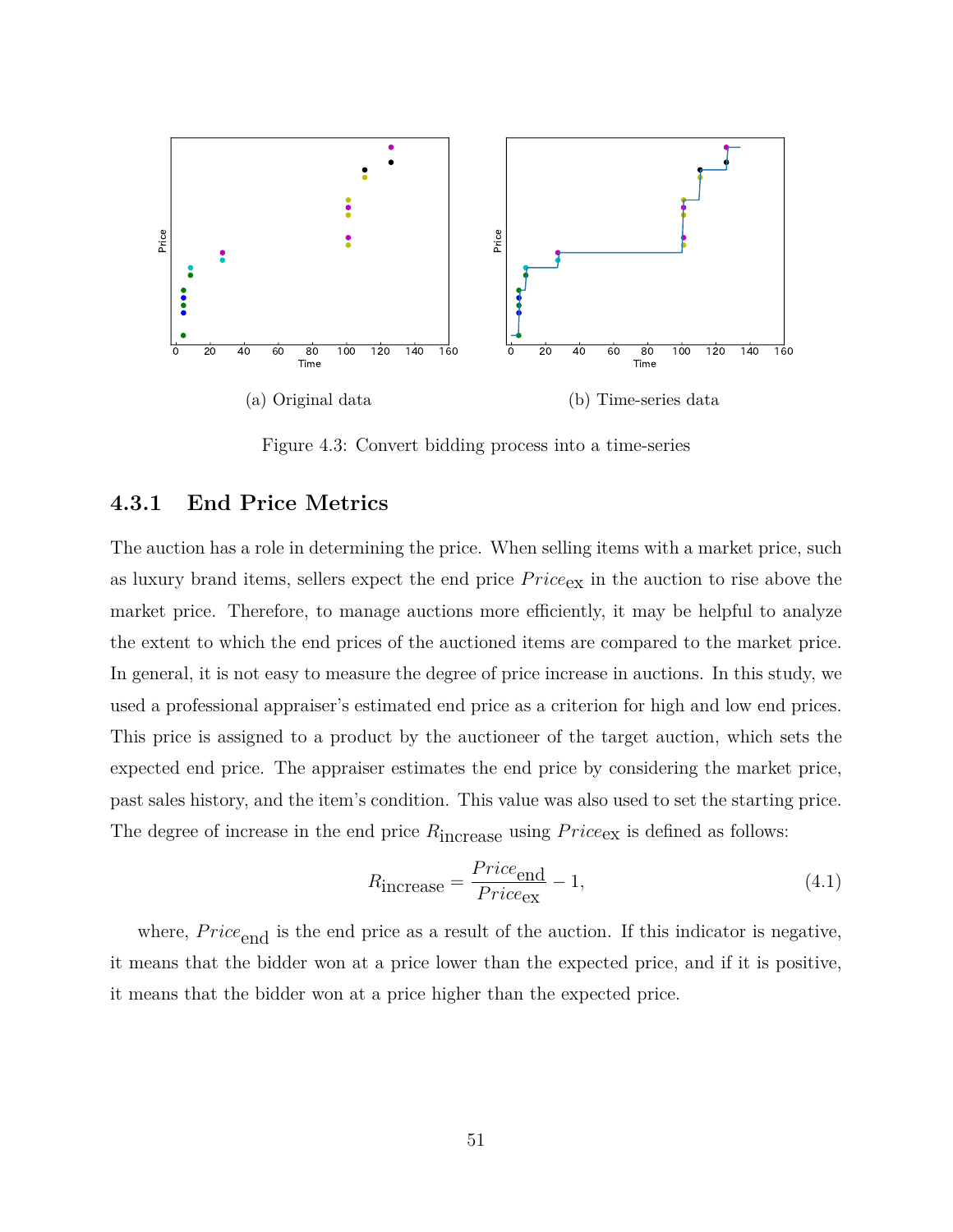#### **4.3.2 Bidding Process Clustering**

Clustering was used to analyze the bidding process. Since the price range of items handled in B2B luxury brand item auctions is extensive, it is necessary to consider the difference in price scales. We considered the bidding process as a time series, and performed clustering using a *k*-shape [PG15], which is a shape-based time series clustering method.

To convert the bidding process into time-series data, we adopted the bidder path [HBW10]; however, bidding data are sparse because they are recorded only when someone bids on an item and the price changes. In the original bidder path [HBW10], the bid price of a bidder is used, while in this study, the bid price of all bidders was used to create the time-series data. For example, given the data points shown in Figure 4.3a, we assumed that the prices remained constant between the data points, and the bidding process was converted into stepwise time-series data(Figure 4.3b). The time unit was set to one hour because the auction continues for several days. With this encoding method, sniping, can be represented as a rapid increase in price in the last hour. Next, we explain the necessity of using a clustering method coping with the wide price range of B2B auctions. We can obtain the desirable bidding process classification results in eBay data by applying ordinary clustering methods such as *k*-means. Owing to the wide range of price bands in B2B auctions, simply running *k*-means on the auction time series will result in clusters divided by price.

This study adopted a time-series clustering method, *k*-shape [PG15], that z-normalizes the time series and uses a shape-based distance measure for clustering. The main effect of z-normalization is to absorb the differences in the price scales. The distance measure based on the normalized cross-correlation makes it possible to classify the time series with similar shapes. The number of clusters *k* was determined using the Elbow method, where the sum of the squares of the intra-cluster errors (SSE) is calculated, and the number of clusters is the point at which the decrease is slight.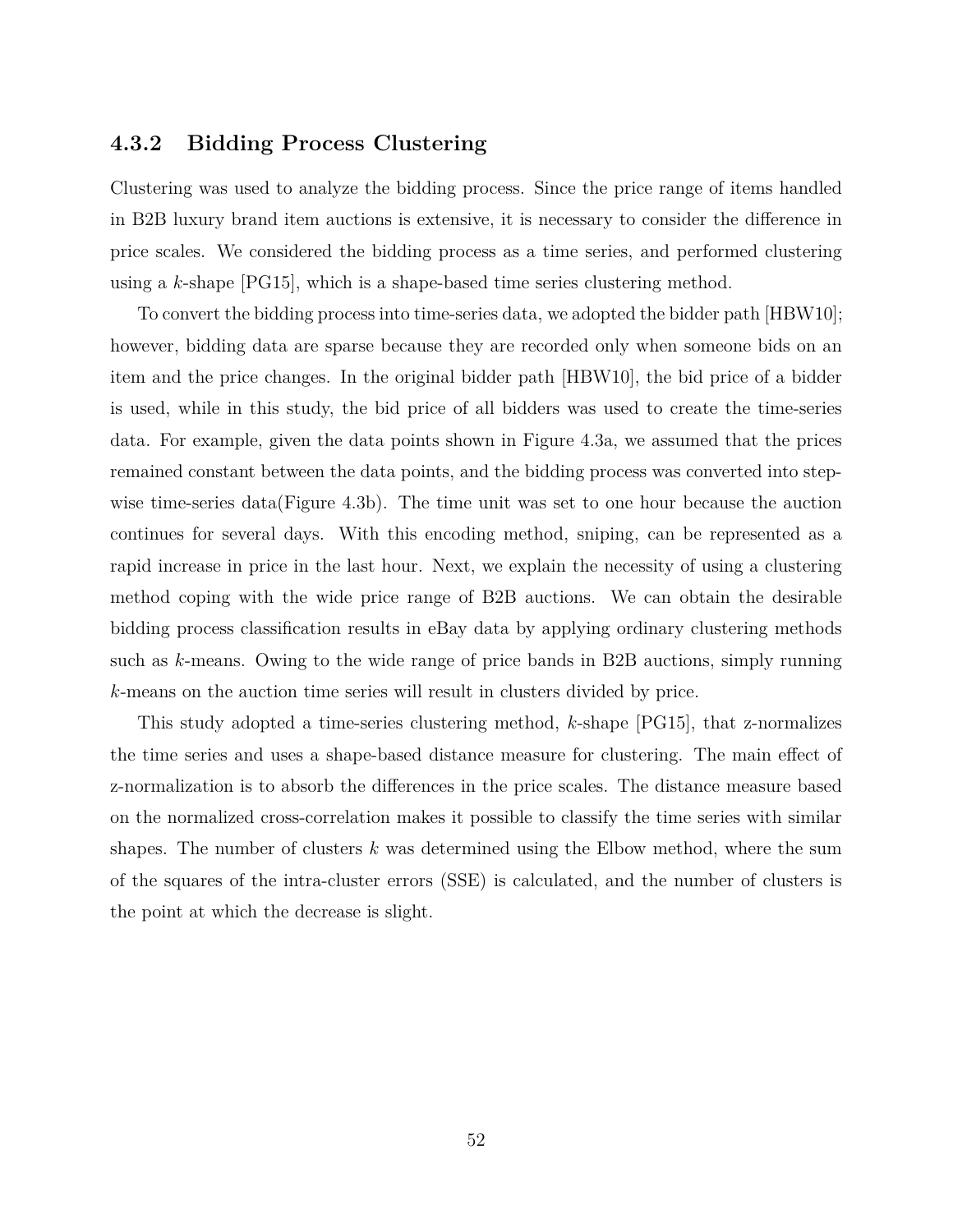## **4.4 Relationship Between End Price and Bidding Process**

This section uses the analysis method presented in the previous section to clarify whether the number of bidders and the bidding process affect the end price. The two hypotheses to be tested are as follows:

- Do prices tend to increase when the number of bidders is large in B2B auctions? What is the degree of increase?
- Is there a bidding process pattern that tends to result in a high end price?

By testing these hypotheses, we provide guidelines for improving B2B auctions.

### **4.4.1 Number of Bidders and End Price**

In general, the higher the number of bidders in an auction, the higher the end price. To confirm that this property also exists in B2B auctions, we compared the values of price metrics presented in Section 4.3 according to the number of bidders. Figure 4.4, 4.5 shows the value of the price metrics for each number of bidders for watches and jewelry, which were the major product categories in B2B luxury item auctions. Outliers are defined as points which value is 1.5 times the interquartile range away from the first or the third quartile, and they are not shown in the graph for visibility. The prices of all categories tended to increase as the number of bidders increased. This indicates that in B2B auctions, end prices tend to increase as the number of bidders increases. Due to the small number of data, the range of *Rincrease* becomes wide when the number of bidders becomes large.

By contrast, when we compared the price metrics for watches and jewelry, the increase in the end price of jewelry was more significant according to the number of bidders. This was attributed to the difference in the degree to which the market price is shared among bidders. It is easy to identify the item by its model number or other information; therefore, it is easy to investigate the market price in brand watches. However, it is often difficult for experts to determine the market price for jewelry because no two jewelry pieces are the same. Under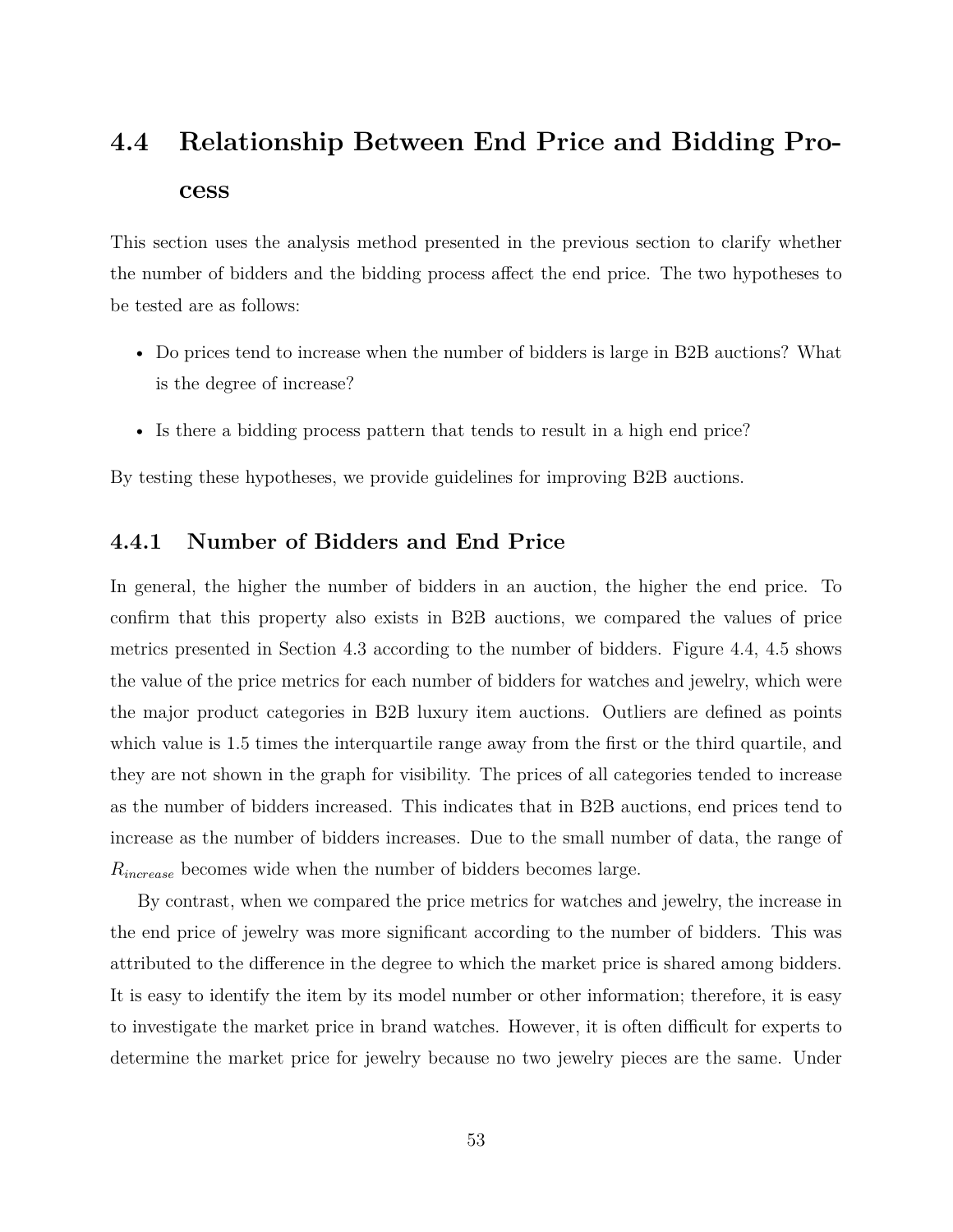![](_page_54_Figure_0.jpeg)

Figure 4.4: Price metric and number of bidders in watch category

![](_page_54_Figure_2.jpeg)

Figure 4.5: Price metric and number of bidders in jewelry category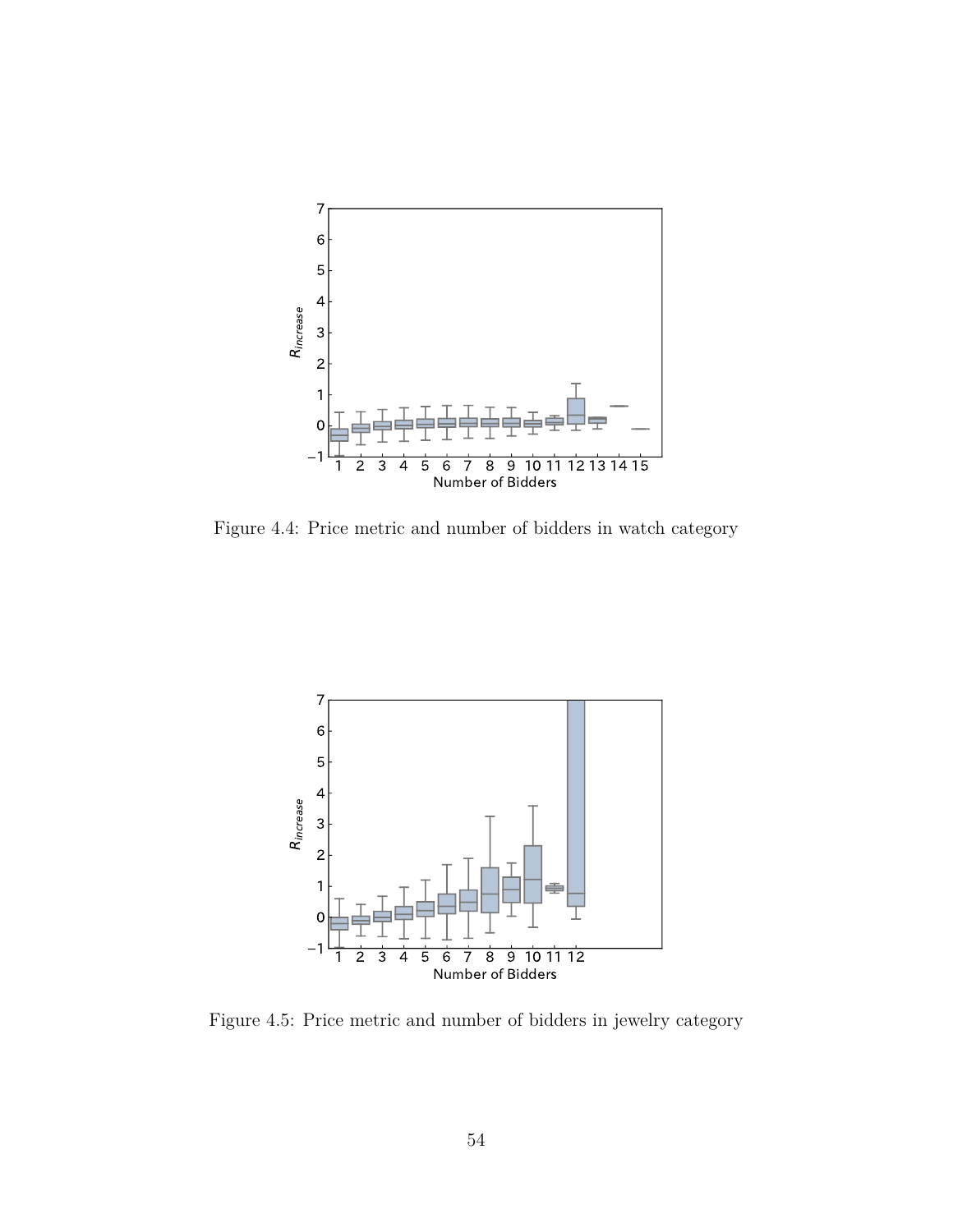|                                                                 |     |     |          | Number of Bidders                                                    |  |  |  |  |                                                 |
|-----------------------------------------------------------------|-----|-----|----------|----------------------------------------------------------------------|--|--|--|--|-------------------------------------------------|
|                                                                 | 2 — | - 3 | $4\quad$ | 5 6 7 8 9 10 11 12 13 14 15                                          |  |  |  |  |                                                 |
|                                                                 |     |     |          | Watch 1,282 5,245 8,858 7,700 4,802 2,362 990 405 146 54 17 10 5 1 1 |  |  |  |  |                                                 |
| Jewelry 1,089 6,323 8,876 6,077 2,550 983 342 101 32 15 2 3 0 0 |     |     |          |                                                                      |  |  |  |  | $\left( \begin{array}{c} 0 \end{array} \right)$ |

Table 4.2: Number of items classified according to the number of bidders

these circumstances, a product whose price rises during an auction is a signal that it has a high value, and the signal may further increase the price.

Table 4.2 shows the number of products for each number of bidders. From this table, it can be seen that there are many products with fewer than two bidders in B2B auctions. Considering the correlation between the number of bidders and the degree of price increase mentioned earlier, it can be assumed that it is essential to increase the number of bidders in B2B auctions for higher revenue.

#### **4.4.2 Bidding Process and End Price**

Clustering was performed for each category, considering the differences in the properties of watches and jewelry. We assumed the watches to have shared market price and jewelry a less shared market price. The best values of SSE for five clustering trials with different initial values are shown in Figure 4.6 and the number of clusters *k* was determined to be five, with a slight decrease in the SSE.

The clustering results are shown in Figure 4.7, 4.8. The orange line represents the cluster centroids, and the blue lines represent the z-standardized bidding process time series. The clusters obtained were separated according to the time when the price increased for both watches and jewelry. Among the bidding processes in the watch category, the proportion of clusters with a significant price increase at the end of the auction was the large (Table 4.3). This is because sniping is more likely to occur for watches whose market information is shared among the bidders. In the jewelry category, bidding processes in which the price increased in the middle of the auction comprised the largest cluster. The large cluster in the watch category was the small in the jewelry category. In the case of jewelry, the evaluation value of other participants acts as a signal of the value of the product itself. Those bidding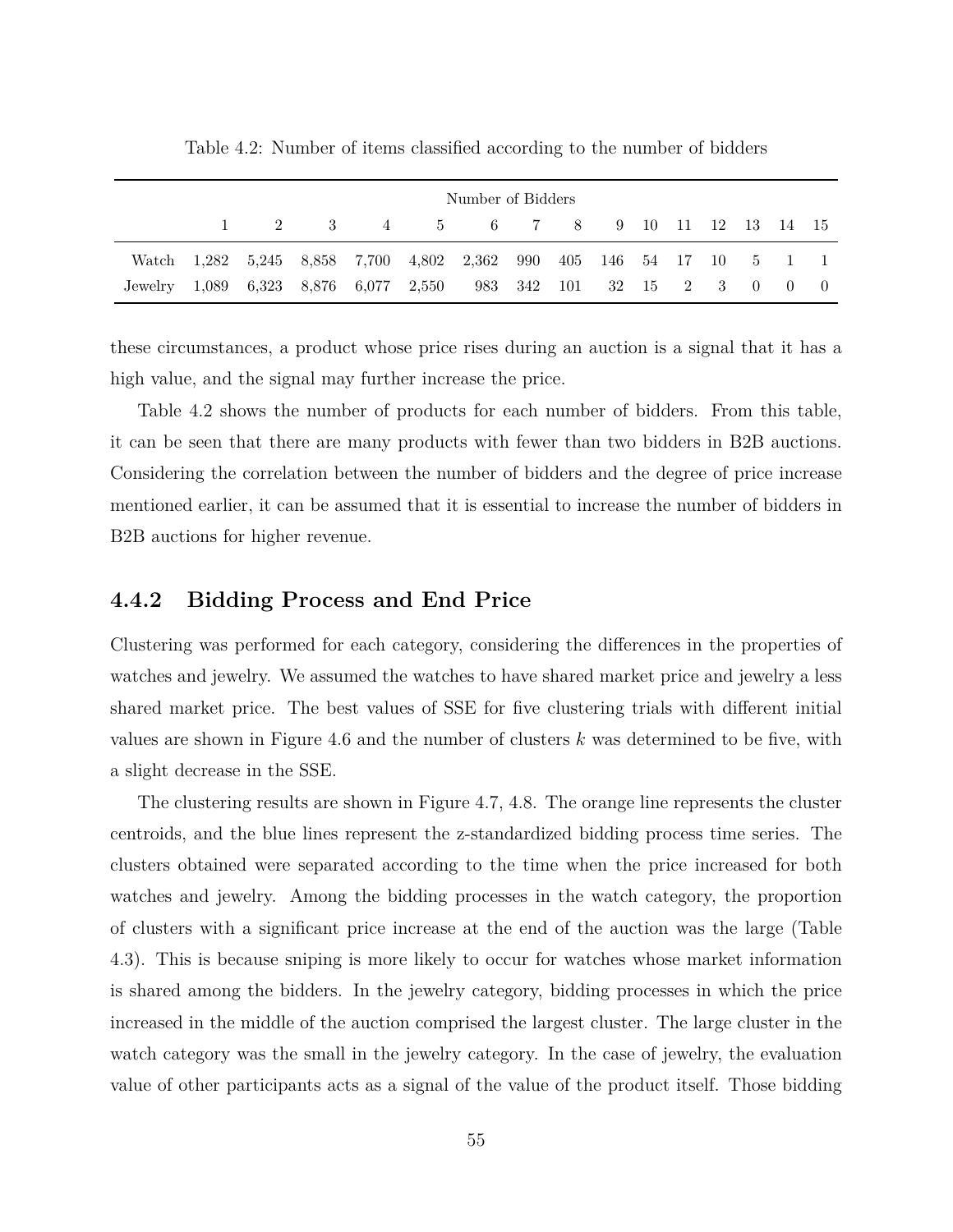![](_page_56_Figure_0.jpeg)

Figure 4.6: SSE for *k*-shape in watch category

![](_page_56_Figure_2.jpeg)

Figure 4.7: *k*-shape results for watch category

on jewelry tend to bid on an already bid product in the middle of the auction.

Table 4.4 shows the degree of price increase  $R_{\text{increase}}$  for each cluster is almost no difference. The results show that there change in the end bid price for each cluster is not significant, which indicates that the bidding process does not significantly impact the end price of an item in the entire category. The roughly equal occurrence of low-and high-price bids eliminates price increases and decreases on average.

The clustering method used in this study focuses only on the shape of the bidding process and does not consider information such as the time of day when bids are more frequent. By considering more detailed information, it may be possible to determine factors other than the number of people that determine the high and low prices of successful bids.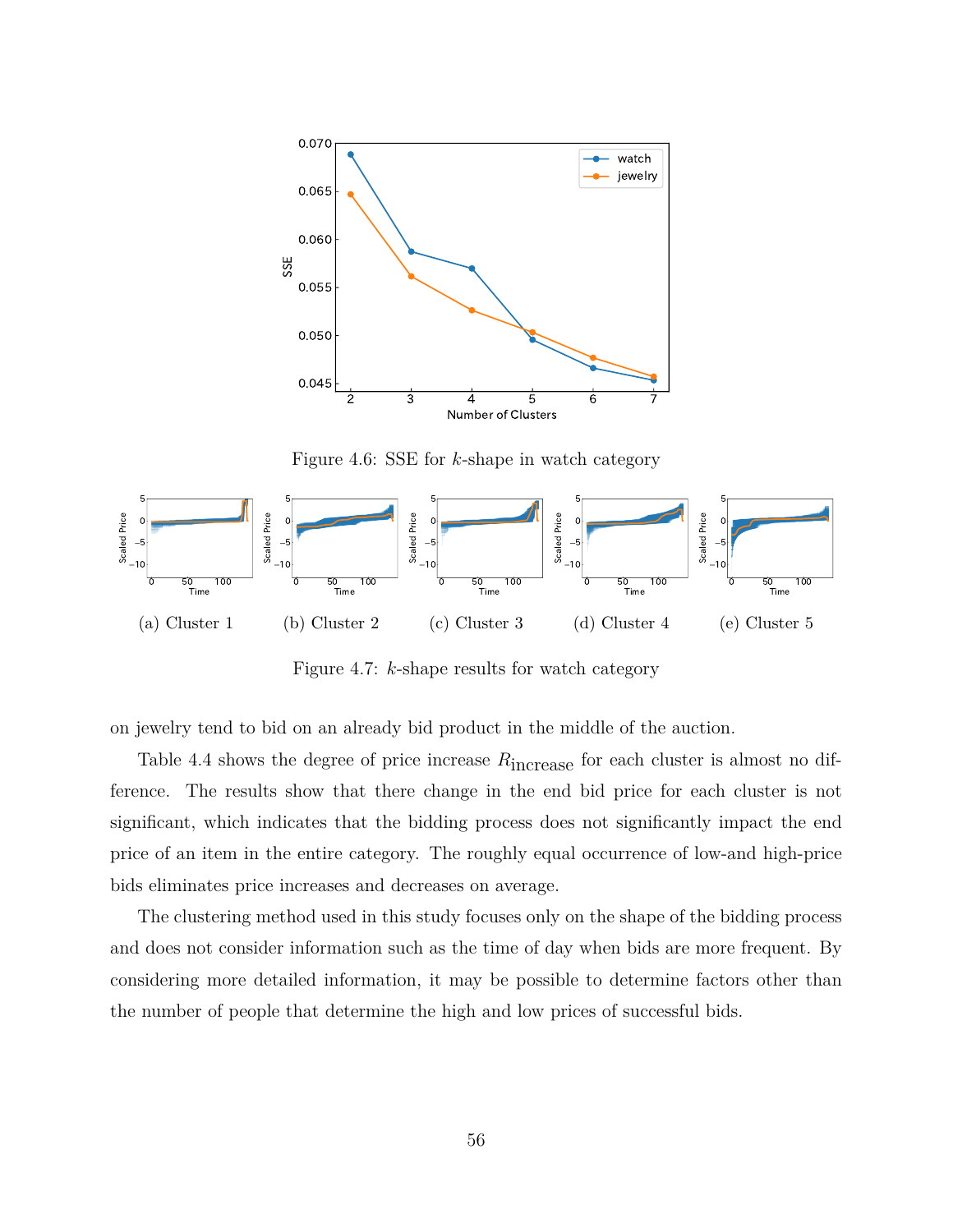![](_page_57_Figure_0.jpeg)

Figure 4.8: *k*-shape results for jewelry category

|          | Watch | Jewelry |
|----------|-------|---------|
| Cluster1 | 6,324 | 1,841   |
| Cluster2 | 7,117 | 3,271   |
| Cluster3 | 5,831 | 9,499   |
| Cluster4 | 8,143 | 5,250   |
| Cluster5 | 4,463 | 6,531   |

Table 4.3: Number of items belonging to each cluster

## **4.5 Discussion**

This chapter identified that many participants bid on a large number of items in B2B auctions, and there are many products for which the number of bidders is small. The actual data showed that the higher the number of bidders, the higher the price. It was also found that the time of price increase in the auction did not significantly affect the end price. These results imply that helping participants decide which items to bid on is effective in B2B auctions because opportunity losses occur when products that should be bid on are not found.

In B2B auctions, many items can be used as substitutes. Therefore, it is effective to have a system that encourages bidders with low chances of winning to bid on other products. Because the time of price increase does not significantly impact the end price, it is not necessary to consider the time at which the system promotes bidding. There are many cases in which bids are placed at the end of the auction, and the price rises, which implies that bidders monitor items at the end of the auction and place bids according to their strategies. If auction organizers want to promote bidding, they should increase the number of participants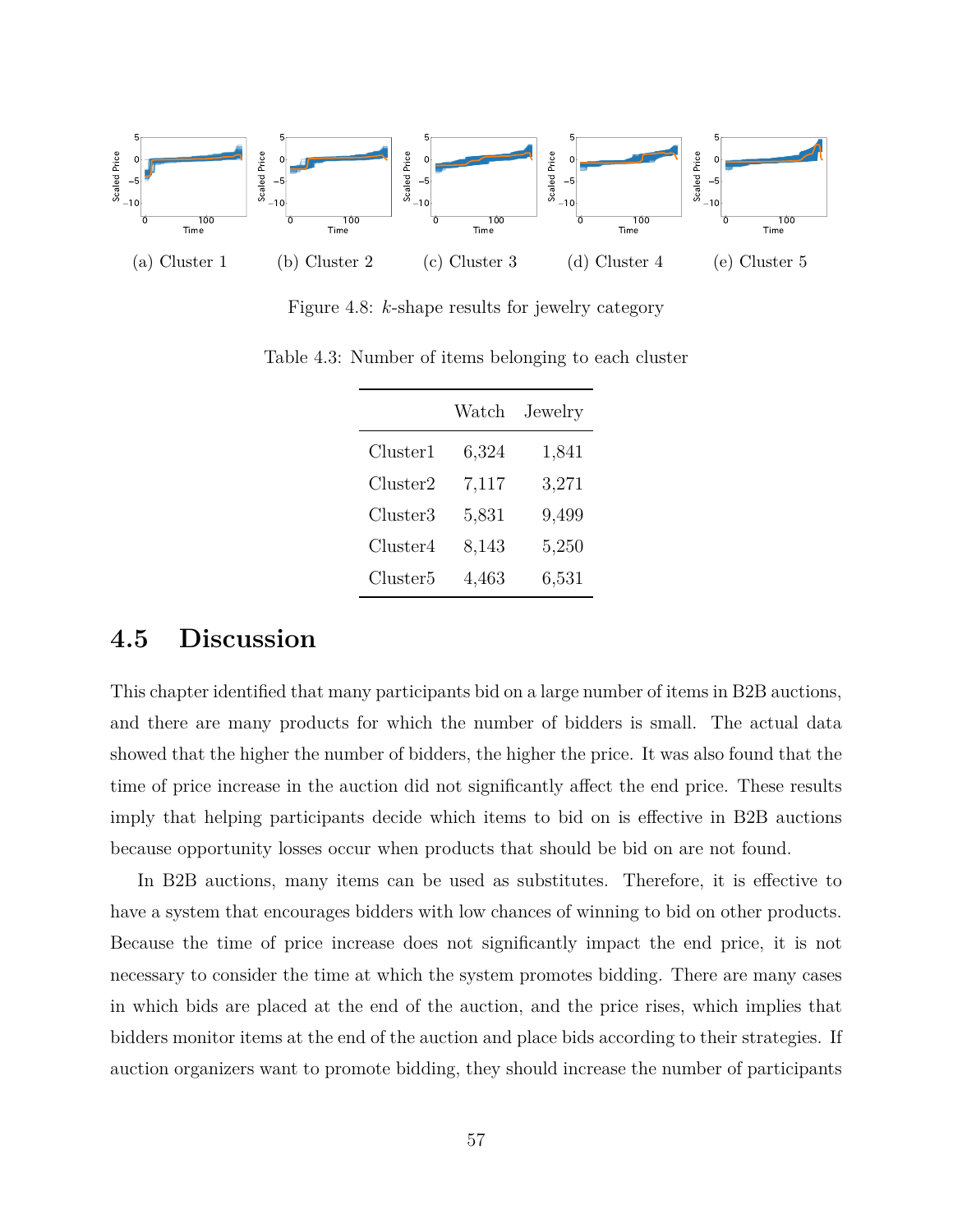|                      | Watch   | Jewelry |
|----------------------|---------|---------|
| Cluster1             | -0.05   | 0.00    |
| Cluster2             | 0.00    | 0.04    |
| Cluster3             | $-0.05$ | 0.00    |
| Cluster4             | -0.01   | $-0.03$ |
| Cluster <sub>5</sub> | -0.02   | (1.00)  |

Table 4.4: Median degree of increase in the end price  $R_{\text{increase}}$  where the number of bidder is 3

at the end of the auction. As mentioned in section 4.1, one possible method is to recommend bidding items. Because many items do not receive bids, methods, such as recommending similar products by collaborative filtering or a recommendation algorithm specialized for auctions, can be effective. These measures will ensure that bidders do not lose bidding opportunities and that prices will increase sufficiently for the auctioneer.

## **4.6 Conclusion**

This chapter demonstrated that the end price increases with the number of bidders, using real-world auction data. Moreover, we proposed a clustering method for the bidding process, which can be applied to B2B auctions with an extensive price range and clarified that the bidding process does not significantly impact the end price. This chapter is significant because it shows that there exists a theoretically predicted relationship between the number of bidders and the end price. This relationship made it clear that to increase profits, the auctioneer company should take measures to encourage more companies to participate in the B2B auction.

In this chapter, we established an analytical method to check whether there is an appropriate information presentation timing in an auction, a bottom-up service system. It is essential to investigate whether there is an appropriate information presentation timing when there is a relatively large margin of time allowed for getting outcomes of service systems. The technology developed in this chapter enables us to investigate whether the timing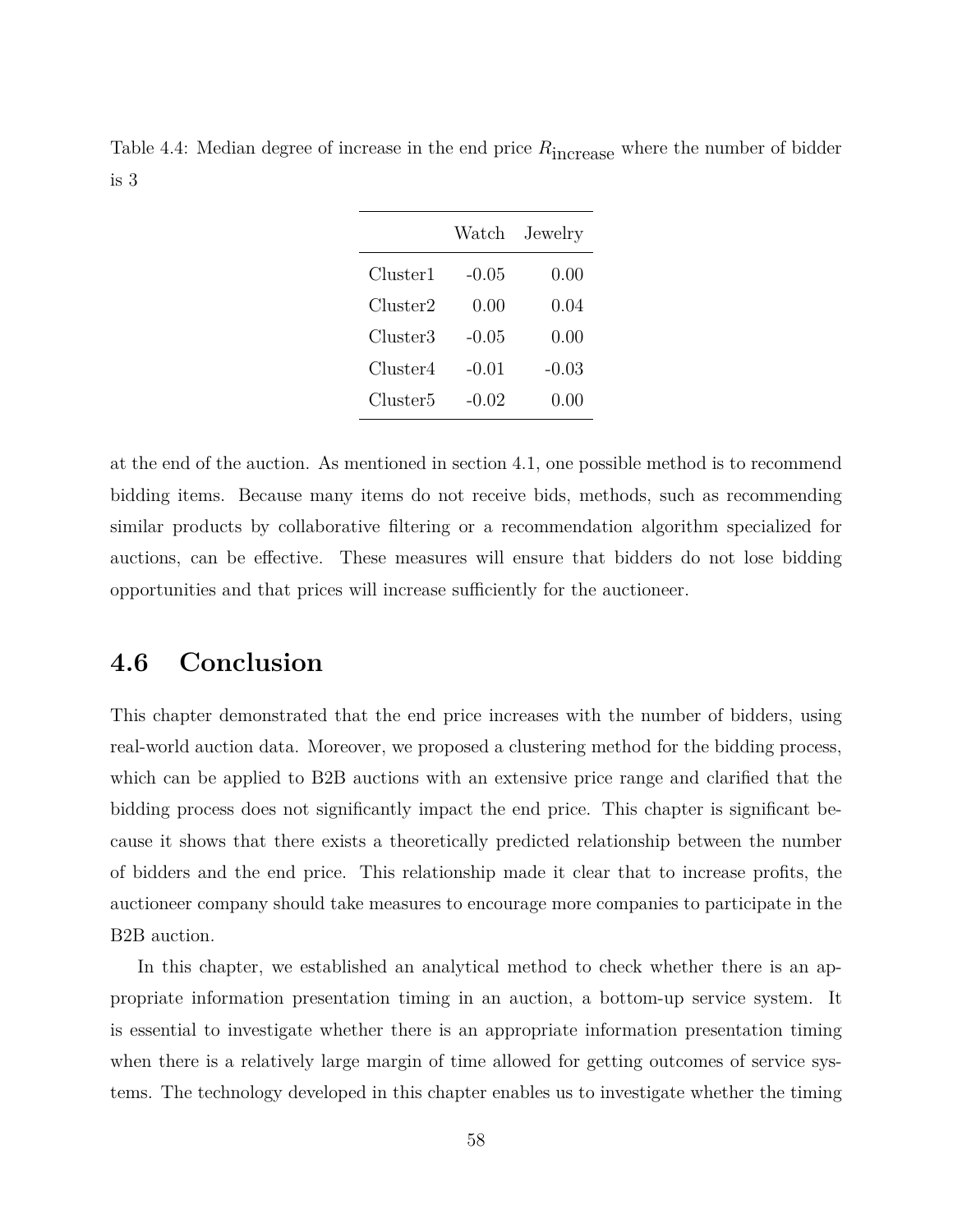of information presentation in service systems affects the outcome of service systems.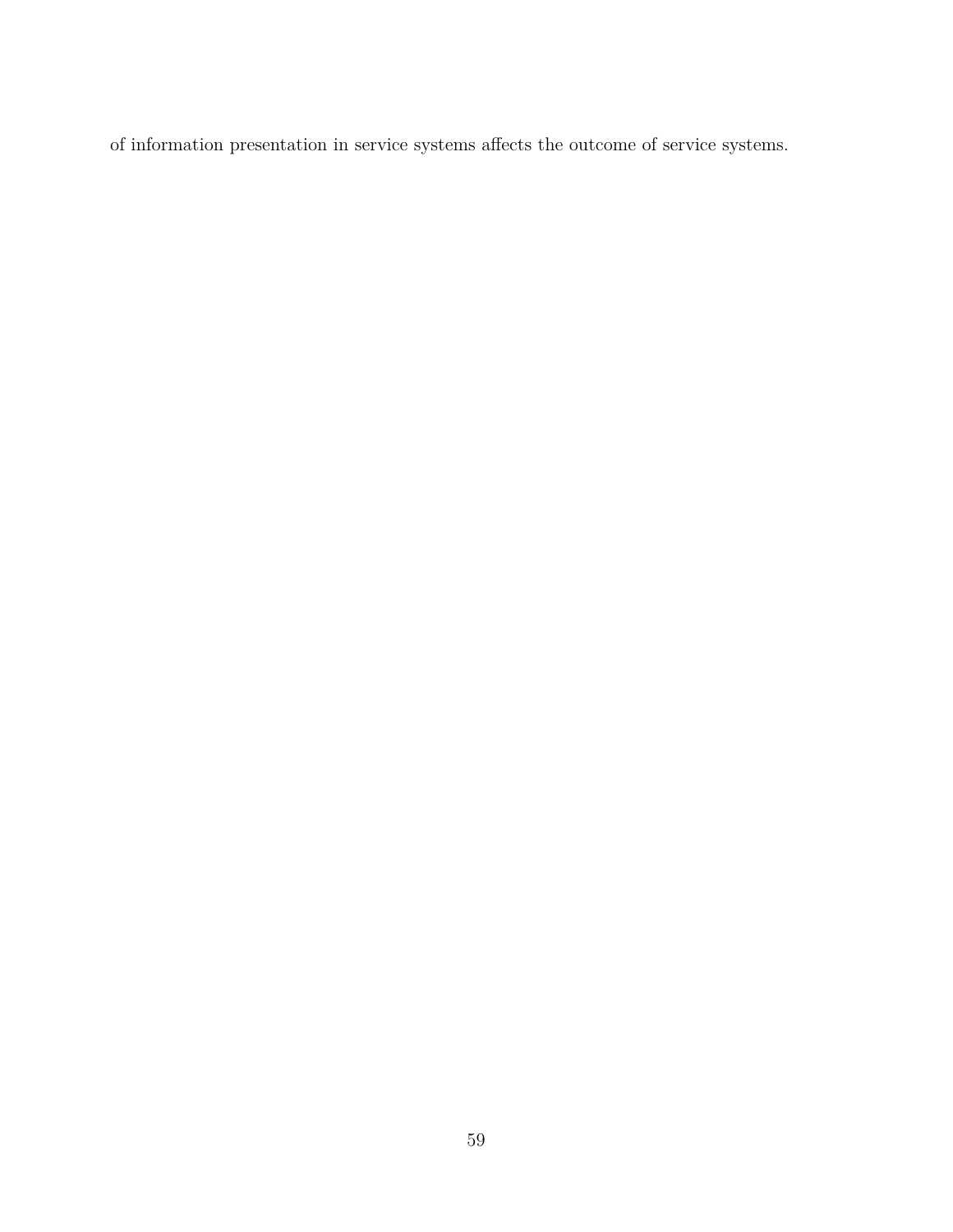# **Chapter 5**

# **Development of Efficient Information Presentation Method**

## **5.1 Introduction**

There is a set deadline for getting the outcome in a service system. When the time required to get an outcome is long, as in the case of auctions dealt with in the previous chapter, the effective timing of a notification is essential. By contrast, the efficient presentation of information is necessary when the time required to get an outcome is short, such as scheduling when absenteeism occurs.

In this chapter, as a domain requiring an efficient information presentation, we deal with a case in which scheduling for absenteeism is solved by alternative attendance request. As shown in Figure 5.1, there are two main types of work related to scheduling: scheduling itself, which is applied before the shift table is finalized, and rescheduling, which is conducted after the shift table is finalized. During the scheduling process, a shift table is created that considers the work preferences of the workers and the various work conditions of each job category. By contrast, during a rescheduling, when the number of workers to be assigned to a particular time slot cannot be met owing to worker absenteeism, the shift table is redesigned to meet the work requirements as much as possible.

There are two ways to revise the shift schedule: rerostering, which involves reassembling the shifts of all workers in the event of an absence, and an alternative attendance request,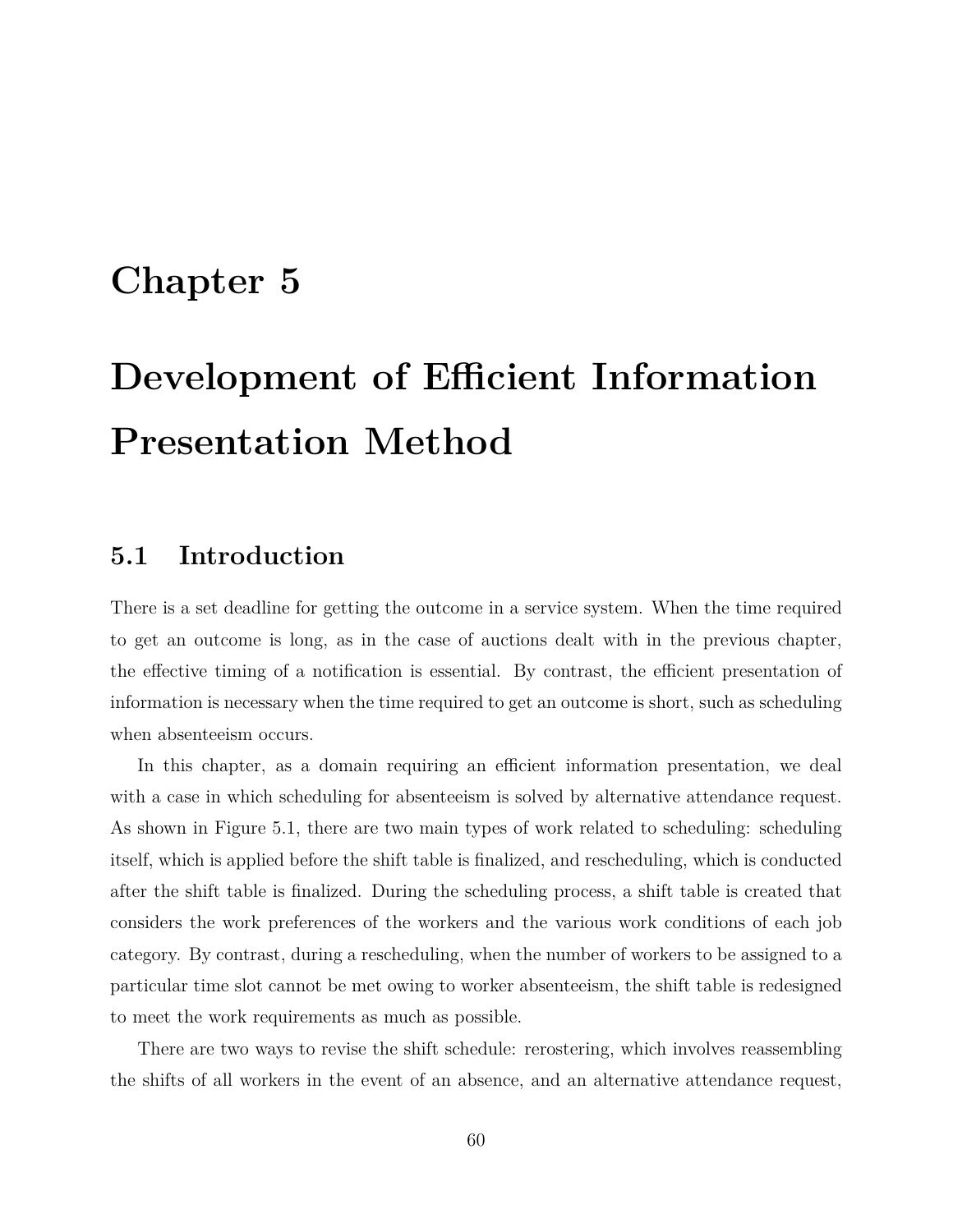![](_page_61_Figure_0.jpeg)

Figure 5.1: Work regarding a shift schedule

which involves selecting a worker to take the place of the absent worker and requesting attendance. Previous studies have focused on the rescheduling of shifts for all workers. The basis for this is personnel scheduling technology. In staff scheduling, the total working hours and the work hour preferences of the workers are considered to create a shift schedule that minimizes the costs (the total labor costs and discrepancies between preferences and assignments) as much as possible. Rerostering, which is the re-creation of shifts when absences occur, modifies the shift schedule such that this cost is small while satisfying the constraints. These modifications effectively automate the shift adjustment process for nurses and other workers whose work schedule strictly determines the attendance.

However, in business firms that manage many part-time workers, such as call centers and retailers, alternative attendance requests are often used because it is unlikely that everyone will accept the modified shift. In the alternative attendance request, a worker who is not scheduled to work on the target date and has the skills to handle the shift vacated by the absence is selected as a candidate for the alternative attendance request. Then the selected candidates are asked to work. In practice, managers who supervise their employees often conduct alternative attendance requests. The problems in alternative attendance request are as follows.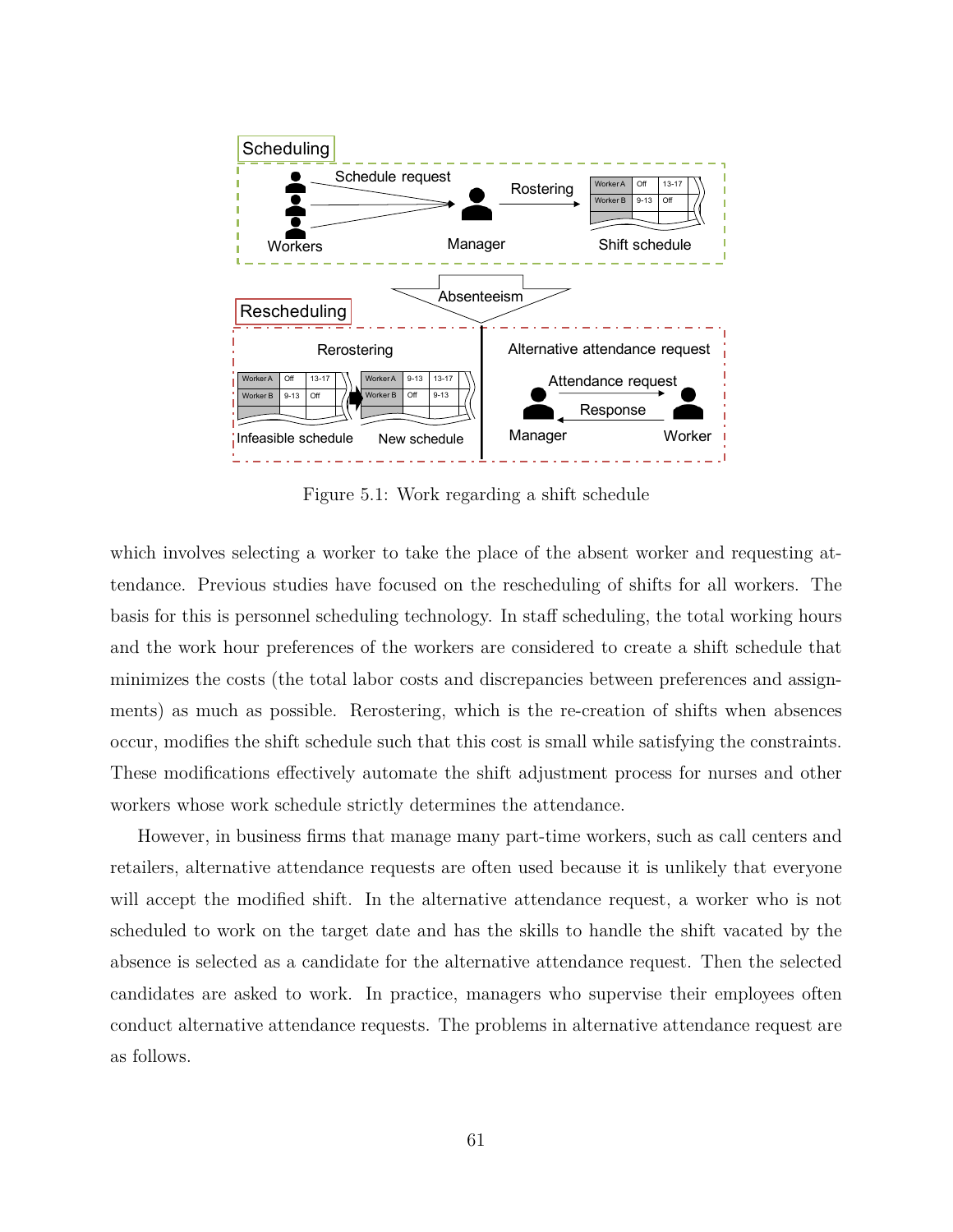- It is difficult to select candidates for alternative work from a large number of workers.
- Requests for alternative work are frequently made by telephone; however, workers sometimes do not answer the phone when the manager calls, and it takes a long time to complete the request.
- Managers might feel mentally burdened if they cannot fill their shifts because they cannot find replacement workers.

The economic loss to the company becomes significant because the managers are deprived of time that could be used for work that utilizes their abilities.

In recent years, there has been a movement to introduce a system that uses messaging apps such as e-mail and LINE to request alternative work schedules to reduce the heavy workload of telephone requests for managers. Through the use of a messaging app, it is expected that managers will avoid calling back workers who did not answer their call to request an alternative attendance, and workers will not have to respond to calls from managers. However, most of the uses of messaging apps toward alternative attendance requests have been for replies to messages from users, and we have not obtained any knowledge regarding the order of contact when actively contacting users.

For these reasons, this study examines an efficient method for requesting alternative attendance using messaging applications, which are expected to become popular in the future. The messaging application envisioned in this study combines the ability to send and receive text messages asynchronously with quickly posting and selecting options. The asynchronous nature of messaging applications eliminates the need to consider the request time, which is a problem with phone calls. It is also expected to shorten the time required for requests, taking advantage of the ease of parallelization of delivery compared to telephone calls. To improve the efficiency, it is crucial to find workers who are willing to accept alternative work requests and fill their shifts with the minimum number of requests. Therefore, it may be possible to reduce the number of requests by estimating who is likely to accept a request and determining the order of the requests. There is also a possibility of reducing the number of requests by requesting more workers than the required number to work as substitutes. However, there is a concern in that securing an excessive number of substitute workers will incur labor costs and the company will not be able to receive requests for substitute workers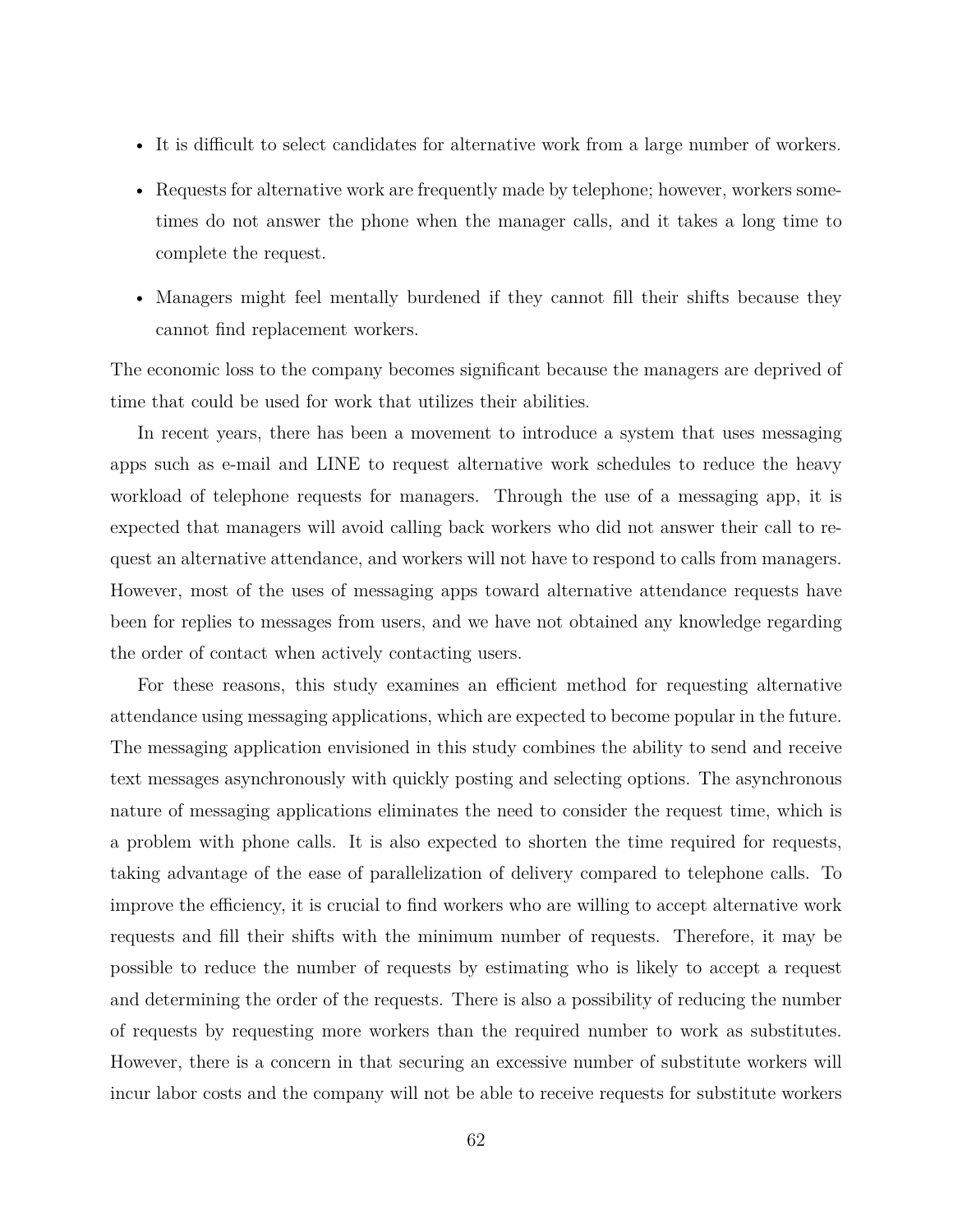in the future if it does not assign work to the secured workers. Therefore, in this chapter, a method is proposed for requesting many workers to work in place of one another while suppressing excess availability. In this study, a simulation environment was developed using a worker model based on actual shift data, and the effect of an alternative attendance request method using a messaging application was analyzed.

As a simulation method, this study employed a multi-agent simulation, which can quickly reflect the tendency of each worker to have different desired shifts and accept alternative work requests. For those elements applied during a simulation whose parameters are expected to differ significantly between e-mail and chat-based messaging applications, parameter settings that assume the use of chat-based messaging applications, considering the recent spread of social media among young people, were adopted.

The structure of this chapter is as follows. Section 5.2 describes the simulation model that serves as the verification environment for the request method. In Section 5.3, the request method for requesting an alternative attendance is described. Section 5.4 describes the experiments and results for verifying the request method described in Section 5.3. Section 5.5 summarizes this chapter.

## **5.2 Simulation Model**

This section describes a simulation environment using a worker model to examine the effectiveness of the alternative attendance request method.

To simulate the revision of the shift schedule and the associated request for alternative work, this thesis describes the modeling of the behavior of the manager agent who creates the shift schedule and requests substitute work, and the worker agent who is the target of the request of the manager agent. To obtain proper validation results for the alternative attendance request method, we need a shift roster and a set of worker agents that reflect the actual work status. However, when using only actual data, the number of available shift rosters and worker data is limited, making it difficult to secure a sufficient number of shift roster and worker data to demonstrate the effectiveness of the substitute fulfillment method. This research uses real-world data to create behavior models of the manager agent, such as the creation of shift schedules and alternative attendance requests, and models that represent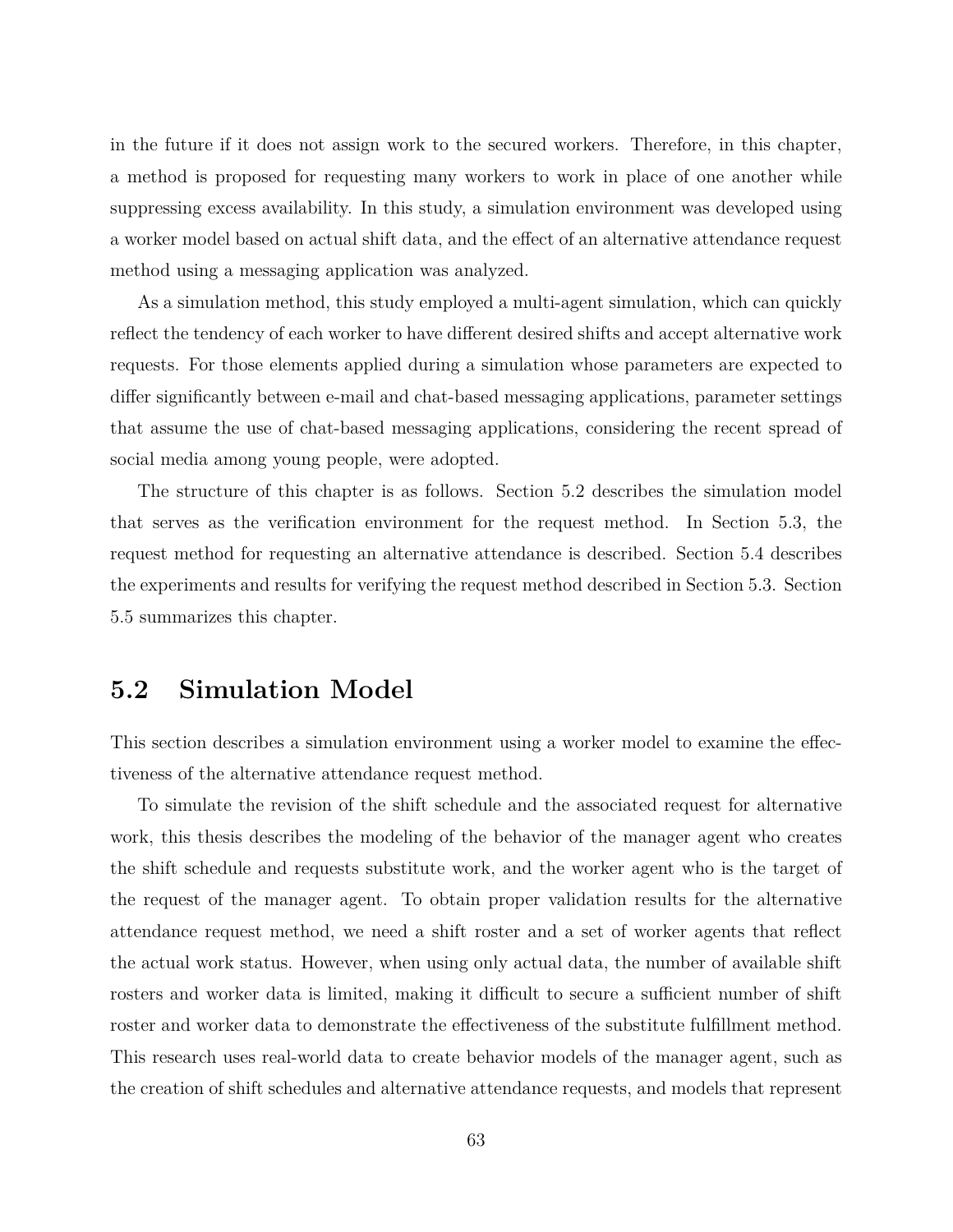![](_page_64_Figure_0.jpeg)

Figure 5.2: Flow of rostering and substitute fulfillment in simulation environment

the behavior of the worker agents associated with these activities. This thesis will compare alternative attendance request methods in a simulation environment using such models.

Figure 5.2 shows an overview of the attendance request in the simulation environment. The simulation environment consists of two main components: the creation of a shift schedule by the manager agent and the attendance request. During the shift table creation process, the manager agent receives the work hour requests of the worker agents and creates a shift table based on the information regarding how many people need to be assigned to which time slots for each day within a predetermined period.

In the alternative attendance request, the manager agent receives a notice of absence from the worker agent and enters it into the shift schedule. Based on the number of absences, the manager agent selects the worker agents to be requested and sends alternative attendance requests to the chosen worker agents. A worker agent who receives an alternative attendance request decides whether to accept or decline it based on the worker's schedule and preferences and replies to the manager agent. When the number of substitute workers required to make up for the number of absences is secured, the request for substitute work by the manager agent is completed. The following describes the behavioral models of the worker agent and the manager agent necessary for creating shift schedules and requesting substitute attendance.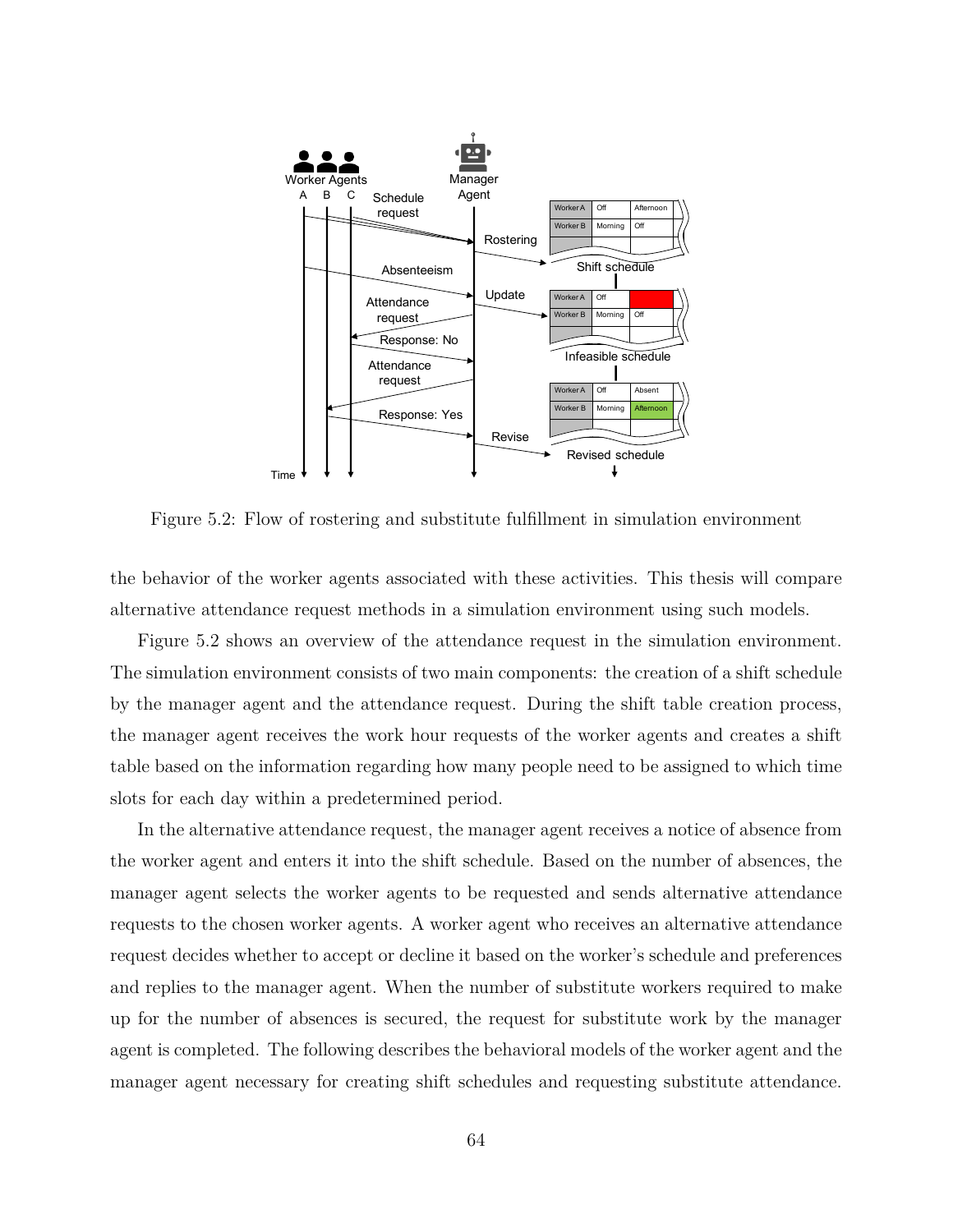| Worker  | Day 1              | Day $2$     |
|---------|--------------------|-------------|
|         | Worker1 9:00-12:00 |             |
| Worker2 |                    | 12:00-18:00 |

Table 5.1: Example description of shift schedule

Each model was realistically adjusted using the actual shifts of TMJ Inc., a large-scale call center operator company.

#### **5.2.1 Rostering**

This section describes the format of the shift table, which represents the working dates and times of the worker agents, as well as the working time preferences of the worker agents needed to create the shift table, followed by the conditions used to create the shift table and the method applied to create it.

#### **Shift Roster**

The working date and time are information indicating when a worker agent should work. The working dates and times are represented in a shift table for each worker agent, as shown in Table 5.1. Table 5.1 shows a portion of the shift schedule for two workers, where worker 1 works from 9:00 to 12:00 on day 1, and worker 2 works from 12:00 to 18:00 on day 2. The overall shift table is a compilation of these shifts in time units, such as a 1 month period. In an actual business, there are multiple shift schedules for each business case. To be assigned to a project, workers must have complementary business skills, and workers who do not have these skills will not be assigned to the project. In addition, a certain number of workers have several work skills, and such workers may be engaged in multiple tasks. In this model, we consider multiple cases to reflect this.

To simplify the shift table in this simulation, several hours are grouped and treated as one work period based on the actual minimum work hours. As shown in Table 5.1, shift schedules are in reality often set in 1-h increments; however, excessively fine increments increase the computational cost of creating a shift schedule. Although assigning a preference for each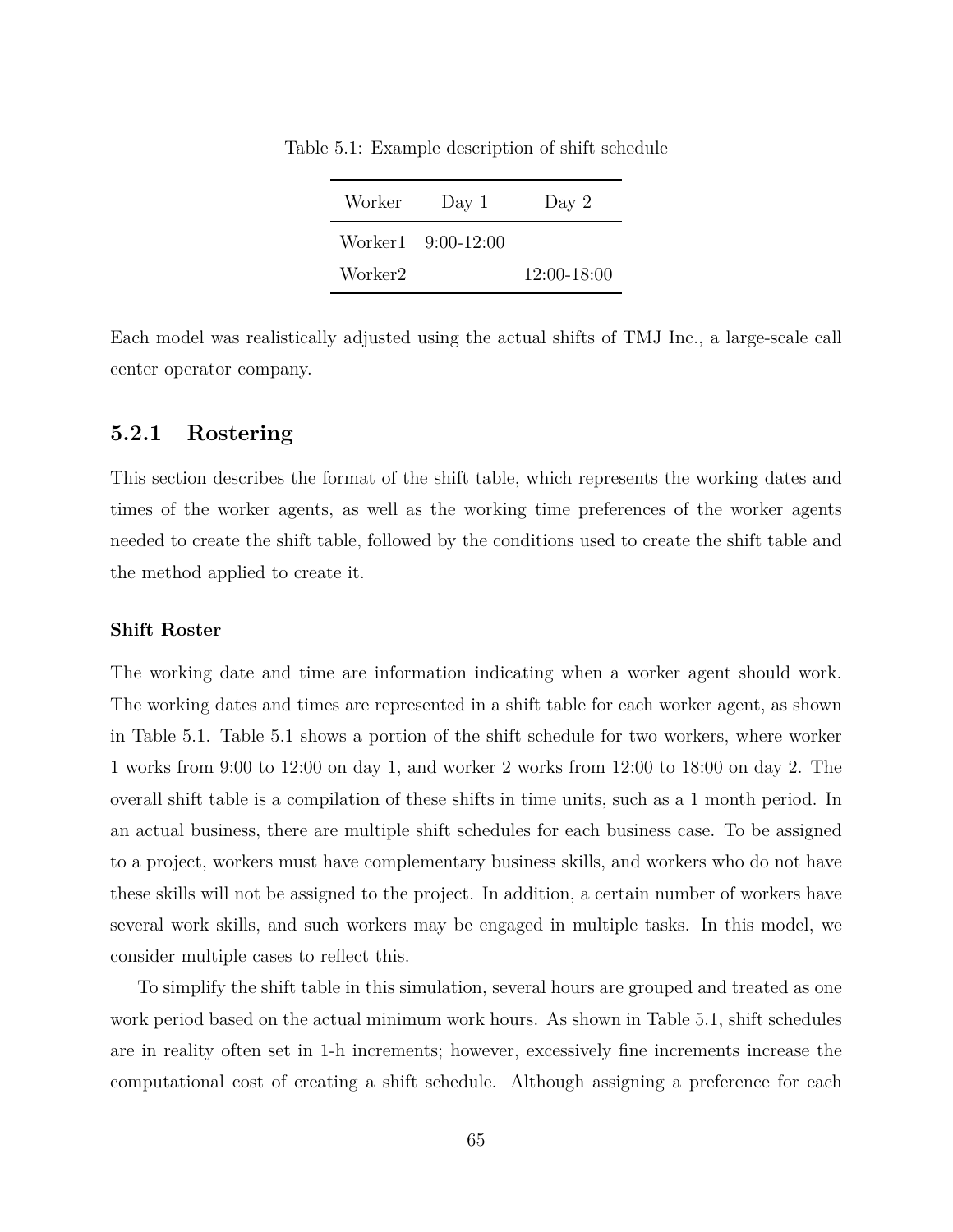Table 5.2: Symbols for each time period

| Time period    | Symbol       |
|----------------|--------------|
| $9:00 - 12:00$ | М            |
| 12:00-15:00    | $\mathbf{A}$ |
| 15:00-18:00    | F,           |
| 18:00-21:00    | N            |

Table 5.3: Example description of shift schedule with symbols for each time period

| Worker agent Day 1 Day 2 |   |       |
|--------------------------|---|-------|
| Worker1                  | М |       |
| Worker2                  |   | $A-E$ |

period to a worker's work hour preferences is necessary, it is sufficient to divide the day into several parts and assign preferences to compare the request methods.

The minimum working time obtained from the actual data was approximately 3 h, and the majority of the workers worked between 9:00 and 21:00. Based on the results of this analysis, the shift schedule is divided into four 3-h periods from 9:00 to 21:00. For each time zone, the symbols M (Morning), A (Afternoon), E (Evening), and N (Night) are assigned, as shown in Table 5.2. If we use these symbols to represent consecutive work periods, we can write the 9:00-18:00 work period as M-A-E. The shifts in Table 5.1 can be represented as indicated in Table 5.3 by using such an expression of the working hours.

#### **Schedule preference model for worker agent**

The shift schedule is created considering the work hour preferences of the worker agents. Table 5.4 shows the work hour preferences corresponding to the shift table defined in the previous section. In the table, Off indicates that no shift has been assigned.

A shift schedule is created based on the work hour requests submitted by the worker agents to the manager agent. The information needed to make the table is the number of days and hours the worker wants to work.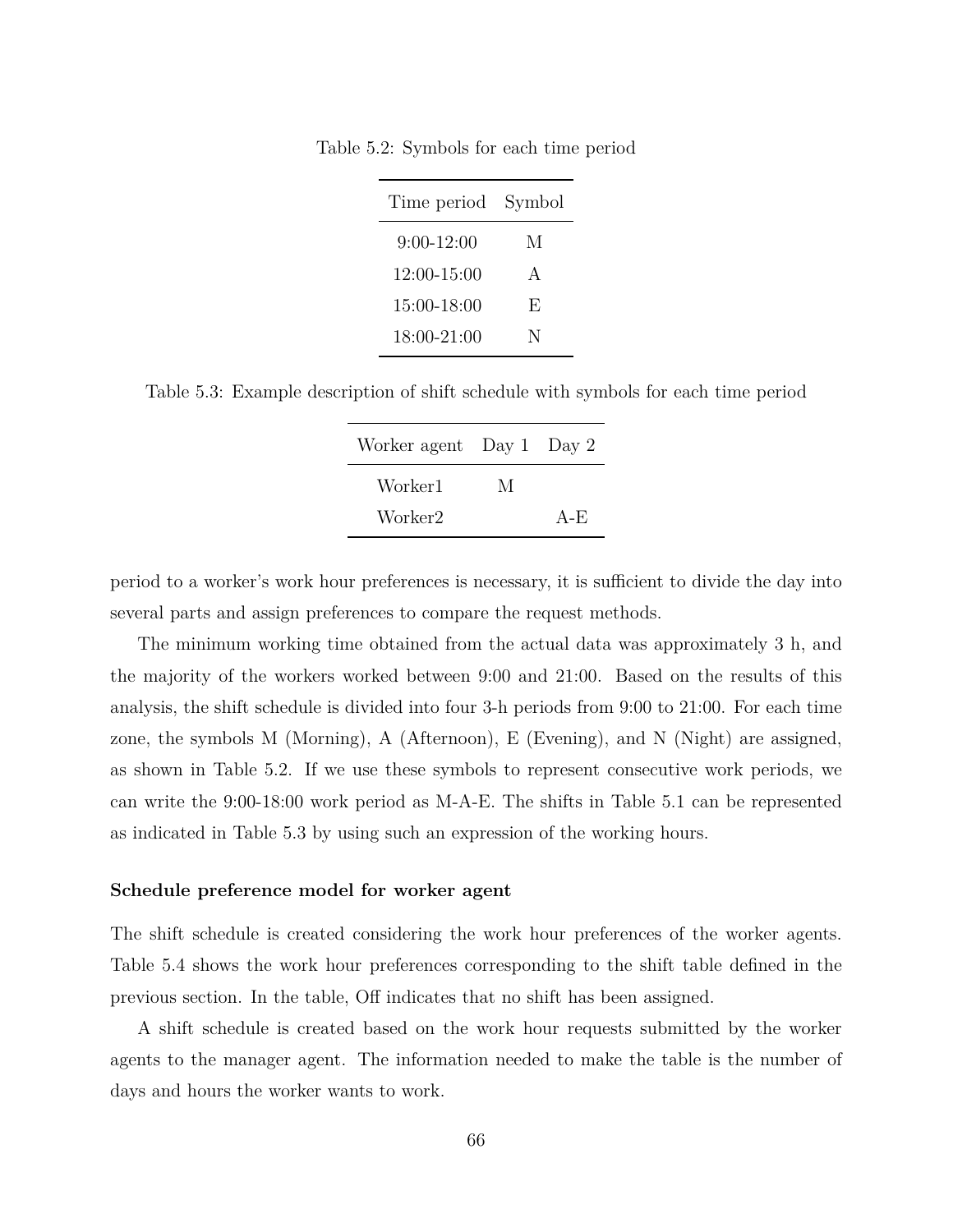|         | Worker agent Request for day 1 Request for day 2 |       |
|---------|--------------------------------------------------|-------|
| Worker1 | M                                                | Off   |
| Worker2 | Off                                              | $A-F$ |

Table 5.4: Example of schedule request

The analysis of the actual shift schedule showed that each worker often came to work at a specific time and day. Based on this fact, we developed a model in which all workers have their own pattern of workdays and work hours, and the workdays and work hours for each day are determined based on this pattern. The method for requesting work hours is the same as in the real world: workers request to work for a certain period regardless of the project.

The following sections describe each pattern. Table 5.5 shows the seven different attendance time period patterns. The clusters obtained through the *k*-means clustering of the actual working hours are the basis of each pattern. The ratio of each pattern and the desired work hours are also based on the clustering results. The same method is used to create patterns for the days of the week. For both patterns, when clustering, the number of clusters is gradually increased such that there are a few clusters that can be interpreted with fewer other patterns. This method of determining the number of clusters is intended to represent the diversity of worker tendencies in reality while reducing the complexity of the model. Tables 5.6 and 5.7 show the parameters. Table 5.6 shows the pattern of the number of working days for each day of the week within a 4-week period. Because the patterns shown in Table 5.7 are not independent of the parameters in Table 5.6, they reflect the actual shift schedule by changing the percentage of attendance day patterns based on each attendance time period pattern.

The developed simulator calculates the work hour preferences of the worker agents based on these patterns. Specifically, the worker agents request to work as many days as defined by their attendance day pattern for each day of the week. Then, for each day, the worker agents decide which time to request based on the attendance time period pattern.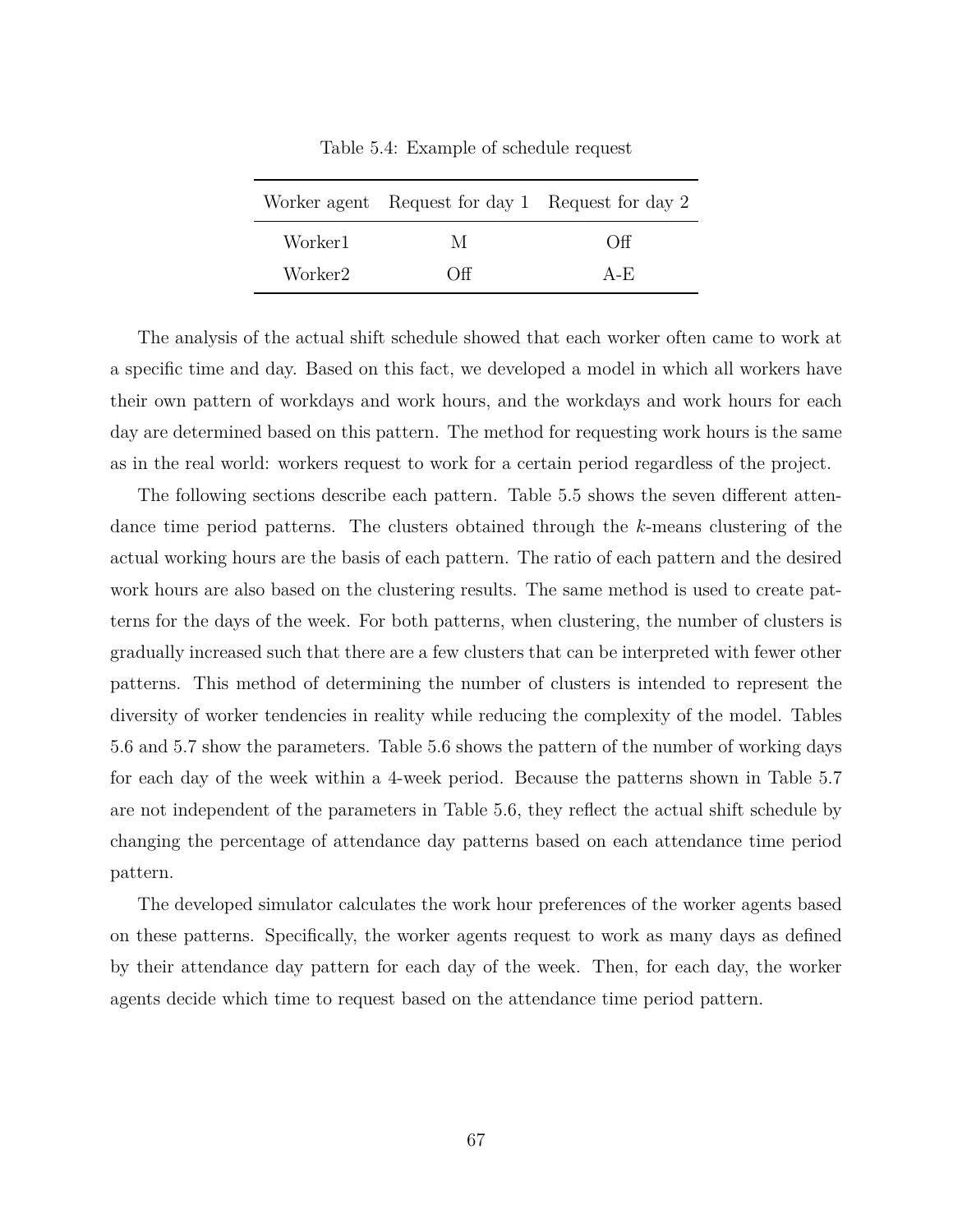| Ratio $(\%)$<br>Pattern |      | Ratio of attendance request time period(%) |                |                |                |                |                  |                |                |                |               |
|-------------------------|------|--------------------------------------------|----------------|----------------|----------------|----------------|------------------|----------------|----------------|----------------|---------------|
|                         |      | $M-A-E-N$                                  | $M-A-E$        | $A-E-N$        | M-A            | $A-E$          | $E-N$            | М              | A              | E              | -N            |
| MAE                     | 22.2 | $\theta$                                   | 87             | 3              | 3              | 1              | $\theta$         | $\overline{5}$ | $\theta$       | $\Omega$       |               |
| <b>AEN</b>              | 14.8 |                                            | 4              | 86             | $\overline{0}$ | $\theta$       | 3                | $\overline{0}$ | 1              | $\theta$       | $\frac{5}{2}$ |
| MA                      | 11.1 | $\overline{0}$                             | $\overline{4}$ | $\overline{0}$ | 86             | $\theta$       | $\boldsymbol{0}$ | 10             | $\overline{0}$ | $\overline{0}$ | $\Omega$      |
| EN                      | 5.6  | 1                                          | $\overline{4}$ | 5              | 3              | $\theta$       | 76               | 2              | $\overline{0}$ | $\theta$       | 9             |
| Only A                  | 9.3  | $\overline{0}$                             | 7              | $\overline{0}$ | 7              | $\theta$       | $\overline{0}$   | 85             | $\overline{0}$ | $\overline{0}$ |               |
| Only N                  | 27.8 | $\overline{0}$                             | 4              | $\overline{0}$ | $\theta$       | $\overline{0}$ | $\overline{0}$   | $\overline{2}$ | $\theta$       | $\overline{0}$ | 94            |
| Other                   | 9.3  | $\overline{2}$                             | 16             | 19             | $\overline{4}$ | 8              | 10               | 6              | 9              | 6              | 20            |

Table 5.5: Pattern of time period when workers request for attendance

Table 5.6: Pattern of attendance days

| Pattern       | MON TUE WED THU FRI SAT SUN |                |                             |              |                |                             |   |
|---------------|-----------------------------|----------------|-----------------------------|--------------|----------------|-----------------------------|---|
| SUNOFF        | $\overline{2}$              | 3              | -3                          | 3            | 3              | 4                           |   |
| LITTLE        | 1                           | $\overline{1}$ | $\overline{1}$              | $\mathbf{1}$ | $\overline{1}$ | $\mathbf{1}$                |   |
| <b>SUNSAT</b> | 2                           | 2              | 2                           | 2            | $\overline{2}$ | 4                           |   |
| AVERAGE       | 3                           | 2              | $\mathcal{D}_{\mathcal{L}}$ | 2            | 2              | $\mathcal{D}_{\mathcal{L}}$ | 1 |
| WEEKDAY       | $\overline{2}$              | 3              | 3                           | 3            | 3              | $\left( \right)$            |   |
|               |                             |                |                             |              |                |                             |   |

#### **Rostering**

Shifts in the real world are created to fulfill shift requests and meet the required number of people for each day during the period. To create a shift that satisfies these conditions, we describe the use of mathematical optimization in this section. Because some employees can work on more than one case, the shifts for each project are related and are created simultaneously. For a mathematical optimization, the constraints in this study are as follows.

- 1. Do not assign workers to workdays that they do not wish to work.
- 2. Minimize the shortage or excess in the number of persons assigned to each time slot for each day.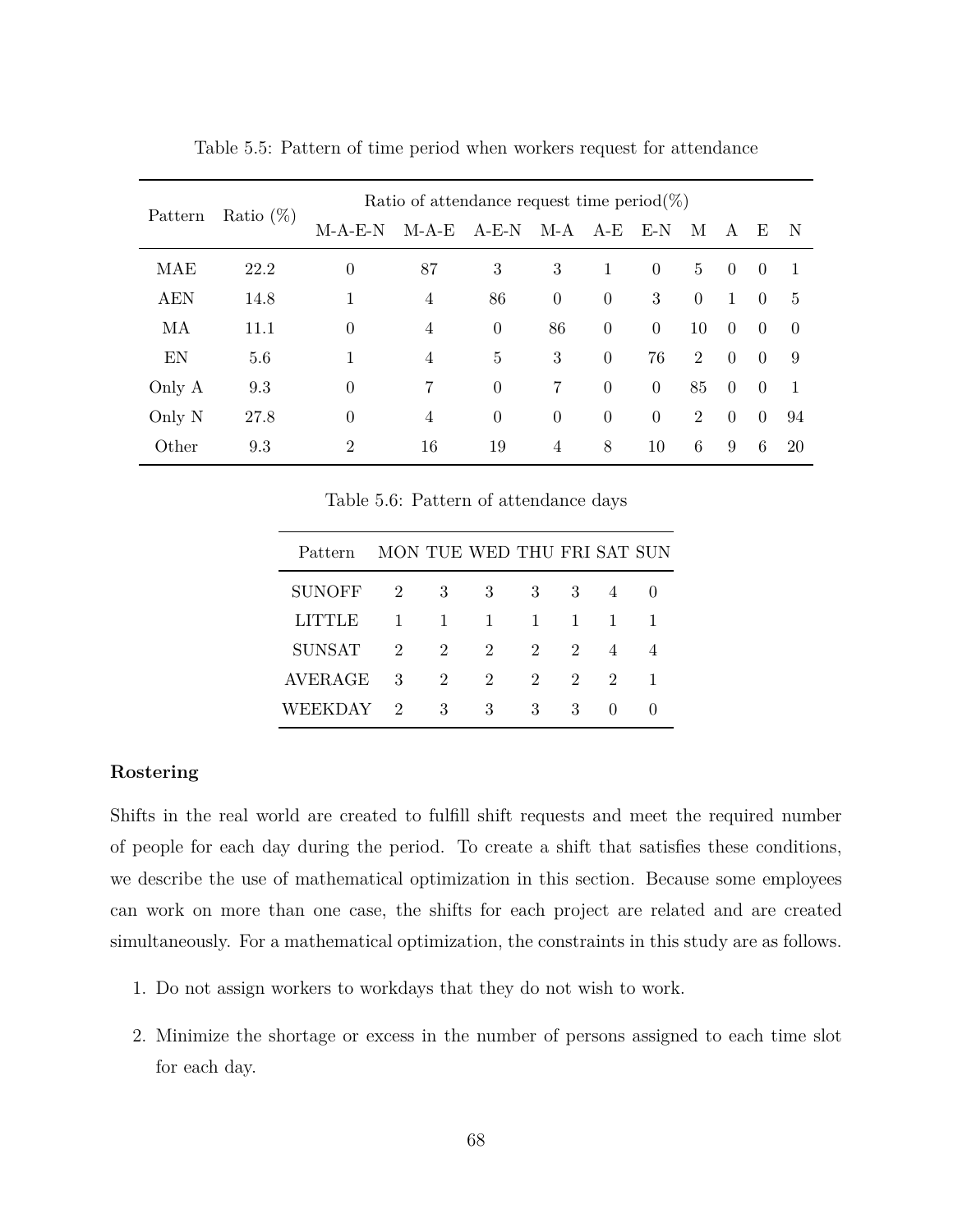| Pattern       |    |    |         |      | MAE AEN MA EN Only M Only N Other |    |    |
|---------------|----|----|---------|------|-----------------------------------|----|----|
| <b>SUNOFF</b> | 22 | 15 | 12 19   |      | 12                                | 13 | 8  |
| LITTLE        | 12 | 26 | 28 35   |      | 42                                | 50 | 36 |
| <b>SUNSAT</b> | 10 | 28 |         | 3 14 | - 6                               | 17 | 26 |
| AVERAGE 13    |    |    | 16 2 21 |      | -3                                | 10 | 20 |
| WEEKDAY 43    |    | 15 | 55 11   |      | 37                                | 10 | 10 |

Table 5.7: Rate of patten of attendance days in pattern of time period

- 3. Do not work more than seven consecutive shifts.
- 4. The worker possesses the necessary skills to handle a particular case.
- 5. Do not work more than one type of period per day.

The constraint conditions set in this study are not specific to any particular type of business, and the minimum conditions are considered so as to maintain the generality. For constraints 1 and 2, if the number of desired workers is less than the required number, and it is impossible to create a shift that satisfies the requirement, a violation of the condition is acceptable. Because it is necessary to create a shift schedule even when the number of workers is less than the required number, such a violation is tolerated in a real business. In this study, the above conditions are formulated based on [MSW<sup>+</sup>16], and the solution is obtained using a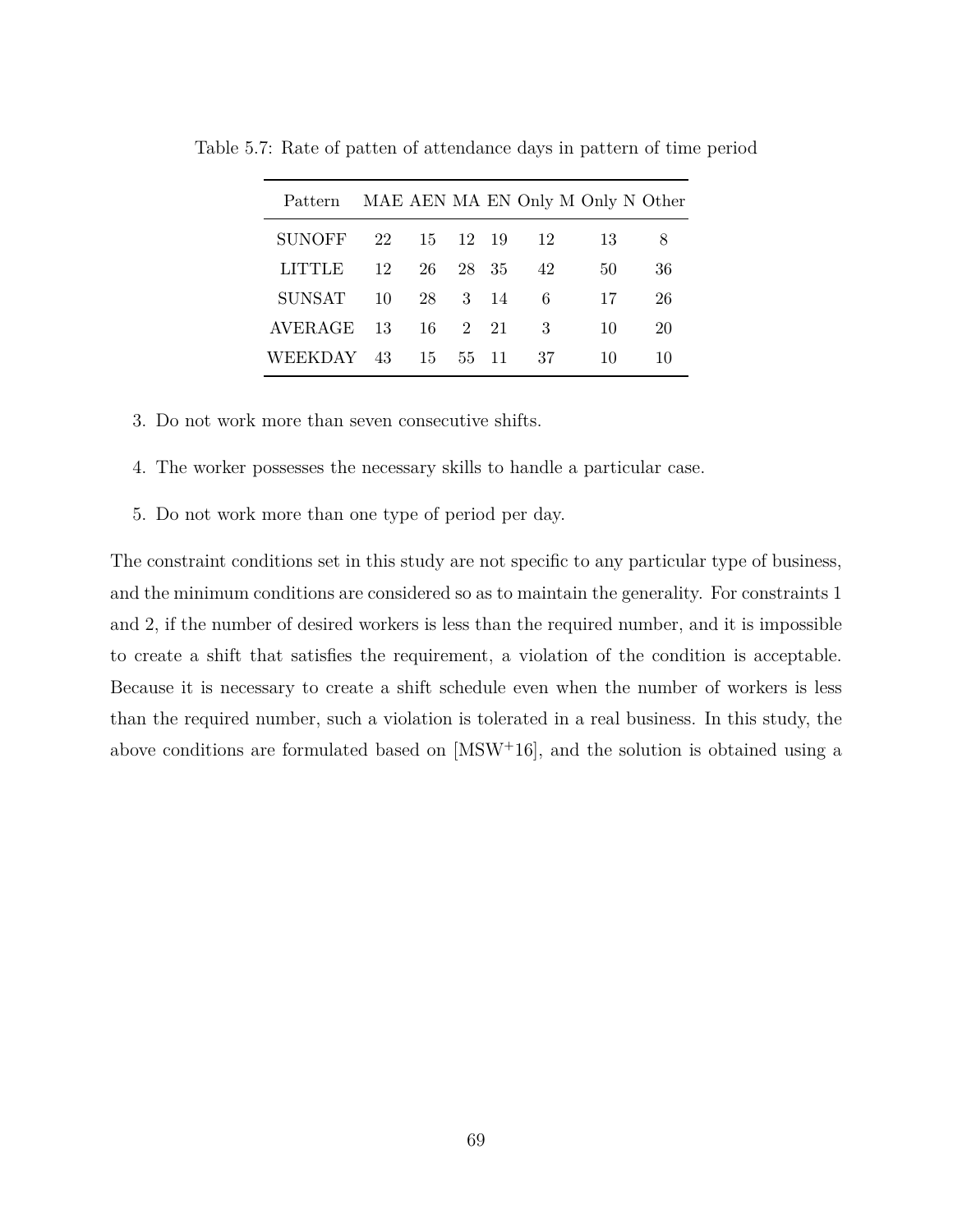general-purpose solver. The details of the formulation are as follows.

minimize

$$
1000 \sum_{d \in D} \sum_{w \in W} \sum_{p \in P} \sum_{t \in T} r_{dwt} x_{dwpt} + 10 \sum_{d \in D} \sum_{p \in P} \sum_{t \in T} l_{dpt}
$$

subject to

$$
x_{dwp} = \{1, 0\} \quad d \in D, w \in W, p \in P, t \in T
$$
  
\n
$$
y_{dw} = \{1, 0\} \quad d \in D \quad w \in W
$$
  
\n
$$
r_{dwt} = \{1, 0\} \quad d \in D, w \in W, p \in P
$$
  
\n
$$
E_{dpt} \in \mathbb{N} \quad d \in D, p \in P, t \in T
$$
  
\n
$$
l_{dpt} \le \sum_{w \in W} x_{dwp} - E_{dpt} \quad d \in D, p \in P, t \in T
$$
  
\n
$$
l_{dpt} \le -(\sum_{w \in W} x_{dwp} - E_{dpt}) \quad d \in D, p \in P, t \in T
$$
  
\n
$$
\sum_{p \in P} x_{dwp} \le 1 \quad d \in D, w \in W, t \in T
$$
  
\n
$$
\sum_{t \in T} \sum_{p \in P} x_{dwp} \le 1 \quad d \in D, w \in W
$$
  
\n
$$
y_{dw} = \sum_{t \in T} \sum_{p \in P} x_{dwp} \quad d \in D, w \in W
$$
  
\n
$$
\sum_{d \in S} y_{dw} \le 6 \quad w \in W, S \in D_7
$$

In these equations, *P* is the set of cases, *T* is the set of periods, *W* is the set of workers, *D* is the set of working days, and  $D_7$  is the family of sets of seven consecutive working days. The variable *xdwpt* is a binary variable indicating whether worker *w* is assigned to a *d*-day shift in the period *t* of case  $p$ , and  $y_{dw}$  is a binary variable indicating whether worker  $w$  is assigned to a *d*-day shift. In addition, *rdwt* is a binary variable that expresses whether worker *w* has requested to work during period  $t$  on day  $d$ ,  $E_{dpt}$  represents the required number of people for case *p* on day *d* and time *t*, and *ldpt* represents the difference between the required and desired numbers of people for case *p* on day *d* and time *t*. There are many general-purpose solvers available for solving planning problems. In this study, we adopted Coin-or branch and cut (Cbc) [For15], a solver that can be used commercially and free of charge.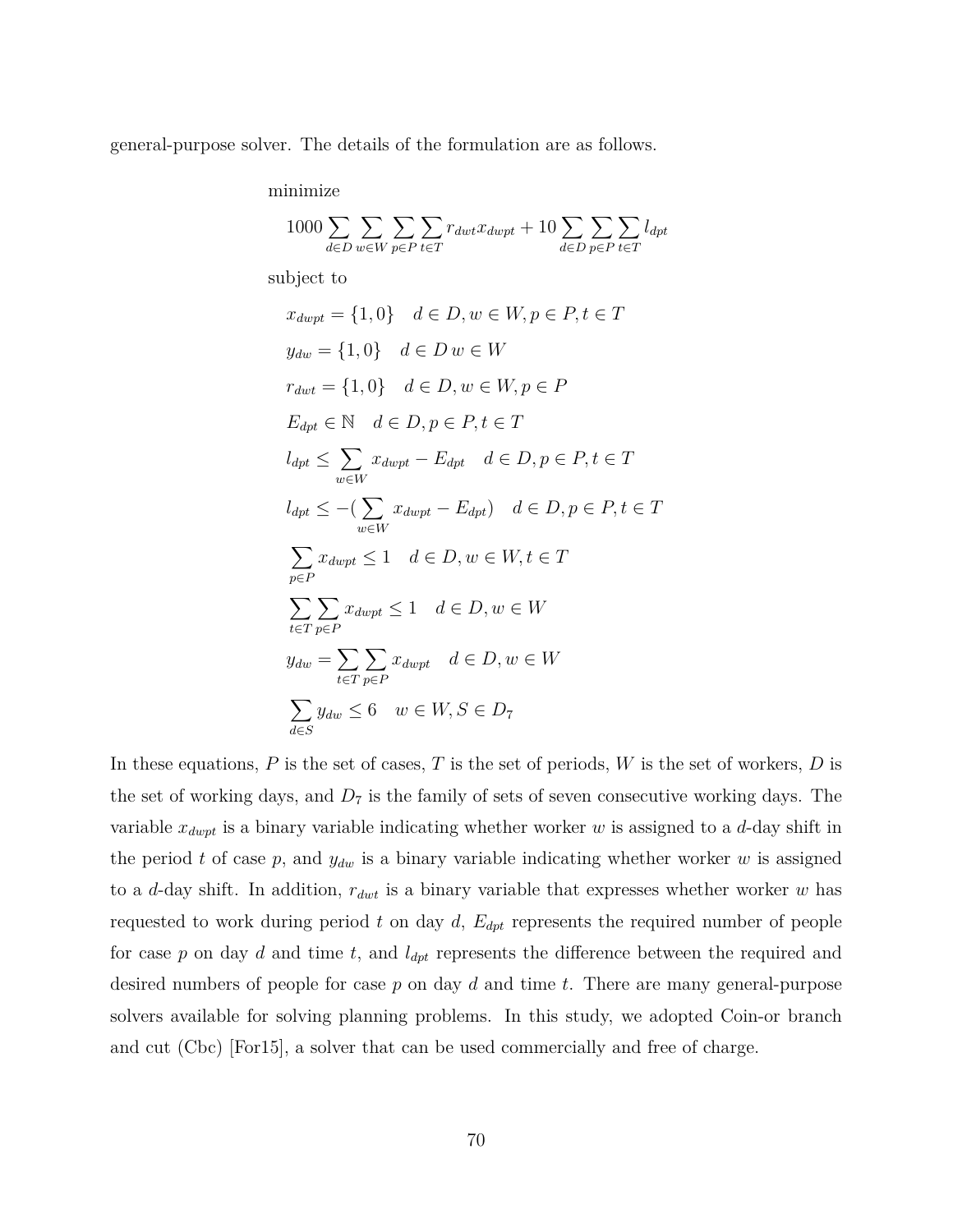### **5.2.2 Alternative Attendance Request**

This section defines the terms absenteeism and requests and describes a model of the response and response time of a worker agent.

#### **Absenteeism**

Absenteeism is defined as the inability of a worker agent to work a period within in the shift schedule. When there is a shortage of workers owing to absenteeism, the manager agent needs to request substitute workers to fill in for the lack of workers. The number of deficiencies owing to absenteeism is set for each period. For example, if a worker agent who is scheduled to work in time slots M (morning), A (afternoon), and E (evening) is absent, the shortage will be one agent in M, one agent in A, and one agent in E. The manager agent requests an alternative attendance to meet the required number of workers for each period.

#### **Alternative Attendance Request Format**

Because absenteeism causes a shortage of workers in each time slot, the manager agent asks worker agents to substitute for the worker agent in the time slot where there is a shortage of workers. There are two ways to request alternative attendance. In one method, the manager agent can present all the time slots for which there is a shortage of workers to the worker agent. The worker agent can then choose from among the time slots available for alternative work. In the other method, the manager agent can decide in advance the time slots to be assigned to each worker and ask the worker agent if the agent is willing to work during those time slots. In this study, the latter method is adopted based on the messaging application that is expected to be used by TMJ, Inc. As an advantage of this method, it is easy for workers to answer because they only have to choose Yes or No. Section 5.3 describes the detailed setup of alternative attendance requests.

#### **Response Model for Worker Agent**

In the form of the alternative attendance request adopted in this study, the response can be either an acceptance or rejection. We modeled the response to the request by determining the method to determine the probability of accepting the request for each worker agent. When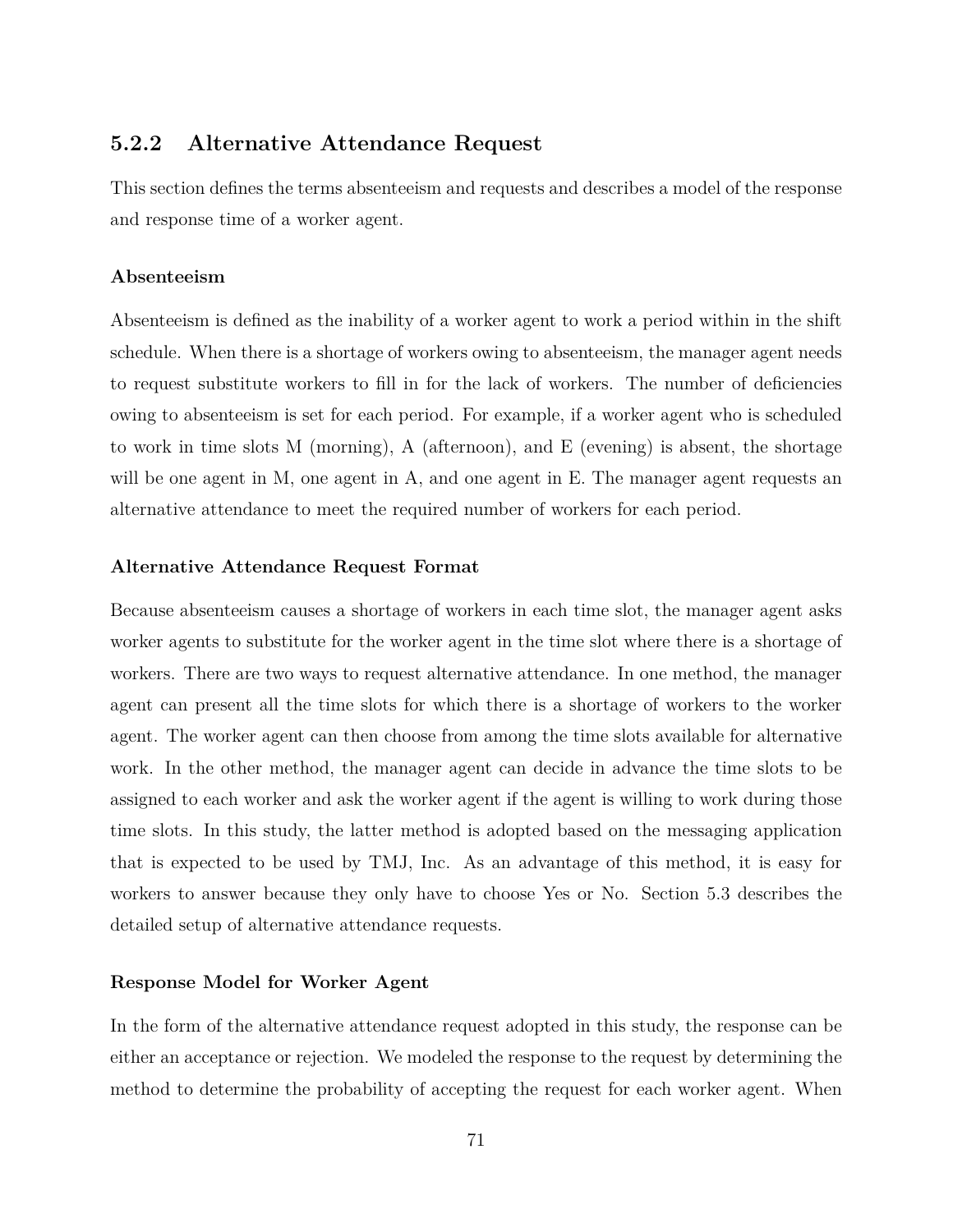| Number of<br>attendance | variation $v$ |
|-------------------------|---------------|
| 0                       | $-0.2$        |
| 1                       | $-0.1$        |
| 2                       | 0             |
| 3                       | 0.1           |
|                         | $0.2\,$       |

Table 5.8: Variation width in acceptance probability

creating a model of a request response of a worker, a problem can occur in which a request method that is effective during the simulation does not produce the expected results when applied in reality. To create an accurate model, it is necessary to conduct modeling based on data related to actual request responses. However, because no relevant data were available, we modeled the responses using the information on work shifts, which to some extent reflects the tendency of each worker to respond to a request.

To reflect the fact that the ease of accepting a request differs for each worker, we set a probability *Ppersonal* that represents the ease of accepting a request for each worker agent. Here, *Ppersonal* is a uniform random number of [0, 1] for all worker agents. The model assumes that the acceptance probability of a worker differs for each day of the week and for each workday. Based on this assumption, the probability *Ppersonal* varies based on the work shift information. To reflect the fact that some days of the week are more accessible for workers to attend work than others, we vary the probability *Ppersonal* according to the number of days attended within a 4-week period. Table 5.8 shows the range of variation *v* for each number of attendances. In the actual shift data, the majority of workers always worked the same hours. We assume that this fact is also reflected in the desired attendance pattern, as described in Section 5.2.2 and apply a weight *h* such that the ratio of a specific period in the desired attendance pattern is 1 if it is above the median, 0.5 if it is below, and 0 if the ratio is 0. The final model of the probability of acceptance follows a Bernoulli distribution, in which the probability of acceptance is  $h(P_{personal} + v)$ .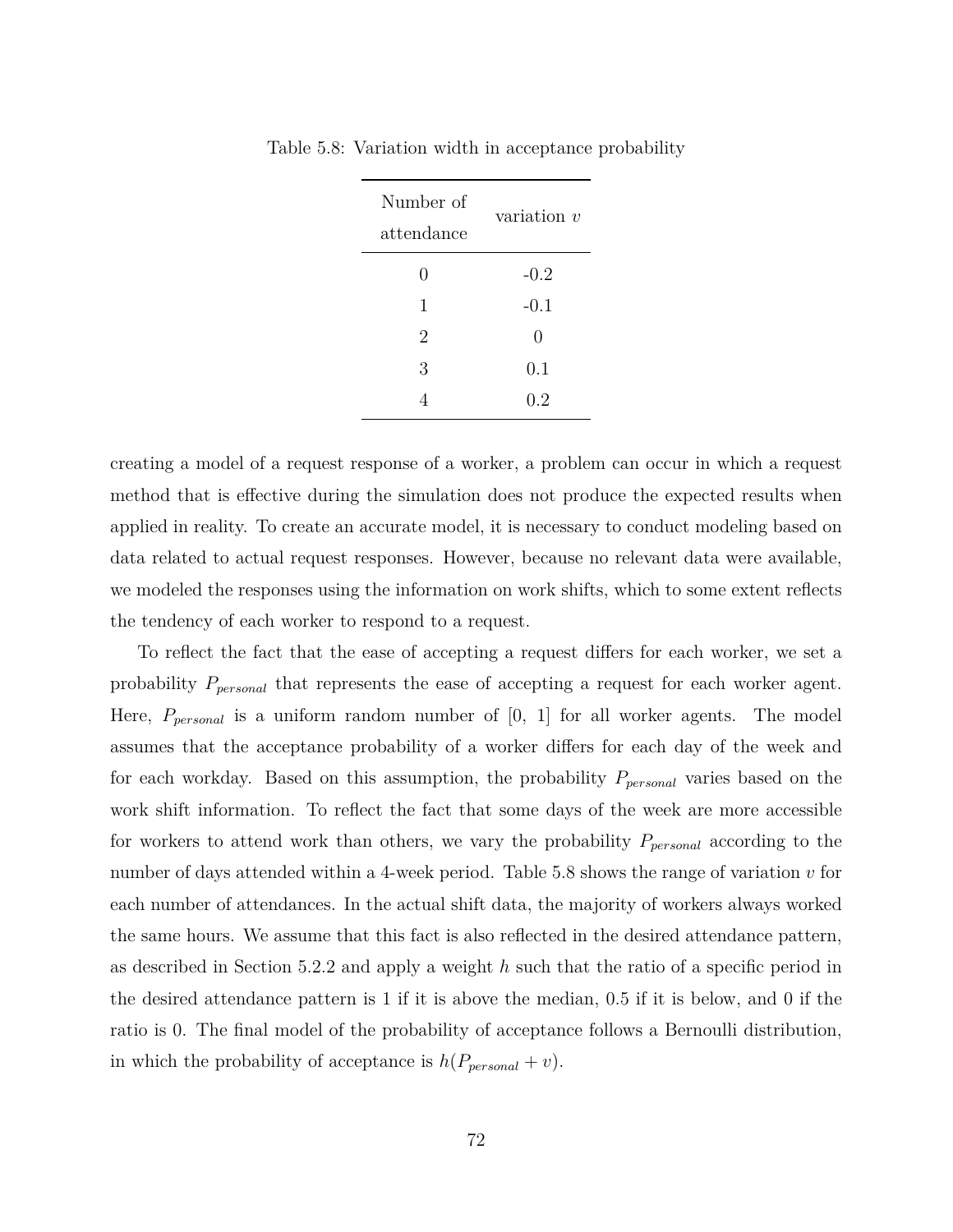### **Response Time**

The simulations conducted in this study assume the use of a chat-based messaging application. When using a messaging application, a variation occurs within the time required for each worker agent to reply. Therefore, if a response depends on the time, the administrator agent can wait for a reply. Because of this time dependency, messaging applications need a response time model of how long it will take to reply.

To model the response time and understand the distribution of response times in actual messaging applications, we surveyed the response data of an alternative attendance request system using a messaging application that had been operated on a trial basis. The alternative attendance request system uses the LINE system to ask workers whether they can selectively work during a specific period. From these data, we used approximately 140 cases that had information on the response time. Although most workers replied to the manager's messages in approximately 1 min, some took several hours to send a reply. From these results, we developed a model in which the response time of each worker follows an exponential distribution with a mean of 5 (minutes) at a 90% probability and with a uniform distribution of [30, 120] at a  $10\%$  probability.

# **5.2.3 Model Validation**

This section examines the simulation model to see if it is consistent with real-world data for the shifts, response times, and request responses. Because we do not have complete realworld data, we are trying to verify the model only to the extent possible with the data at hand.

The shifts were designed to match the reality of the desired working hours and the conditions of the mathematical optimization. As the number of people required for each period in the case of a shift preparation, we used the aggregated value of the actual number of people assigned. In addition, the constraints used in the mathematical optimization were limited to those most commonly used to avoid unnatural shifts. For the shifts generated with the parameters described below, the objective function after optimization was at most approximately 1,500. It was confirmed that there was almost no assignment of workers to undesired the time slots and that the shifts were created giving priority to the wishes of the workers,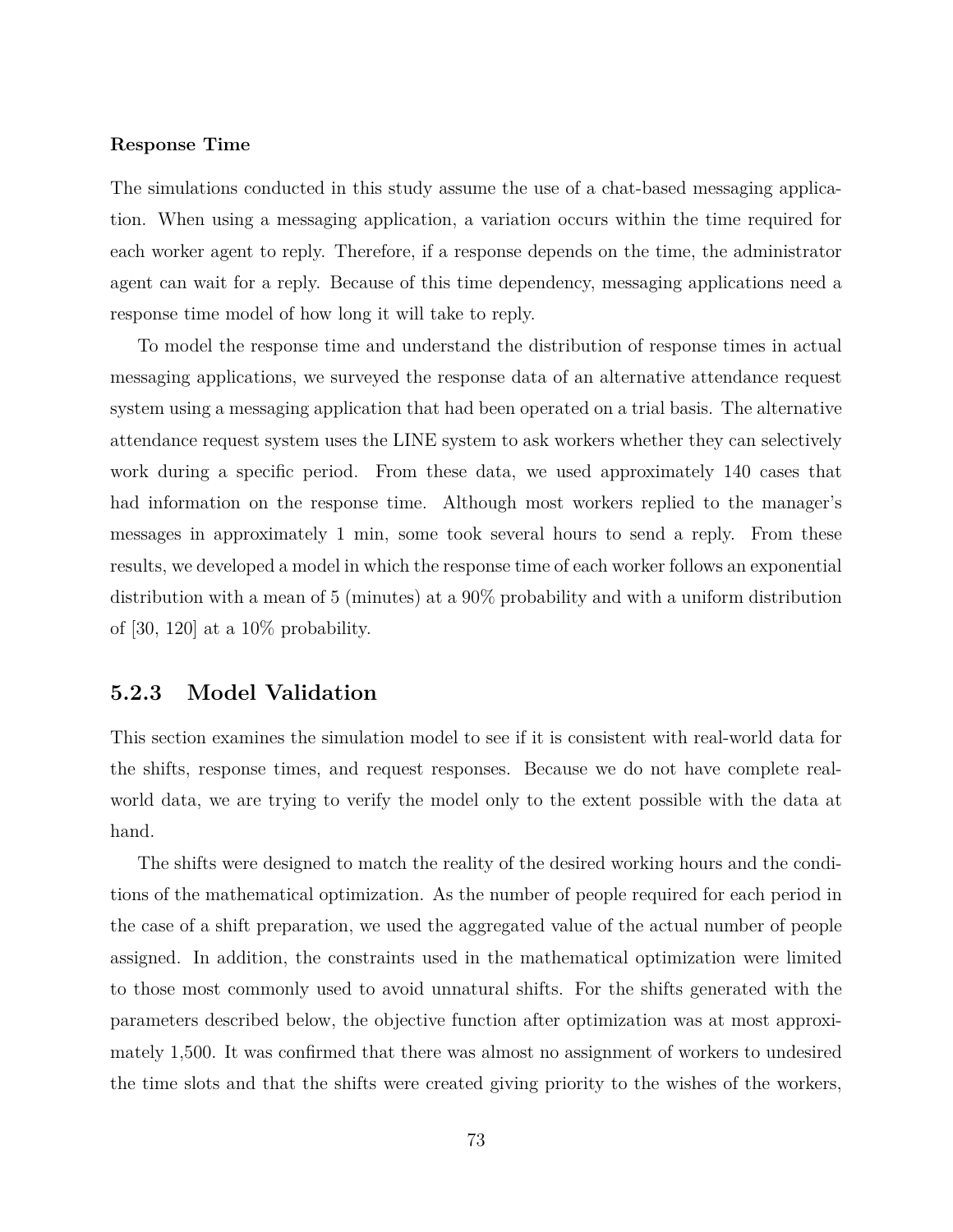just as in reality.

The response times were modeled based on the distribution of response times in reality, and the response time distributions of the constructed models were roughly the same. From these results, it can be said that there is no significant deviation from reality in terms of the shift and response time.

For the responses to the requests, it is not easy to see how they match with the actual data because the purpose of this study was to conduct preliminary verification for the collection of actual data. To verify the model, we interviewed people who are engaged in administrative work at call centers, and they answered that the model is not inappropriate in this regard.

# **5.3 Substitute Fulfillment Method**

As described in Section 5.2.2, this simulation adopts the alternative attendance request format of asking workers if they can come to work during a specified time. In the following, we describe the request method used in this study.

Owing to the asynchronous nature of messaging applications, the request timing does not need to be considered. In addition, because it is easier to parallelize requests than phone calls, requests can be completed quickly by making them in parallel when multiple people need to be secured. Therefore, the request method proposed in this study divides the working hours into time slots that can be requested to a single worker, given the number of people required for each slot. This method makes parallel requests by changing the order of requests and the number of people requested. To ask workers if they can come to work during a specific period, it is necessary to divide the required number of workers per period received as input into a number of periods that can be assigned to individuals. Each method divides the allocatable period into bundles such that each bundle has as long a period as possible. The dividing is achieved by repeatedly checking whether one person can take charge of the necessary number of people in M-A-E, A-E-N, M-A, A-E, E-N, M, A, E, and N.

For example, the required number of workers for each period is  $[M, A, E, N] = [2, 2, 2, 2]$ . First, remove [1, 1, 1, 0] from the required number of workers because one person can handle M-A-E. Then, the remaining number of required persons will be  $[1, 1, 1, 2]$ . Furthermore, because  $[1, 1, 1, 0]$ , which represents M-A-E, can be removed from the remaining required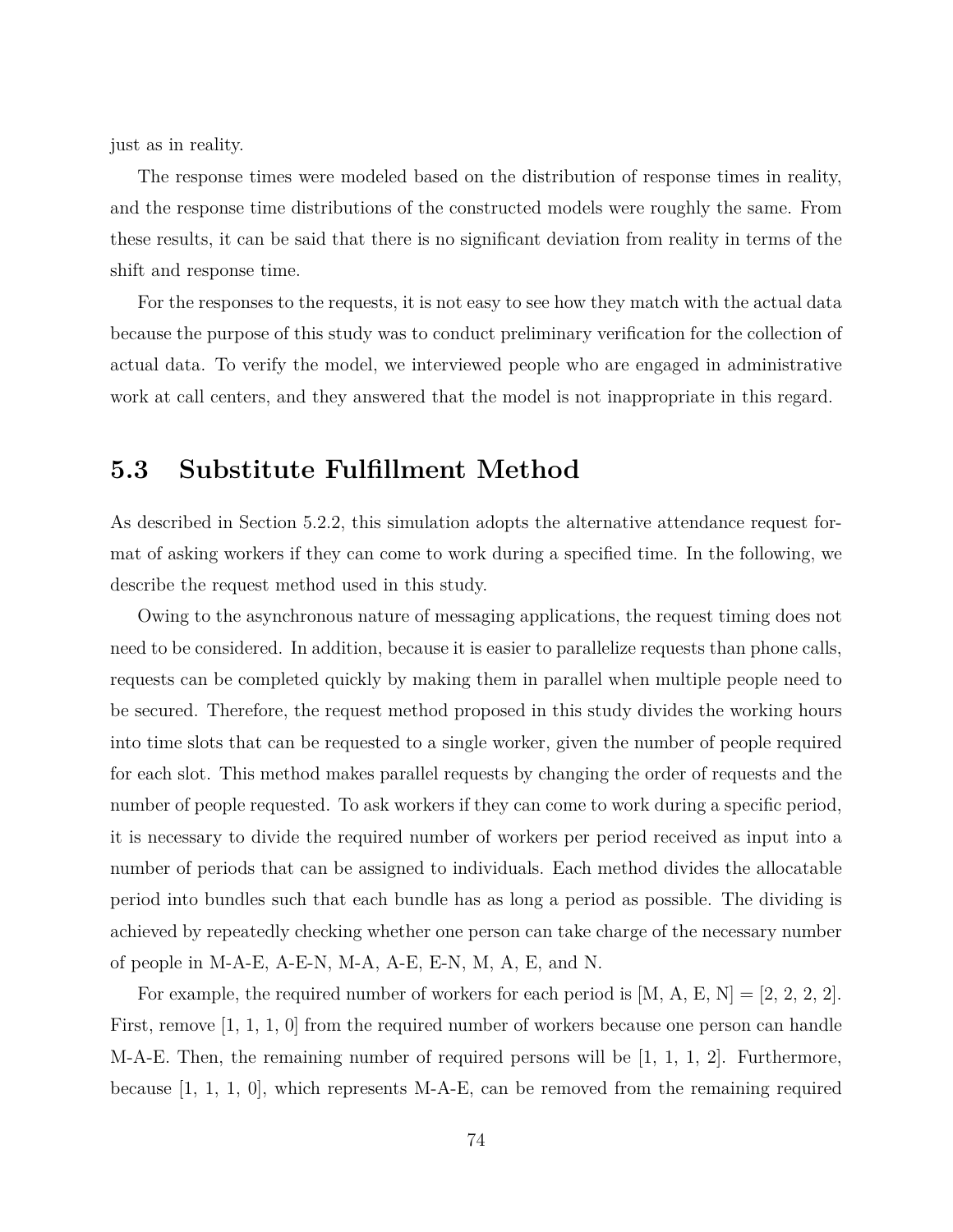number of persons again, the assignment M-A-E is applied once more. The remaining required number of people is then  $[0, 0, 0, 2]$ . For this remaining number of people, we can only assign period N to two people. Therefore, the division of periods is as follows: 2 persons for morning, noon, and evening, 2 persons at night. In addition to the above, it is necessary to determine which workers are to be requested for the required number of workers for each assignment. After deciding on the workers to be requested, the system uses the easily parallelizable nature of messaging applications to send requests to all workers. The request timing is not considered in this study because it is not as important as a phone call for the success or failure of the request owing to the asynchronous nature of messaging applications.

In this study, we consider two ways for deciding the number of workers to be requested for each period: One is to allow for an excess number of workers, and the other is to not allow for such an excess. These two ways of determining the number of workers to be requested are based on the following two real situations. It is better to not over-secure workers from the viewpoint of increasing labor costs and the undesirability of refusing to work for an accepted worker. By contrast, there are cases in which it is desirable to recruit workers as quickly as possible, even with some over-allocation. In cases in which a worker is found to be absent on the morning of the workday, and a replacement must be secured by noon, it is desirable to use a method that can secure the replacement as quickly as possible. The following section describes the possible methods used for selecting workers in each case.

## **5.3.1 When Over-Securing is Not Allowed**

### **Random Method**

With this request method, the manager agent randomly decides which worker agent to assign to each time slot. The manager agent only considers the satisfaction of the minimum constraints for the work shift assignment. As a specific example of a constraint, a worker is not scheduled to work on the day the worker is asked to work, or a new shift assignment will not result in seven consecutive shifts.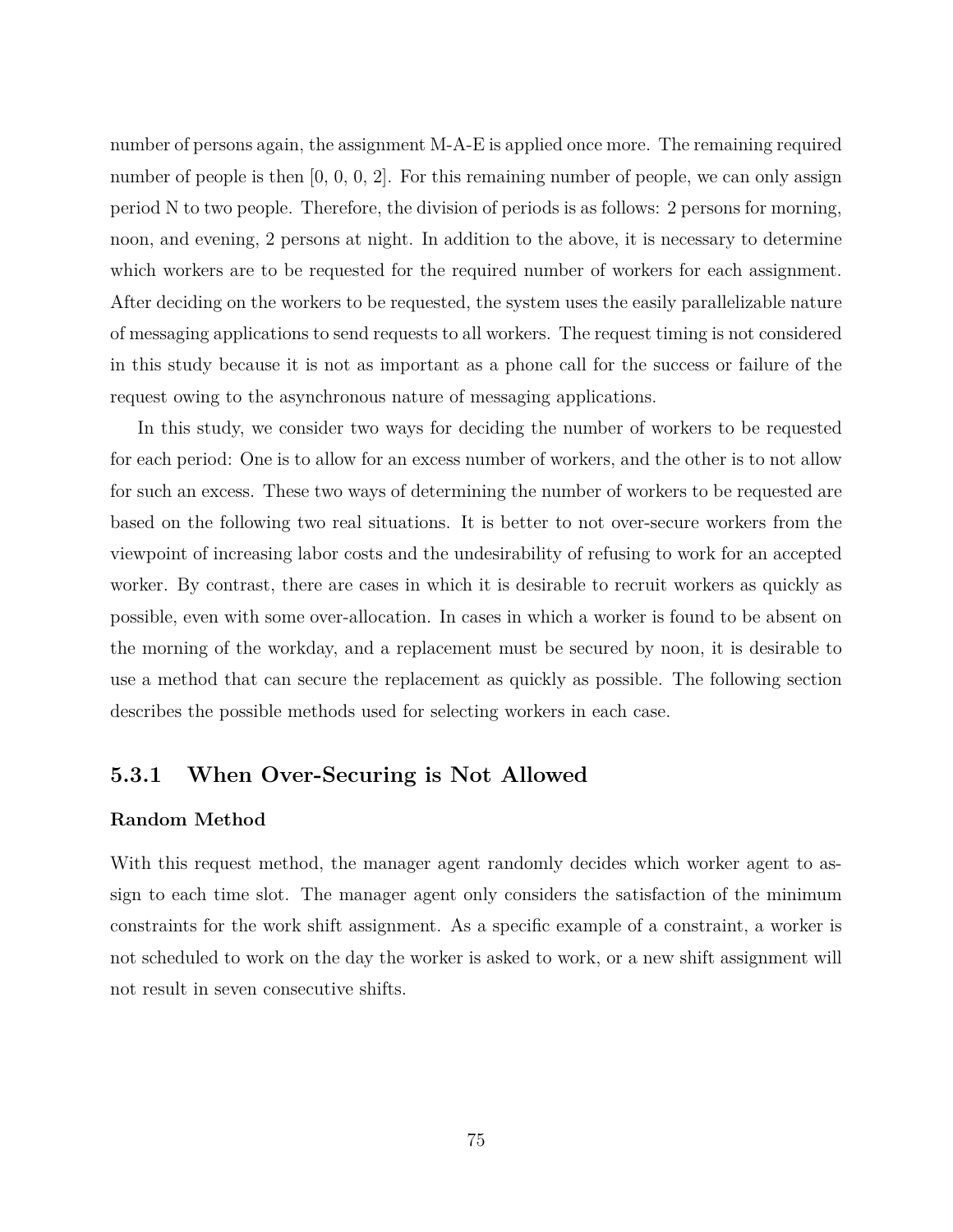### **Probability Estimation Method**

With this method, workers are selected in descending order of the probability of acceptance using the estimated probability of acceptance of each worker during the assigned period. This method can reduce the number of requests compared to the random method with no information regarding worker acceptance. Still, the range in which the method can reduce the number of requests depends significantly on how accurate the estimated probability is. In the experiments described below, this study examines the effect of changing the accuracy of the acceptance probability estimation on reducing the number of requests.

## **5.3.2 When Over-Securing is Allowed**

### **Fixed Number Selection**

This method allows for over-securing and requests multiple people in anticipation that a candidate worker will not accept a request. With this method, a fixed number of people are requested for each type of time slot. For example, suppose the required number of workers is 3 in the morning, afternoon, and evening, and 1 in the morning and afternoon. In this case, the administrator agent requests  $3 + a$  and  $1 + a$  for the morning, afternoon, evening, and for the morning and afternoon, respectively. Here, *a* is the fixed number of people, and this study compares the excess number of people and the number of requests when *a* is changed during the experiment.

#### **Adaptive Number Selection**

Suppose the probability of acceptance can be estimated to a certain extent. In this case, the expected number of workers who will accept the request can be obtained when the request is made to several people. A request method by which the expected number of accepting workers is close to the required number of workers can be used to select a more appropriate number of workers than a fixed number selection. In this chapter, this method is called adaptive number selection. With this method, the number of workers to be requested is set as the expected number of workers who will accept  $+b$ , and requests are made to multiple people for a specific period. This study compares the excess number of people and the number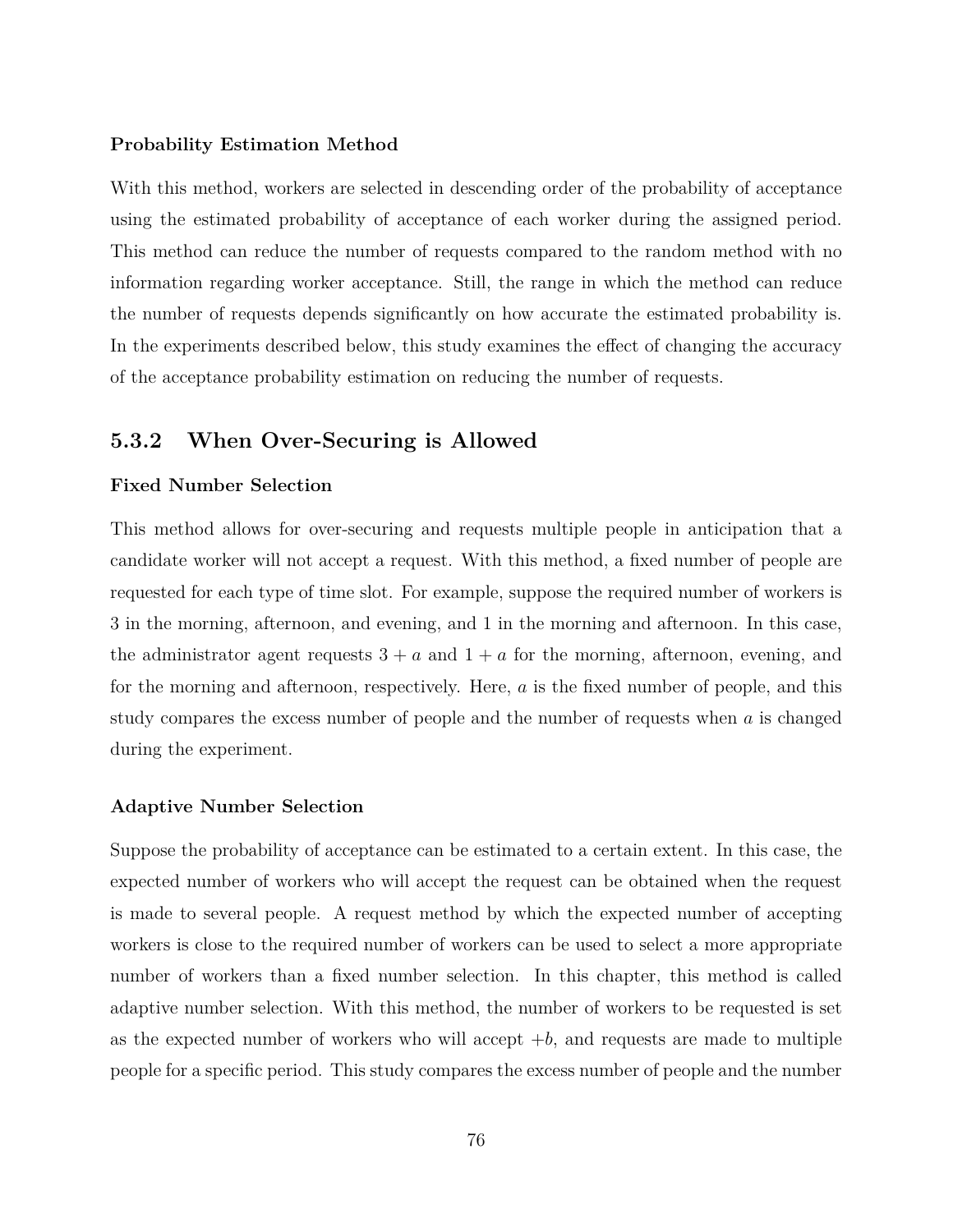of requests when *b* is changed during the experiment.

# **5.4 Simulation Experiment**

This section compares the effectiveness of the alternative attendance request methods using the constructed simulation environment described in the previous section.

## **5.4.1 Experiments**

#### **Experiment Settings**

This section describes an experiment comparing the effectiveness of each request method for absenteeism of a particular project and under which situations it is functional. During the experiments, a shift table was created using the rostering module, and then the manager asked workers who were not assigned to work in the shift table to cover for a particular absence. The parameters needed to create a shift table are the term represented by the shift table, the number of projects, the number of workers required for each project, the number of workers, the number of workers available for each project, and the worker preferences. The worker preferences are generated for each worker as described in Section 5.2.1. The other parameters are shown in Table 5.9. The period was set to 1 month, which is a standard unit for shift tables. For ease of use, we used 4 weeks for which all days of the week occur equally often. The number of projects is 2, which is the minimum number representing a situation in which a worker is assigned to multiple cases. Each project is denoted as project 1 or project 2. The number of workers required for each project is based on the actual shift tables, which have many workers involved and are adjusted to the four slots applied in this study. The number of workers was determined by referring to the number of people who can take charge of the projects in the actual shift tables. The sum of the number of workers who can work on each project in the table exceeds the total number of workers. This excess is caused by the fact that 60 of the workers are counted as duplicates because they are set to work on any of the projects. Based on these parameters, this study created 20 worker sets and a shift table.

In this chapter, the request method is examined for absenteeism when [morning, noon,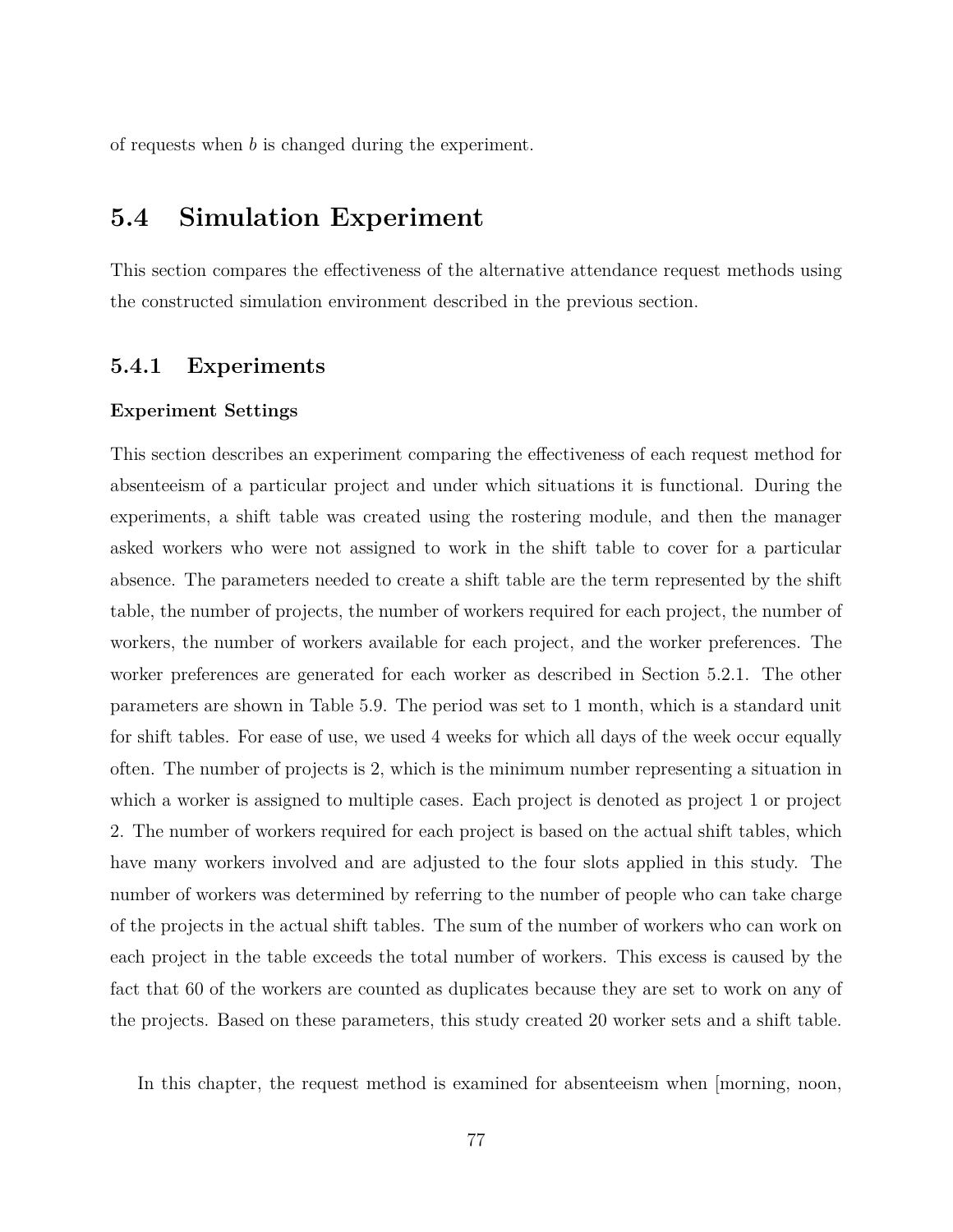| Parameter                    | Value                               |  |
|------------------------------|-------------------------------------|--|
| Term                         | $4 \text{ weeks} (28 \text{ days})$ |  |
| Number of projects           | 2                                   |  |
| Number of workers            | 540                                 |  |
| Number of workers who can be | 400                                 |  |
| assigned for project 1       |                                     |  |
| Number of workers who can be | 200                                 |  |
| assigned for project 2       |                                     |  |

Table 5.9: Patameters for rostering

evening, night]  $=[i, i, i, i]$ , where *i* varies from 1 to 10, and the required number of workers is equal for each period in project 1. This absenteeism pattern is one of the most frequently observed periods in the collected data of past absenteeism periods. This pattern was chosen because it is easy to change the scale of absenteeism, and the number of substitute workers exceeds the required number of workers even when the required number of workers *i* is increased. During the experiment, absenteeism occurs on all 28 days per shift schedule, and the mean scores are compared. The wait time for a response is set to 10 minutes, and if the response time is longer, it is considered unacceptable regardless of the answer.

#### **Experiment when over-securing is not allowed**

This experiment compares the number of requests in two cases: one in which workers are selected at random, and the other in which workers are selected in order of the estimated value of the acceptance probability. The series of processes described in Section 5.3, i.e., dividing the required number of people for each period into allocations for one person, determining the allocation, and making the request, is counted as a single request. For an estimation of the probability of acceptance, this chapter varies the deviation from the actual probability of acceptance and examines the effect of the accuracy of the probability estimation on the request. Estimating the probability of acceptance is represented by sampling from a normal distribution with the true acceptance probability as the mean. The accuracy is controlled by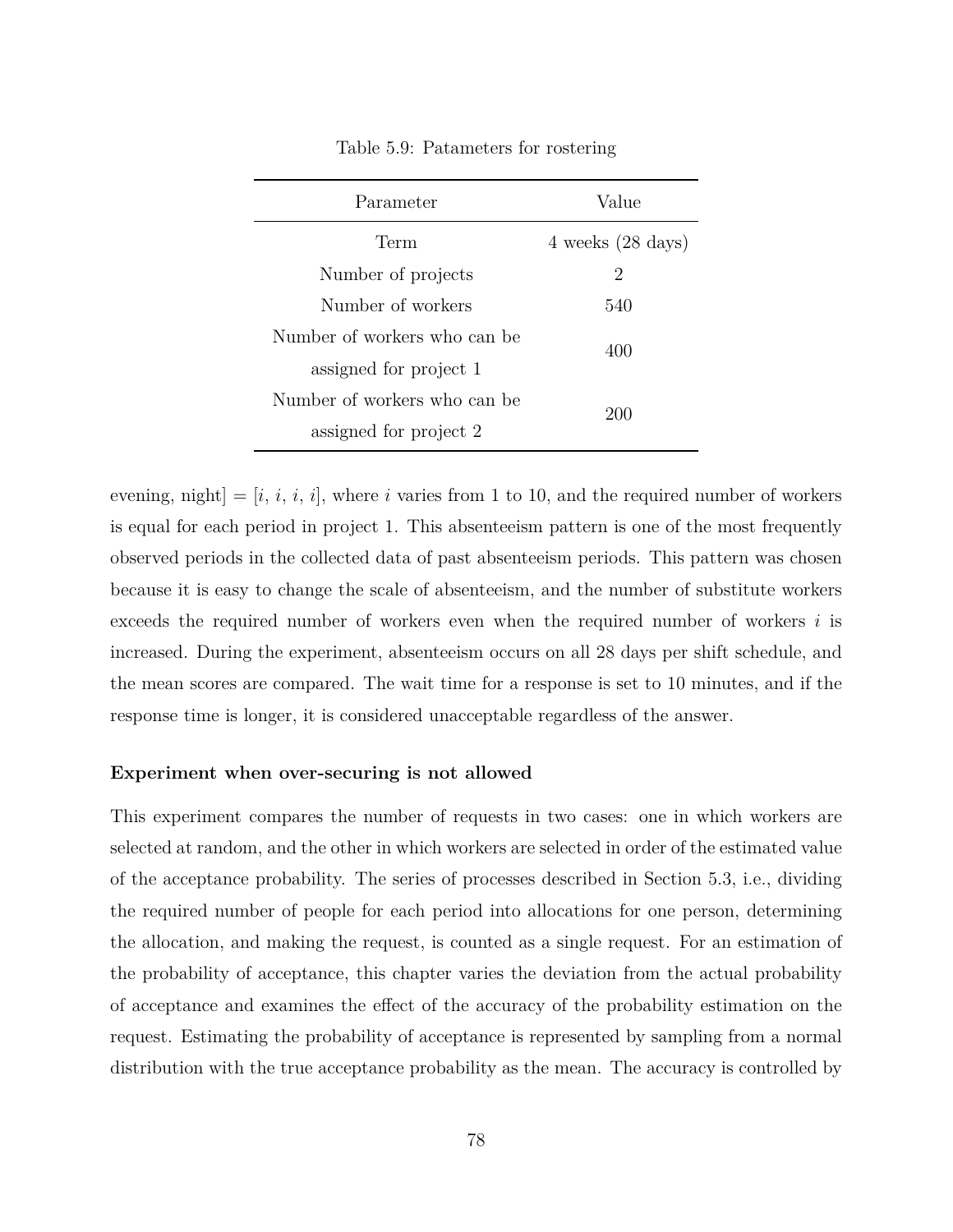varying the variance  $\sigma$ . When sampling from a normal distribution, the probability may be less than zero or greater than 1, and thus this study used a truncated normal distribution of [0, 1]. When using a truncated normal distribution, the final variance will vary depending on the mean value. Still, it is only necessary to control the degree of accuracy, and the variances do not have to be the same for different mean values.

#### **Experiments when allowing over-securing**

In the case of allowing an excess number of people to be secured, it is essential to reduce the number of requests while controlling the excess number of people. The number of requests is the same as that defined in the previous section. The excess number of people is defined as the sum of the number of people secured greater than the required number for each period. For example, if the required number of people is  $[M, A, E, N] = [2, 2, 2, 2]$  and the number of people secured is [3, 3, 3, 2], the excess number of people is 3.

The accuracy of the probability estimation and the parameters in each method are varied to compare the proposal request methods. In the case of a fixed number of people, we change the value of *a*, which indicates how many more people are requested than the required number, and then examine the relationship between the value of each indicator. Using the acceptance probability, we change the value of *b*, which indicates how many more people are requested than the expected number of acceptors, and examine the relationship between the value and each indicator. The accuracy of the estimated probability of acceptance is varied as in the previous section, and the effect on the number of requests is examined.

### **5.4.2 Results and Discussion**

The average number of requests, the maximum number of requests, and the minimum number of requests for each method when excess staffing is not allowed are shown in Figures 5.3, 5.4 and 5.5, respectively. Figure 5.3 shows that a smaller  $\sigma$ , i.e., the parameter indicating the accuracy of the estimation, results in a smaller average number of requests. Figures 5.4 and 5.5 show the same trend for the maximum and the minimum numbers of requests. In addition, the average number of requests for each method increased as the scale of absenteeism increased. When the scale of absenteeism is small, requests can be made mainly to workers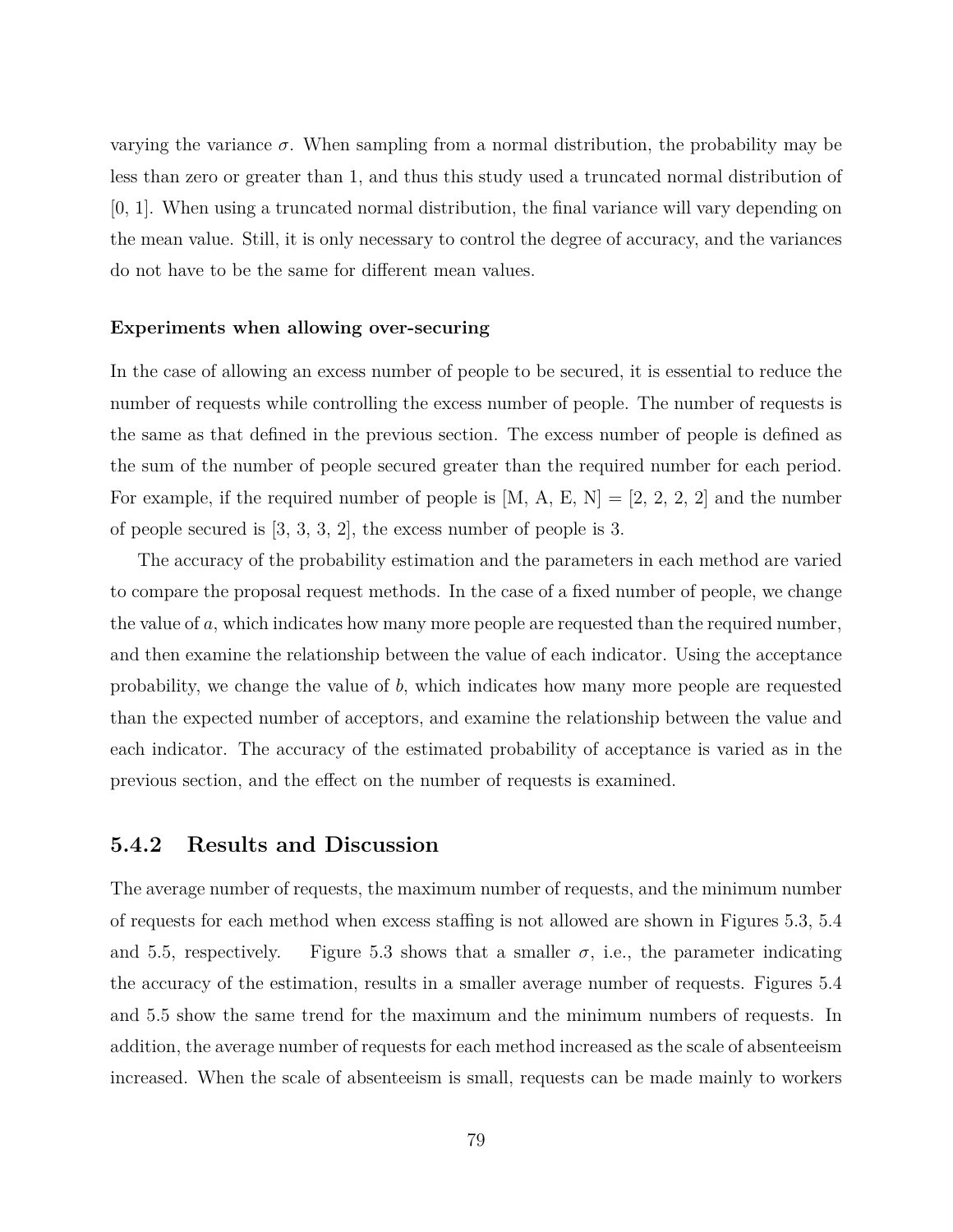

Figure 5.3: Average number of requests disallowing excess staffing



Figure 5.4: Maximum number of requests disallowing excess staffing

with a high probability of acceptance. By contrast, when the scale of absenteeism is large, the number of requests increases because it is difficult for all workers to have a high probability of accepting a request. With the probability estimation method, the phenomenon mentioned above is less likely to occur when  $\sigma$  is small, and thus the average number of requests is almost constant regardless of the scale of the absenteeism. As the deviation in the estimated value increases, the number of requests gradually approaches the value in a random case. In each figure, the probability estimation method for the case of  $\sigma = 3$ , where the estimation is not nearly correct, shows the same behavior as a random situation.

In summary, the probability estimation method can reduce the average number of requests more than the random method if it can estimate the acceptance probability even with low accuracy. When the scale of absenteeism is large, the difference in the average number of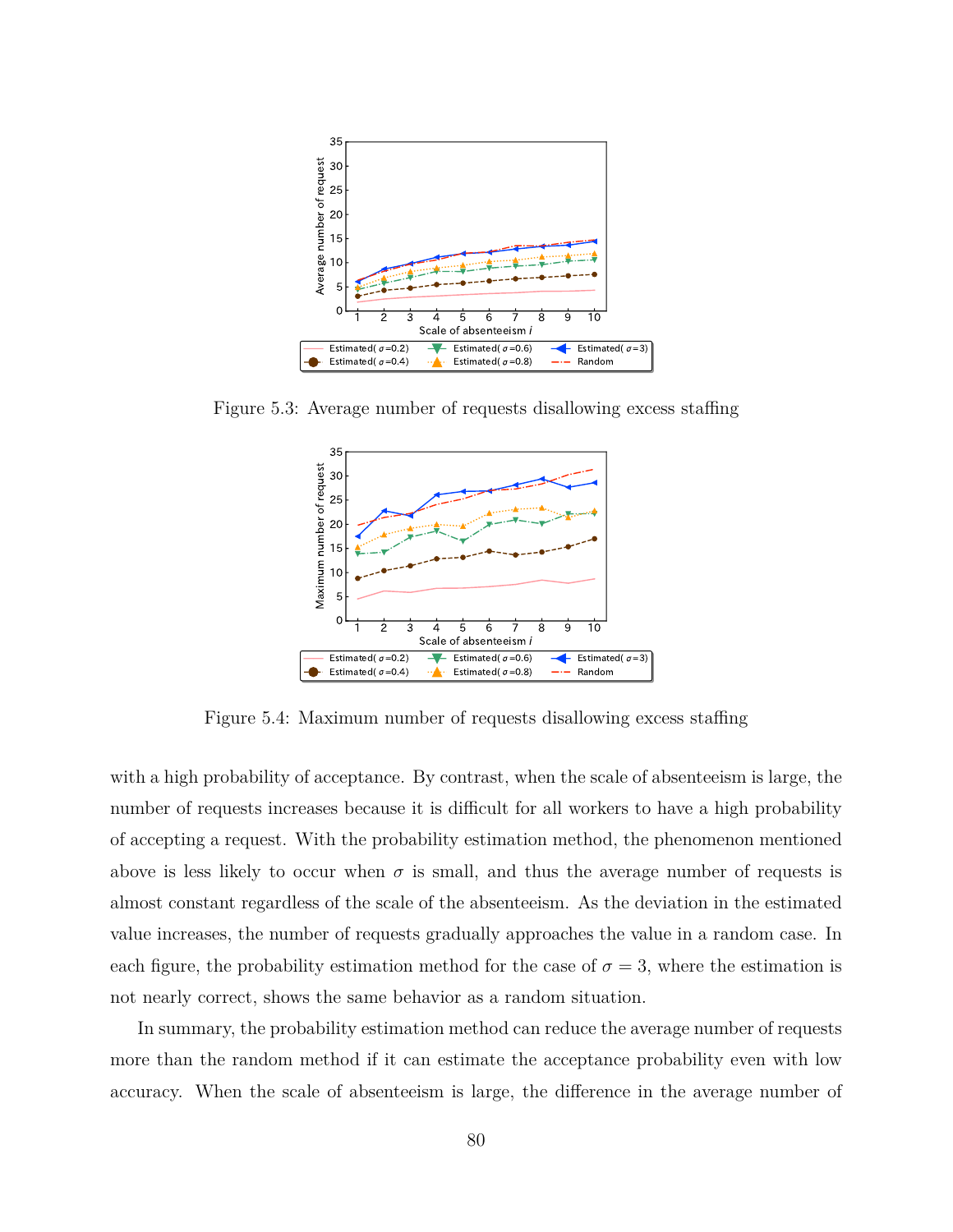

Figure 5.5: Minimum number of requests disallowing excess staffing

requests is significant, and thus the probability estimation method is an effective method for large scales.

Figures 5.6 and 5.7 show the average numbers of requests and the average number of people in excess for each method when excess is allowed. Figure 5.6 shows that the average excess number of people increases linearly with the number of fixed people in the fixed number selection. Figure 5.7 shows that the average number of requests decreases as the number of fixed workers increases. By contrast, the average excess staffing decreases as the accuracy of the probability estimation decreases for adaptive number selection. This decrease occurs because when the probability estimation is accurate, the requests are made in order of those with the highest probability, which tends to cause an over-allocation. By contrast, when it is inaccurate, the requests are closer to random, preventing an over-allocation. The average number of requests in adaptive number selection increases as the accuracy of the probability estimation deteriorates.

Figure 5.8 shows the relationship between the average excess number of people and the average number of requests when changing the fixed number of additional people *a* in the fixed number selection and when changing the parameter *b* used to determine the threshold in the adaptive number selection. The numbers in the figure represent the value of *b*, which determines how many people should be added to the expected number of requests as a threshold in the case of adaptive number selection, and the value of *a*, which is a fixed number of additional people in the case of fixed number selection. This result indicates that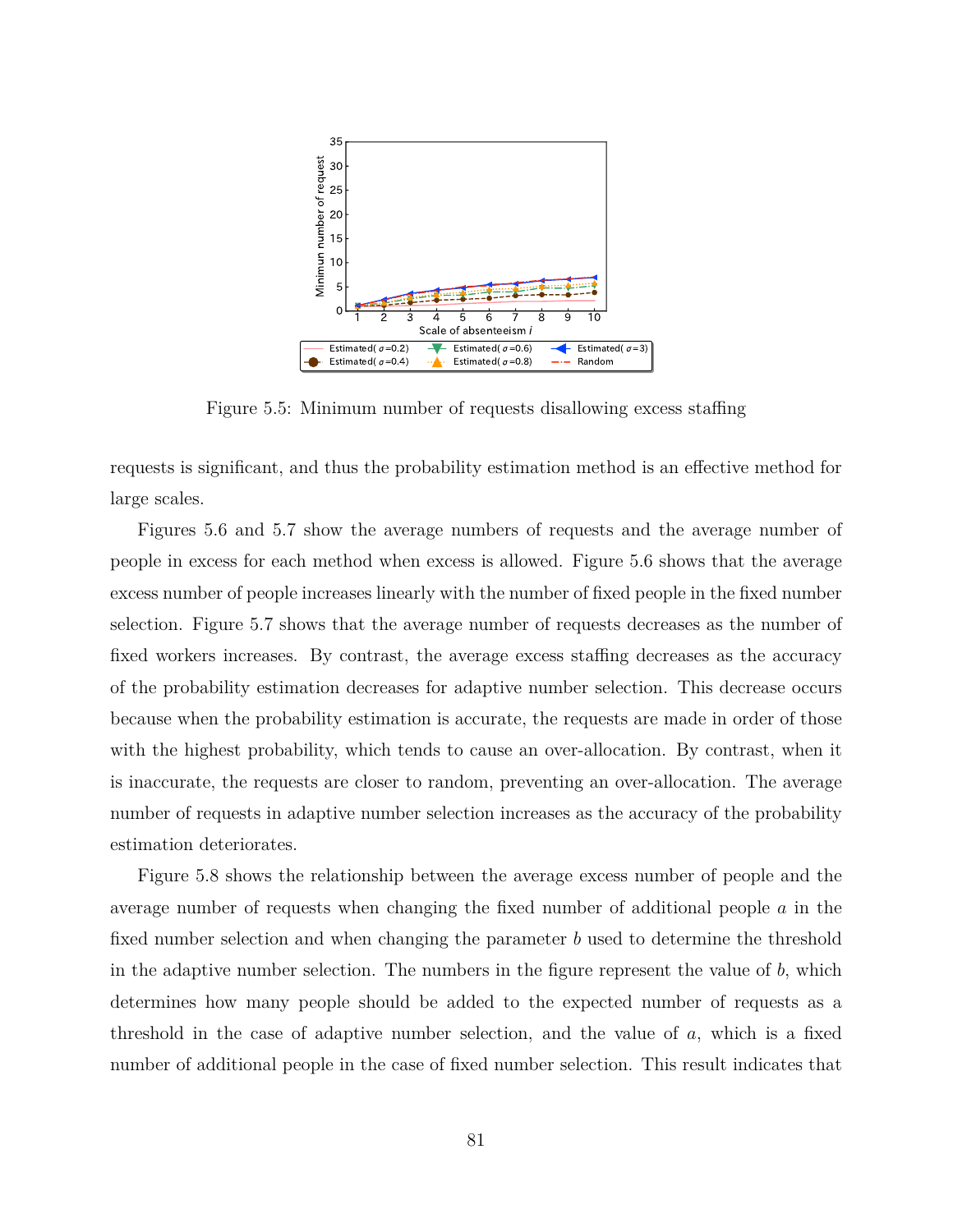

Figure 5.6: Average amount of excess staffing



Figure 5.7: Average number of requests when allowing excess staffing

the probability estimation method is superior to the fixed number of selections. Considering a real-world application, the administrator should adopt the fixed number selection method because it is difficult to confirm the accuracy of the acceptance probability estimation in the initial stage when the data on the acceptance or rejection of requests have yet to be collected. This policy is used because in adaptive number selection, the excess number of people secured varies with the accuracy of the estimation, and it is difficult to control an excess number of people.

It is desirable to control the amount of excess staffing because the acceptable range of excess staffing is determined at each site. When the data collection has progressed to a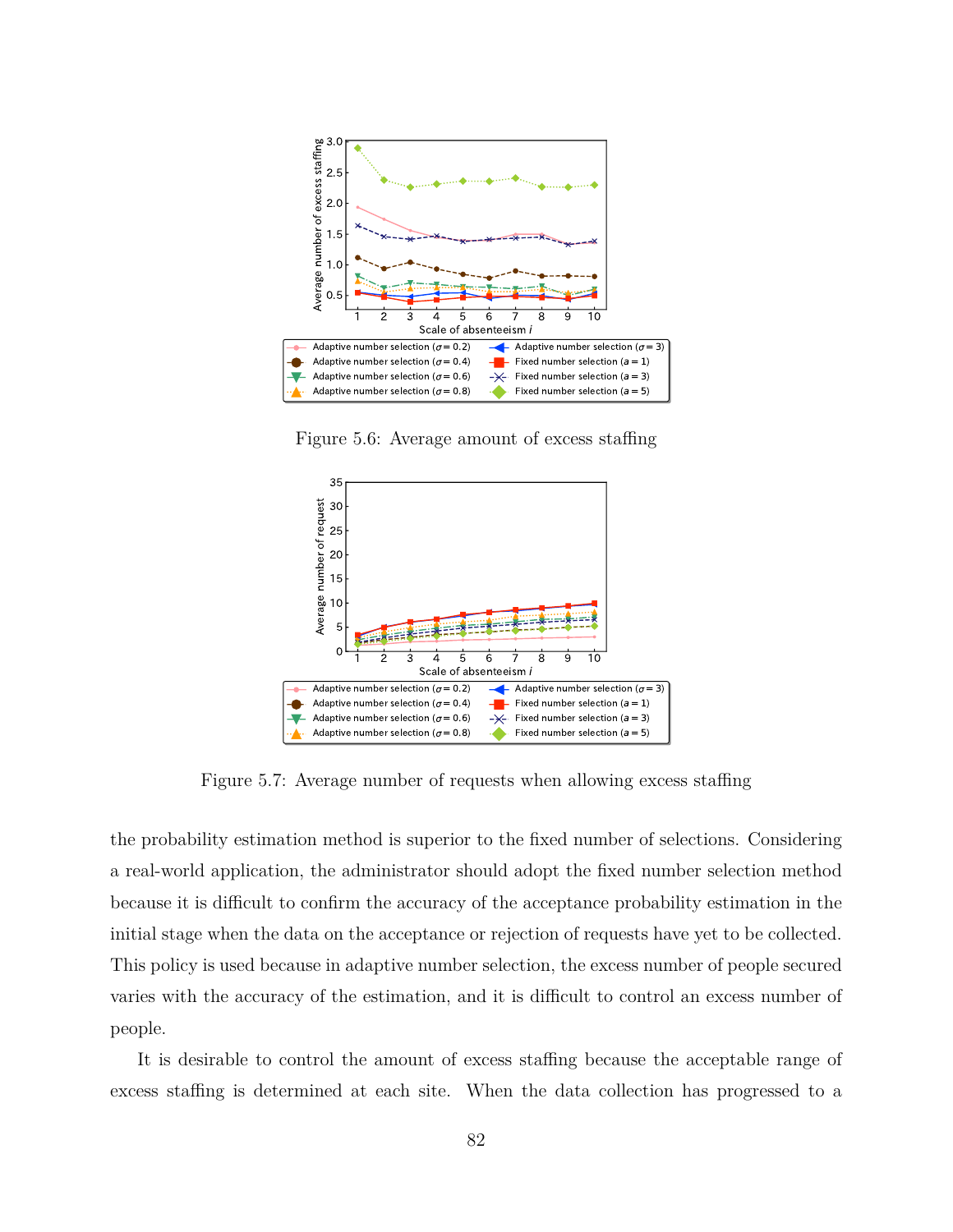

Figure 5.8: Relationship between average number of request and excess staffing  $(i = 5)$ 

certain extent and the accuracy of the probability estimation has increased, the number of requests can be further reduced without increasing the number of excess people by applying the adaptive number selection method.

The various parameters used in this simulation are adjusted to cases in which a certain number of workers can accept a request when an alternative attendance request is made, such as during a usual work period. During busy periods, when the ratio of the number of available workers to the total number of workers is meager, it is necessary to use a request method that combines external approaches, such as varying wages.

# **5.5 Conclusion**

In this chapter, we proposed a request method that can be executed on a messaging application for alternative attendance requests, which is a significant burden when revising a shift schedule. To verify the effectiveness of the proposed method, we created a simulation environment. We compared the methods applied in terms of the number of requests and an excess number of workers.

As a result, it was confirmed that estimating and requesting worker acceptance or rejection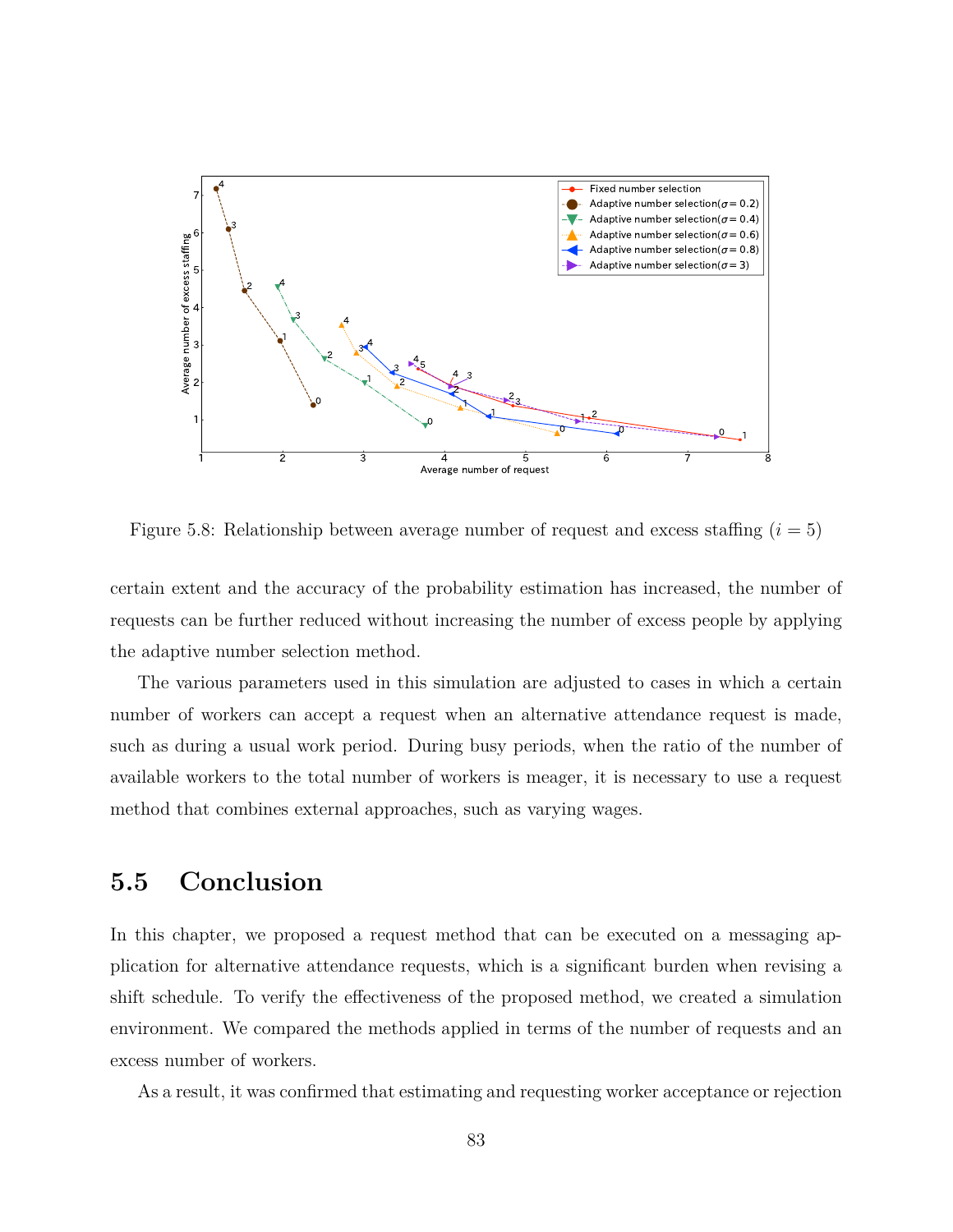effectively reduces the number of requests even when the estimation accuracy of the worker agents' acceptance probability is low. We also showed that the number of requests could be further reduced when requests are made by allowing excess reserves. It was confirmed that the number of requests could be reduced while controlling excessive numbers of people if the two methods are used according to the data collection status for probability estimation.

This chapter showed the effectiveness of information presentation using value information in a top-down service system. The probability estimation in this chapter corresponds to the estimation of value information in a service system, and the request corresponds to the presentation of information. The proposed method of presenting information is generic and can be used regardless of the call center, as long as there is a structure for the approach from the service provider to the receiver.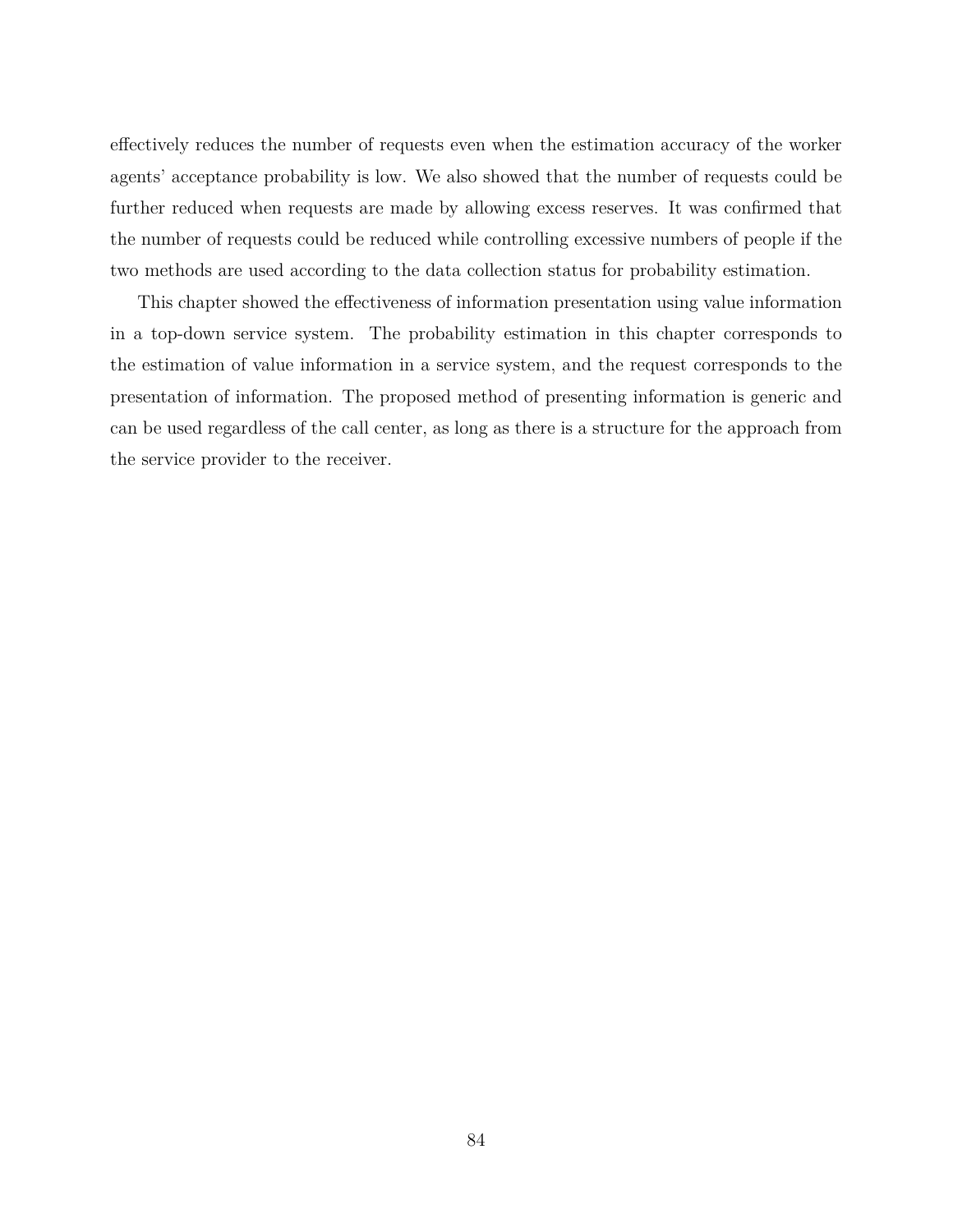# **Chapter 6**

# **Conclusion**

This thesis examined the possibility of developing a solution through information presentation by the provider to the difficulty in grasping the value of service results achieved during the execution of real-world service systems owing to bounded rationality and system constraints. When applying the underlying technology behind value-aware rational behavior in existing service systems, there have been times when the results given by providers have been undesirable. The contents of this thesis are summarized as follows.

In chapter 1, the background and purpose of the research are described. In recent years, service systems have become a research subject, and the academic field has been developed. There are various research approaches to services, such as service science and service engineering. The important entities in service systems are the provider and the receiver, and this thesis classifies service systems based on these relationships. This chapter has proposed that the difficulty in grasping value information should be solved by information presentation while data on service results are being accumulated.

Chapter 2 has clarified the problem of this research by organizing the elemental technologies used in a service system along the bottom-up to top-down and theoretical to empirical axes. This chapter has outlined previous research on mechanism design and automatic negotiation as techniques for bottom-up models with a structure of value information transfer from the service receiver to the provider. This chapter has also outlined work scheduling and dynamic pricing as techniques for a top-down model in which the service provider asks the receiver for value information. These technologies were shown to be predicated on the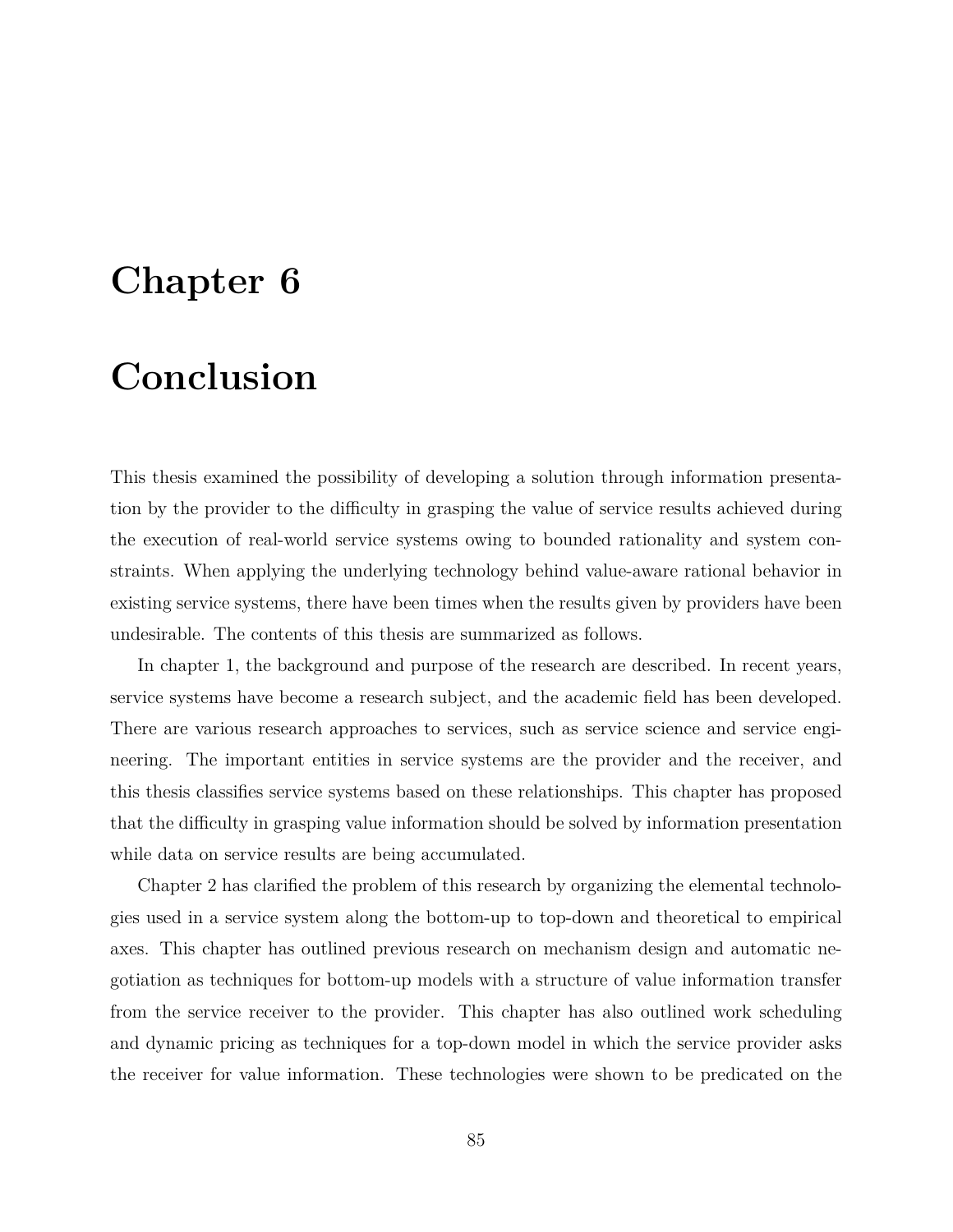understanding of value information that would be impractical without assistance.

In chapter 3, a hierarchical Bayesian model developed to estimate the value of the service system results is described. In this chapter, we focused on auctions as a service system and used actual data from B2B luxury brand item auctions, where the above difficulty in grasping the value of the receivers owing to a large number of products is likely to occur. We designed a hierarchical Bayesian model for estimating the end price of a Rolex watch based on the results of data analysis and compared the difference in accuracy between the predictions made through machine learning models such as a multilayer perceptron and random forest and the end price estimated by a professional appraiser. As a result, the proposed model achieved performance comparable to that of the machine learning models with the advantage of being able to output the winning bid price distribution. Although the accuracy of the proposed model was lower than that of the professional appraiser, the information used by the appraiser could not be applied owing to limited available data. In summary, the value estimation method in this chapter has been shown to be effective in service systems where there is little data, and the value of the outcome varies with people and time.

In chapters 4 and 5, the method of presenting information based on the estimated value of the service result has been verified based on the data obtained from the support technologies corresponding to the bottom-up and top-down technologies, i.e., an auction and an alternative attendance request, respectively.

In chapter 4, we analyzed the data from B2B online luxury brand item auctions and showed that the timing of the information presentation does not affect the service system results obtained when it takes the bottom-up technology a relatively long time to get service results. This chapter also found that increasing the number of bidders in an auction increases the end price. This fact indicates that promoting participation through information presentation in bottom-up service systems is effective in obtaining better service results.

In chapter 5, we have described the design of a multi-agent simulation environment for alternative attendance request using the data on work shifts and evaluate an efficient information presentation method. The results of the simulation experiments have shown that the information presentation based on estimated value is more efficient than real-world methods such as random requests. The effectiveness of the information presentation in both topdown technologies is demonstrated in this chapter. The information presentation method in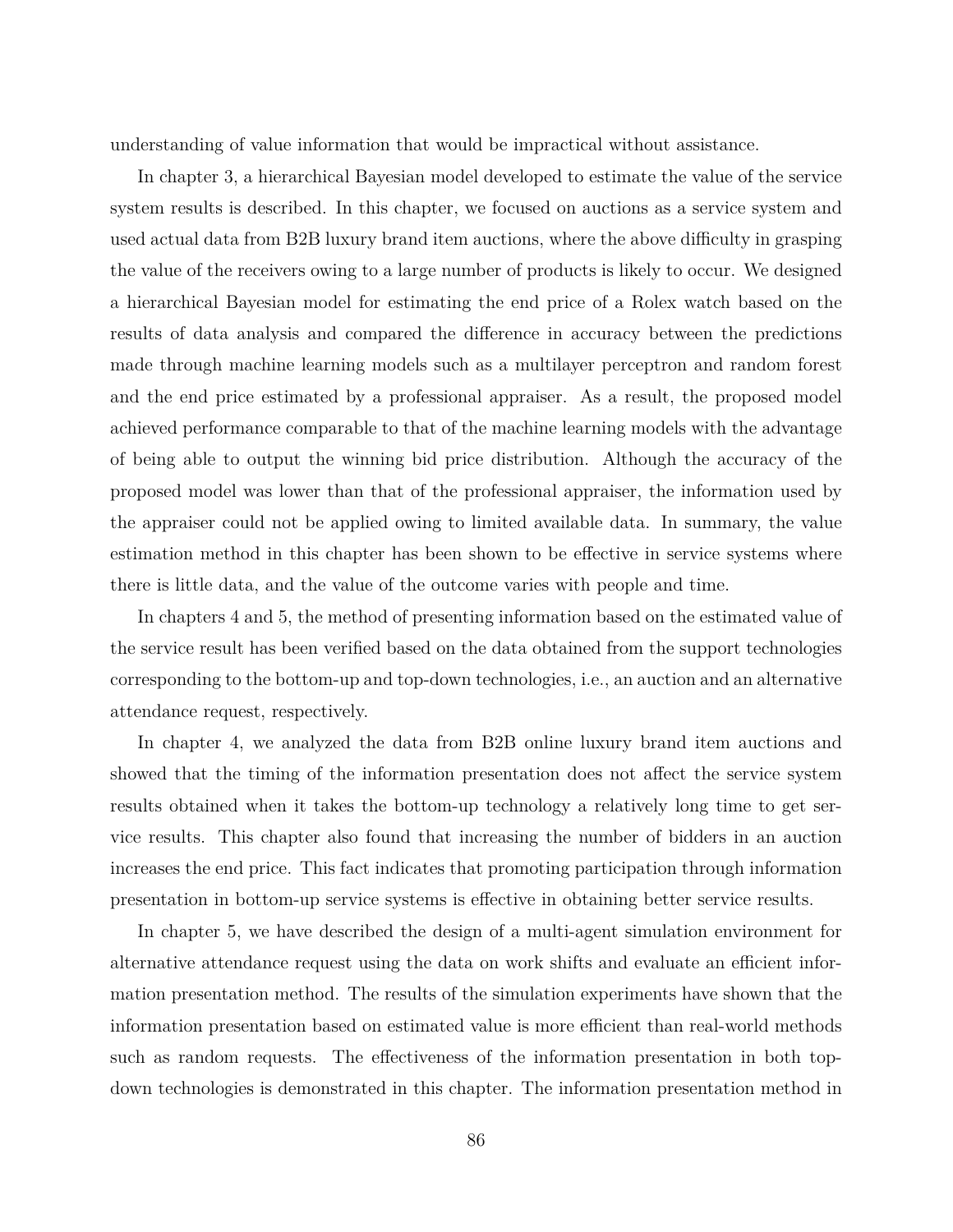this chapter was tested only in the case of alternative attendance requests in a call center. Still, this method can be applied to other service systems where the provider approaches the receivers.

The above results have shown that the difficulty in understanding the values, which has been overlooked in elemental technologies used in service systems, can be solved through value estimation and information presentation based on the estimated value. A service system in which this thesis method works effectively is one in which interactions between service providers and receivers are possible, and values can be expressed numerically in terms of prices and probabilities. It is challenging to apply this method to a one-time service for an unspecified number of people where the set of receivers cannot be specified in advance. However, the scope of the service systems covered in this thesis is broad and is valid for many online service systems where it is easy to contact the receivers. Applying the framework of this research to the design of services with co-created value, in which the values of the provider and the receivers interact, may make it possible to realize effective services.

The distinctive feature of our contribution is the proposal of a data-driven framework for better service results. Although data accumulation has progressed in various fields, including service systems, there is still a lack of knowledge on improving systems using data and applying it to the real world. This research's approach of using data to improve social activities is very important.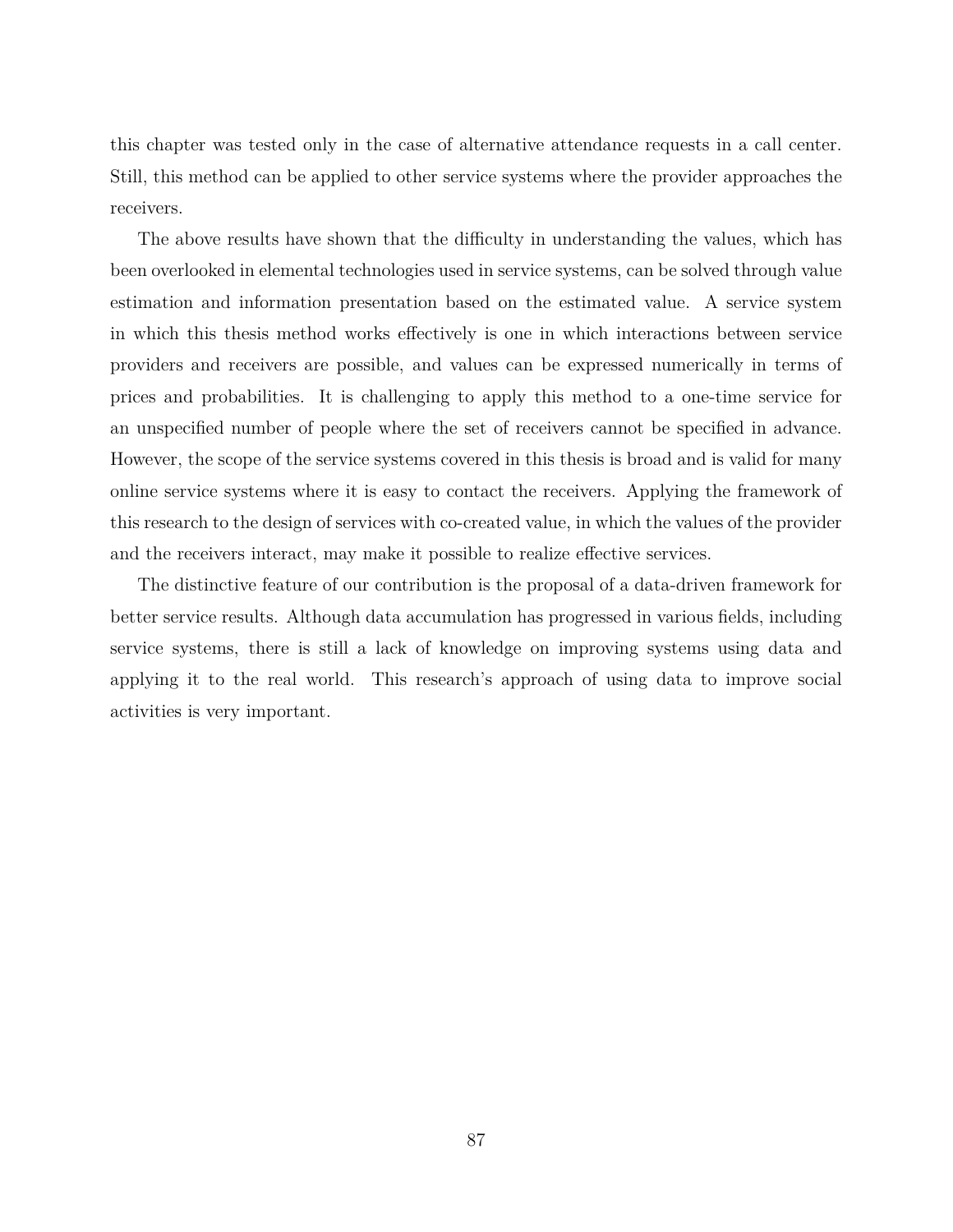# **Acknowledgement**

I would like to express my particular appreciation to Professor Hidenori Kawamura for providing supervision and an environment in which I was able to concentrate on the present research. The meaningful comments given by the professor are also greatly acknowledged.

I am also particularly grateful to Professors Itsuki Noda, Masahito Yamamoto, and Tetsuo Ono of Hokkaido University for their beneficial comments regarding this study, as well as to Associate Professor Tomohisa Yamashita and Assistant Professor Soichiro Yokoyama for their helpful discussions and remarks. Without their enthusiastic support, this research could not have been conducted.

I would also like to thank all students of the Laboratory of Harmonious Systems Engineering, whose discussions and research were of significant help in the completion of this study.

Finally, I would like to thank my family for their support, without whom I would not have been able to complete my research.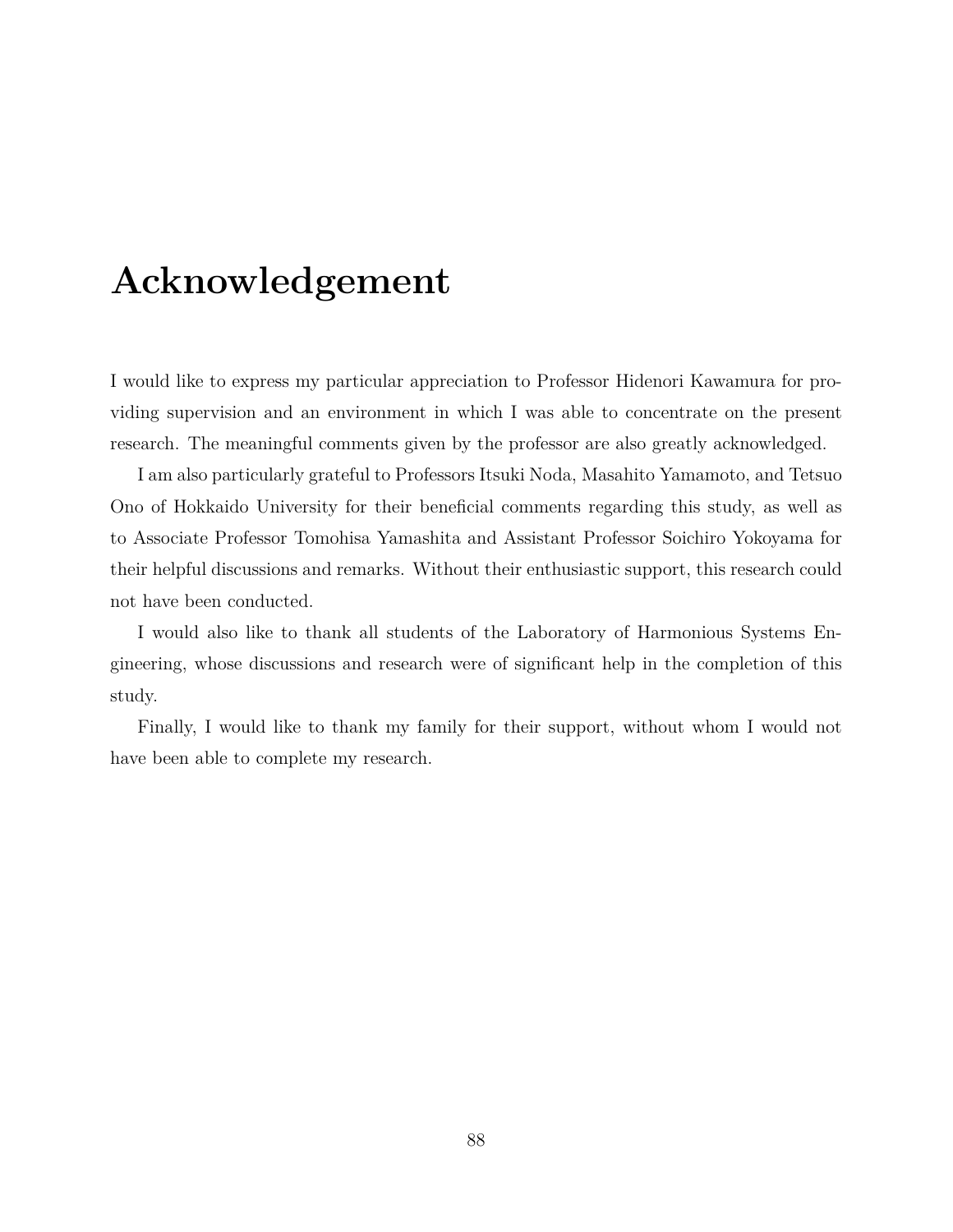# **Bibliography**

- [AD04] Uwe Aickelin and Kathryn A. Dowsland. An Indirect Genetic Algorithm for a Nurse-Scheduling Problem. *Computers & Operations Research*, 31(5):761–778, 2004.
- [Ama21] Yasufumi Amari. Essence of Service: Comprehending Service from a Phenomenological Perspective. *Oukan*, 15(2):57–73, 2021.
- [AS99] Atila Abdulkadiroğlu and Tayfun Sönmez. House Allocation with Existing Tenants. *Journal of Economic Theory*, 88(2):233–260, 1999.
- [ASY<sup>+</sup>19] Takuya Akiba, Shotaro Sano, Toshihiko Yanase, Takeru Ohta, and Masanori Koyama. Optuna: A Next-Generation Hyperparameter Optimization Framework. In *Proceedings of the 25th ACM SIGKDD International Conference on Knowledge Discovery and Data Mining*, pages 2623–2631, 2019.
- [BDBV04] Edmund K. Burke, Patrick De Causmaecker, Greet Vanden Berghe, and Hendrik Van Landeghem. The State of the Art of Nurse Rostering. *Journal of Scheduling*, 7(6):441–449, 2004.
- [BDcH16] Zdeněk Bäumelt, Jan Dvořák, Přemysl Šůcha, and Zdeněk Hanzálek. A Novel Approach for Nurse Rerostering Based on a Parallel Algorithm. *European Journal of Operational Research*, 251(2):624–639, 2016.
- [BGGJ04] Ravi Bapna, Paulo Goes, Alok Gupta, and Yiwei Jin. User Heterogeneity and Its Impact on Electronic Auction Market Design: An Empirical Exploration. *MIS Quarterly*, 28(1):21–43, 2004.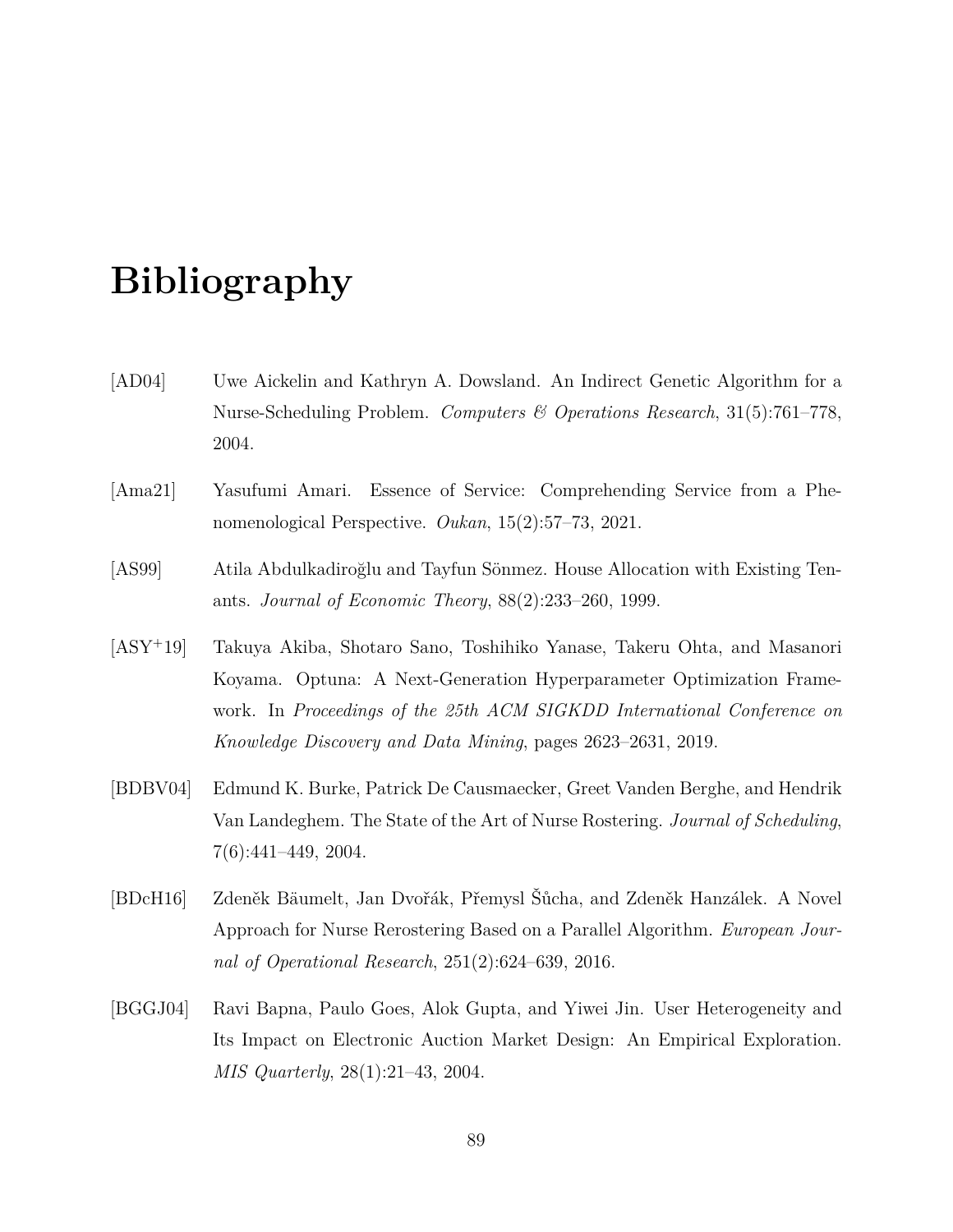- [BH03] Patrick Bajari and Ali Hortaçsu. The Winner's Curse, Reserve Prices, and Endogenous Entry: Empirical Insights from eBay Auctions. *The RAND Journal of Economics*, 34(2):329–355, 2003.
- [BHJ<sup>+</sup>12] Tim Baarslag, Koen Hindriks, Catholijn Jonker, Sarit Kraus, and Raz Lin. The First Automated Negotiating Agents Competition (ANAC 2010). In *New Trends in Agent-Based Complex Automated Negotiations*, Studies in Computational Intelligence, pages 113–135. Springer, Berlin, Heidelberg, 2012.
- [BP05] Jonathan F. Bard and Hadi W. Purnomo. Hospital-Wide Reactive Scheduling of Nurses with Preference Considerations. *IIE Transactions*, 37(7):589–608, 2005.
- [CL13] Xiling Cui and Vincent S. Lai. Bidding Strategies in Online Single-Unit Auctions: Their Impact and Satisfaction. *Information & Management*, 50(6):314– 321, 2013.
- [CL17] Ngai Hang Chan and Wei Wei Liu. Modeling and Forecasting Online Auction Prices: A Semiparametric Regression Analysis. *Journal of Forecasting*, 36(2):156–164, 2017.
- [Cla71] Edward H. Clarke. Multipart Pricing of Public Goods. *Public Choice*, 11:17–33, 1971.
- [CMTS13] Alistair Clark, Pam Moule, Annie Topping, and Martin Serpell. Rescheduling Nursing Shifts: Scoping the Challenge and Examining the Potential of Mathematical Model Based Tools. *Journal of Nursing Management*, 23(4):411–420, 2013.
- [CNR16] Syngjoo Choi, Lars Nesheim, and Imran Rasul. Reserve Price Effects in Auctions: Estimates From Multiple Regression-Discontinuity Designs. *Economic Inquiry*, 54(1):294–314, 2016.
- [CpLY18] Kong-Pin Chen, Hung pin Lai, and Ya-Ting Yu. The Seller's Listing Strategy in Online Auctions: Evidence from eBay. *International Journal of Industrial Organization*, 56:107–144, 2018.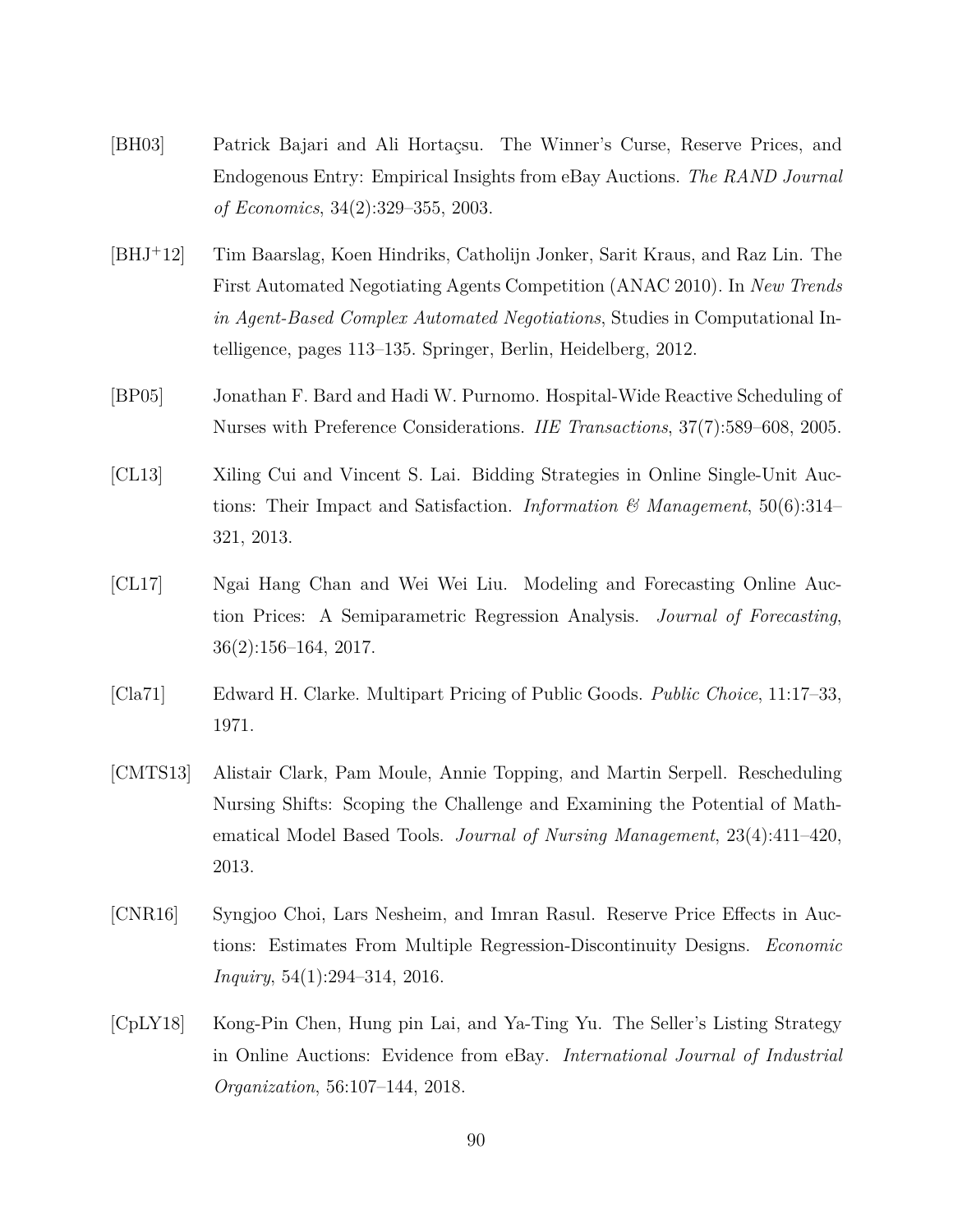- [Cra97] Peter Cramton. The FCC Spectrum Auctions: An Early Assessment. *Journal of Economics & Management Strategy*, 6(3):431–495, 1997.
- [CS02] Vincent Conitzer and Tuomas Sandholm. Complexity of Mechanism Design. In *Proceedings of the 18th Conference on Uncertainty in Artificial Intelligence*, pages 103–110, 2002.
- [DFN<sup>+</sup>19] Paul Duetting, Zhe Feng, Harikrishna Narasimhan, David Parkes, and Sai Srivatsa Ravindranath. Optimal Auctions through Deep Learning. In *Proceedings of the 36th International Conference on Machine Learning*, pages 1706–1715, 2019.
- [DJS10] Mayukh Dass, Wolfgang Jank, and Galit Shmueli. Dynamic Price Forecasting in Simultaneous Online Art Auctions. In *Marketing Intelligent Systems Using Soft Computing*, volume 258, pages 417–445. Springer, Berlin, Heidelberg, 2010.
- [Dow98] Kathryn A. Dowsland. Nurse Scheduling with Tabu Search and Strategic Oscillation. *European Journal of Operational Research*, 106(2):393–407, 1998.
- [DSSX18] John P. Dickerson, Karthik Abinav Sankararaman, Aravind Srinivasan, and Pan Xu. Assigning Tasks to Workers Based on Historical Data: Online Task Assignment with Two-Sided Arrivals. In *Proceedings of the 17th International Conference on Autonomous Agents and MultiAgent Systems*, pages 318–326, 2018.
- [DSSX21] John P. Dickerson, Karthik A. Sankararaman, Aravind Srinivasan, and Pan Xu. Allocation Problems in Ride-Sharing Platforms: Online Matching with Offline Reusable Resources. *ACM Transactions on Economics and Computation*, 9(3):13:1–13:17, 2021.
- [EH09] Jeffrey C. Ely and Tanjim Hossain. Sniping and Squatting in Auction Markets. *American Economic Journal: Microeconomics*, 1(2):68–94, 2009.
- [EJKS04] Andreas T Ernst, Houyuan Jiang, Mohan Krishnamoorthy, and David Sier. Staff Scheduling and Rostering: A Review of Applications, Methods and Models. *European Journal of Operational Research*, 153(1):3–27, 2004.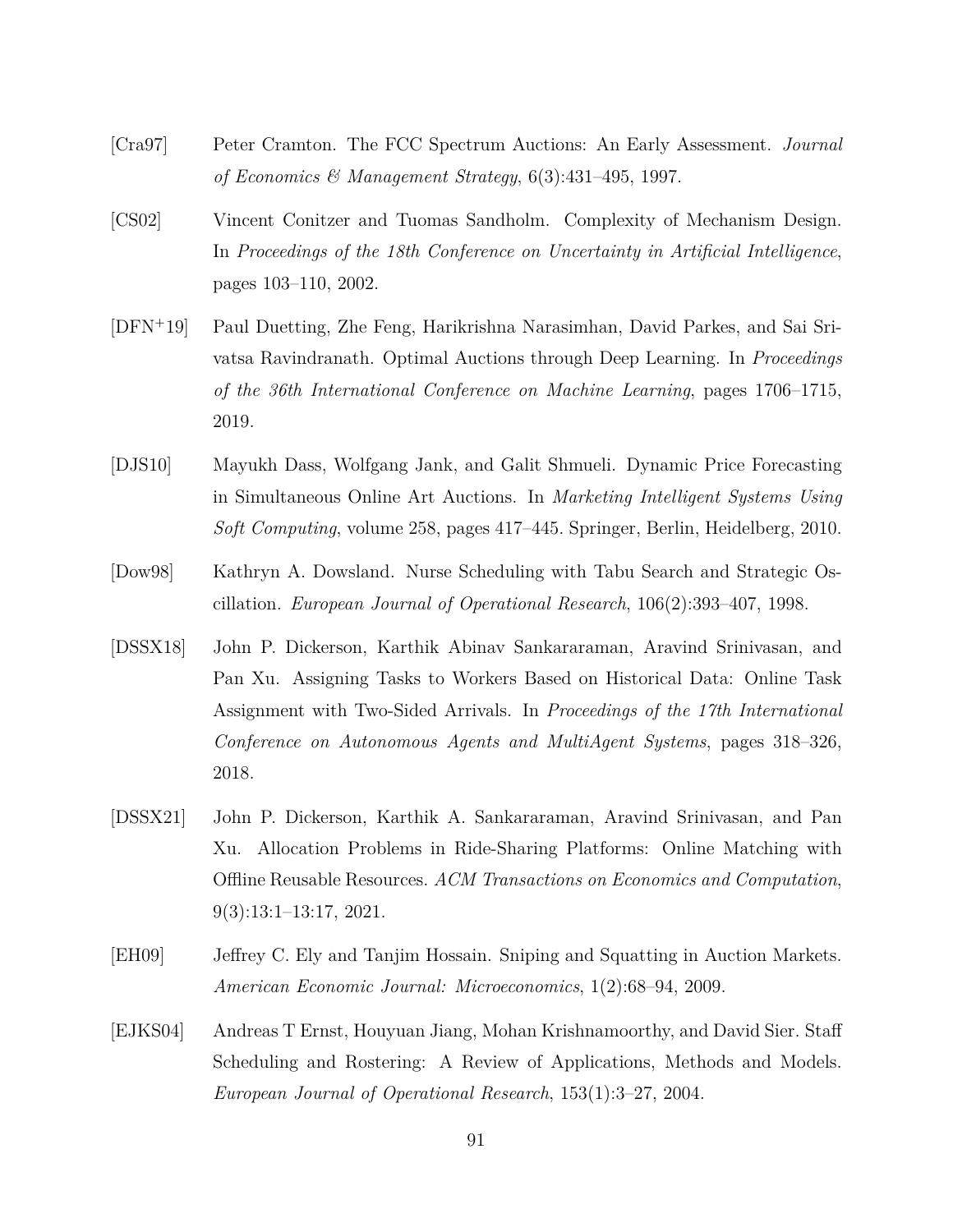- [EOS07] Benjamin Edelman, Michael Ostrovsky, and Michael Schwarz. Internet Advertising and the Generalized Second-Price Auction: Selling Billions of Dollars Worth of Keywords. *American Economic Review*, 97(1):242–259, 2007.
- [FNP18] Zhe Feng, Harikrishna Narasimhan, and David C. Parkes. Deep Learning for Revenue-Optimal Auctions with Budgets. In *Proceedings of the 17th International Conference on Autonomous Agents and MultiAgent Systems*, pages 354– 362, July 2018.
- [For15] John Forrest. Coin-or branch-and-cut mip solver: Version 2.9.0, 2015. https://projects.coin-or.org/Cbc.
- [GGG<sup>+</sup>18] Chris Gibbs, Daniel Guttentag, Ulrike Gretzel, Jym Morton, and Alasdair Goodwill. Pricing in the Sharing Economy: A Hedonic Pricing Model Applied to Airbnb Listings. *Journal of Travel & Tourism Marketing*, 35(1):46–56, 2018.
- [Gha05] Rayid Ghani. Price Prediction and Insurance for Online Auctions. In *Proceeding of the 11th ACM SIGKDD International Conference on Knowledge Discovery in Data Mining*, pages 411–418, 2005.
- [Gro73] Theodore Groves. Incentives in Teams. *Econometrica*, 41(4):617–631, 1973.
- [GS62] D. Gale and L. S. Shapley. College Admissions and the Stability of Marriage. *The American Mathematical Monthly*, 69(1):9–15, 1962.
- [GS04] Rayid Ghani and Hillery Simmons. Predicting the End-Price of Online Auctions. In *Proceedings of the International Workshop on Data Mining and Adaptive Modelling Methods for Economics and Management*, 2004.
- [GW06] Dawn G. Gregg and Steven Walczak. Auction Advisor: An Agent-Based Online-Auction Decision Support System. *Decision Support Systems*, 41(2):449–471, 2006.
- [HBW10] Stephen C. Hayne, Bruce Bugbee, and Haonan Wang. Bidder Behaviours on eBay: Collectibles and Commodities. *Electronic Markets*, 20(2):95–104, 2010.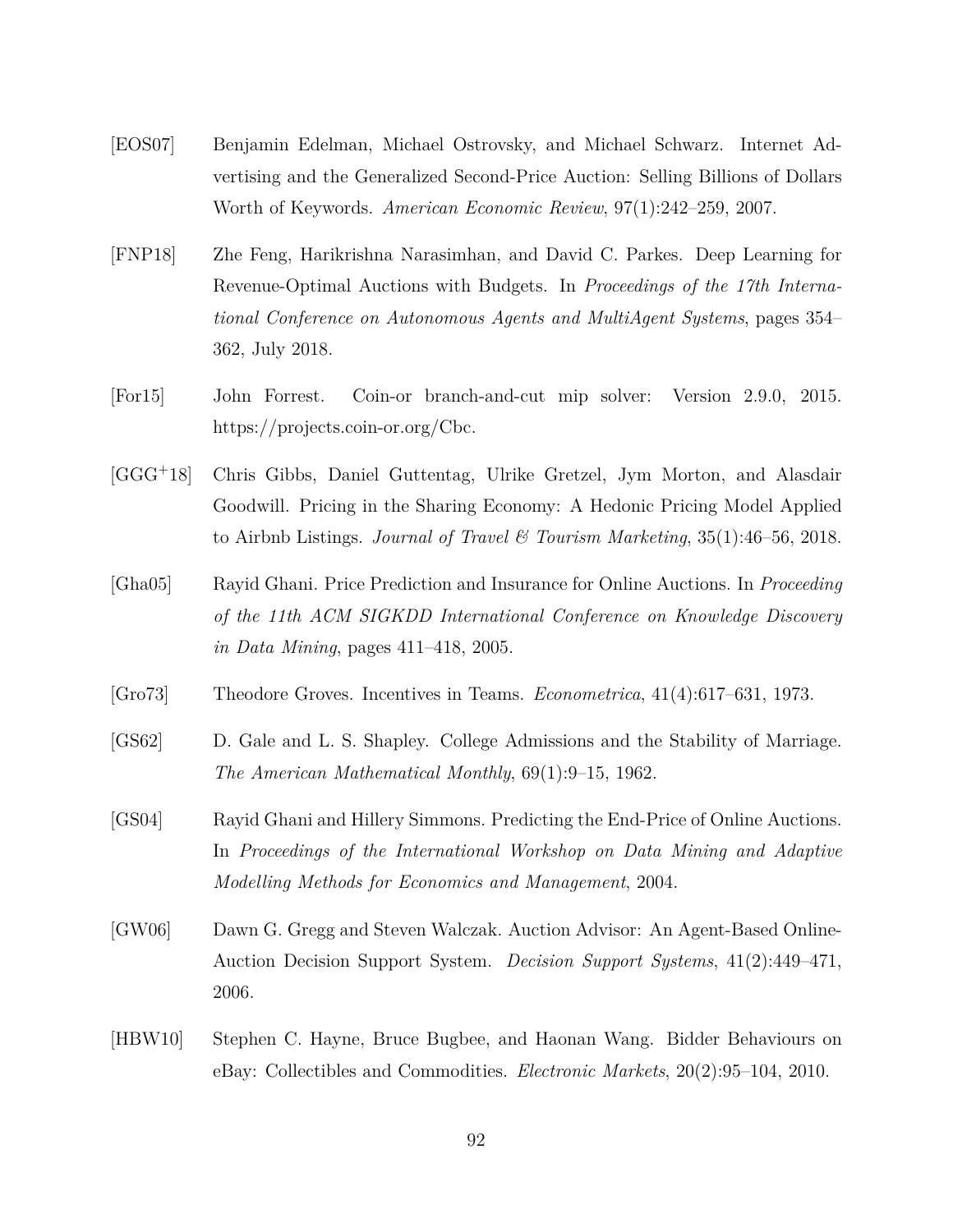- [HG14] Matthew D. Hoffman and Andrew Gelman. The No-U-Turn Sampler: Adaptively Setting Path Lengths in Hamiltonian Monte Carlo. *Journal of Machine Learning Research*, 15(47):1593–1623, 2014.
- [HS10] Kevin Hasker and Robin Sickles. eBay in the Economic Literature: Analysis of an Auction Marketplace. *Review of Industrial Organization*, 37(1):3–42, 2010.
- [HYYK19] Kohei Hatamoto, Soichiro Yokoyama, Tomohisa Yamashita, and Hidenori Kawamura. Development of Efficient Request Method Using Messaging App for Substitute Fulfillment. *IPSJ Journal*, 60(10):1757–1768, 2019.
- [HYYK21a] Kohei Hatamoto, Soichiro Yokoyama, Tomohisa Yamashita, and Hidenori Kawamura. Analysis of the Effect of the Number of Bidders and Bidding Process on the End Price in a B2B Online Auction. In *Proceedings of the 20th IEEE/WIC/ACM International Conference on Web Intelligence and Intelligent Agent Technology*, 2021.
- [HYYK21b] Kohei Hatamoto, Soichiro Yokoyama, Tomohisa Yamashita, and Hidenori Kawamura. Estimating Distribution of End Prices Using Hierarchical Bayes Model in B2B Luxury Brand Goods Auctions. *Transactions of the Japanese Society for Artificial Intelligence*, 36(5):AG21–C\_1–12, 2021.
- [JFL<sup>+</sup>01] N.R. Jennings, P. Faratin, A.R. Lomuscio, S. Parsons, M.J. Wooldridge, and C. Sierra. Automated Negotiation: Prospects, Methods and Challenges. *Group Decision and Negotiation*, 10(2):199–215, 2001.
- [Kri09] Vijay Krishna. *Auction Theory*. Academic Press, 2009.
- [LBPR07] David Lucking-Reiley, Doug Bryan, Naghi Prasad, and Daniel Reeves. Pennies From Ebay: The Determinants of Price in Online Auctions. *Journal of Industrial Economics*, 55(2):223–233, 2007.
- [LYZ<sup>+</sup>21] Xiangyu Liu, Chuan Yu, Zhilin Zhang, Zhenzhe Zheng, Yu Rong, Hongtao Lv, Da Huo, Yiqing Wang, Dagui Chen, Jian Xu, Fan Wu, Guihai Chen, and Xiaoqiang Zhu. Neural Auction: End-to-End Learning of Auction Mechanisms for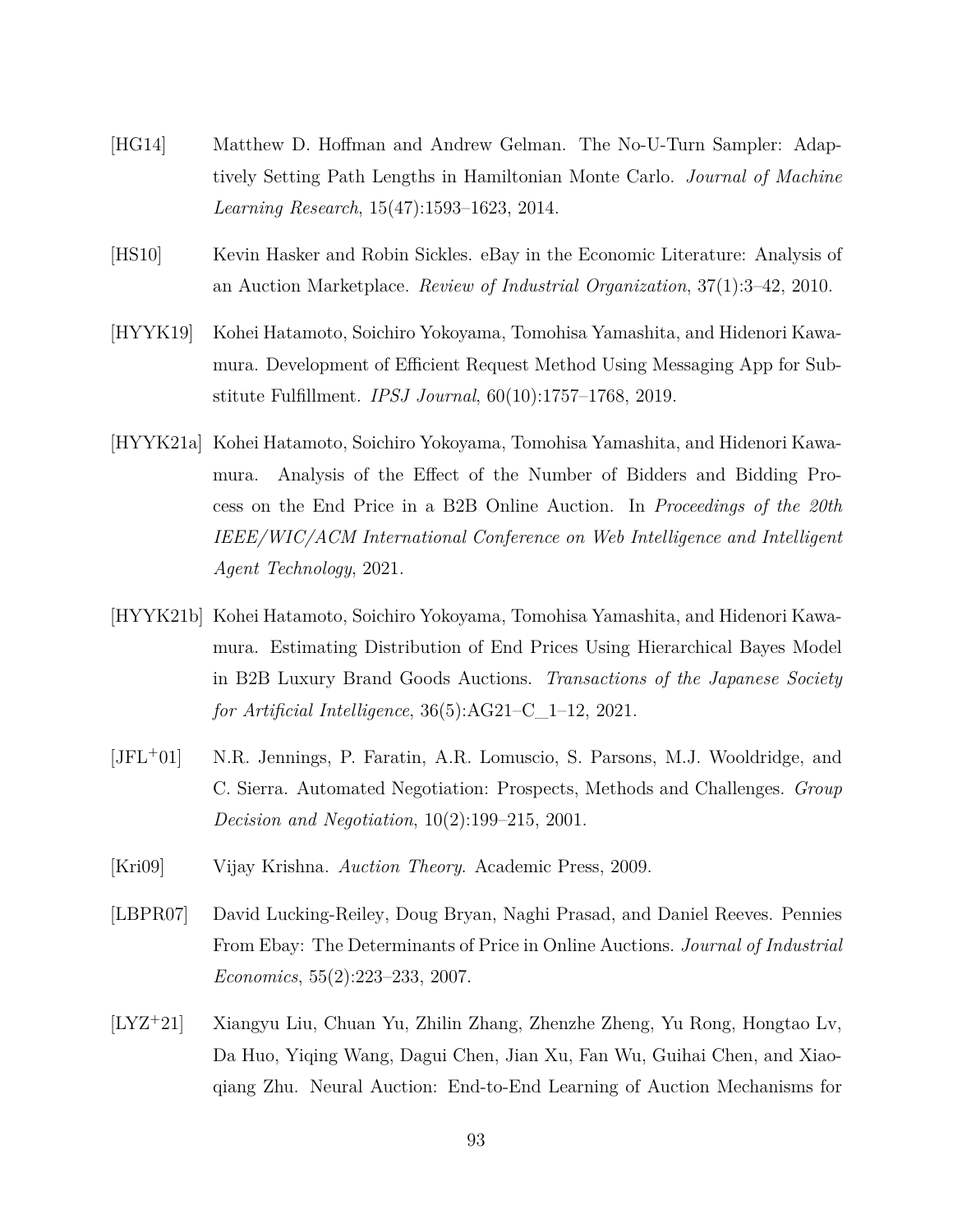E-Commerce Advertising. In *Proceedings of the 27th ACM SIGKDD Conference on Knowledge Discovery & Data Mining*, pages 3354–3364, 2021.

- [Mil04] Paul Milgrom. *Putting Auction Theory to Work*. Cambridge University Press, 2004.
- [MK14] Kitada Manabu and Morizawa Kazuko. Heuristic Method in Dynamic Nurse Scheduling Following a Sudden Absence of Nurses. *Journal of Japan Industrial Management Association*, 65(1):29–38, 2014.
- [MP03] Margarida Moz and Margarida Vaz Pato. An Integer Multicommodity Flow Model Applied to the Rerostering of Nurse Schedules. *Annals of Operations Research*, 119(1):285–301, 2003.
- [MP07] Margarida Moz and Margarida Vaz Pato. A Genetic Algorithm Approach to a Nurse Rerostering Problem. *Computers & Operations Research*, 34(3):667–691, 2007. Logistics of Health Care Management.
- [MSKS06] Paul P. Maglio, Savitha Srinivasan, Jeffrey T. Kreulen, and Jim Spohrer. Service Systems, Service Scientists, SSME, and Innovation. *Communications of the ACM*, 49(7):81–85, 2006.
- [MSW<sup>+</sup>16] Yoji Murayama, Kuninori Suzuki, Keizou Wakabayashi, Jun Tonotani, and Akihiro Watanabe. A Consideration on the Shift Management of Part-Timers. In *49th Nihon Daigaku Seisan Kogakubu Gakujutsu Koenkai koen gaiyo*, pages 529–532. 2016.
- [Mye81] Roger B. Myerson. Optimal Auction Design. *Mathematics of Operations Research*, 6(1):58–73, 1981.
- [NMG19] Masato Ninohira, Kenta Mikawa, and Masayuki Goto. Selling Prices Prediction Model Construction of Second-hand Fashion Items Based on Sales History Data. *IPSJ Journal*, 60(4):1151–1161, 2019.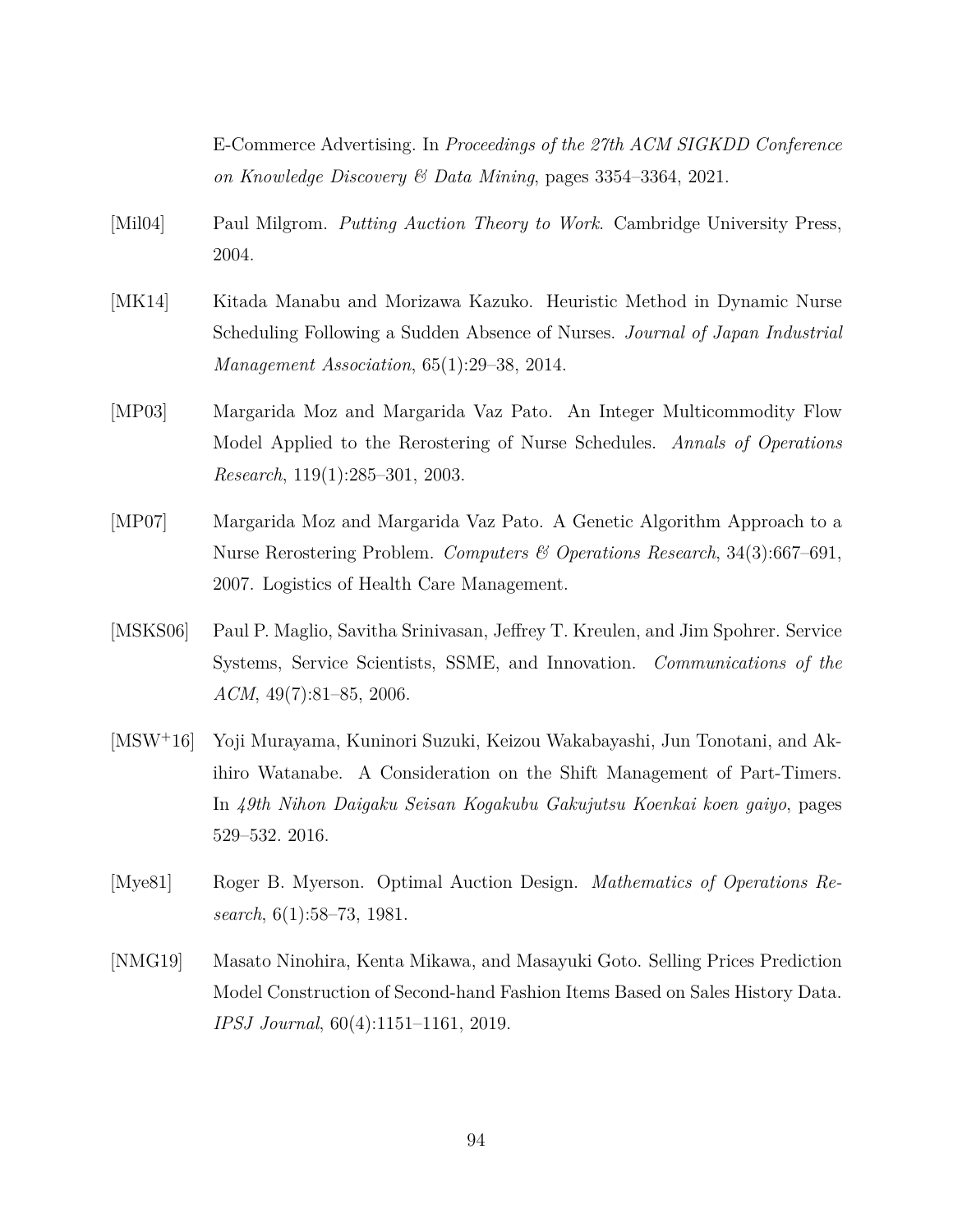- [OR06] Axel Ockenfels and Alvin E. Roth. Late and Multiple Bidding in Second Price Internet Auctions: Theory and Evidence Concerning Different Rules for Ending an Auction. *Games and Economic Behavior*, 55(2):297–320, 2006.
- [PG15] John Paparrizos and Luis Gravano. K-Shape: Efficient and Accurate Clustering of Time Series. In *Proceedings of the 2015 ACM SIGMOD International Conference on Management of Data*, pages 1855–1870, 2015.
- [PJ99] Richard J Patz and Brian W Junker. A Straightforward Approach to Markov Chain Monte Carlo Methods for Item Response Models. *Journal of Educational and Behavioral Statistics*, 24(2):146–178, 1999.
- [RJSH20] Ahmed Rashed, Shayan Jawed, Lars Schmidt-Thieme, and Andre Hintsches. MultiRec: A Multi-Relational Approach for Unique Item Recommendation in Auction Systems. In *Proceedings of the 14th ACM Conference on Recommender Systems*, pages 230–239, 2020.
- [RO02] Alvin E Roth and Axel Ockenfels. Last-Minute Bidding and the Rules for Ending Second-Price Auctions: Evidence from eBay and Amazon Auctions on the Internet. *American Economic Review*, 92(4):1093–1103, 2002.
- [Rot08] Alvin E. Roth. Deferred Acceptance Algorithms: History, Theory, Practice, and Open Questions. *International Journal of Game Theory*, 36(3):537–569, 2008.
- [RS81] John G. Riley and William F. Samuelson. Optimal Auctions. *American Economic Review*, 71(3):381–392, 1981.
- [SHW<sup>+</sup>05] Yoshiki Shimomura, Tatsunori Hara, Kentaro Watanabe, Tomohiko Sakao, Tamio Arai, and Tetsuo Tomiyama. Proposal of the Service Engineering (1st Report, Service Modeling Technique for the Service Engineering). *Nihon Kikai Gakkai rombunshuu. C hen*, 71(702):669–676, 2005.
- [Sim47] Herbert A Simon. *Administrative Behavior: A Study of Decision-Making Processes in Administrative Organization*. Macmillan, 1947.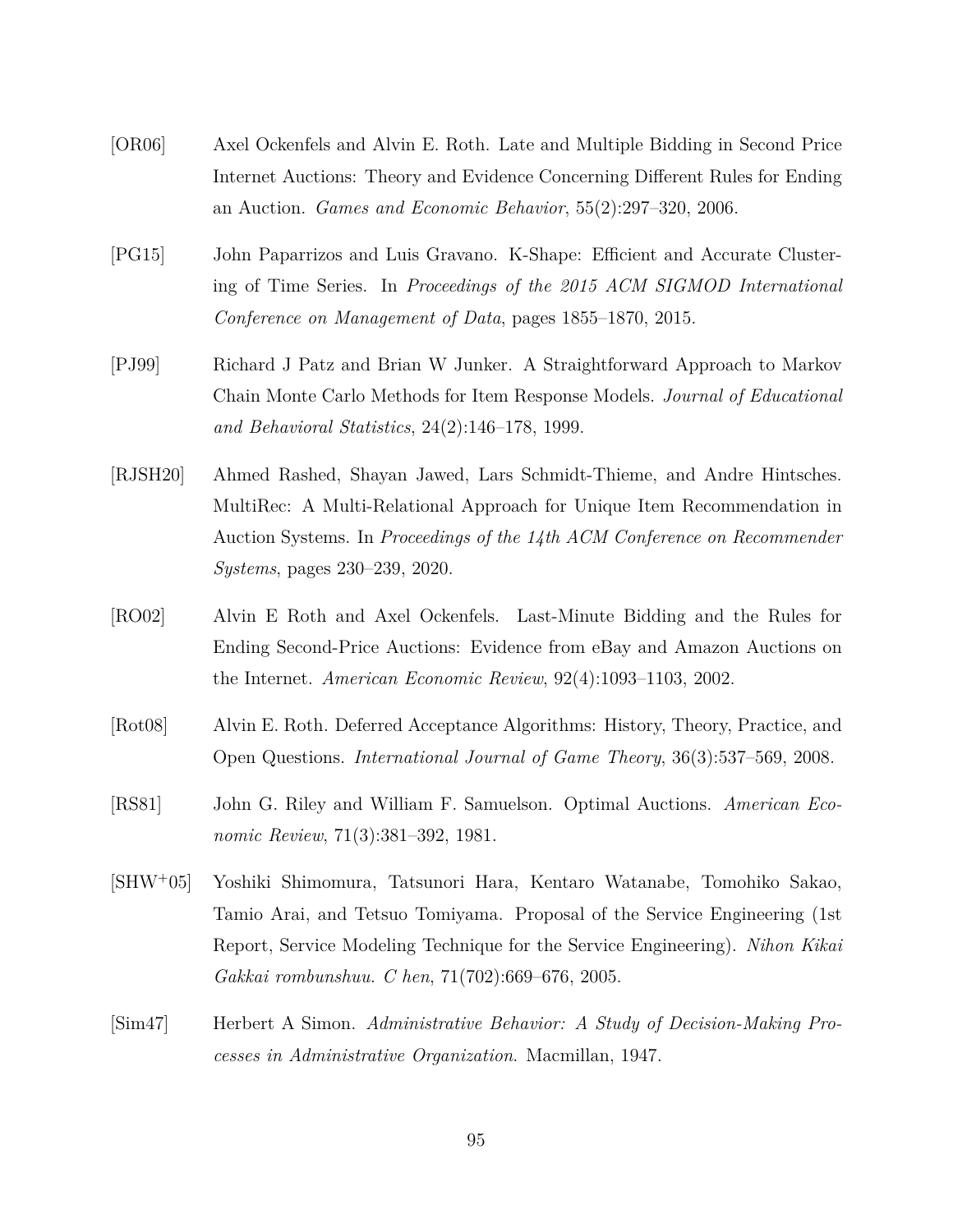- [SKO<sup>+</sup>19] Naman Shukla, Arinbjörn Kolbeinsson, Ken Otwell, Lavanya Marla, and Kartik Yellepeddi. Dynamic Pricing for Airline Ancillaries with Customer Context. In *Proceedings of the 25th ACM SIGKDD International Conference on Knowledge Discovery & Data Mining*, pages 2174–2182, 2019.
- [SS74] Lloyd Shapley and Herbert Scarf. On Cores and Indivisibility. *Journal of Mathematical Economics*, 1(1):23–37, 1974.
- [Sta19] Stan Development Team. *Stan Modeling Language Users Guide and Reference Manual*, 2.19 2019. https://mc-stan.org.
- [Ste07] Ken Steiglitz. *Snipers, Shills, and Sharks: eBay and Human Behavior*. Princeton University Press, 2007.
- [TNU08] Takeshi Takenaka, Koh Naito, and Kanji Ueda. Service Research Strategy toward Value Co-Creation. *IPSJ Journal*, 49(4):1539–1548, 2008.
- [UTF08] Kanji Ueda, Takeshi Takenaka, and Kousuke Fujita. Toward Value Co-Creation in Manufacturing and Servicing. *CIRP Journal of Manufacturing Science and Technology*, 1(1):53–58, 2008.
- [VBD<sup>+</sup>13] Jorne Van Den Bergh, Jeroen Beliën, Philippe De Bruecker, Erik Demeulemeester, and Liesje De Boeck. Personnel Scheduling: A Literature Review. *European Journal of Operational Research*, 226(3):367–385, 2013.
- [Vic61] William Vickrey. Counterspeculation, Auctions, and Competitive Sealed Tenders. *The Journal of Finance*, 16(1):8–37, 1961.
- [VL04] Stephen L Vargo and Robert F Lusch. Evolving to a New Dominant Logic for Marketing. *Journal of marketing*, 68(1):1–17, 2004.
- [vPv08] Dennis van Heijst, Rob Potharst, and Michiel van Wezel. A Support System for Predicting eBay End Prices. *Decision Support Systems*, 44(4):970–982, 2008.
- [Wik03] Christopher K Wikle. Hierarchical Bayesian Models for Predicting the Spread of Ecological Processes. *Ecology*, 84(6):1382–1394, 2003.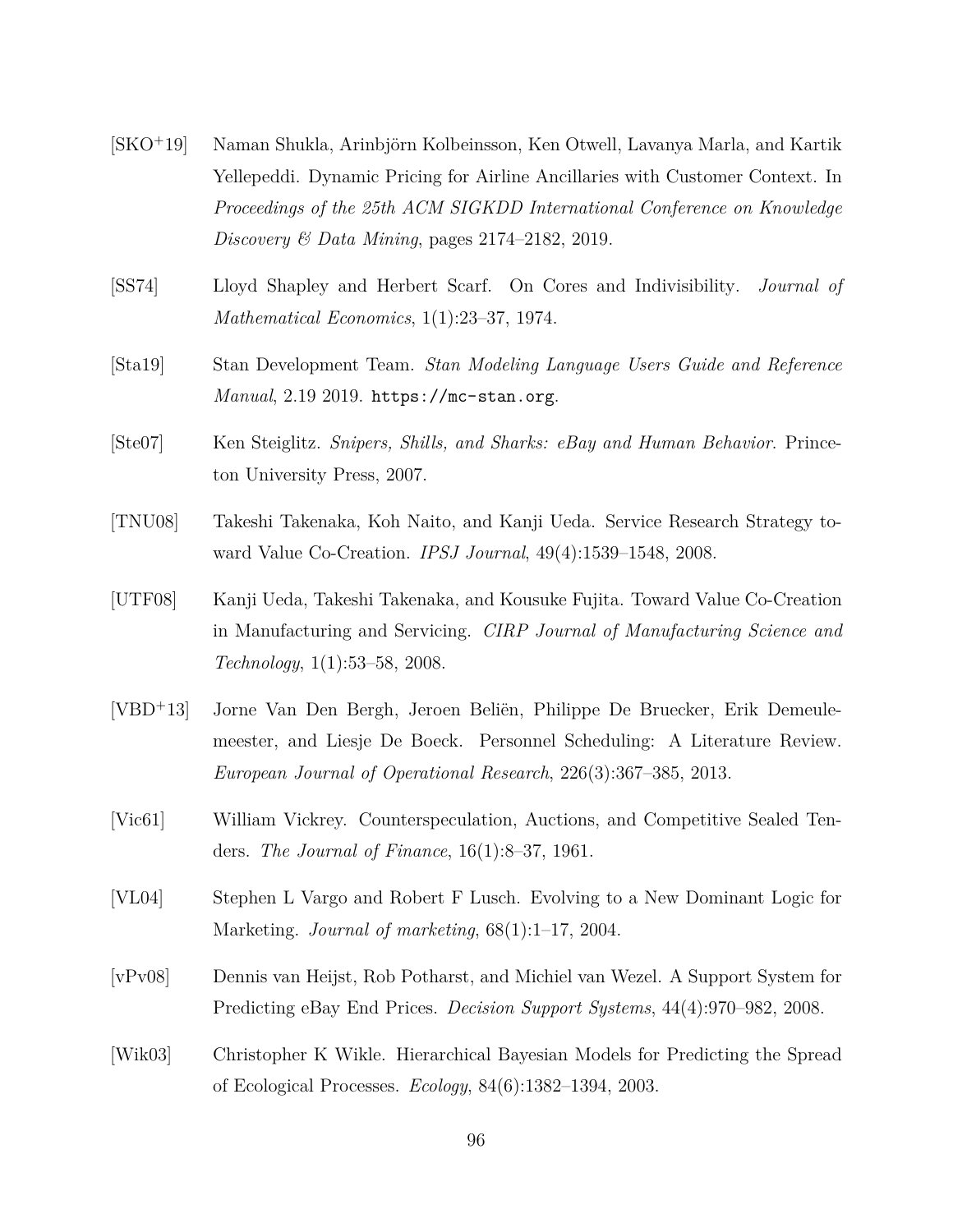- [Wil00] Ronald T. Wilcox. Experts and Amateurs: The Role of Experience in Internet Auctions. *Marketing Letters*, 11(4):363–374, 2000.
- [WJS08] Shanshan Wang, Wolfgang Jank, and Galit Shmueli. Explaining and Forecasting Online Auction Prices and Their Dynamics Using Functional Data Analysis. *Journal of Business & Economic Statistics*, 26(2):144–160, 2008.
- [WSB19] Toni I. Wickert, Pieter Smet, and Greet Vanden Berghe. The Nurse Rerostering Problem: Strategies for Reconstructing Disrupted Schedules. *Computers & Operations Research*, 104:319–337, 2019.
- [WWZ<sup>+</sup>14] J. W. Wang, H. F. Wang, W. J. Zhang, W. H. Ip, and K. Furuta. On a Unified Definition of the Service System: What is its Identity? *IEEE Systems Journal*, 8(3):821–826, 2014.
- [WYC18] Wush Wu, Mi-Yen Yeh, and Ming-Syan Chen. Deep Censored Learning of the Winning Price in the Real Time Bidding. In *Proceedings of the 24th ACM SIGKDD International Conference on Knowledge Discovery & Data Mining*, pages 2526–2535, 2018.
- [XLSTF18] N. Xue, D. Landa-Silva, I. Triguero, and G. P. Figueredo. A Genetic Algorithm With Composite Chromosome for Shift Assignment of Part-time Employees. In *Proceedings of the 2018 IEEE Congress on Evolutionary Computation*, pages 1–8, 2018.
- [YQC<sup>+</sup>18] Peng Ye, Julian Qian, Jieying Chen, Chen-hung Wu, Yitong Zhou, Spencer De Mars, Frank Yang, and Li Zhang. Customized Regression Model for Airbnb Dynamic Pricing. In *Proceedings of the 24th ACM SIGKDD International Conference on Knowledge Discovery & Data Mining*, pages 932–940, 2018.
- [YWD06] Hai Yu, Shouyang Wang, and Chuangyin Dang. Optimal Starting Price for Ebay-Like Online Auctions. *Journal of Systems Science and Complexity*,  $19(1):9-21, 2006.$
- [ZGL11] Yu Yvette Zhang, Jingping Gu, and Qi Li. Nonparametric Panel Estimation of Online Auction Price Processes. *Empirical Economics*, 40(1):51–68, 2011.